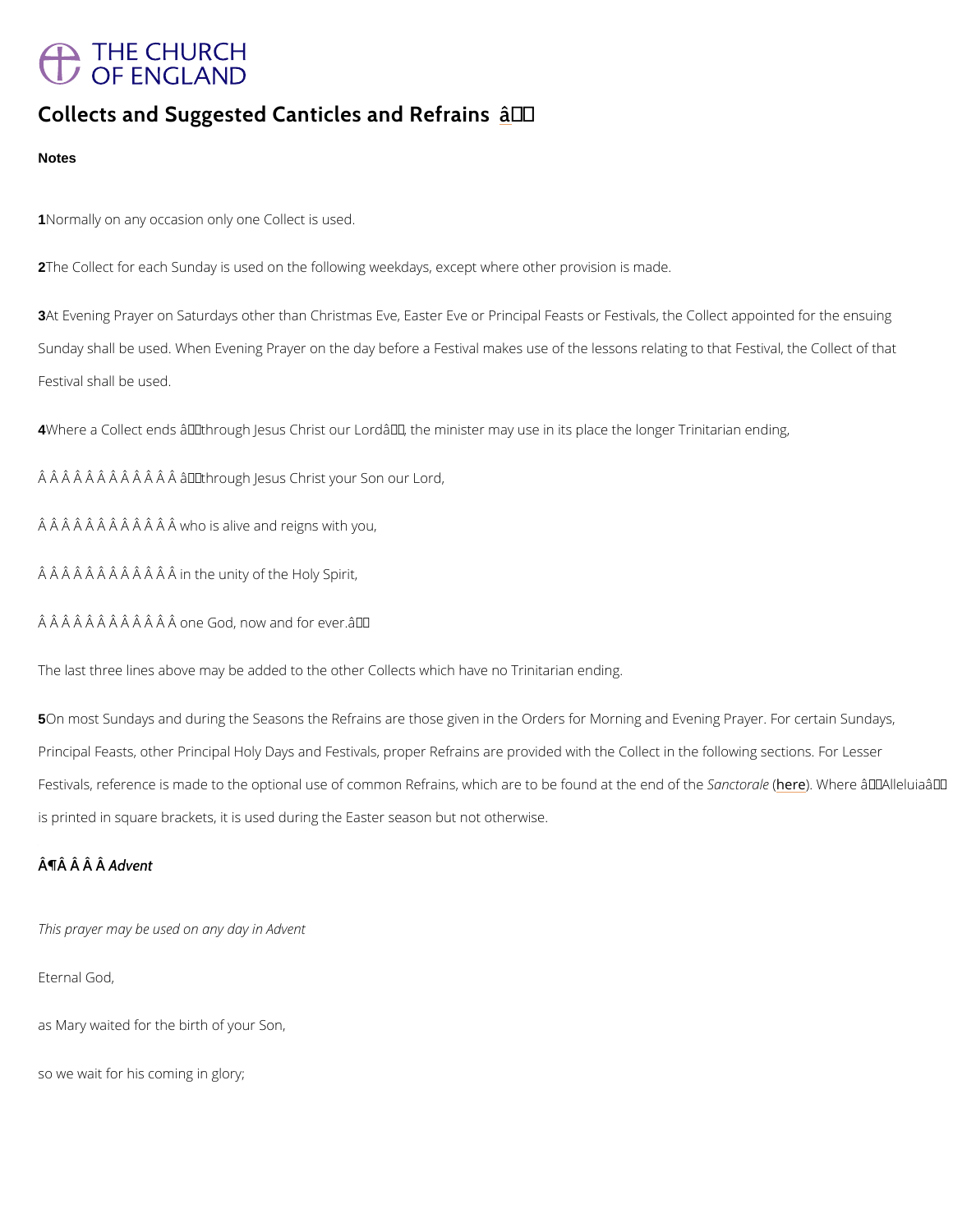bring us through the birth pangs of this present age

to see, with her, our great salvation

in Jesus Christ our Lord.

**The First Sunday of Advent**

*Purple*

*Collect*

Almighty God,

give us grace to cast away the works of darkness

and to put on the armour of light,

now in the time of this mortal life,

in which your Son Jesus Christ came to us in great humility;

that on the last day,

when he shall come again in his glorious majesty

Â to judge the living and the dead,

we may rise to the life immortal;

through him who is alive and reigns with you,

in the unity of the Holy Spirit,

one God, now and for ever.

#### **The Second Sunday of Advent**

*Purple*

*Collect*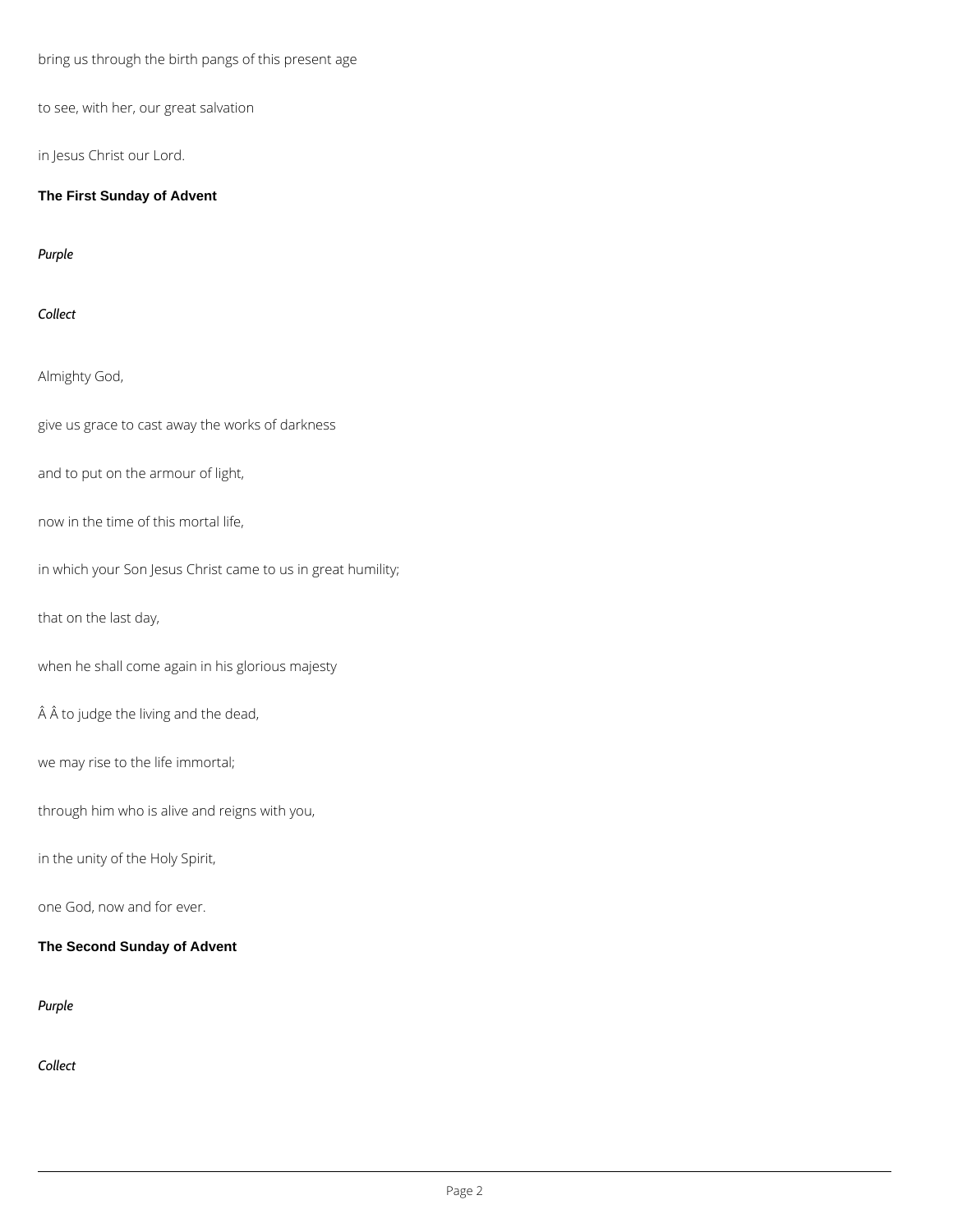O Lord, raise up, we pray, your power

and come among us,

and with great might succour us;

that whereas, through our sins and wickedness

we are grievously hindered

in running the race that is set before us,

your bountiful grace and mercy

may speedily help and deliver us;

through Jesus Christ your Son our Lord,

to whom with you and the Holy Spirit,

be honour and glory, now and for ever.

#### **The Third Sunday of Advent**

#### *Purple*

*Collect*

O Lord Jesus Christ,

who at your first coming sent your messenger

to prepare your way before you:

grant that the ministers and stewards of your mysteries

may likewise so prepare and make ready your way

by turning the hearts of the disobedient to the wisdom of the just,

that at your second coming to judge the world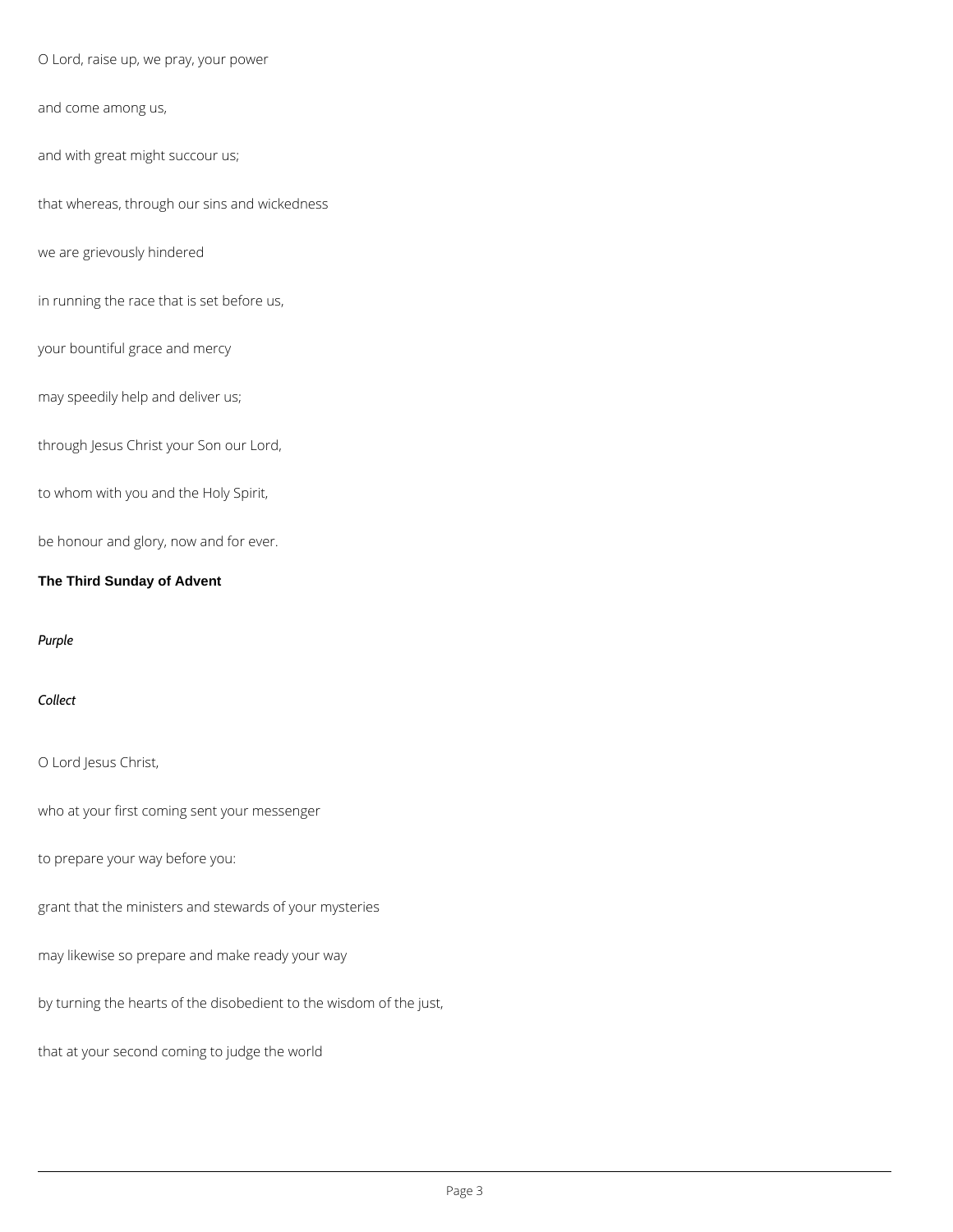we may be found an acceptable people in your sight;

for you are alive and reign with the Father

in the unity of the Holy Spirit,

one God, now and for ever.

The Fourth Sunday of Advent

Purple

This provision is not used on weekdays after 23 December.

Collect

God our redeemer,

who prepared the Blessed Virgin Mary

to be the mother of your Son:

grant that, as she looked for his coming as our saviour,

so we may be ready to greet him

when he comes again as our judge;

who is alive and reigns with you,

in the unity of the Holy Spirit,

one God, now and for ever.

24 December

Purple

#### The Christmas e of dee used at Evening Prayer with this Collect.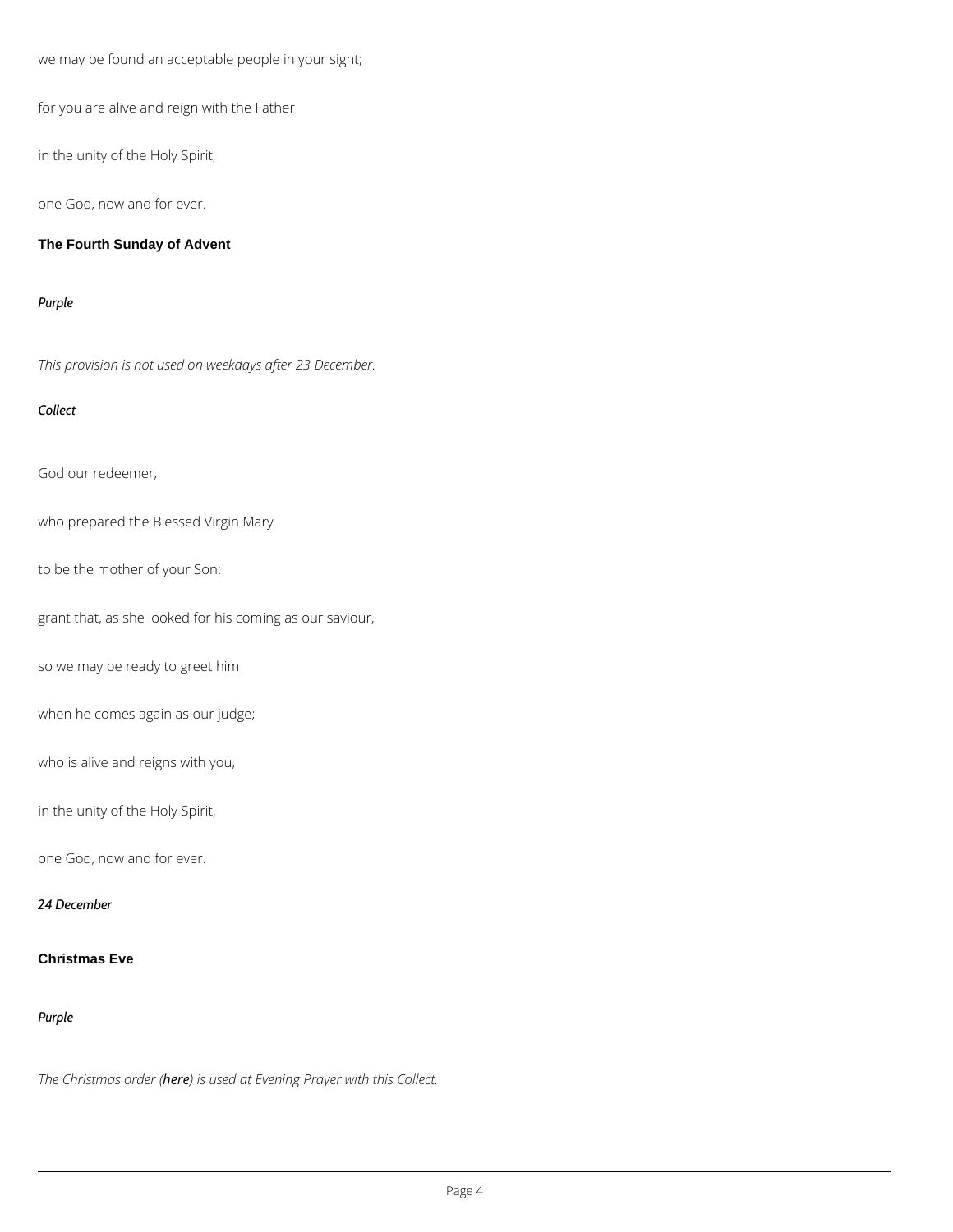#### *Collect*

Almighty God,

you make us glad with the yearly remembrance

Â of the birth of your Son Jesus Christ:

grant that, as we joyfully receive him as our redeemer,

so we may with sure confidence behold him

when he shall come to be our judge;

who is alive and reigns with you,

in the unity of the Holy Spirit,

one God, now and for ever.

## ¶ *Christmas*

*This prayer may be used on any day in the Christmas season*

Lord Jesus Christ,

your birth at Bethlehem

draws us to kneel in wonder at heaven touching earth:

accept our heartfelt praise

as we worship you,

our Saviour and our eternal God.

*25 December*

**Christmas Day**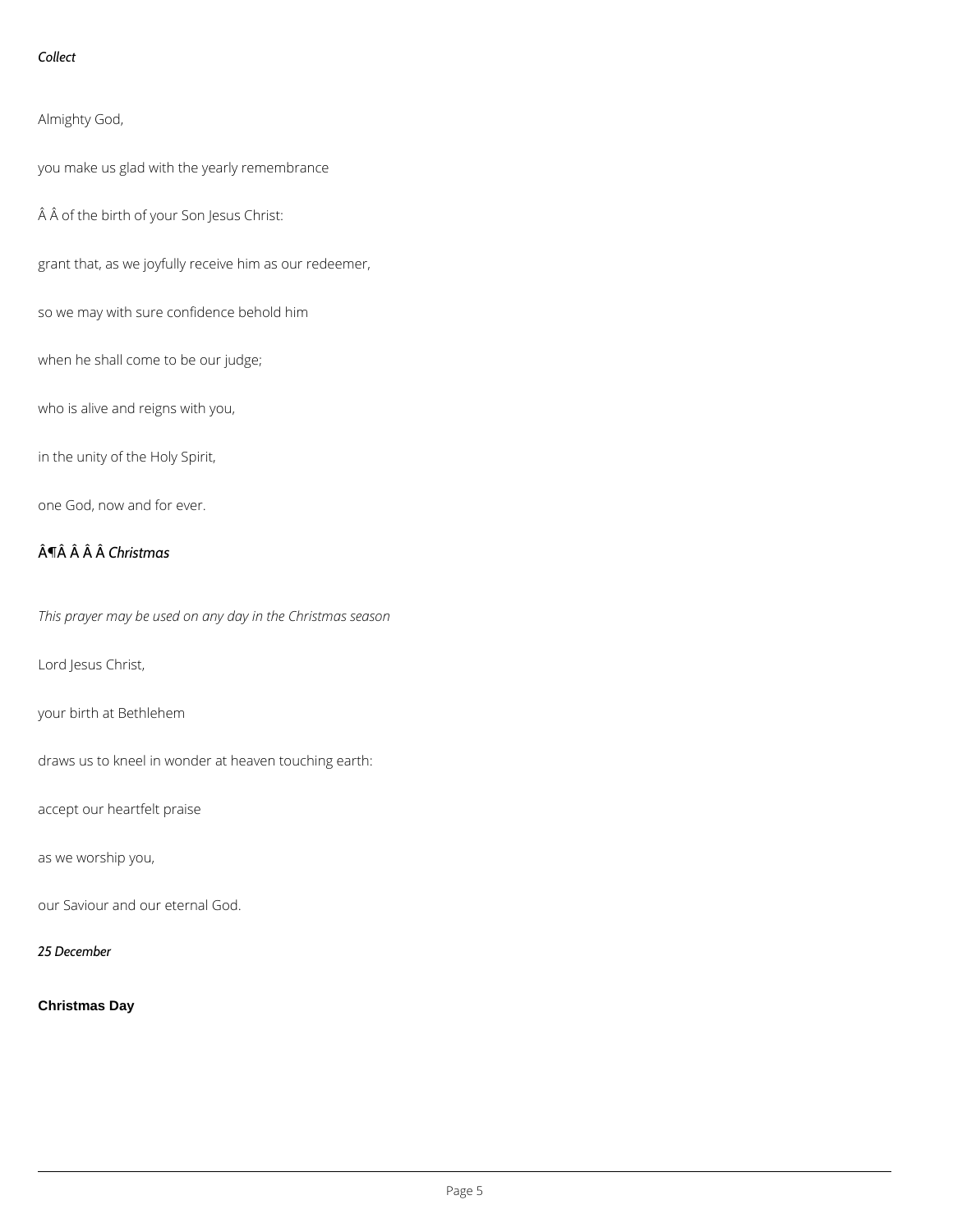#### *Principal Feast*

#### *Gold or White*

## *Collect*

#### Almighty God,

you have given us your only-begotten Son

to take our nature upon him

and as at this time to be born of a pure virgin:

grant that we, who have been born again

and made your children by adoption and grace,

may daily be renewed by your Holy Spirit;

through Jesus Christ our Lord.

#### **The First Sunday of Christmas**

#### *White*

*When the Festival of the Naming and Circumcision of Jesus, falling on a Sunday, is transferred to Monday 2 January, the Sunday is kept as the Second Sunday of Christmas but this provision is used.*

*This provision is not used after Morning Prayer on the Eve of the Epiphany.*

## *Collect*

## Almighty God,

who wonderfully created us in your own image

and yet more wonderfully restored us

through your Son Jesus Christ: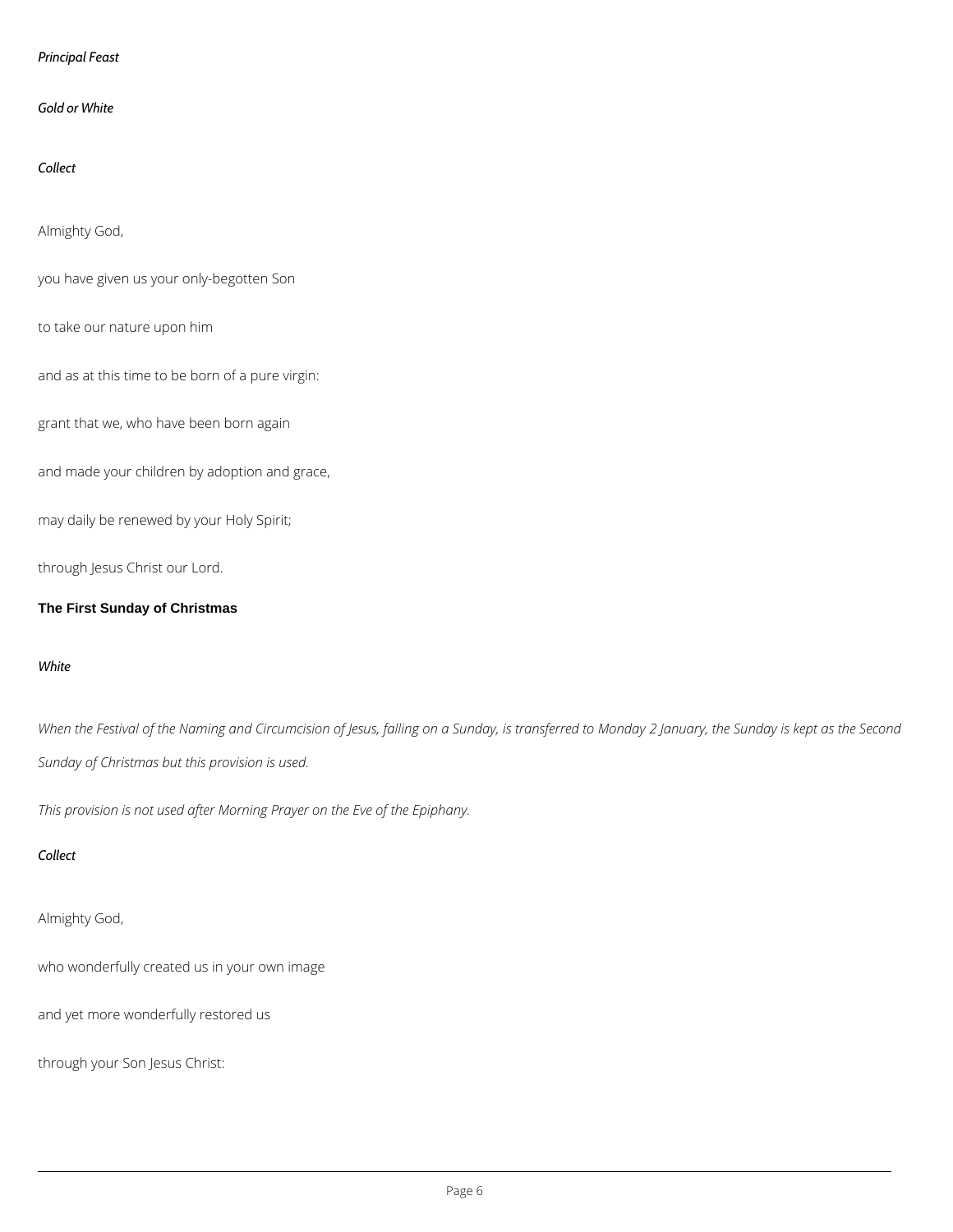grant that, as he came to share in our humanity,

so we may share the life of his divinity;

who is alive and reigns with you,

in the unity of the Holy Spirit,

one God, now and for ever.

#### **The Second Sunday of Christmas**

#### *White*

*When the Festival of the Naming and Circumcision of Jesus, falling on a Sunday, is transferred to Monday 2 January, the Sunday is kept as the Second Sunday of Christmas but the provision for the First Sunday of Christmas is used.*

*This provision is not used after Morning Prayer on the Eve of the Epiphany.*

#### *Collect*

Almighty God,

in the birth of your Son

you have poured on us the new light of your incarnate Word,

and shown us the fullness of your love:

help us to walk in his light and dwell in his love

that we may know the fullness of his joy;

who is alive and reigns with you,

in the unity of the Holy Spirit,

one God, now and for ever.

¶  *Epiphany*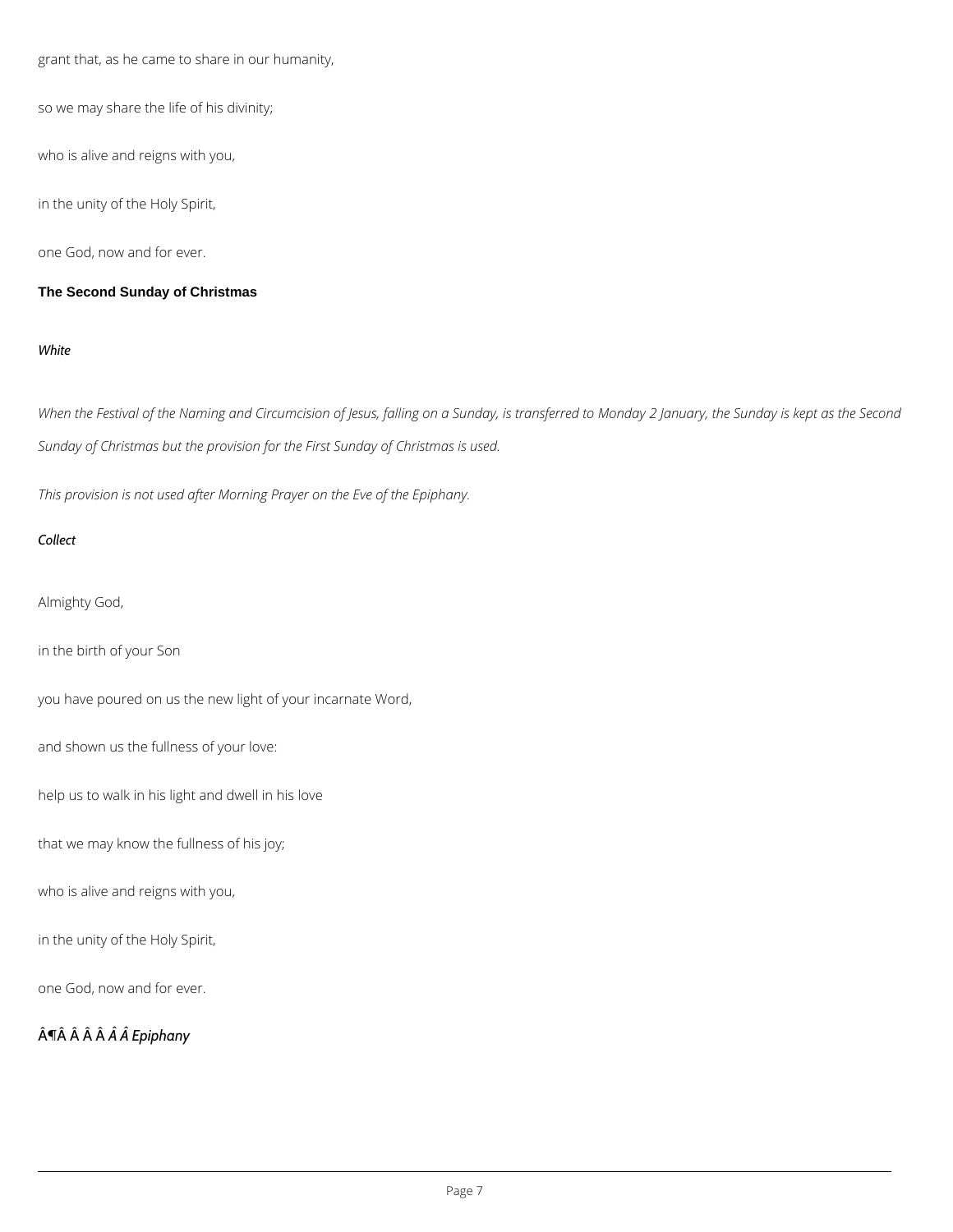*This prayer may be used on any day in the Epiphany season*

Eternal Lord,

our beginning and our end:

bring us with the whole creation

to your glory, hidden through past ages

and made known

in Jesus Christ our Lord.

*6 January*

**The Epiphany**

*Principal Feast*

*Gold or White*

*Collect*

O God,

who by the leading of a star

manifested your only Son to the peoples of the earth:

mercifully grant that we,

who know you now by faith,

may at last behold your glory face to face;

through Jesus Christ our Lord.

**The Baptism of Christ**

*Gold or White*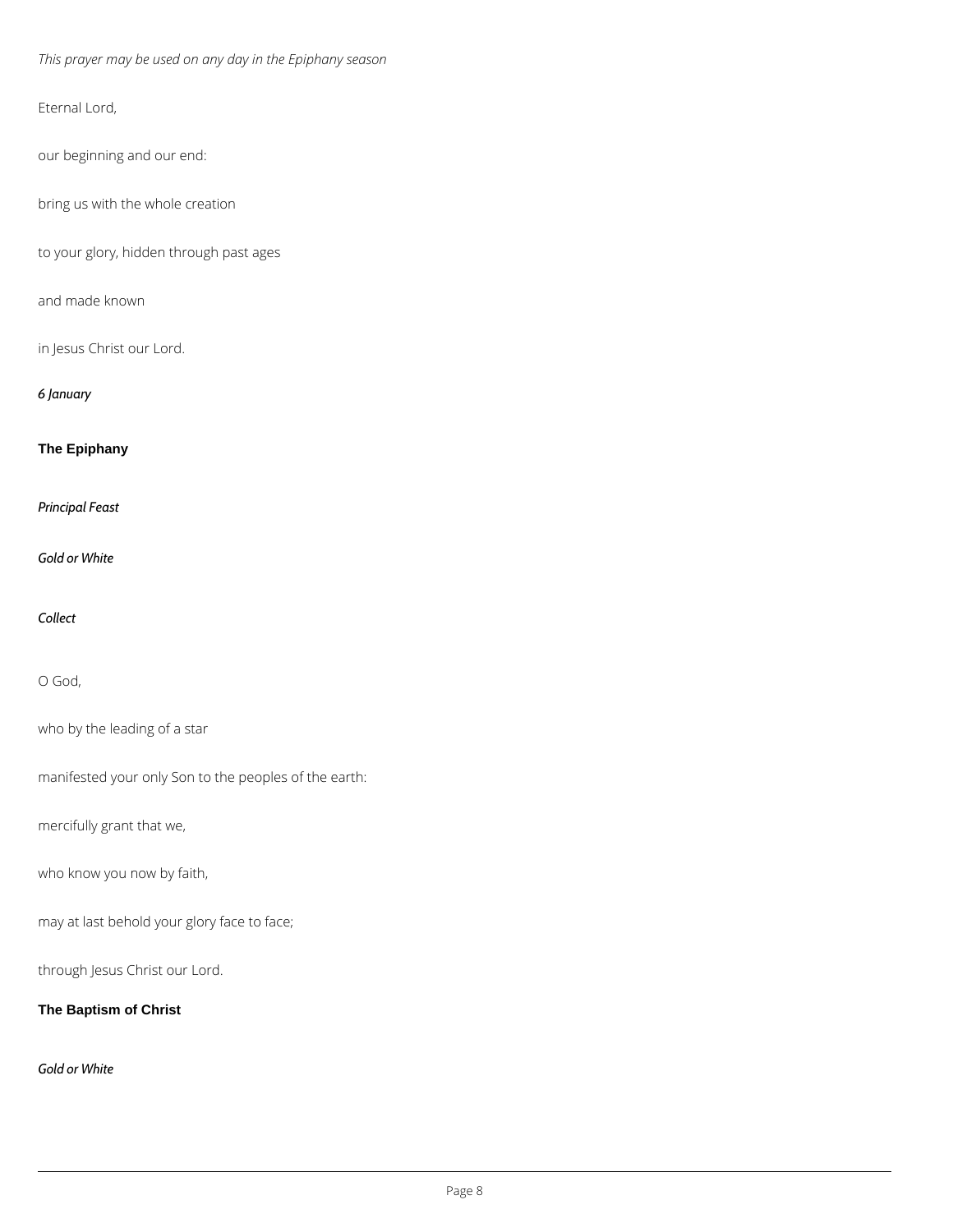```
The First Sunday of Epiphany (The
Second Sunday of Epiphany
when 6 January is a Sunday)
Â
```
At Morning Prayer, heanething ble 0 s(aid.

At Evening Prayer here plendic be  $\mathbf x$  ( and  $\mathbf x$  ) or  $\mathbf x$  and  $\mathbf x$ 

Eve: Magnificat (if required)

This is my son, the Beloved,

with whom I am well pleased.

Benedictus

Jesus is baptized and the whole world is made holy;

Christ washes away our sins and purifies us with the Holy Spirit.

Magnificat

Draw water from the wells of salvation,

for Christ our Lord has made creation holy.

Collect

Eternal Father,

who at the baptism of Jesus

revealed him to be your Son,

anointing him with the Holy Spirit:

grant to us, who are born again by water and the Spirit,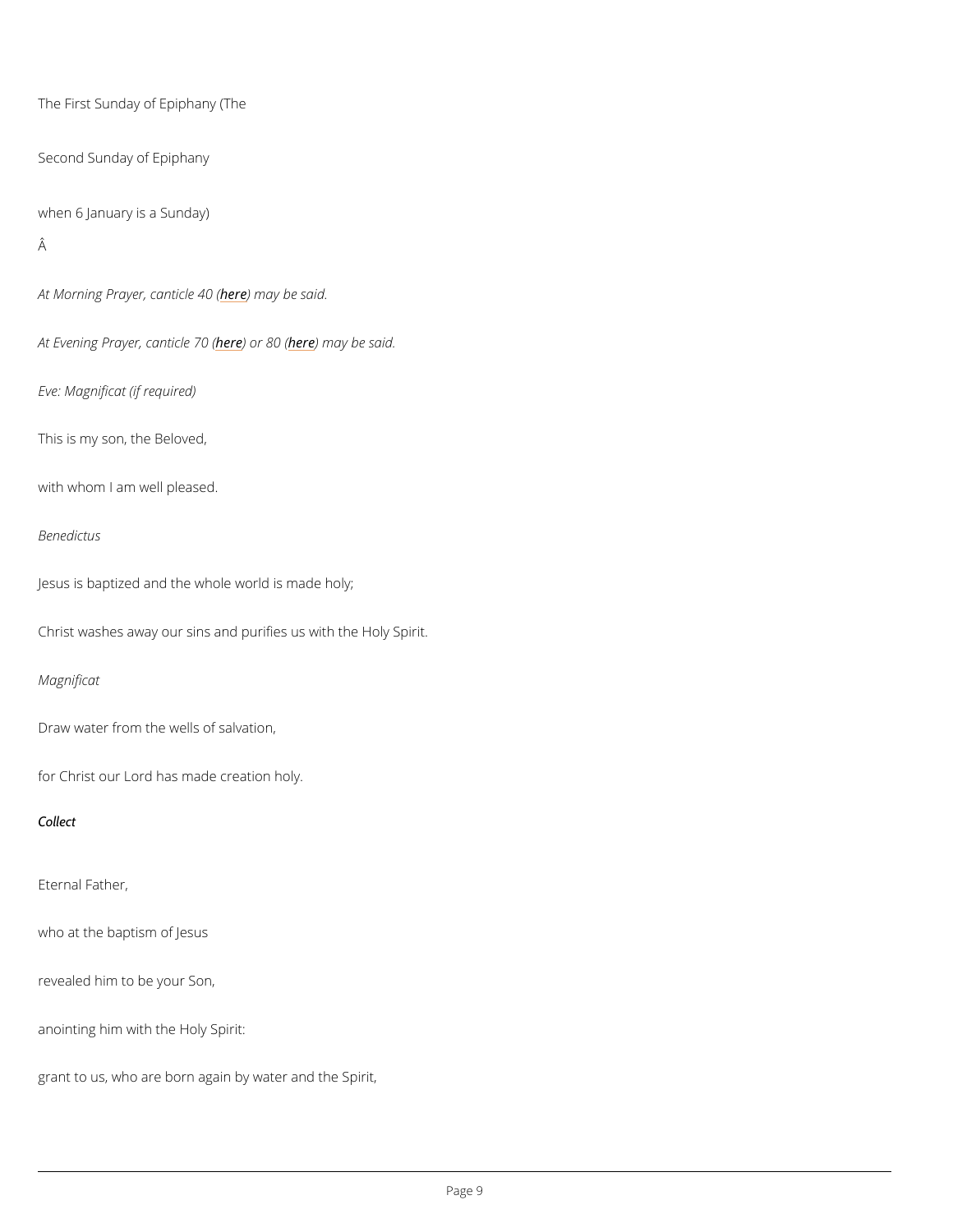that we may be faithful to our calling as your adopted children;

through Jesus Christ our Lord.

**The Second Sunday of Epiphany**

*White*

*When 6 January is a Sunday this provision is replaced on 13 January by that for the Baptism of Christ.*

## *Collect*

Almighty God,

in Christ you make all things new:

transform the poverty of our nature by the riches of your grace,

and in the renewal of our lives

make known your heavenly glory;

through Jesus Christ our Lord.

## **The Third Sunday of Epiphany**

*White*

*Collect*

Almighty God,

whose Son revealed in signs and miracles

the wonder of your saving presence:

renew your people with your heavenly grace,

and in all our weakness

sustain us by your mighty power;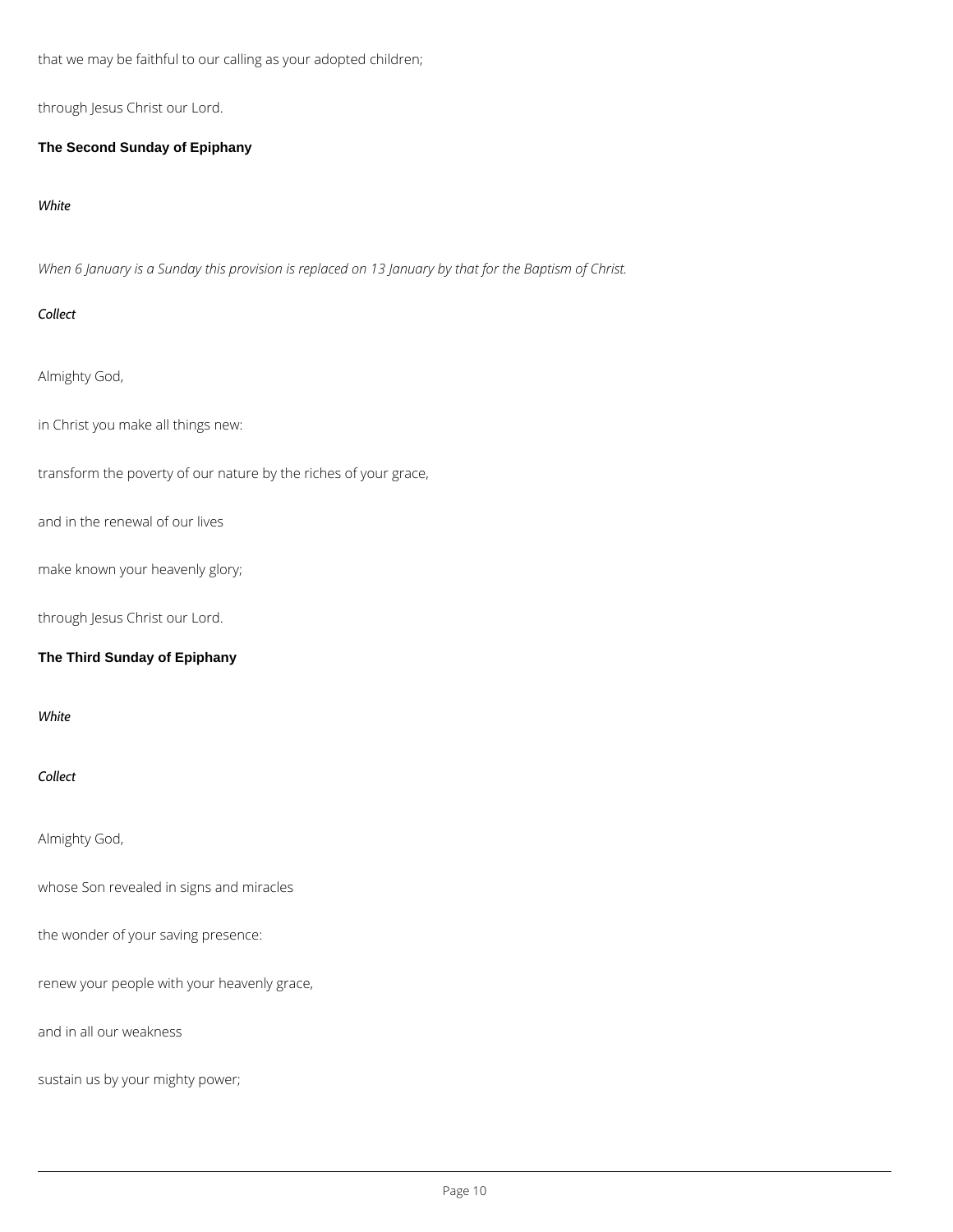through Jesus Christ our Lord.

The Fourth Sunday of Epiphany

White

Collect

God our creator,

who in the beginning

commanded the light to shine out of darkness:

we pray that the light of the glorious gospel of Christ

may dispel the darkness of ignorance and unbelief,

shine into the hearts of all your people,

and reveal the knowledge of your glory

Â in the face of Jesus Christ your Son our Lord.

2 February

The Presentation of Christ in the Temple

Principal Feast

Gold or White

At Morning Prayer, heane thin a by boat s(aid.

At Evening Prayerheedenthiacy eb 24 said.

Eve: Magnificat

The Lord whom you seek

will suddenly come to his temple.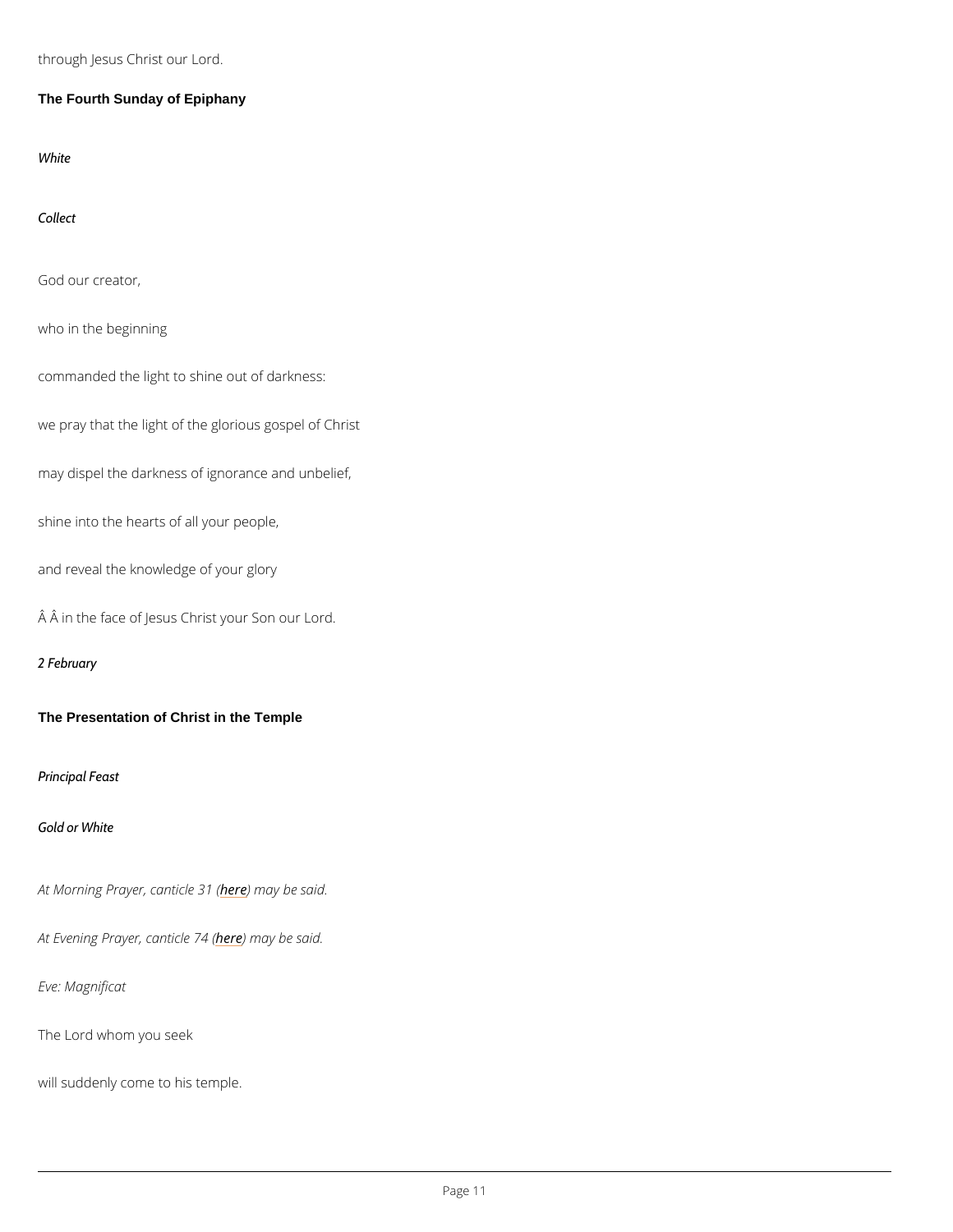### *Benedictus*

The parents of Jesus marvelled at what was said about him.

And Mary kept all these things and pondered them in her heart.

## *Magnificat*

Simeon held the child in his arms, and beheld his salvation;

Anna gave thanks to God and proclaimed her redeemer.

#### *Collect*

Almighty and ever-living God,

clothed in majesty,

whose beloved Son was this day presented in the Temple,

in substance of our flesh:

grant that we may be presented to you

with pure and clean hearts,

by your Son Jesus Christ our Lord.

## ¶ *Ordinary Time*

#### **The Fifth Sunday before Lent**

*This provision is always used from the day after the Presentation of Christ in the Temple until the first of the Sundays before Lent.*

*Collect*

Almighty God,

by whose grace alone we are accepted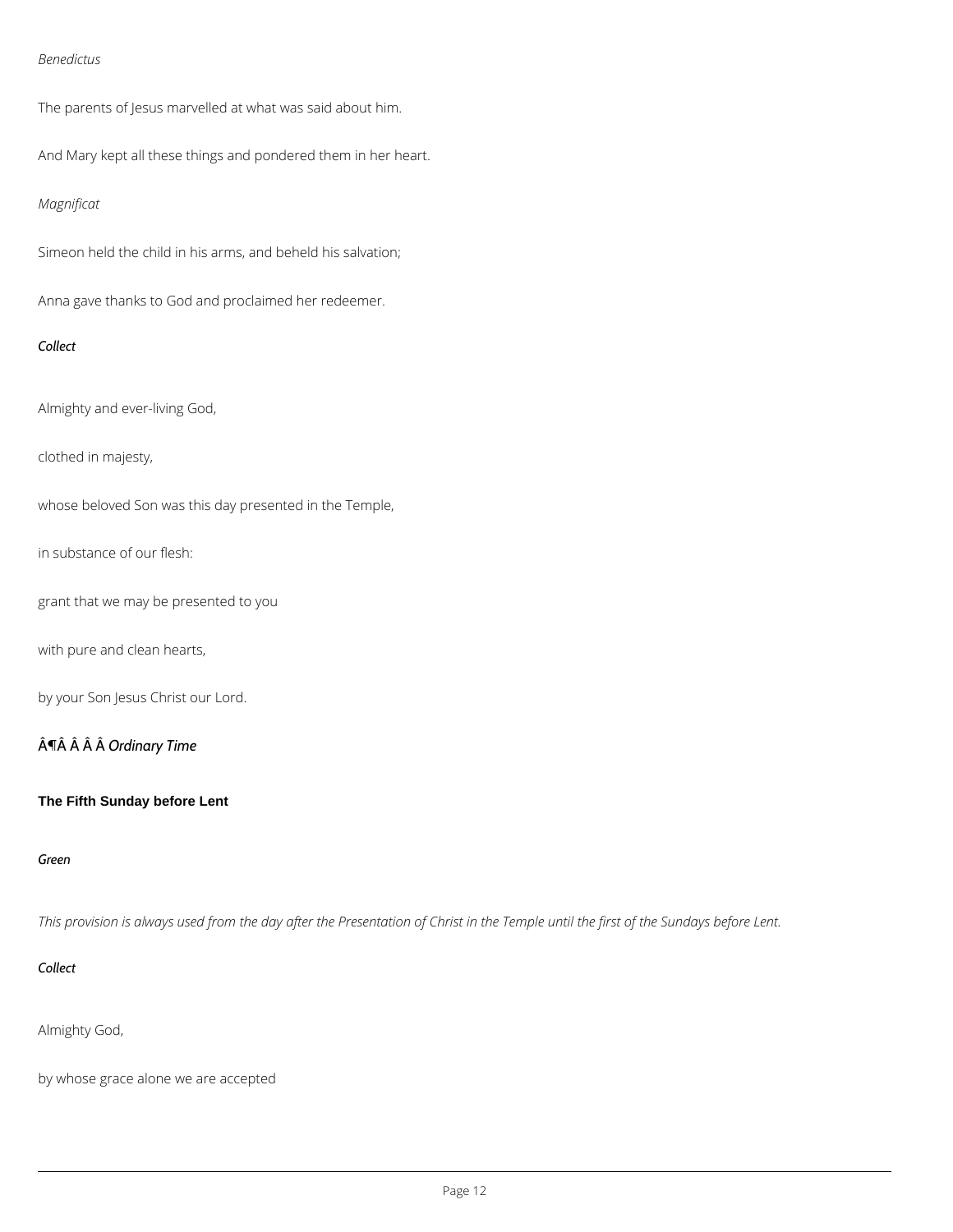$\hat{A}$   $\hat{A}$  and called to your service:

strengthen us by your Holy Spirit

and make us worthy of our calling;

through Jesus Christ our Lord.

## **The Fourth Sunday before Lent**

*Green*

*Collect*

O God,

you know us to be set

in the midst of so many and great dangers,

that by reason of the frailty of our nature

we cannot always stand upright:

grant to us such strength and protection

as may support us in all dangers

and carry us through all temptations;

through Jesus Christ our Lord.

**The Third Sunday before Lent**

*Green*

#### *Collect*

Almighty God,

who alone can bring order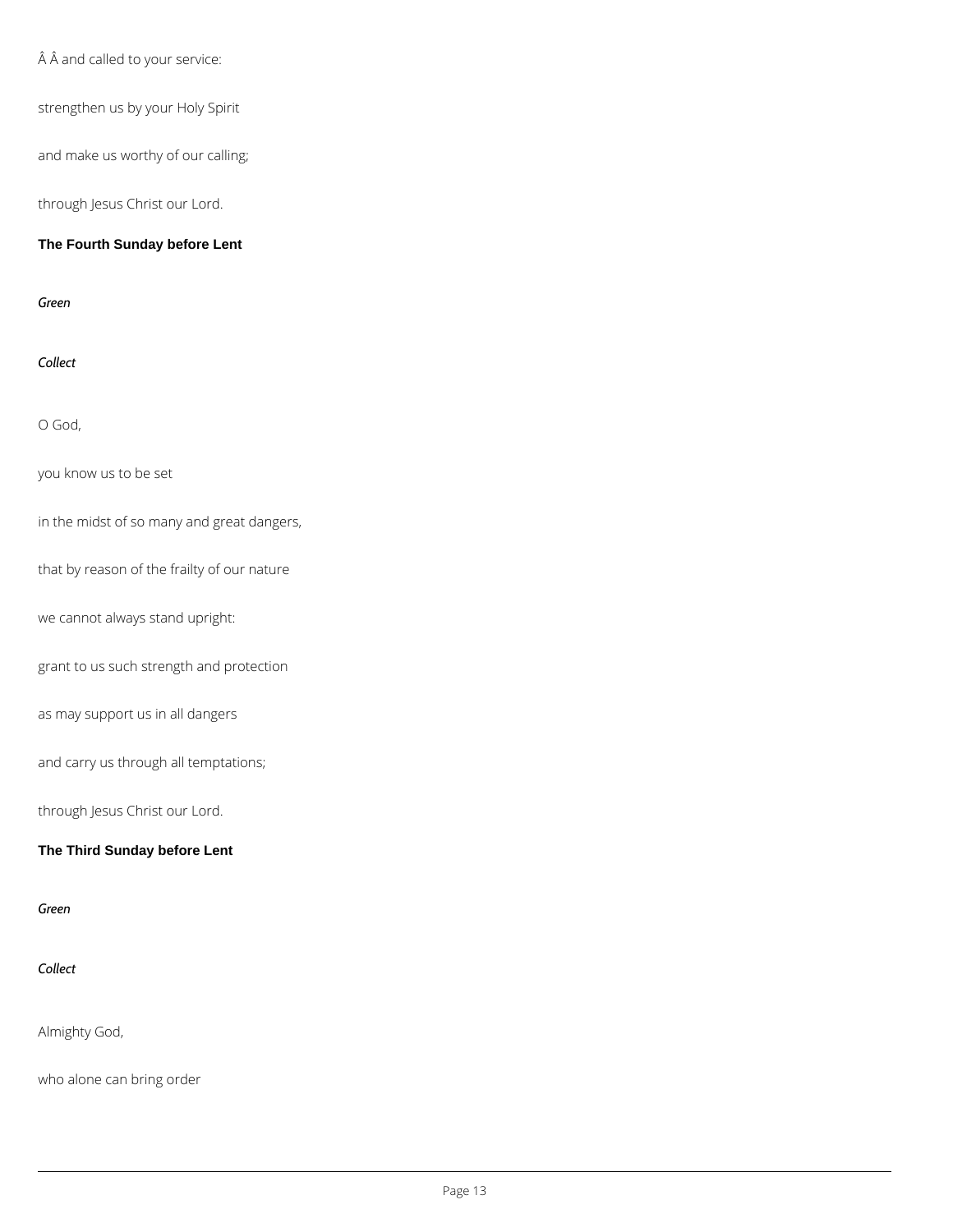to the unruly wills and passions of sinful humanity:

give your people grace

so to love what you command

and to desire what you promise,

that, among the many changes of this world,

our hearts may surely there be fixed

where true joys are to be found;

through Jesus Christ our Lord.

**The Second Sunday before Lent**

*Green*

*Collect*

Almighty God,

you have created the heavens and the earth

and made us in your own image:

teach us to discern your hand in all your works

and your likeness in all your children;

through Jesus Christ your Son our Lord,

who with you and the Holy Spirit reigns supreme over all things,

now and for ever.

**The Sunday next before Lent**

*Green*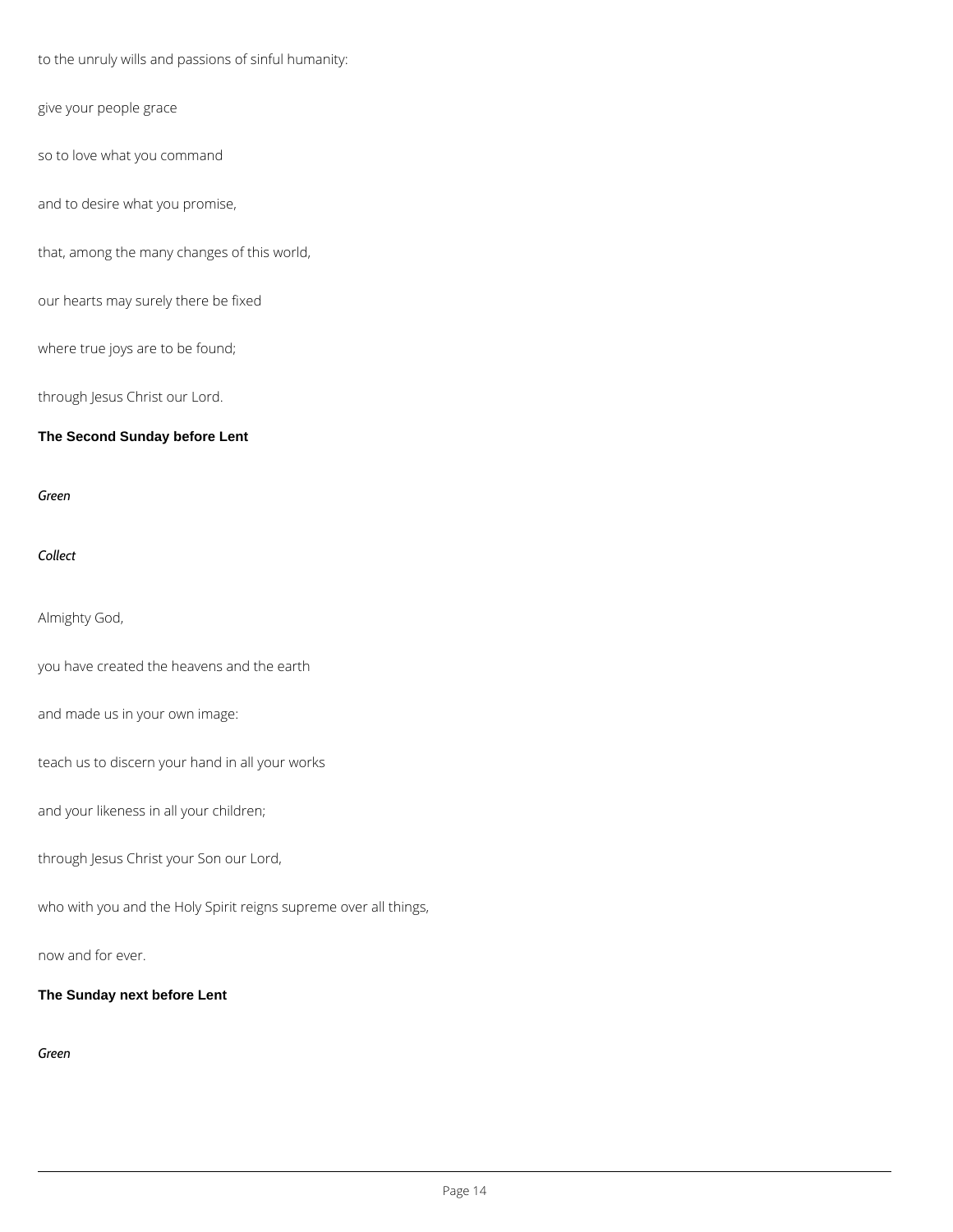*This provision is not used on or after Ash Wednesday.*

### *Collect*

Almighty Father,

whose Son was revealed in majesty

before he suffered death upon the cross:

give us grace to perceive his glory,

that we may be strengthened to suffer with him

and be changed into his likeness, from glory to glory;

who is alive and reigns with you,

in the unity of the Holy Spirit,

one God, now and for ever.

On Shrove Tuesday, âDDAlleluia, alleluiaâ DD may be added to the final versicle and response at Evening Prayer.

After Night Prayer on Shrove Tuesday, â LAIIeluiaâ LL is not said again until Easter Day.

## $\hat{A}$ **T** $\hat{A}$  $\hat{A}$  $\hat{A}$  $\hat{A}$  $\hat{L}$ ent

*This prayer may be used on any day in Lent*

Almighty God,

by the prayer and discipline of Lent

may we enter into the mystery of Christâllas sufferings,

and by following in his Way

come to share in his glory;

through Jesus Christ our Lord.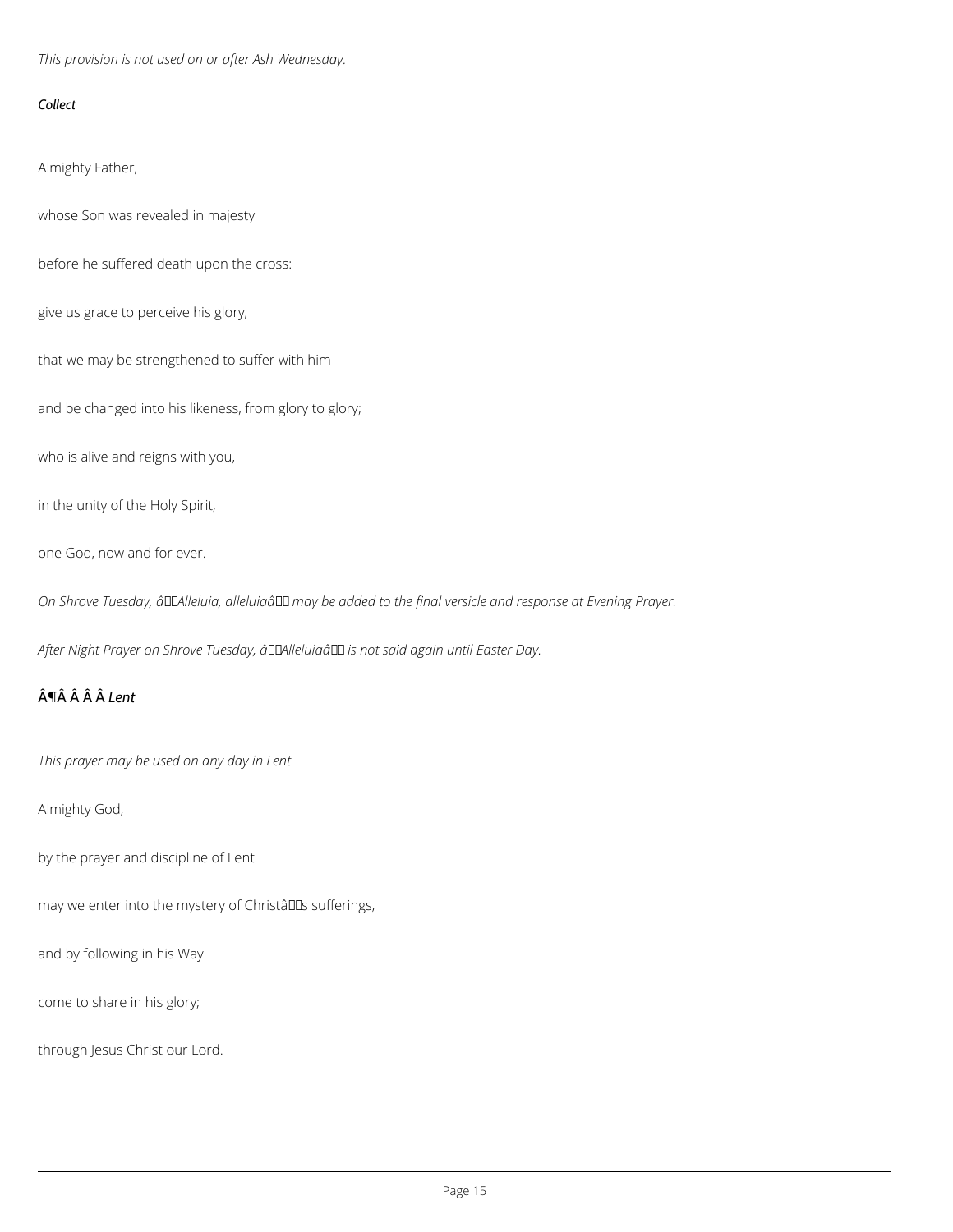#### **Ash Wednesday**

*Principal Holy Day*

*Purple or Lent Array*

*Collect*

Almighty and everlasting God,

you hate nothing that you have made

and forgive the sins of all those who are penitent:

create and make in us new and contrite hearts

that we, worthily lamenting our sins

and acknowledging our wretchedness,

may receive from you, the God of all mercy,

perfect remission and forgiveness;

through Jesus Christ our Lord.

**The First Sunday of Lent**

*Purple or Lent Array*

*Collect*

Almighty God,

whose Son Jesus Christ fasted forty days in the wilderness,

and was tempted as we are, yet without sin:

give us grace to discipline ourselves in obedience to your Spirit;

and, as you know our weakness,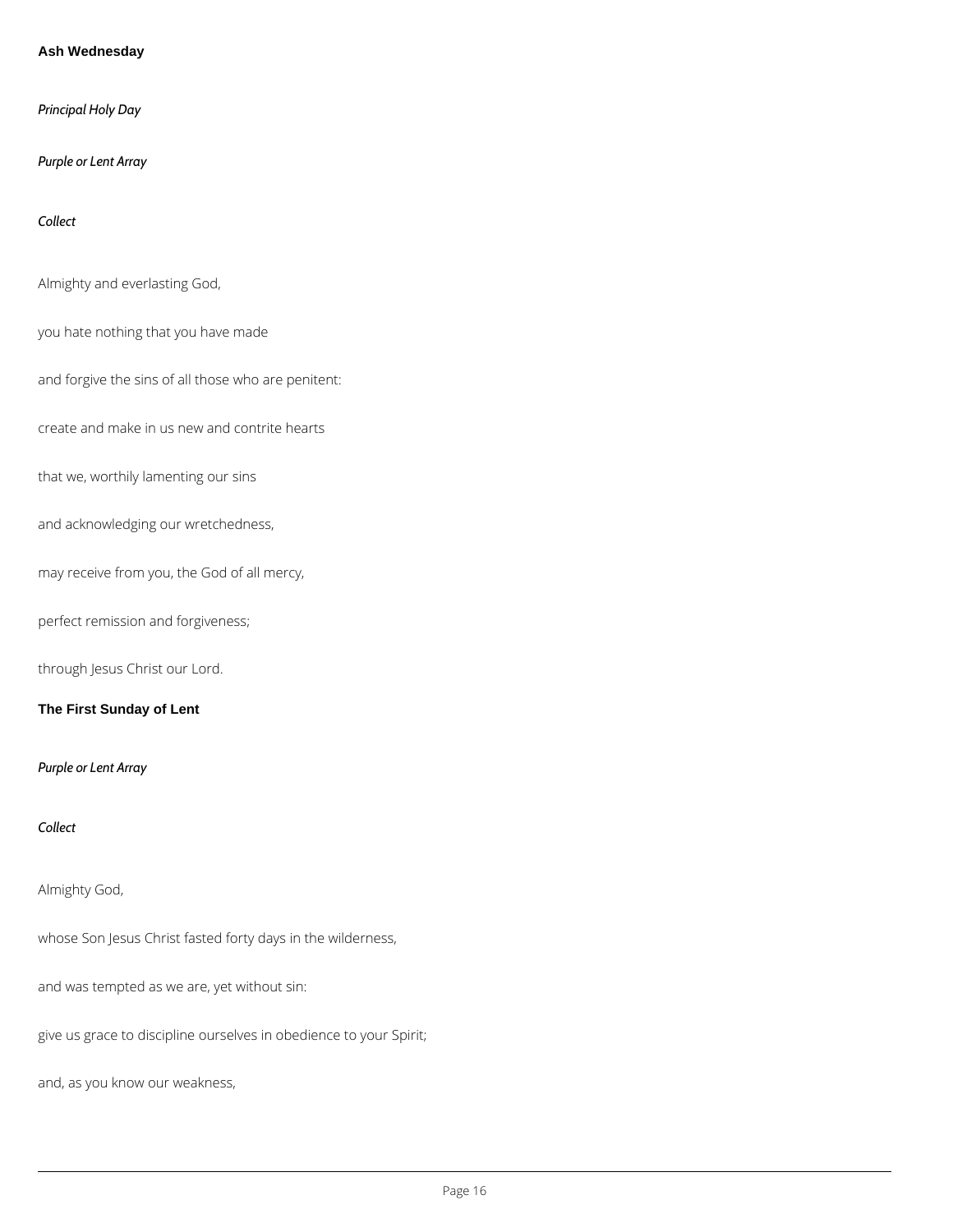so may we know your power to save;

through Jesus Christ our Lord.

**The Second Sunday of Lent**

*Purple or Lent Array*

*Collect*

Almighty God,

you show to those who are in error the light of your truth,

that they may return to the way of righteousness:

grant to all those who are admitted

 $\hat{A}$   $\hat{A}$  into the fellowship of Christâlls religion,

that they may reject those things

 $\hat{A}$   $\hat{A}$  that are contrary to their profession,

and follow all such things as are agreeable to the same;

through our Lord Jesus Christ.

**The Third Sunday of Lent**

*Purple or Lent Array*

*Collect*

## Almighty God,

whose most dear Son went not up to joy but first he suffered pain,

and entered not into glory before he was crucified:

mercifully grant that we, walking in the way of the cross,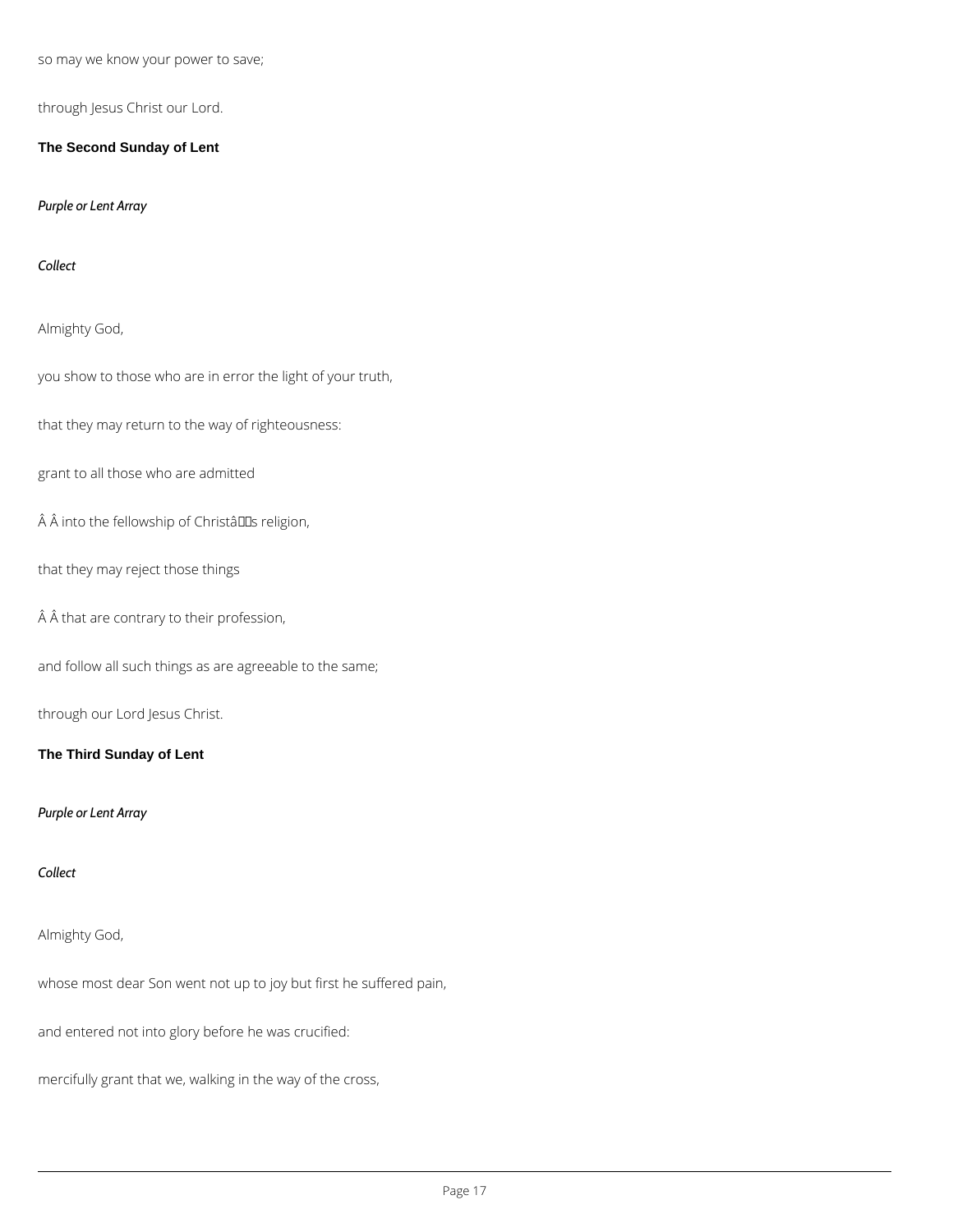may find it none other than the way of life and peace;

through Jesus Christ our Lord.

**The Fourth Sunday of Lent**

*Purple or Lent Array*

*Mothering Sunday may be celebrated in preference to the provision for the Fourth Sunday of Lent.*

## *Collect*

Merciful Lord,

absolve your people from their offences,

that through your bountiful goodness

we may all be delivered from the chains of those sins

which by our frailty we have committed;

grant this, heavenly Father,

for Jesus ChristâllEs sake, our blessed Lord and Saviour.

## **Mothering Sunday**

## *Purple or Lent Array*

*Mothering Sunday may be celebrated in preference to the provision for the Fourth Sunday of Lent.*

#### *Collect*

God of compassion,

whose Son Jesus Christ, the child of Mary,

shared the life of a home in Nazareth,

and on the cross drew the whole human family to himself: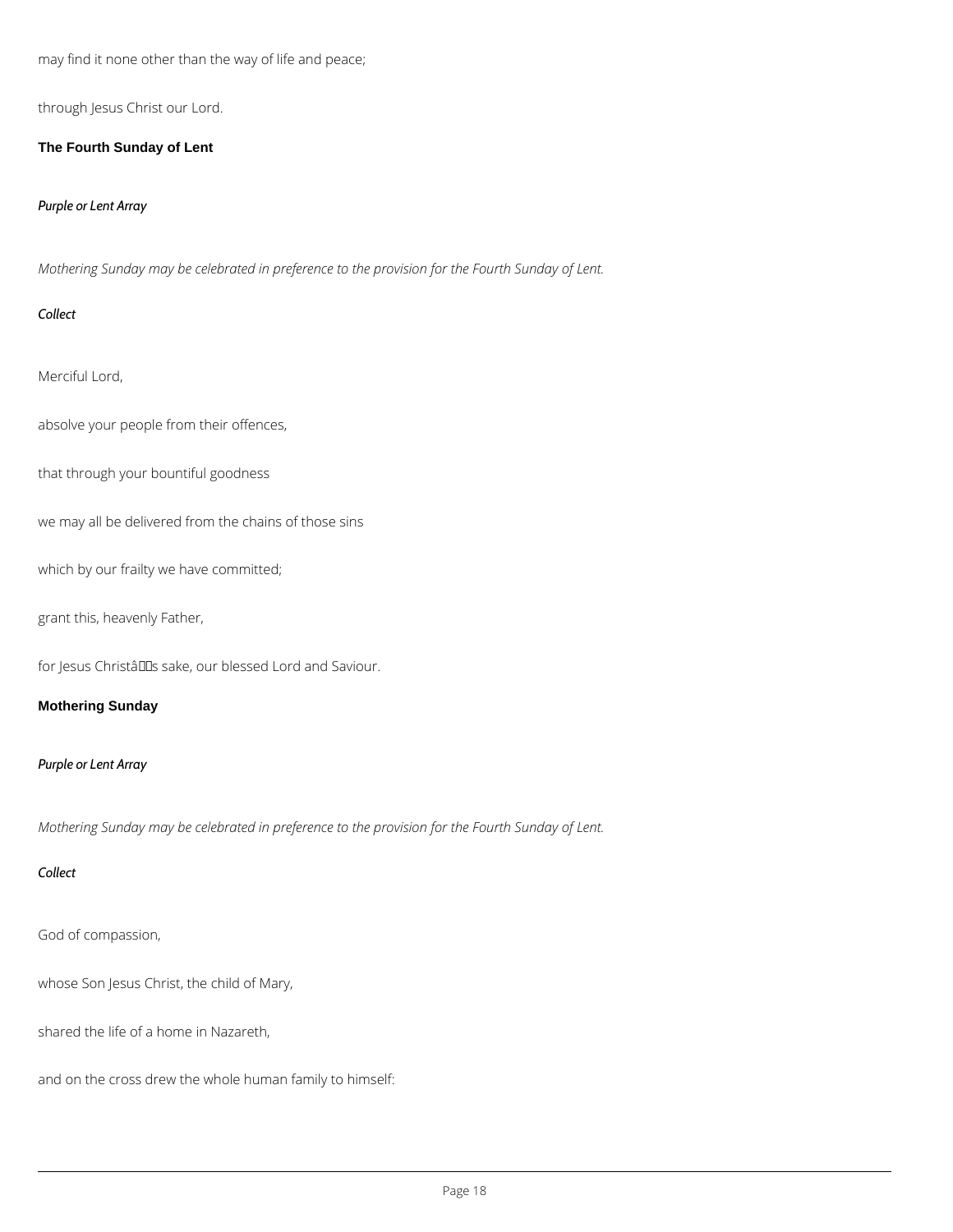strengthen us in our daily living

that in joy and in sorrow

we may know the power of your presence

 $\hat{A}$   $\hat{A}$  to bind together and to heal;

through Jesus Christ our Lord.

**The Fifth Sunday of Lent**

*Passiontide begins*

*Purple or Lent Array*

*Collect*

Most merciful God,

who by the death and resurrection of your Son Jesus Christ

delivered and saved the world:

grant that by faith in him who suffered on the cross

we may triumph in the power of his victory;

through Jesus Christ our Lord.

## **Palm Sunday**

*Red*

*Collect*

Almighty and everlasting God,

who in your tender love towards the human race

Â sent your Son our Saviour Jesus Christ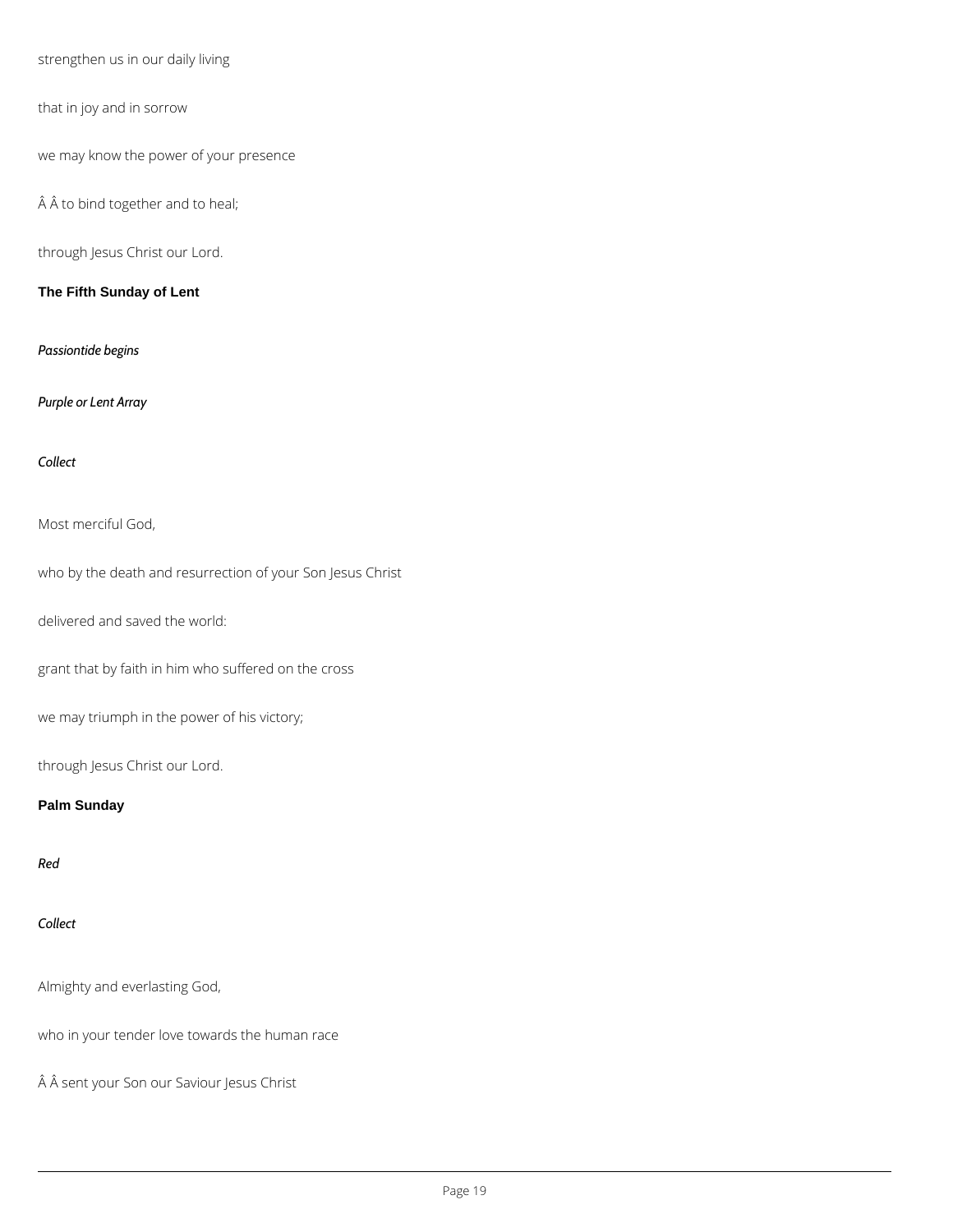to take upon him our flesh

and to suffer death upon the cross:

grant that we may follow the example of his patience and humility,

and also be made partakers of his resurrection;

through Jesus Christ our Lord.

Maundy Thursday

Principal Holy Day

Red: White for Holy Communion

At Morning and Evening Prayer the Collect of Palm Sunday is used. (FoCd men Croll We octs at pH o See page 198 and Prayers for the Chur)ch of England.

At Evening Prayerheedenmiacyeb@8s&id.

Benedictus

Christ loved those who were his,

and showed them how deep was his love for them.

Magnificat

Christ humbled himself for us,

and in obedience accepted death.

Good Friday

Principal Holy Day

Hangings removed: red for the liturgy

Benedictus

Over his head, they put the charge against him: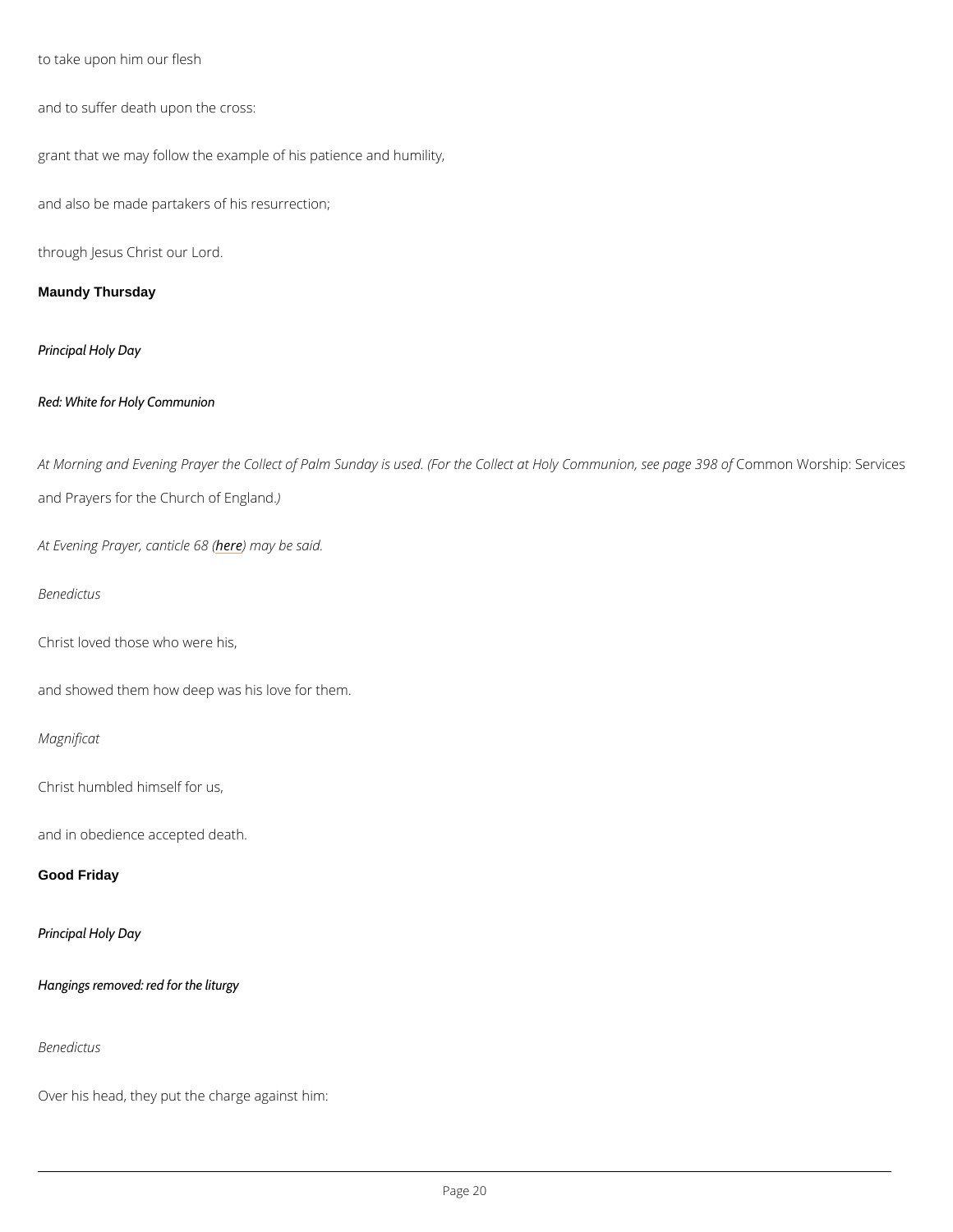this is Jesus of Nazareth, the King of the Jews.

Magnificat

Christ humbled himself for us,

and in obedience accepted death, even death on a cross.

Collect

Almighty Father,

look with mercy on this your family

for which our Lord Jesus Christ was content to be betrayed

Â and given up into the hands of sinners

Â and to suffer death upon the cross;

who is alive and glorified with you and the Holy Spirit,

one God, now and for ever.

Easter Eve

Hangings removed

At Morning Prayer, heane thin a by e bounded said.

At Evening Prayerheedenmiacyeb 57s (aid.

#### Benedictus

Destroy this temple and, in three days,

 $\hat{A}$   $\hat{A}$  I will raise it up, says the Lord;

this he said of the temple that was his body.

Magnificat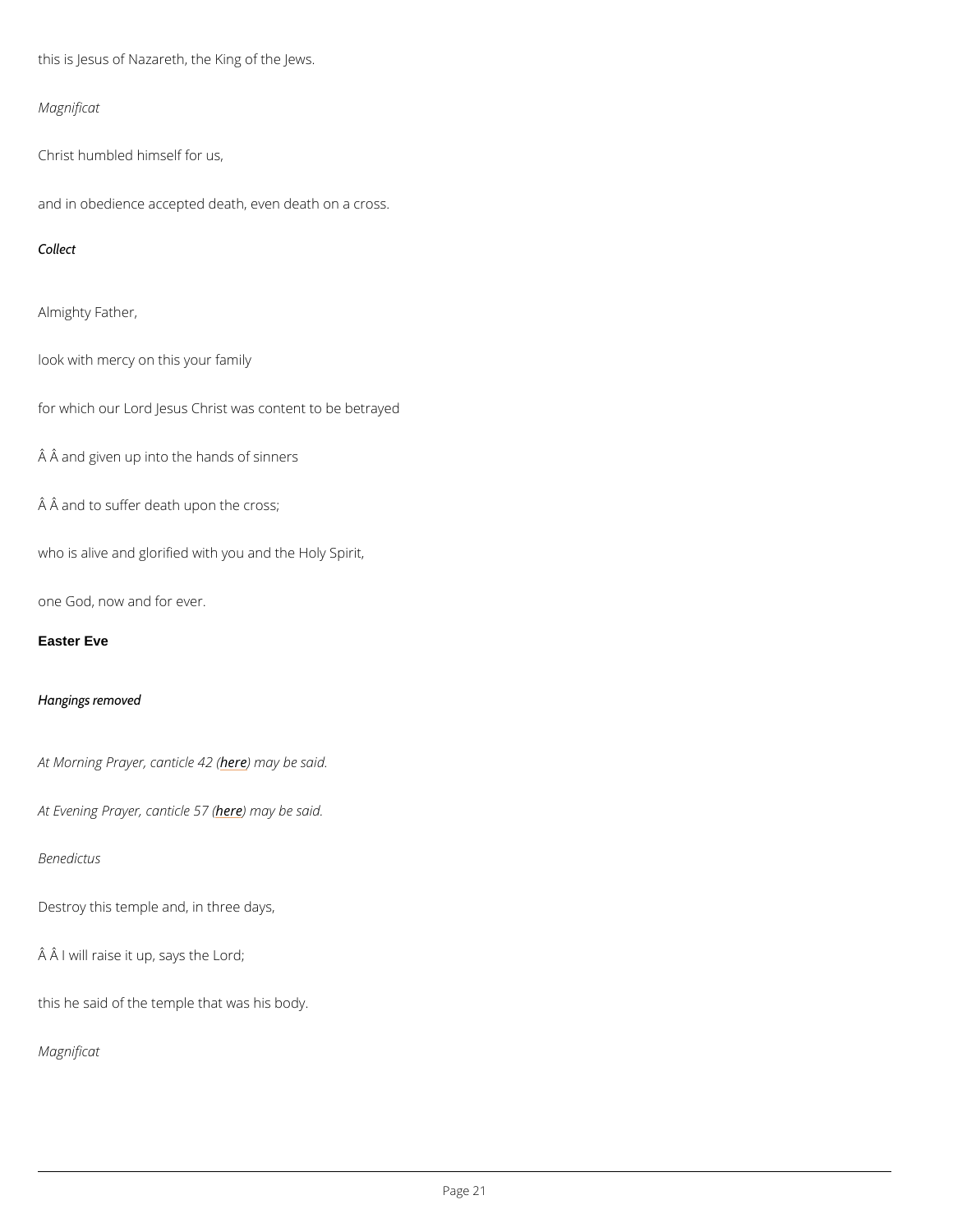Christ humbled himself for us and, in obedience, accepted death, even death on a cross:

therefore God raised him to the heights and gave him the name which is above all other names.

## *Collect*

Grant, Lord,

that we who are baptized into the death

Â of your Son our Saviour Jesus Christ

may continually put to death our evil desires

 $A$  $A$  and be buried with him;

and that through the grave and gate of death

we may pass to our joyful resurrection;

Â through his merits,

who died and was buried and rose again for us,

your Son Jesus Christ our Lord.

# ¶ *Easter*

*This prayer may be used on any day in the Easter season*

## Risen Christ,

you filled your disciples with boldness and fresh hope:

strengthen us to proclaim your risen life

and fill us with your peace,

to the glory of God the Father.

**Easter Day**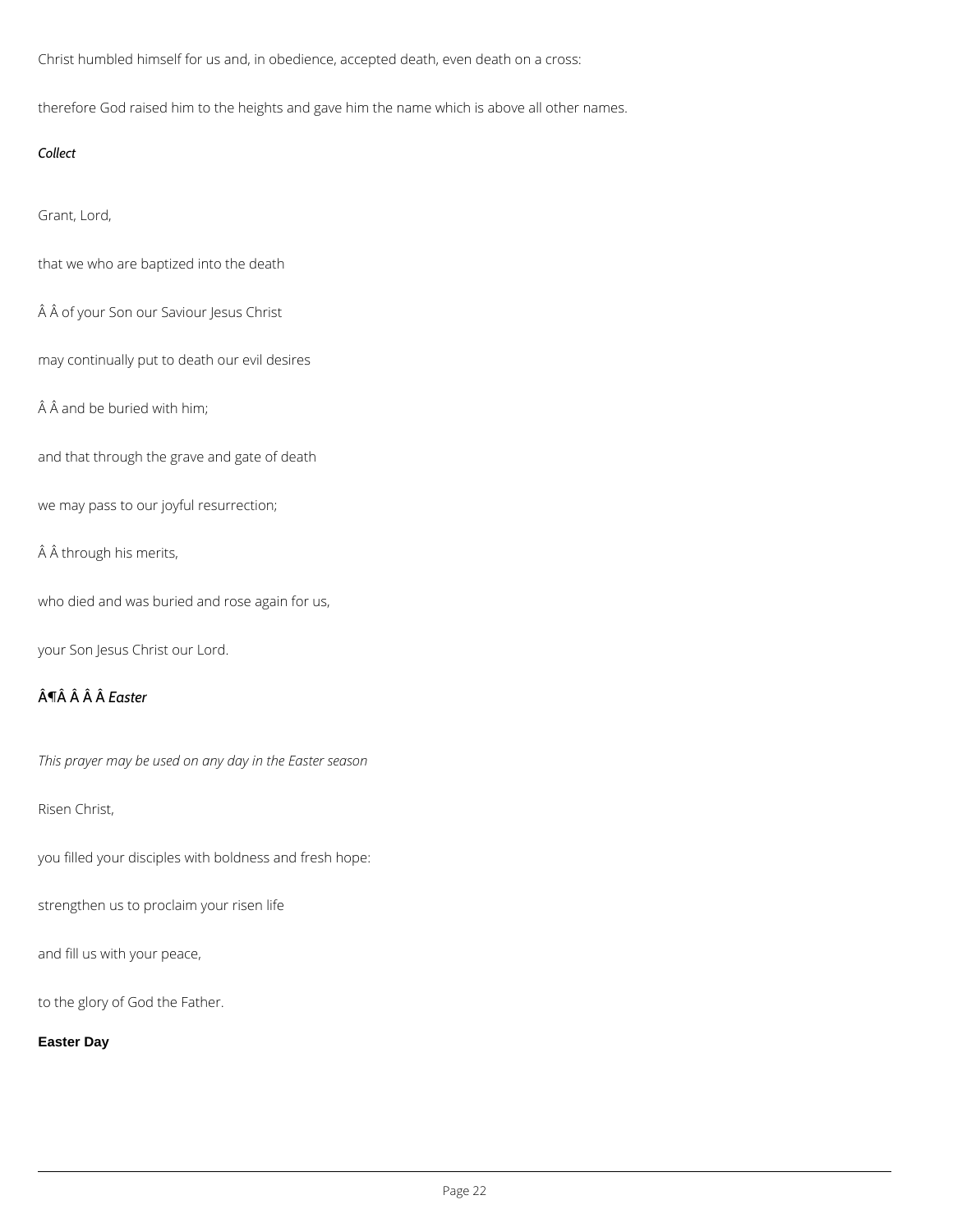## *Principal Feast*

#### *Gold or White*

## *Collect*

## Lord of all life and power,

who through the mighty resurrection of your Son

overcame the old order of sin and death

## to make all things new in him:

grant that we, being dead to sin

and alive to you in Jesus Christ,

may reign with him in glory;

to whom with you and the Holy Spirit

be praise and honour, glory and might,

now and in all eternity.

#### **The Second Sunday of Easter**

*White*

*Collect*

Almighty Father,

you have given your only Son to die for our sins

and to rise again for our justification:

grant us so to put away the leaven of malice and wickedness

that we may always serve you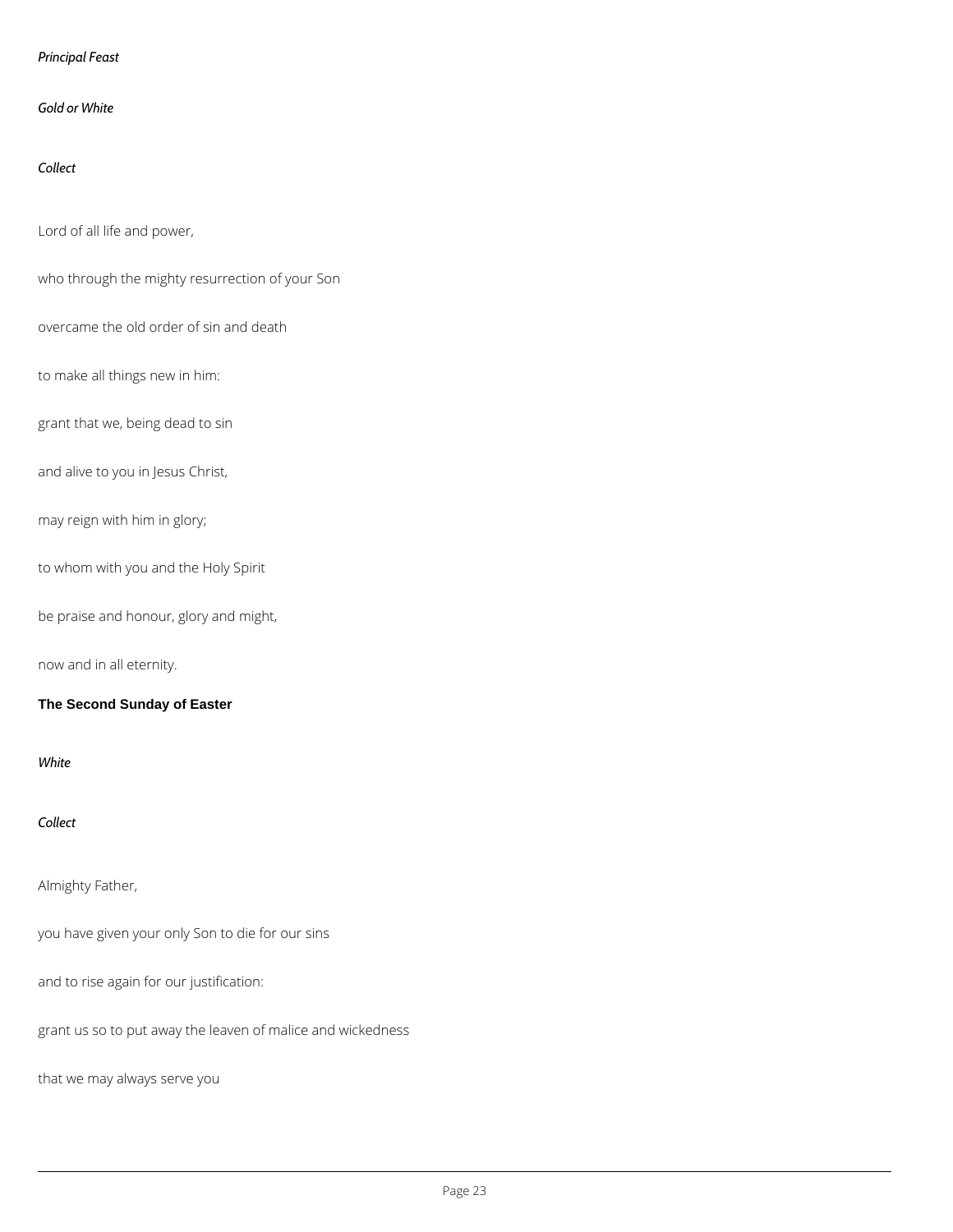in pureness of living and truth;

through the merits of your Son Jesus Christ our Lord.

**The Third Sunday of Easter**

*White*

*Collect*

Almighty Father,

who in your great mercy gladdened the disciples

Â with the sight of the risen Lord:

give us such knowledge of his presence with us,

that we may be strengthened and sustained by his risen life

and serve you continually in righteousness and truth;

through Jesus Christ our Lord.

### **The Fourth Sunday of Easter**

*White*

*Collect*

Almighty God,

## raise us, who trust in him,

from the death of sin to the life of righteousness,

that we may seek those things which are above,

where he reigns with you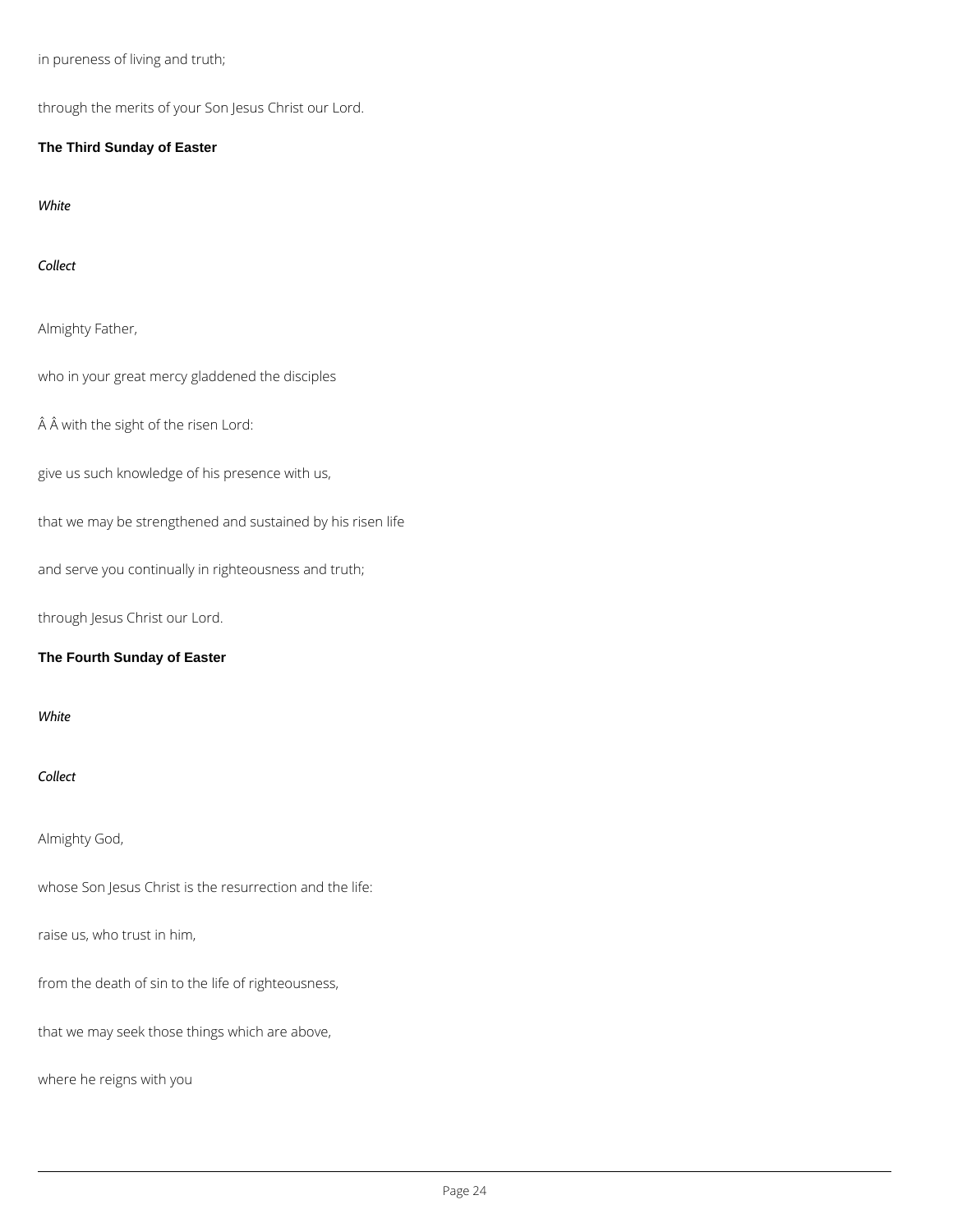in the unity of the Holy Spirit,

one God, now and for ever.

**The Fifth Sunday of Easter**

*White*

*Collect*

Almighty God,

who through your only-begotten Son Jesus Christ

have overcome death and opened to us the gate of everlasting life:

grant that, as by your grace going before us

 $\hat{A}$  Å you put into our minds good desires,

so by your continual help

we may bring them to good effect;

through Jesus Christ our risen Lord.

### **The Sixth Sunday of Easter**

#### *White*

*This provision is not used on or after Ascension Day.*

#### *Collect*

## God our redeemer,

you have delivered us from the power of darkness

and brought us into the kingdom of your Son:

grant, that as by his death he has recalled us to life,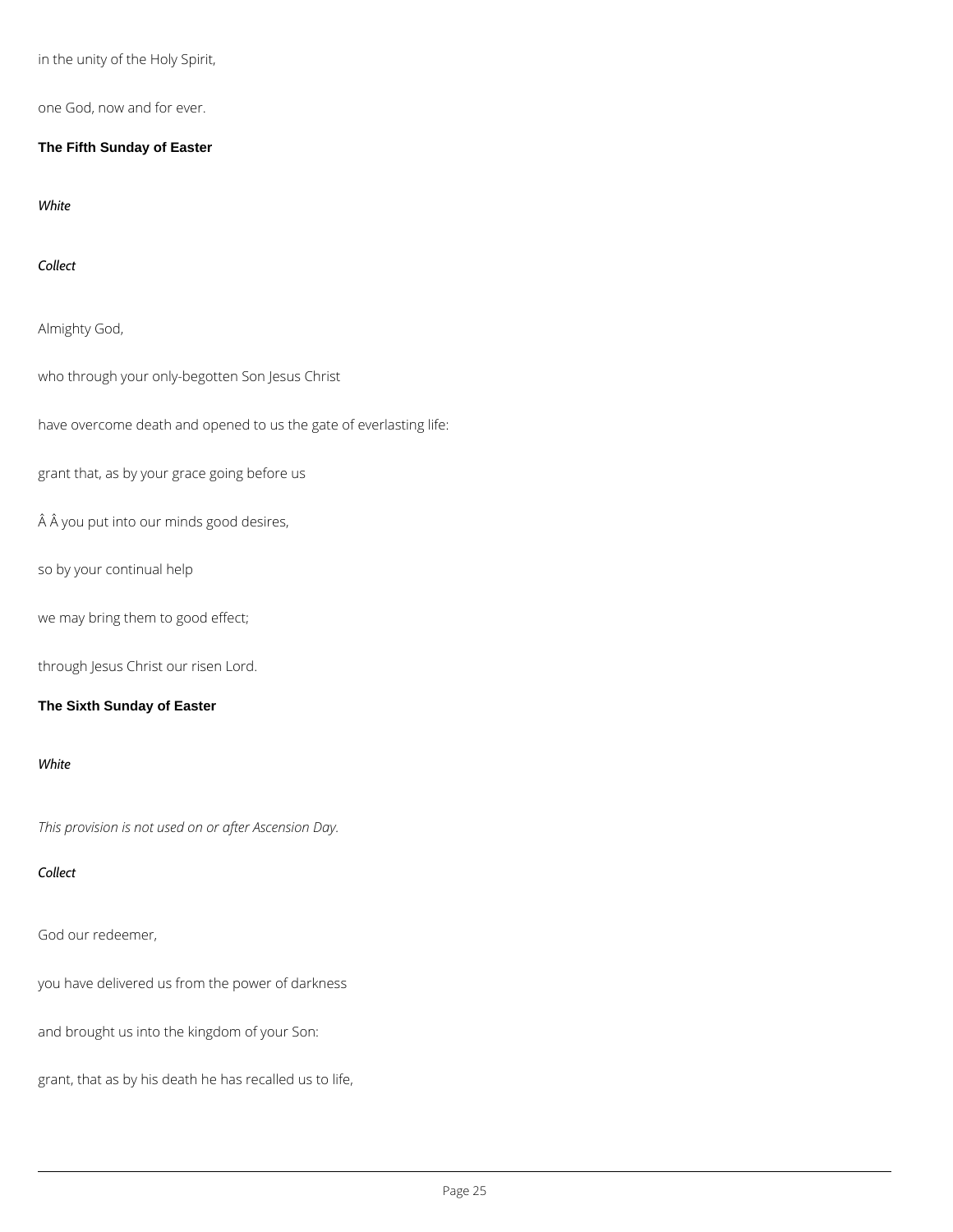so by his continual presence in us he may raise us to eternal joy;

through Jesus Christ our Lord.

**Ascension Day**

*Principal Feast*

*Gold or White*

*Collect*

## Grant, we pray, almighty God,

that as we believe your only-begotten Son our Lord Jesus Christ

to have ascended into the heavens,

so we in heart and mind may also ascend

and with him continually dwell;

who is alive and reigns with you,

in the unity of the Holy Spirit,

one God, now and for ever.

**The Seventh Sunday of Easter**

*White*

The Sunday after Ascension Day

Â

*Collect*

O God the King of glory,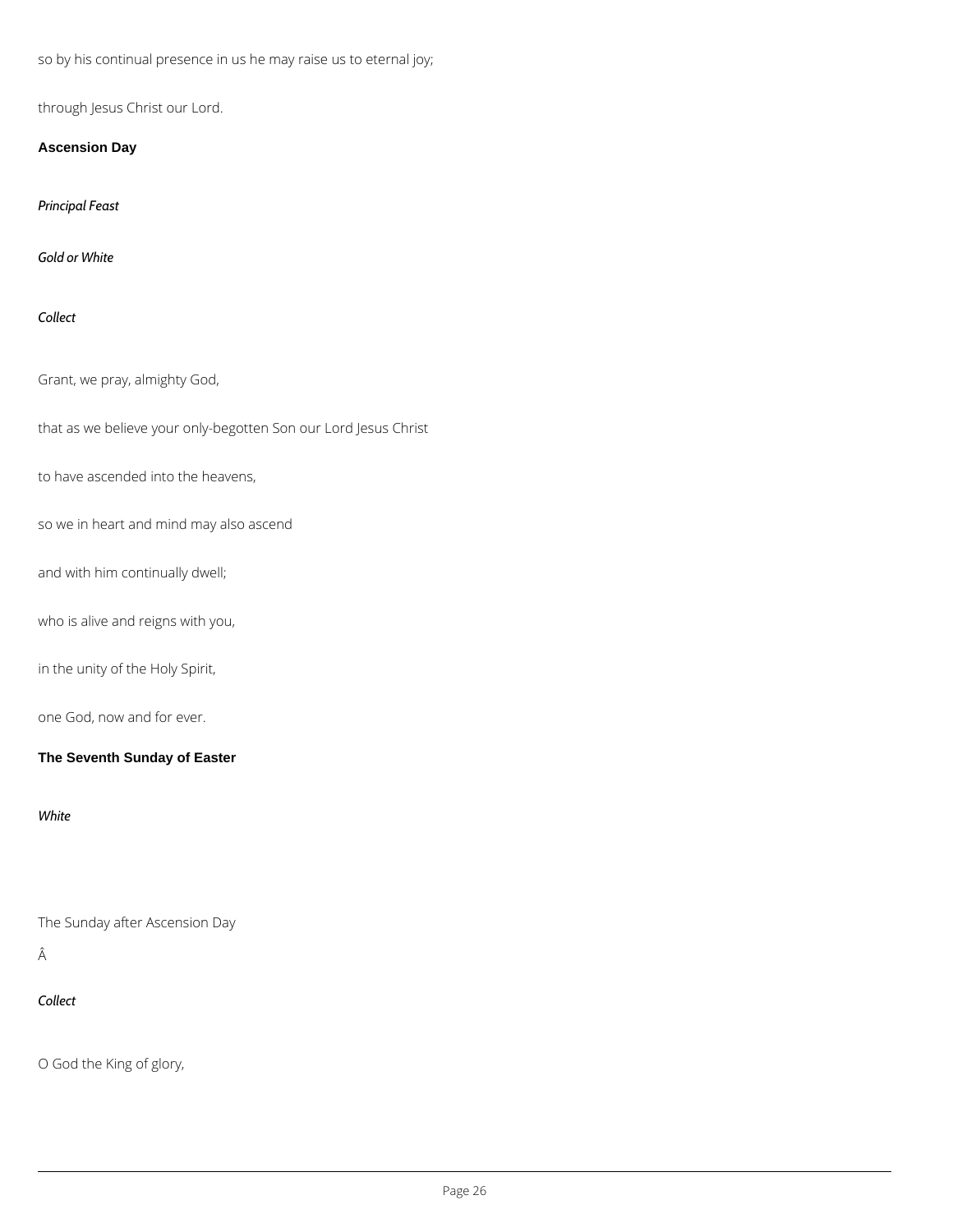you have exalted your only Son Jesus Christ

with great triumph to your kingdom in heaven:

we beseech you, leave us not comfortless,

but send your Holy Spirit to strengthen us

and exalt us to the place where our Saviour Christ is gone before,

who is alive and reigns with you,

in the unity of the Holy Spirit,

one God, now and for ever.

#### **Day of Pentecost**

*Principal Feast*

#### *Red*

Whit Sunday

## Â

*This provision is not used on the weekdays after the Day of Pentecost.*

#### *Collect*

God, who as at this time

taught the hearts of your faithful people

by sending to them the light of your Holy Spirit:

grant us by the same Spirit

to have a right judgement in all things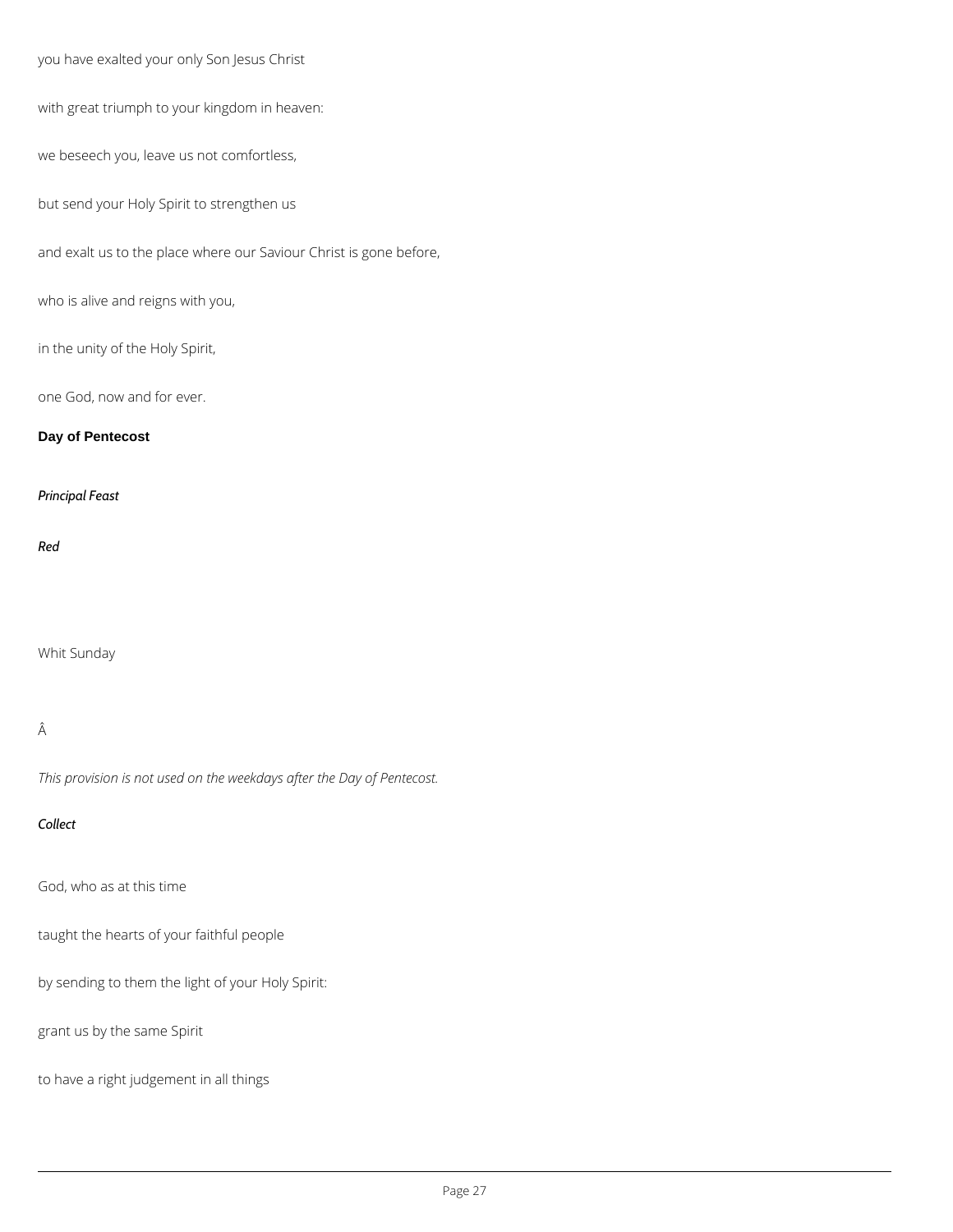and evermore to rejoice in his holy comfort;

through the merits of Christ Jesus our Saviour.

¶Â Â **Ârâinary** Time

The Weekdays after the Day of Pentecost

Â

Green

Collect

O Lord, from whom all good things come:

grant to us your humble servants,

that by your holy inspiration

we may think those things that are good,

and by your merciful guiding may perform the same;

through our Lord Jesus Christ.

Trinity Sunday

Principal Feast

Gold or White

At Morning Prayer, hea) a bin the 416 m (ay be said.

At Evening Prayer here) and rche negen ay be said.

Eve: Magnificat

Glory and honour be to God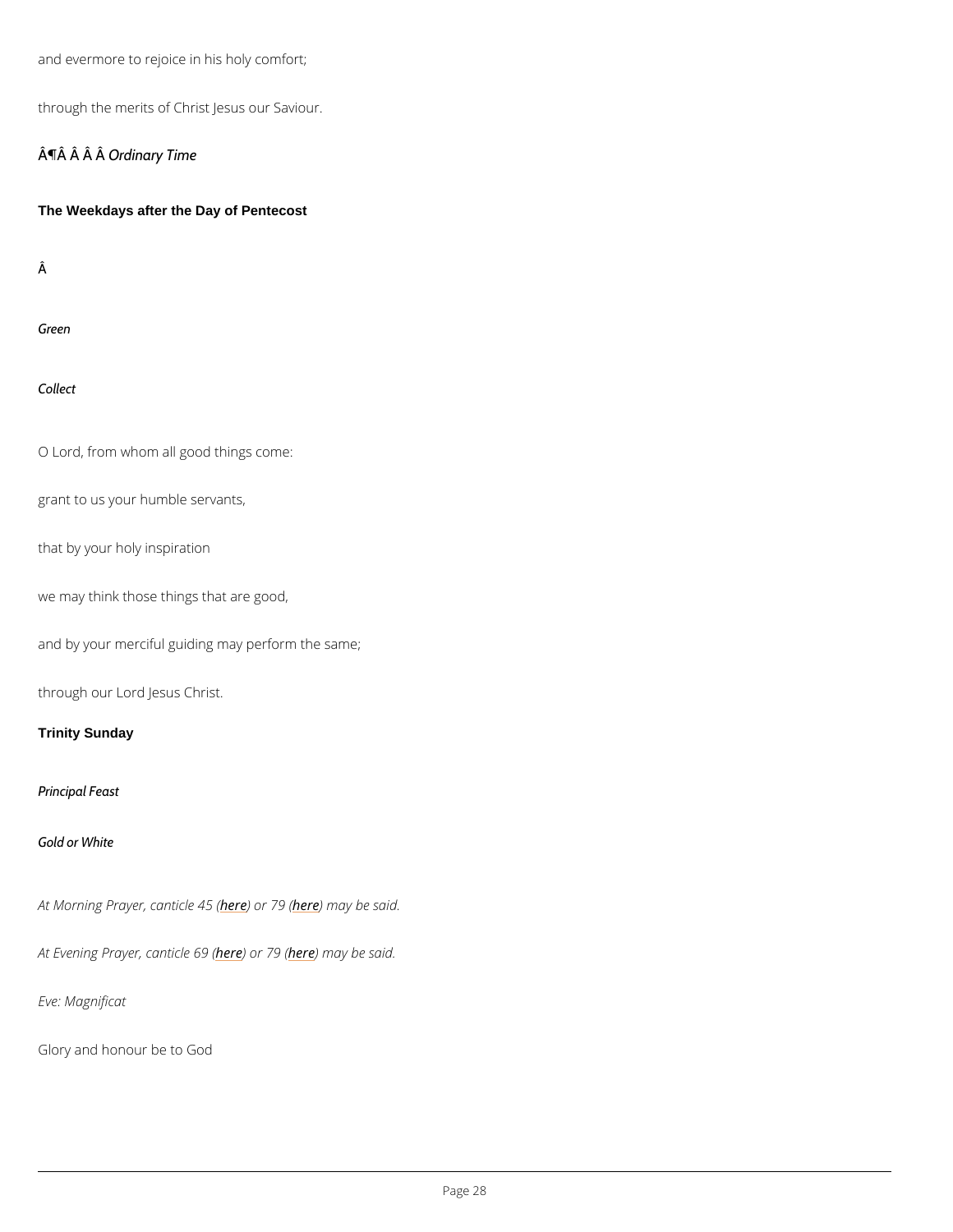in the unity of the Trinity.

Benedictus

Holy, holy, holy, is the God of hosts;

who was, and who is, and who is to come.

Magnificat

Blessed be the creator of all things;

the holy and undivided Trinity.

Collect

Almighty and everlasting God,

you have given us your servants grace,

by the confession of a true faith,

to acknowledge the glory of the eternal Trinity

and in the power of the divine majesty to worship the Unity:

keep us steadfast in this faith,

that we may evermore be defended from all adversities;

through Jesus Christ our Lord.

The Thursday after Trinity Sunday may be observed as

The Day of Thanksgiving for the

(Corpus Christi)

White

At Morning Prayer, hean) e thin a lye boas s(aid.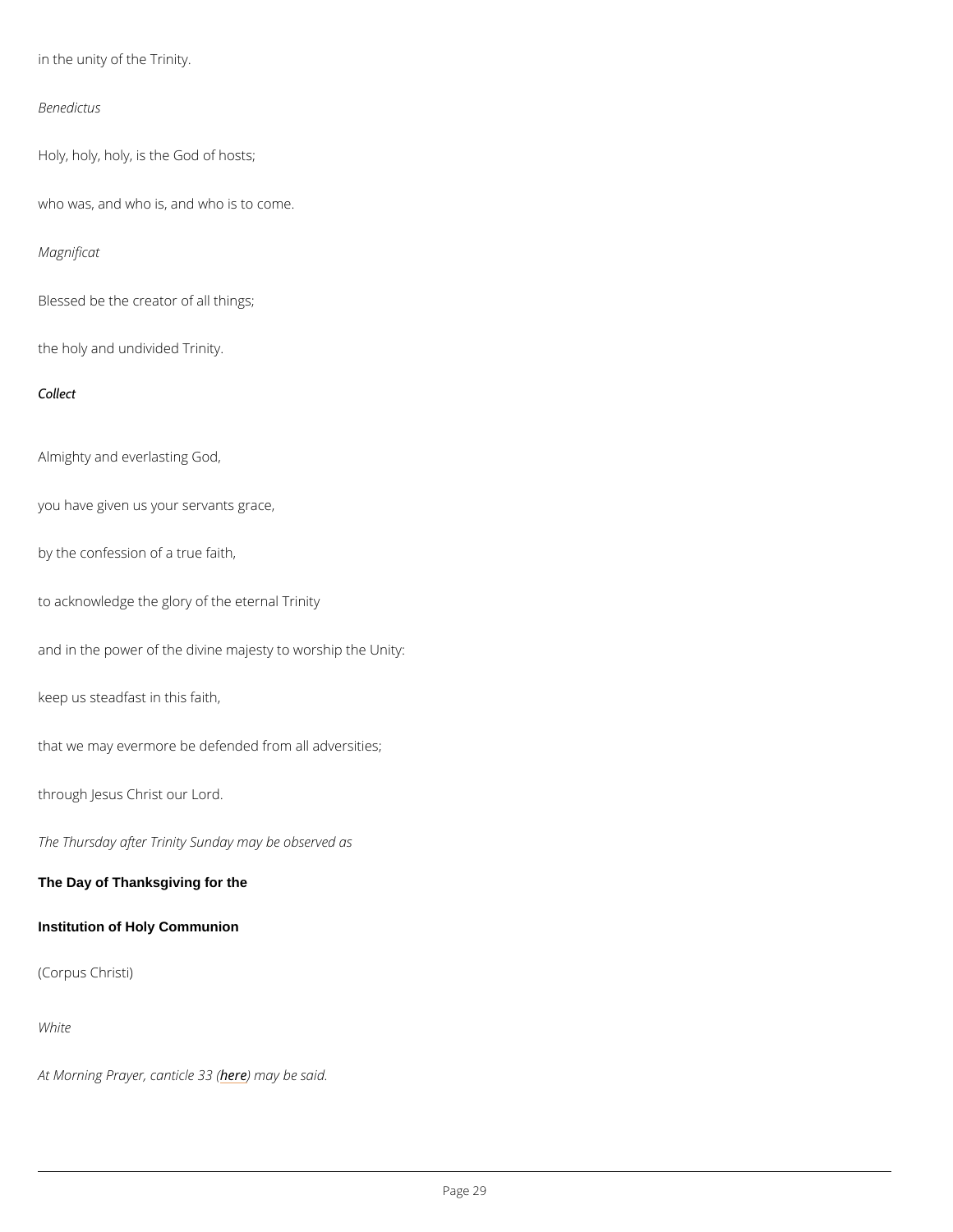At Evening Prayerheedenmiacyeb 22 said.

Eve: Magnificat (if required)

Your people eat the food of angels;

you give them bread from heaven.

Benedictus

I am the living bread which came down from heaven;

whoever eats of this bread will live for ever.

#### Magnificat

O sacred feast, in which Christ is received

Â and the memory of his passion is renewed:

our minds are filled with grace

 $\hat{A}$   $\hat{A}$  and a pledge of future glory is given us.

Collect

Lord Jesus Christ,

we thank you that in this wonderful sacrament

you have given us the memorial of your passion:

grant us so to reverence the sacred mysteries

Â of your body and blood

that we may know within ourselves

and show forth in our lives

the fruits of your redemption;

for you are alive and reign with the Father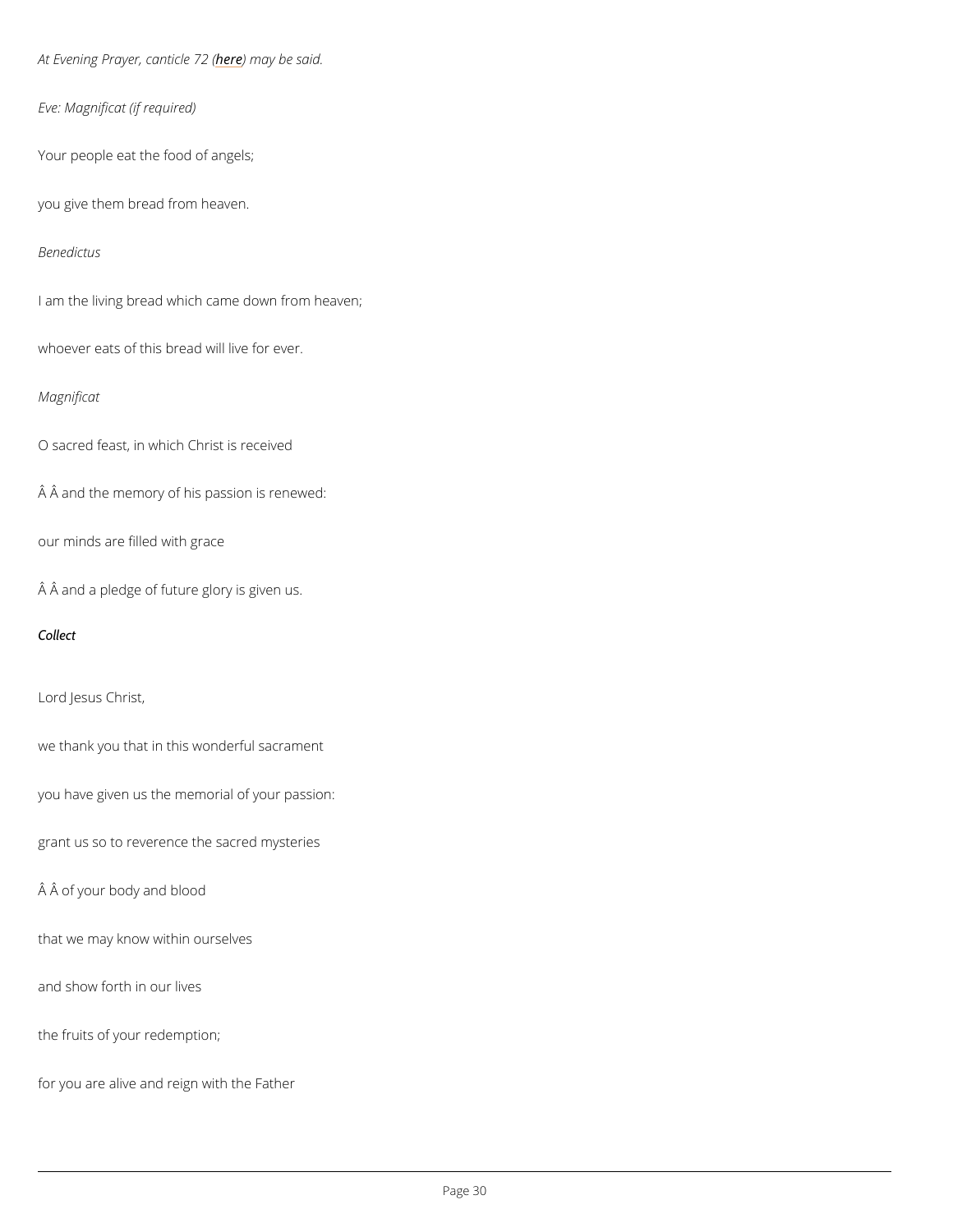in the unity of the Holy Spirit,

one God, now and for ever.

**The First Sunday after Trinity**

*Green*

*Collect*

O God,

the strength of all those who put their trust in you,

mercifully accept our prayers

and, because through the weakness of our mortal nature

we can do no good thing without you,

grant us the help of your grace,

that in the keeping of your commandments

we may please you both in will and deed;

through Jesus Christ our Lord.

**The Second Sunday after Trinity**

*Green*

*Collect*

## Lord, you have taught us

that all our doings without love are nothing worth:

send your Holy Spirit

and pour into our hearts that most excellent gift of love,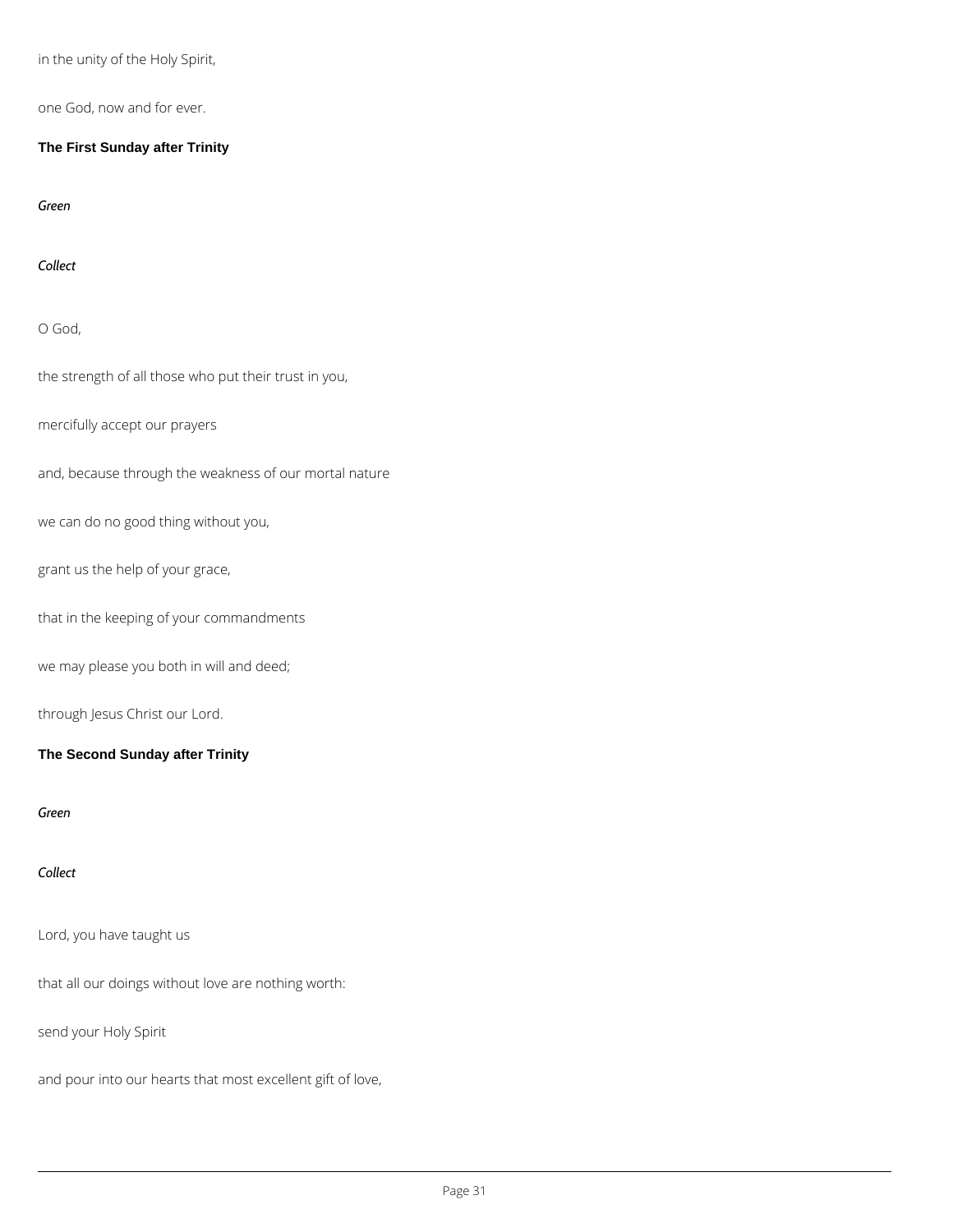the true bond of peace and of all virtues,

without which whoever lives is counted dead before you.

Grant this for your only Son Jesus Christâlls sake.

## **The Third Sunday after Trinity**

*Green*

*Collect*

Almighty God,

you have broken the tyranny of sin

and have sent the Spirit of your Son into our hearts

Â whereby we call you Father:

give us grace to dedicate our freedom to your service,

that we and all creation may be brought

 $\hat{A}$   $\hat{A}$  to the glorious liberty of the children of God;

through Jesus Christ our Lord.

**The Fourth Sunday after Trinity**

*Green*

*Collect*

O God, the protector of all who trust in you,

without whom nothing is strong, nothing is holy:

increase and multiply upon us your mercy;

that with you as our ruler and guide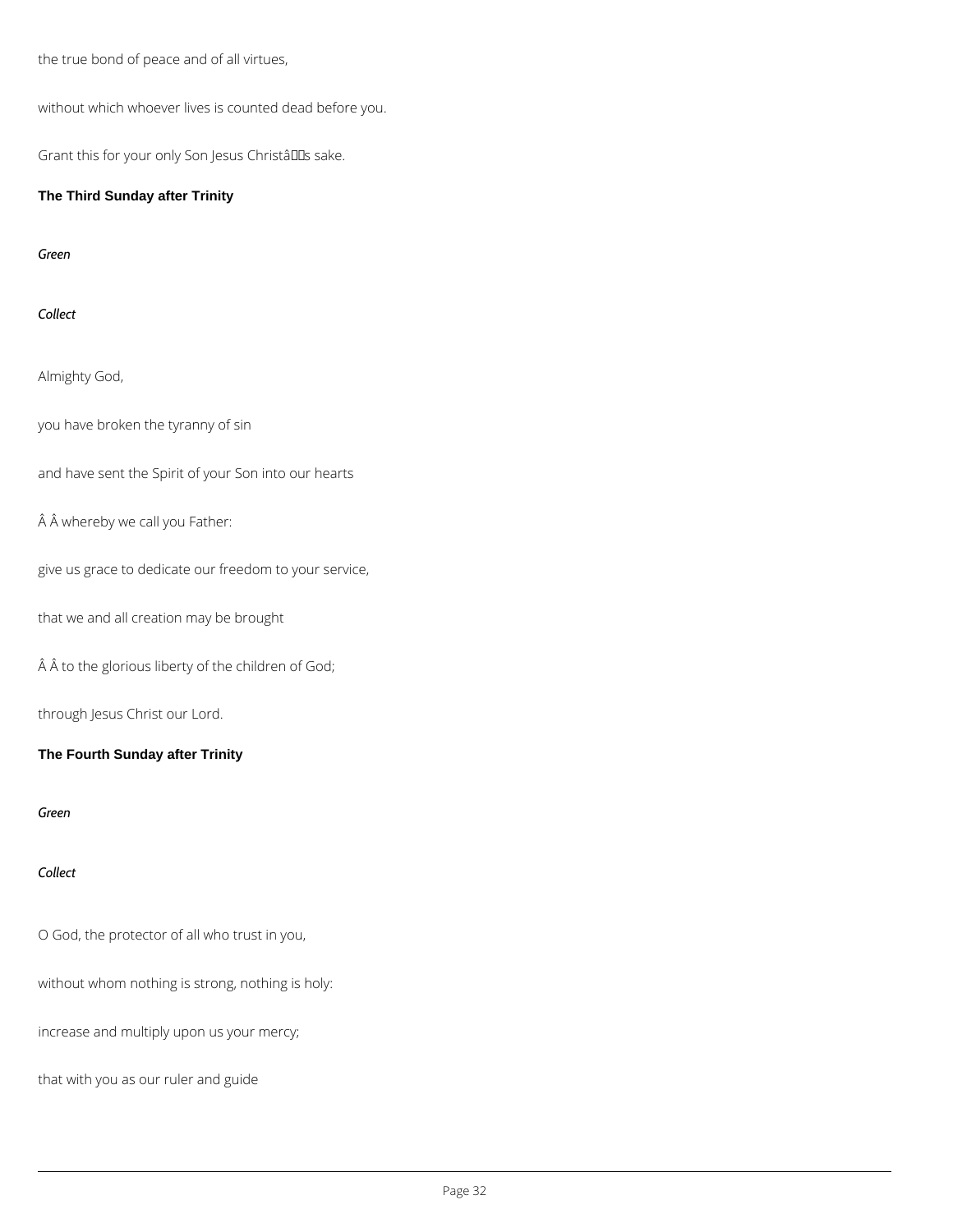we may so pass through things temporal

that we lose not our hold on things eternal;

grant this, heavenly Father,

for our Lord Jesus Christâllas sake.

**The Fifth Sunday after Trinity**

*Green*

*Collect*

Almighty and everlasting God,

by whose Spirit the whole body of the Church

 $\hat{A}$   $\hat{A}$  is governed and sanctified:

hear our prayer which we offer for all your faithful people,

that in their vocation and ministry

they may serve you in holiness and truth

to the glory of your name;

through our Lord and Saviour Jesus Christ.

**The Sixth Sunday after Trinity**

*Green*



#### Merciful God,

you have prepared for those who love you

such good things as pass our understanding: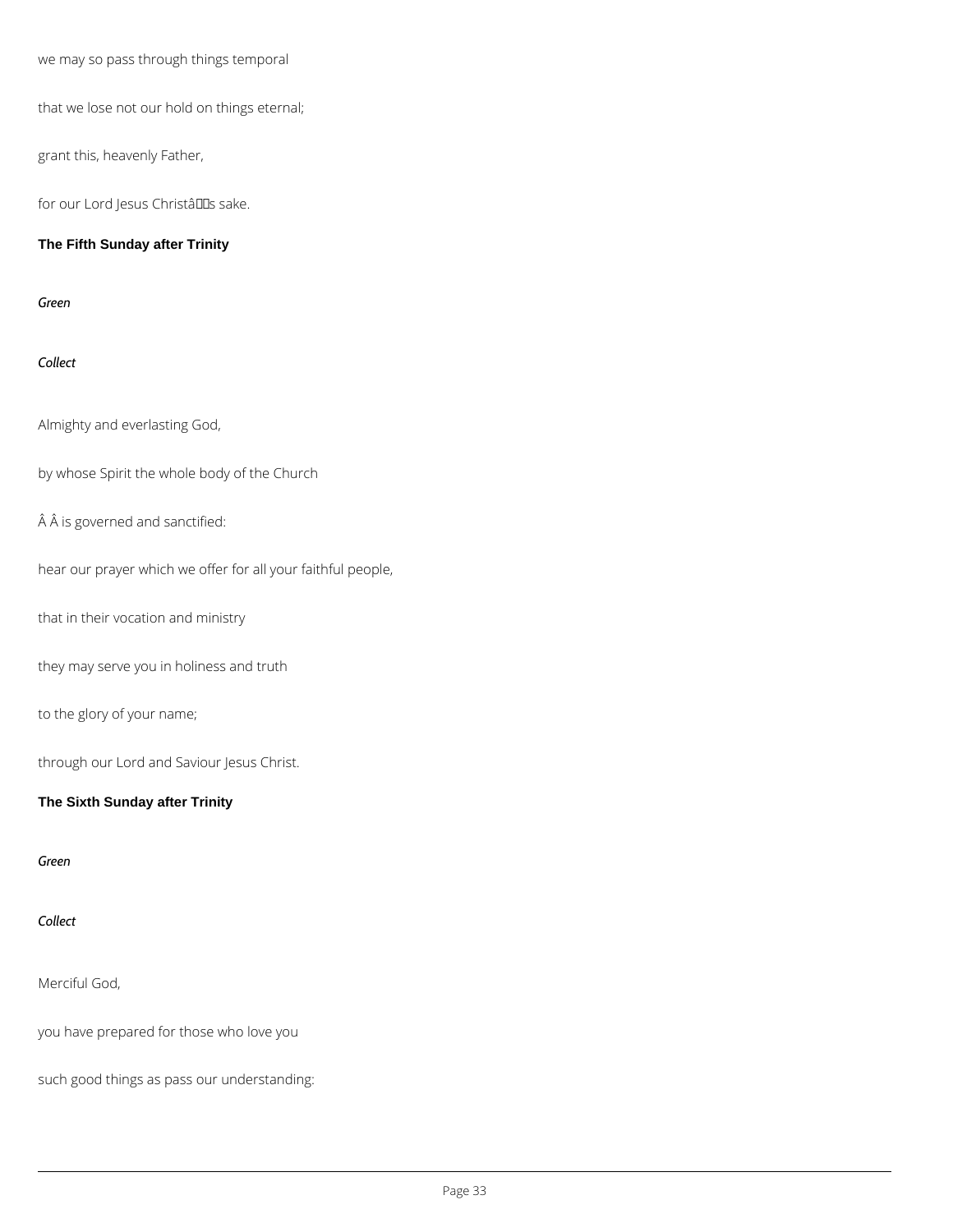pour into our hearts such love toward you

that we, loving you in all things and above all things,

may obtain your promises,

which exceed all that we can desire;

through Jesus Christ our Lord.

**The Seventh Sunday after Trinity**

*Green*

*Collect*

Lord of all power and might,

the author and giver of all good things:

graft in our hearts the love of your name,

increase in us true religion,

nourish us with all goodness,

and of your great mercy keep us in the same;

through Jesus Christ our Lord.

**The Eighth Sunday after Trinity**

*Green*



Almighty Lord and everlasting God,

we beseech you to direct, sanctify and govern

Â both our hearts and bodies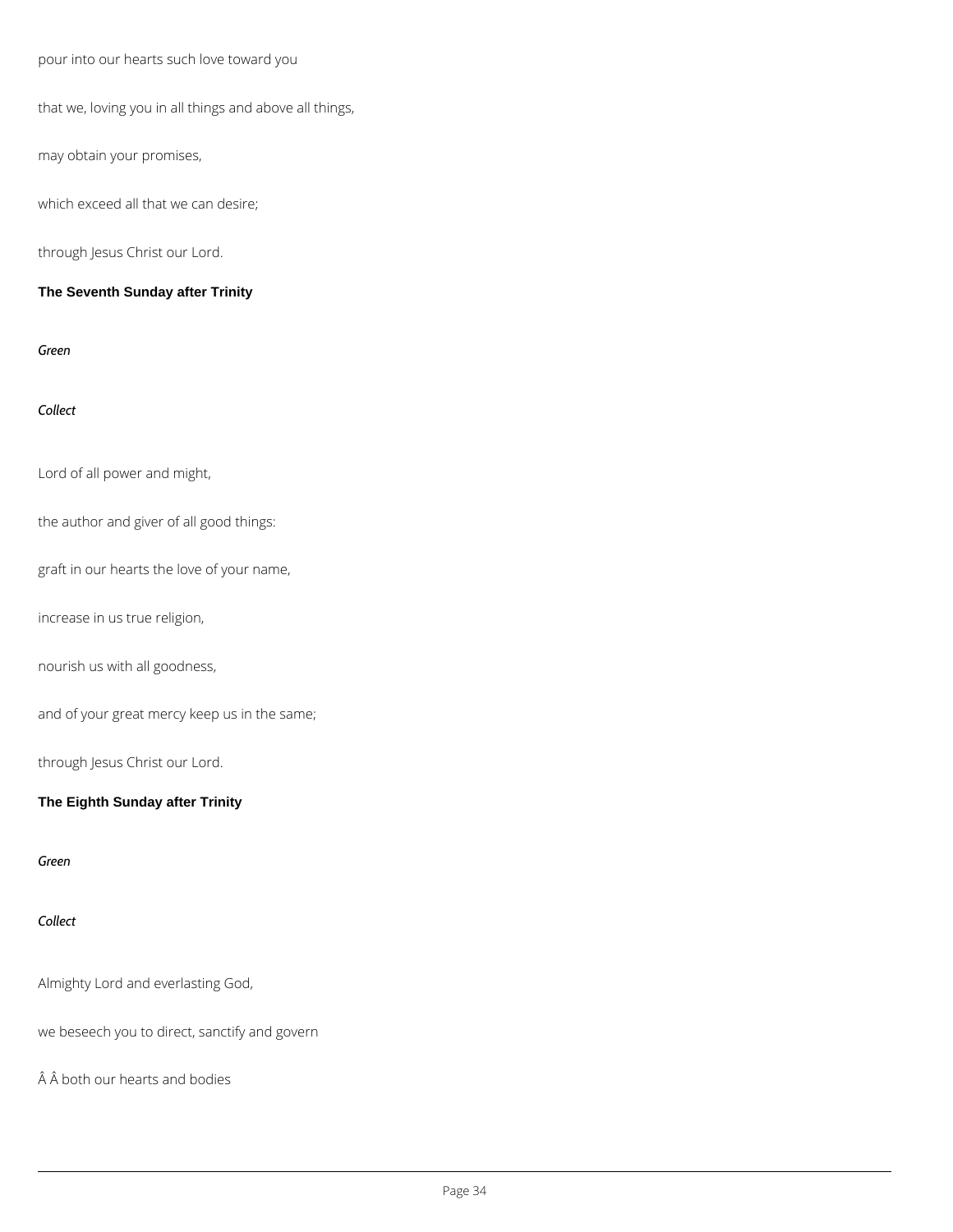## in the ways of your laws

 $\hat{A}$   $\hat{A}$  and the works of your commandments;

that through your most mighty protection, both here and ever,

we may be preserved in body and soul;

through our Lord and Saviour Jesus Christ.

## **The Ninth Sunday after Trinity**

*Green*

*Collect*

Almighty God,

who sent your Holy Spirit

to be the life and light of your Church:

open our hearts to the riches of your grace,

that we may bring forth the fruit of the Spirit

in love and joy and peace;

through Jesus Christ our Lord.

**The Tenth Sunday after Trinity**

*Green*



Let your merciful ears, O Lord,

be open to the prayers of your humble servants;

and that they may obtain their petitions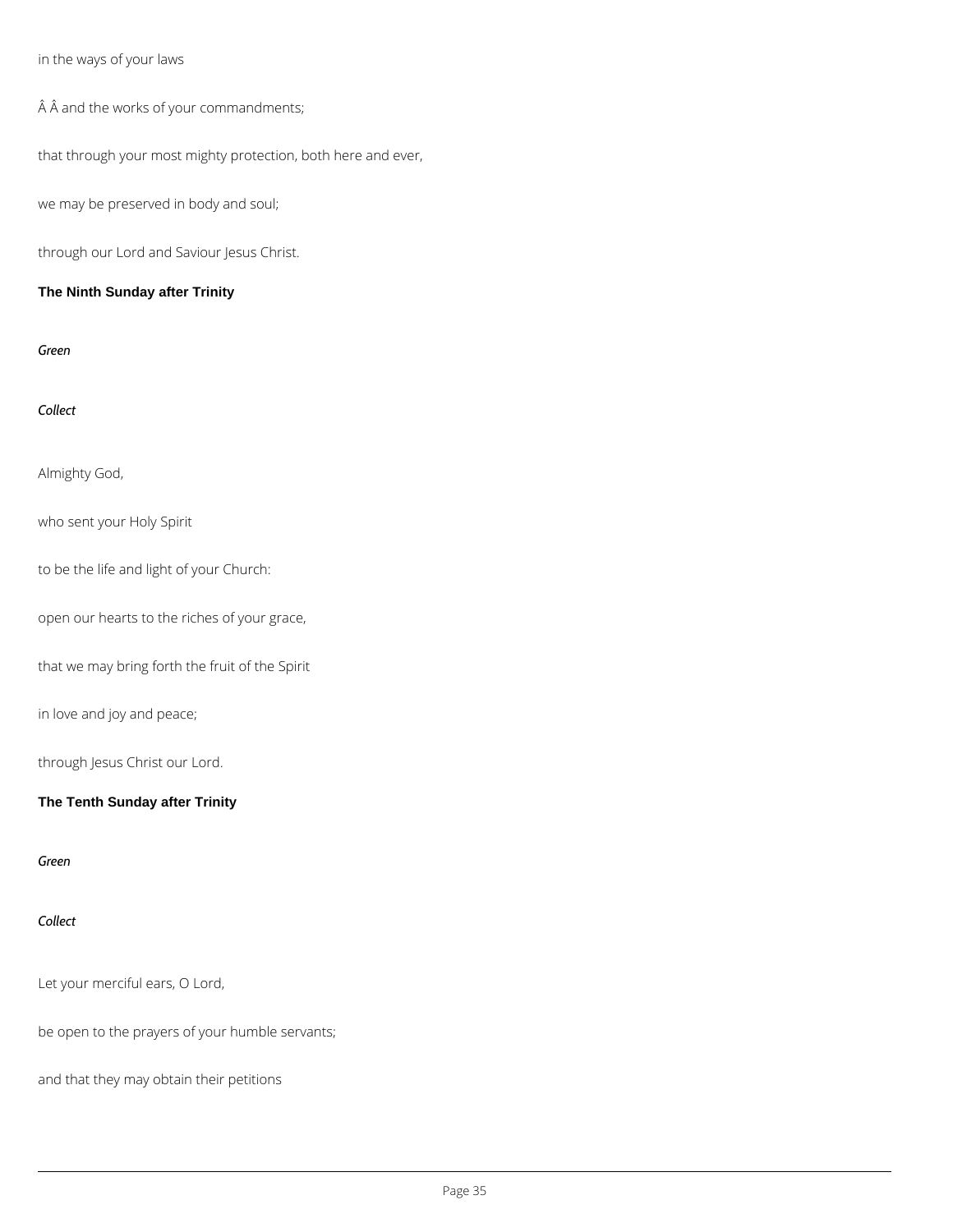make them to ask such things as shall please you;

through Jesus Christ our Lord.

**The Eleventh Sunday after Trinity**

*Green*

*Collect*

O God, you declare your almighty power

most chiefly in showing mercy and pity:

mercifully grant to us such a measure of your grace,

that we, running the way of your commandments,

may receive your gracious promises,

and be made partakers of your heavenly treasure;

through Jesus Christ our Lord.

#### **The Twelfth Sunday after Trinity**

*Green*

*Collect*

Almighty and everlasting God,

you are always more ready to hear than we to pray

and to give more than either we desire or deserve:

pour down upon us the abundance of your mercy,

forgiving us those things of which our conscience is afraid

and giving us those good things which we are not worthy to ask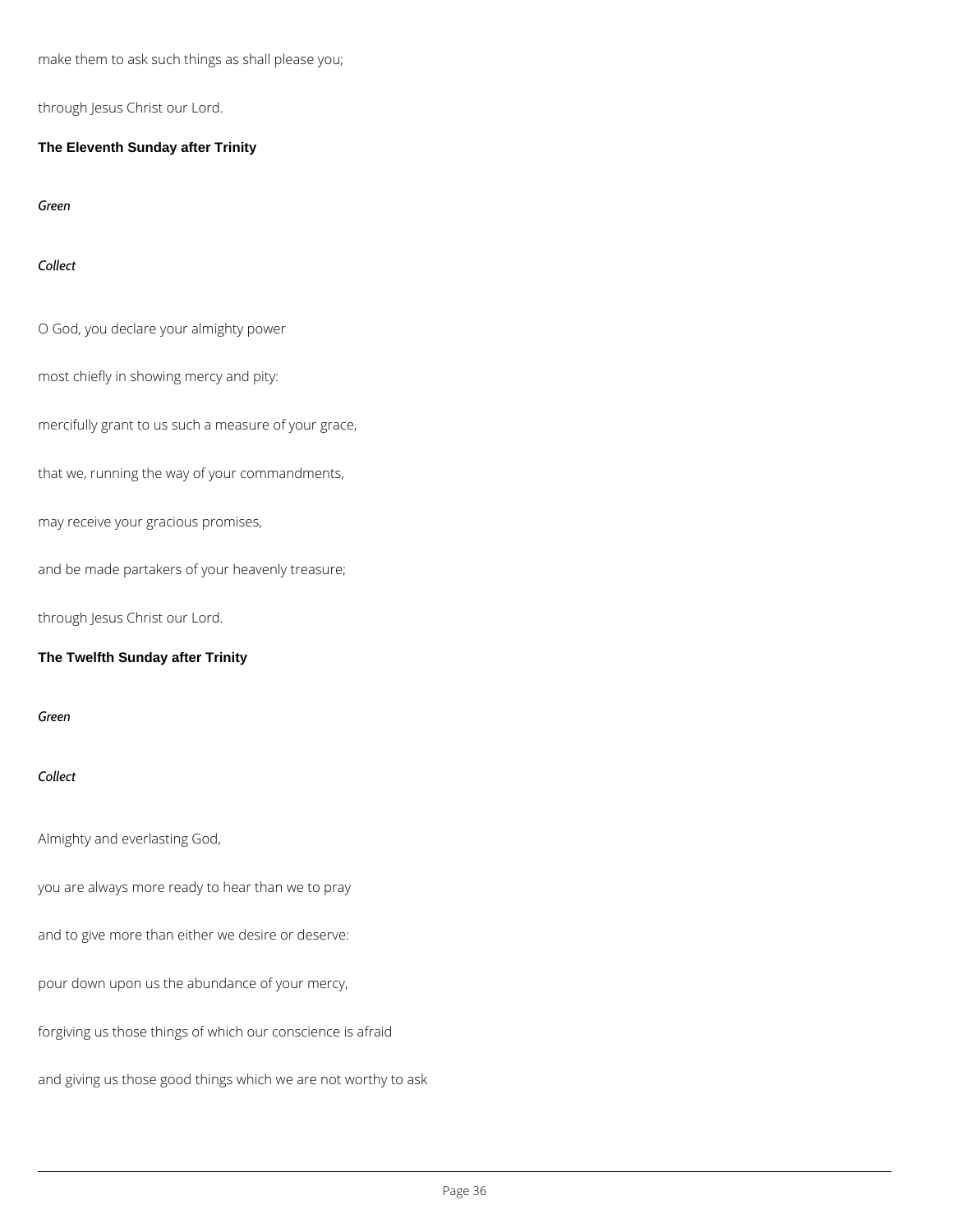but through the merits and mediation

of Jesus Christ your Son our Lord.

**The Thirteenth Sunday after Trinity**

*Green*

*Collect*

Almighty God,

who called your Church to bear witness

that you were in Christ reconciling the world to yourself:

help us to proclaim the good news of your love,

that all who hear it may be drawn to you;

through him who was lifted up on the cross,

and reigns with you in the unity of the Holy Spirit,

one God, now and for ever.

**The Fourteenth Sunday after Trinity**

*Green*

*Collect*

Almighty God,

# whose only Son has opened for us

a new and living way into your presence:

give us pure hearts and steadfast wills

to worship you in spirit and in truth;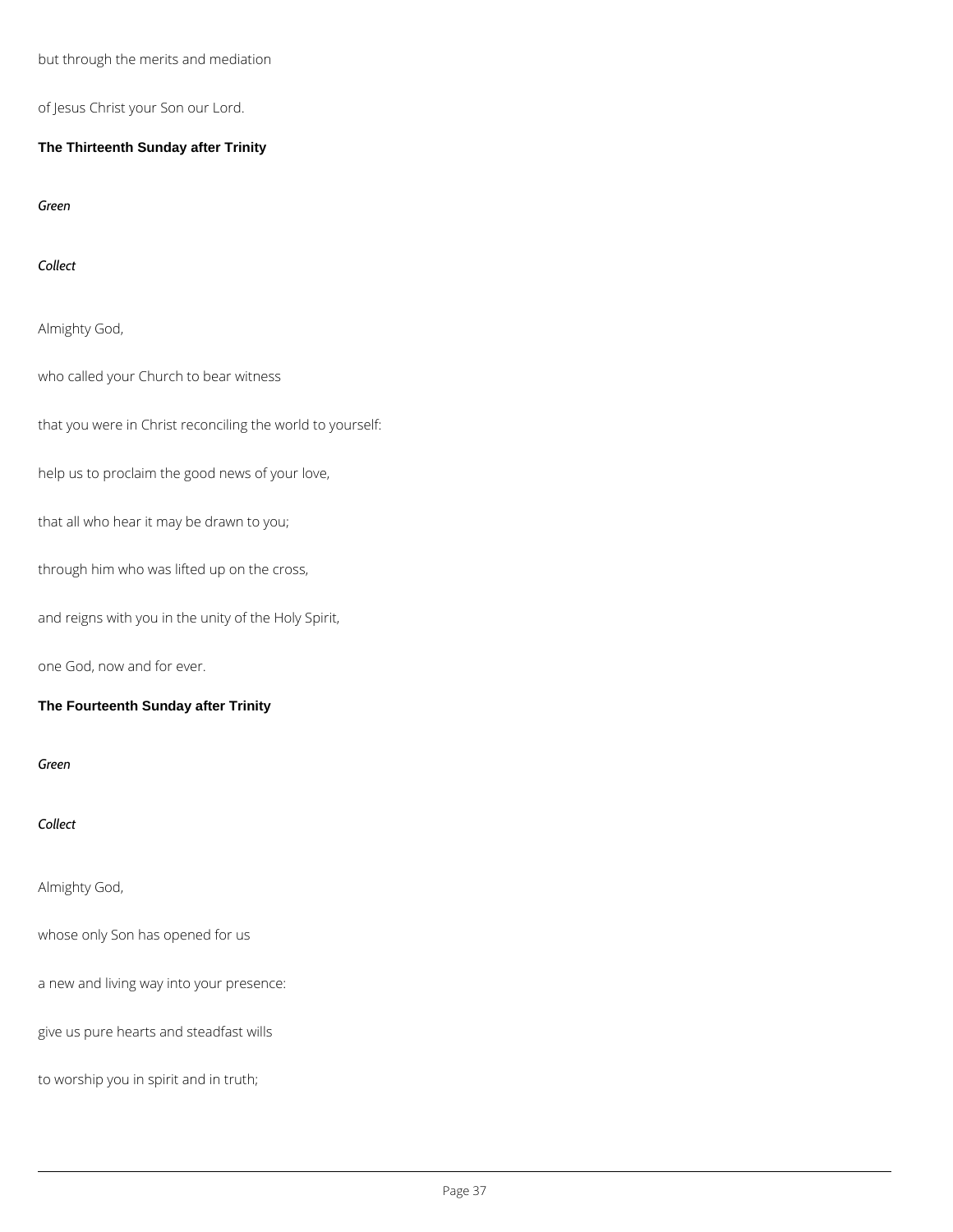through Jesus Christ our Lord.

## **The Fifteenth Sunday after Trinity**

*Green*

*Collect*

God, who in generous mercy sent the Holy Spirit

upon your Church in the burning fire of your love:

grant that your people may be fervent

in the fellowship of the gospel

that, always abiding in you,

they may be found steadfast in faith and active in service;

through Jesus Christ our Lord.

**The Sixteenth Sunday after Trinity**

*Green*

*Collect*

O Lord, we beseech you mercifully to hear the prayers of your people who call upon you;

and grant that they may both perceive and know what things they ought to do,

and also may have grace and power faithfully to fulfil them;

### **The Seventeenth Sunday after Trinity**

*Green*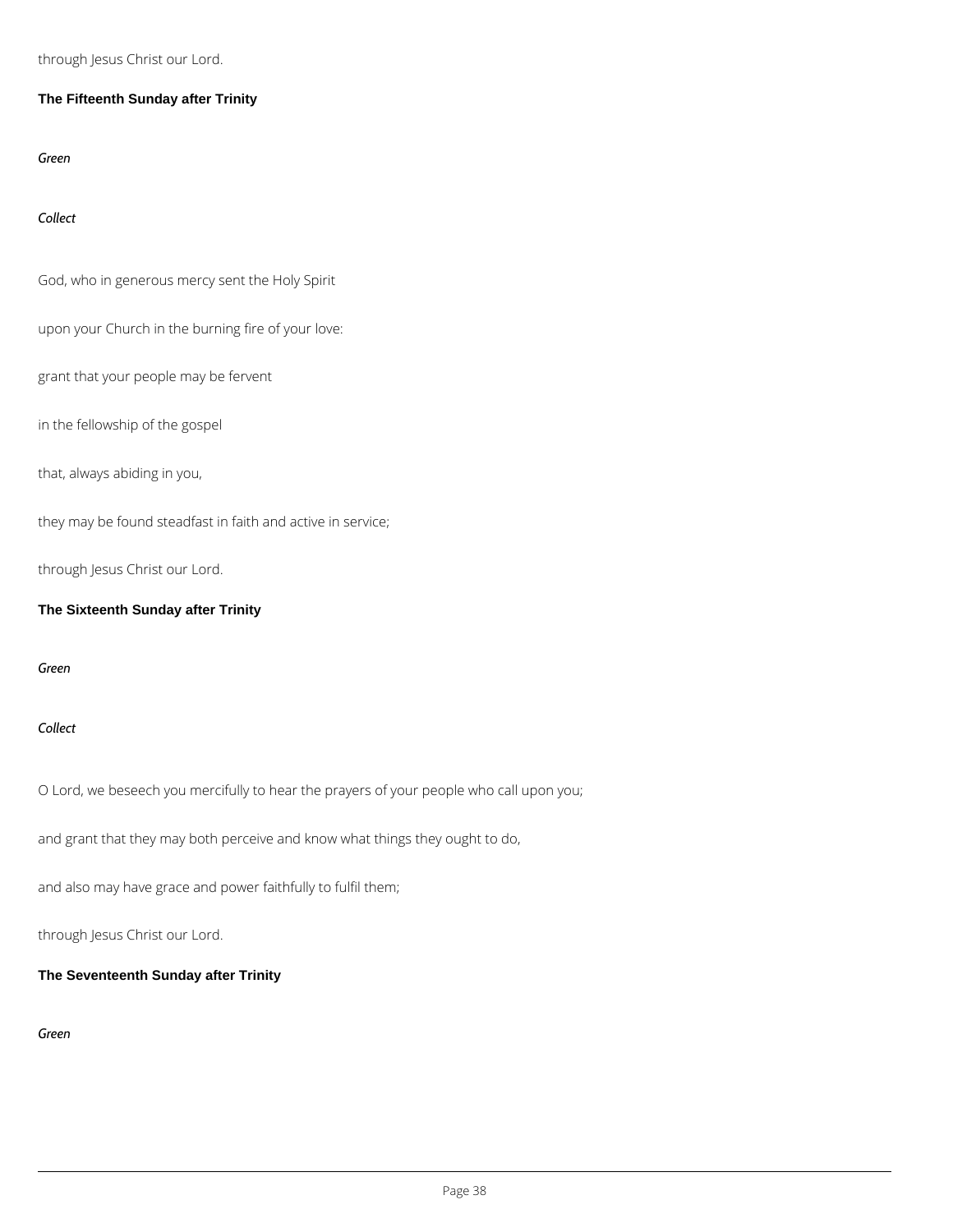## *Collect*

Almighty God,

you have made us for yourself,

and our hearts are restless till they find their rest in you:

pour your love into our hearts and draw us to yourself,

and so bring us at last to your heavenly city

where we shall see you face to face;

through Jesus Christ our Lord.

**The Eighteenth Sunday after Trinity**

*Green*

*Collect*

Almighty and everlasting God,

increase in us your gift of faith

that, forsaking what lies behind

and reaching out to that which is before,

we may run the way of your commandments

and win the crown of everlasting joy;

# **The Nineteenth Sunday after Trinity**

*Green*

*Collect*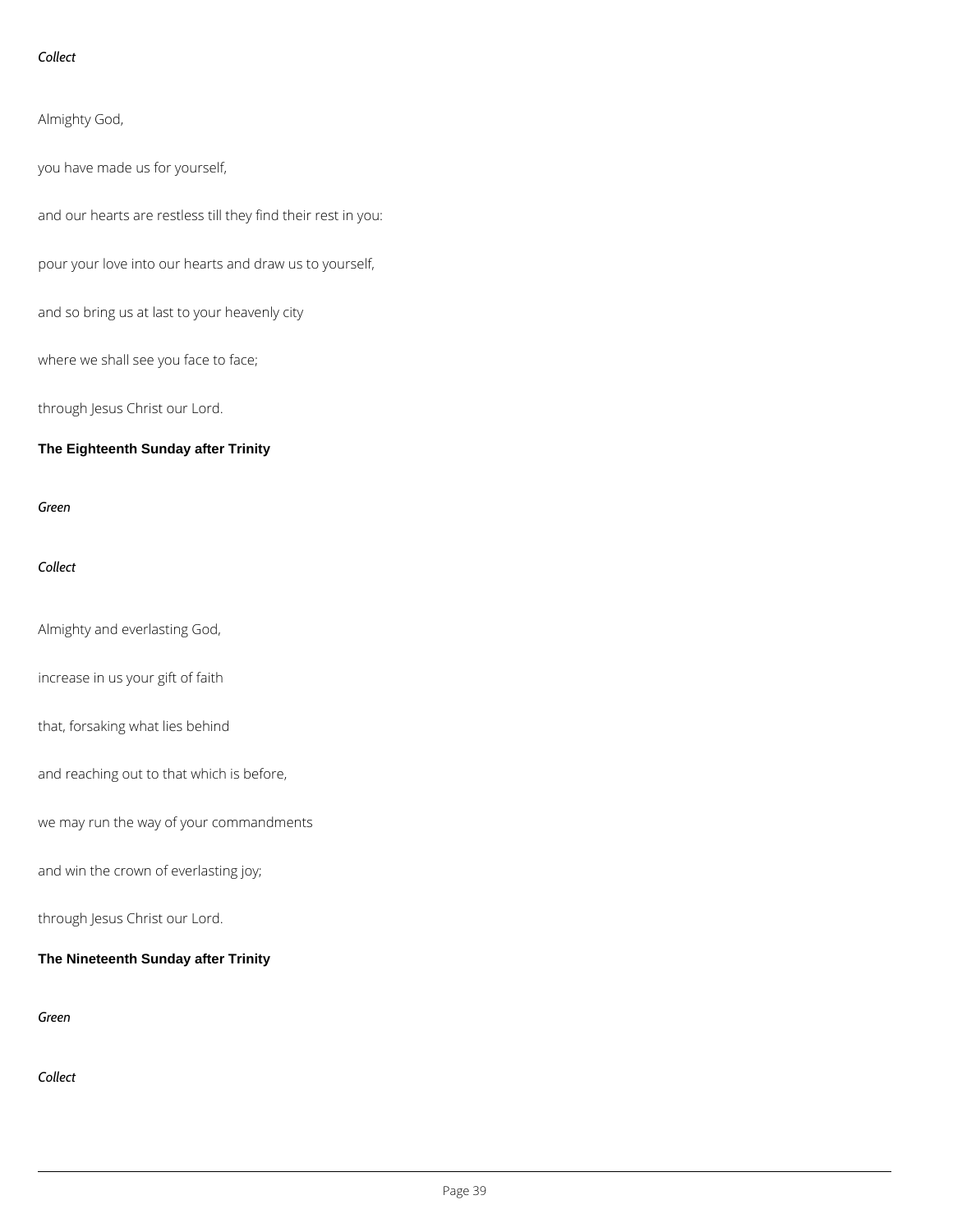O God, forasmuch as without you

we are not able to please you;

mercifully grant that your Holy Spirit

may in all things direct and rule our hearts;

through Jesus Christ our Lord.

**The Twentieth Sunday after Trinity**

*Green*

*Collect*

God, the giver of life,

whose Holy Spirit wells up within your Church:

by the Spiritâlls gifts equip us to live the gospel of Christ and make us eager to do your will,

that we may share with the whole creation the joys of eternal life;

through Jesus Christ our Lord.

**The Twenty-first Sunday after Trinity**

*Green*

*Collect*

Grant, we beseech you, merciful Lord,

to your faithful people pardon and peace,

that they may be cleansed from all their sins

and serve you with a quiet mind;

through Jesus Christ our Lord.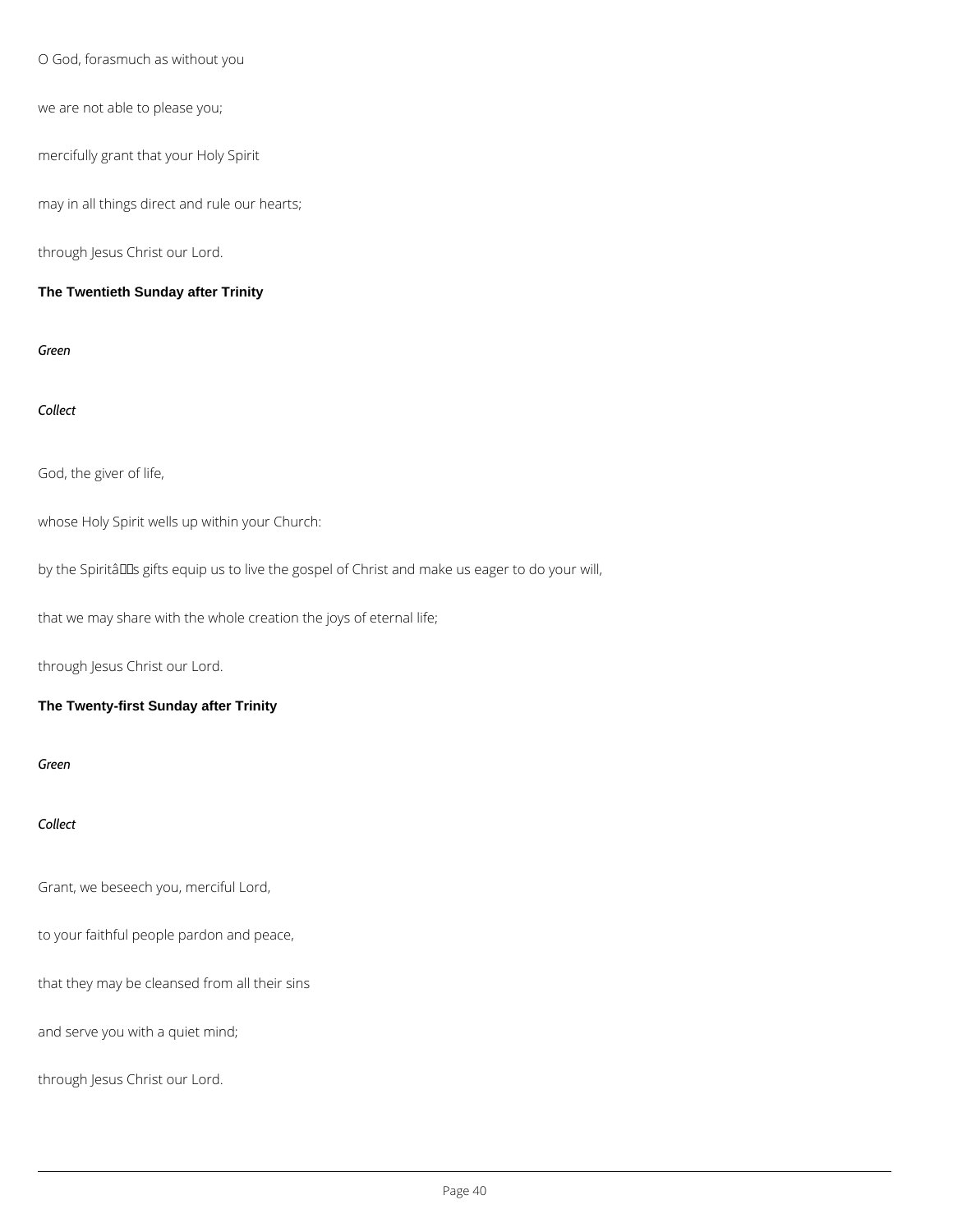If there are twenty-three Sundays after Trinity, the probles in fucsrethen Thired TS wu emot gystele fon robe Suoth

The Last Sunday after Trinity

Green

Collect

Blessed Lord,

who caused all holy Scriptures to be written for our learning:

help us so to hear them,

to read, mark, learn and inwardly digest them

that, through patience, and the comfort of your holy word,

we may embrace and for ever hold fast the hope of everlasting life,

which you have given us in our Saviour Jesus Christ.

1 November

All Saints' Day

Principal Feast

Gold or White

At Morning Prayer, heane thin a by boas said.

At Evening Prayerheedenmiacyeb 53 said.

Eve: Magnificat

The saints cried out with a loud voice:

Salvation to our God who sits on the throne, and to the Lamb.

Benedictus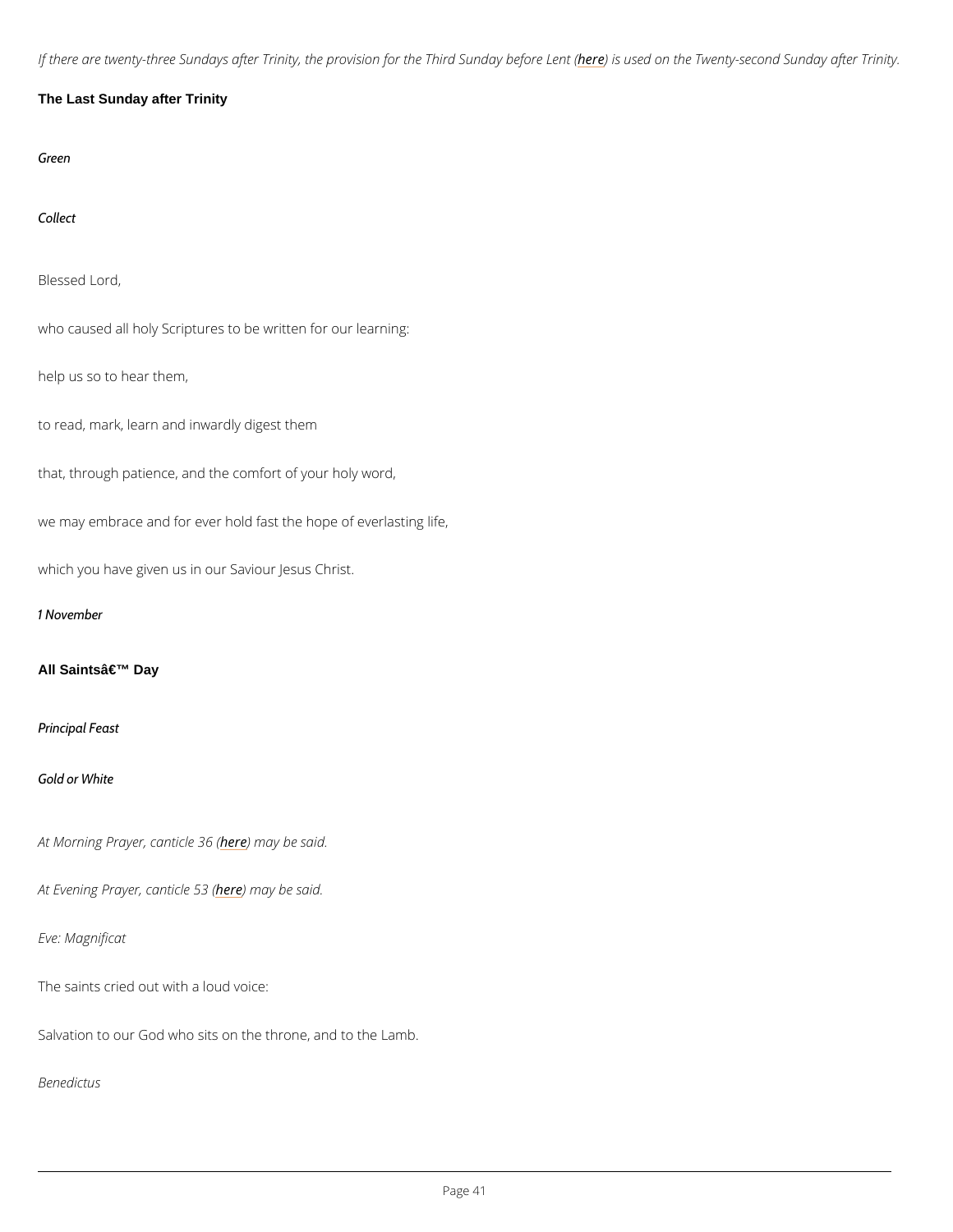The righteous will shine like the sun

in the highest heavens.

## *Magnificat*

With one heart and voice, all the saints proclaim:

We praise you, blessed Trinity, one God.

## *Collect*

Almighty God,

you have knit together your elect

in one communion and fellowship

 $\hat{A}$   $\hat{A}$  in the mystical body of your Son Christ our Lord:

grant us grace so to follow your blessed saints

in all virtuous and godly living

that we may come to those inexpressible joys

that you have prepared for those who truly love you;

through Jesus Christ our Lord.

**The Fourth Sunday before Advent**

### *Red or Green*

*Collect*

Almighty and eternal God,

you have kindled the flame of love

 $\hat{A}$   $\hat{A}$  in the hearts of the saints: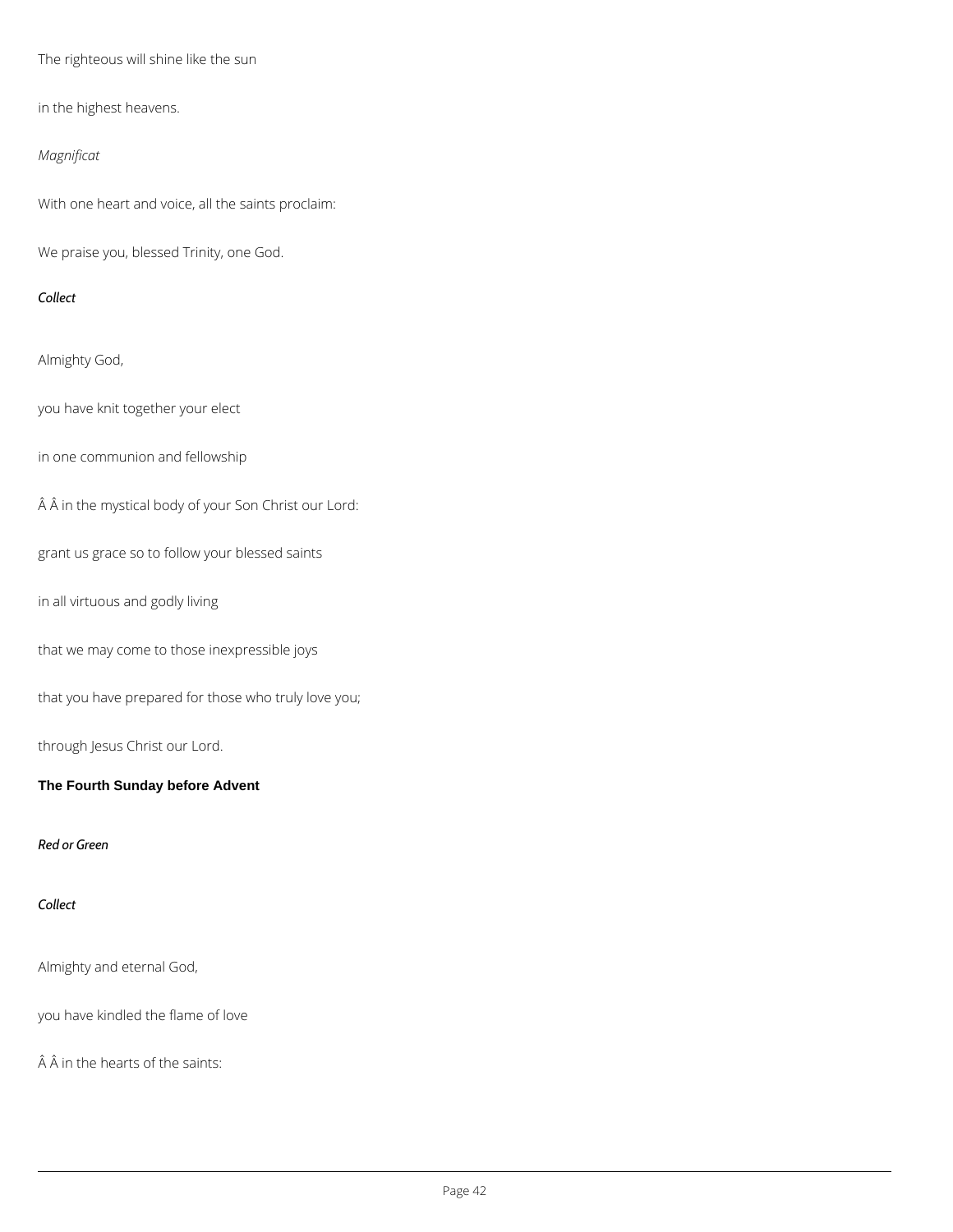grant to us the same faith and power of love,

that, as we rejoice in their triumphs,

we may be sustained by their example and fellowship;

through Jesus Christ our Lord.

## **The Third Sunday before Advent**

*Red or Green*

*Collect*

Almighty Father,

whose will is to restore all things

in your beloved Son, the King of all:

govern the hearts and minds of those in authority,

and bring the families of the nations,

divided and torn apart by the ravages of sin,

to be subject to his just and gentle rule;

who is alive and reigns with you,

in the unity of the Holy Spirit,

one God, now and for ever.

*In years when Remembrance Sunday is observed on the Second Sunday before Advent, the Collect for the Third Sunday before Advent may be used on* 

*Remembrance Sunday and the Collect for the Second Sunday before Advent may be used on the Third Sunday before Advent.*

**The Second Sunday before Advent**

*Red or Green*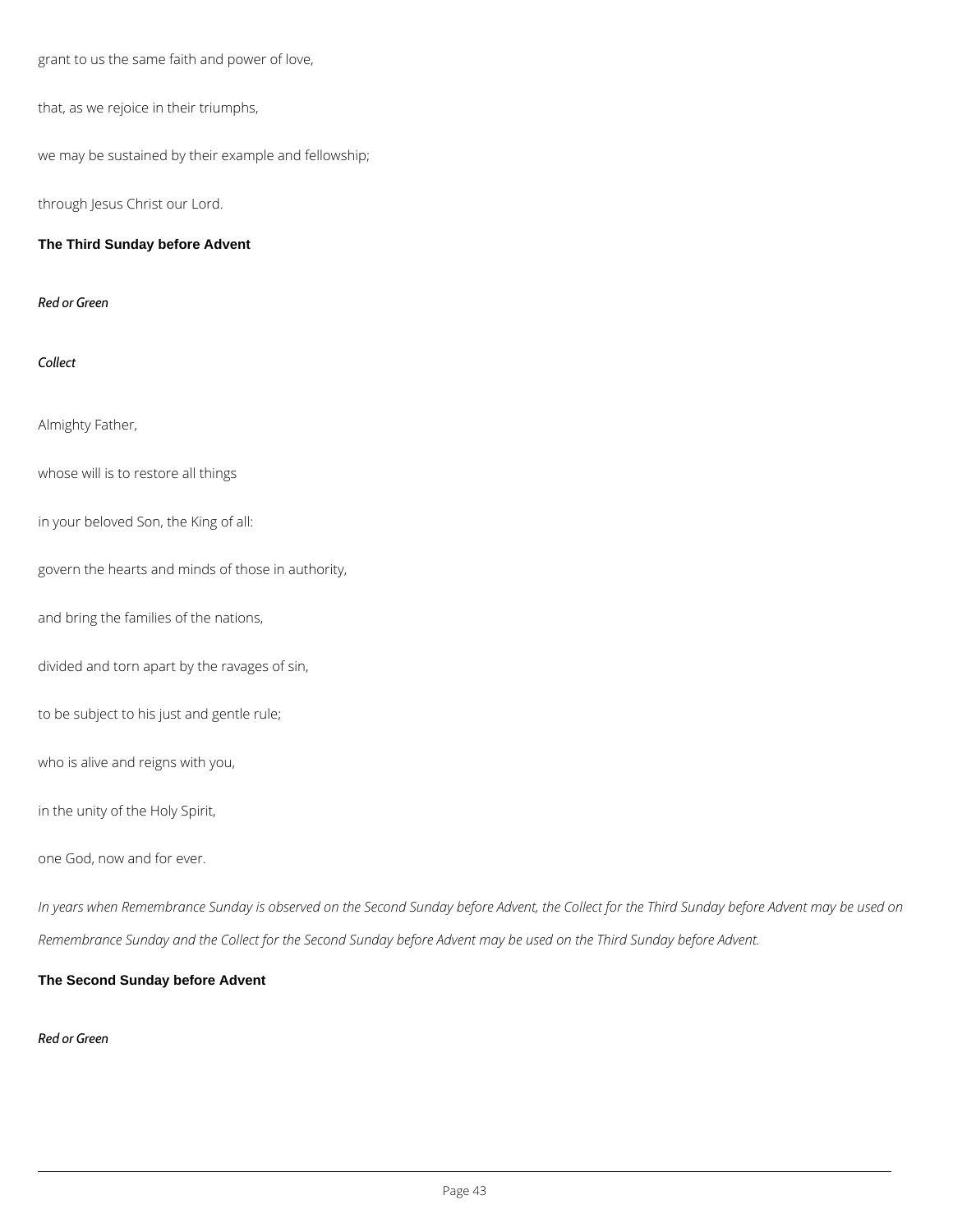Collect

Heavenly Father, whose blessed Son was revealed Â to destroy the works of the devil and to make us the children of God and heirs of eternal life: grant that we, having this hope, may purify ourselves even as he is pure; that when he shall appear in power and great glory we may be made like him in his eternal and glorious kingdom; where he is alive and reigns with you, in the unity of the Holy Spirit, one God, now and for ever.

Christ the King

Red or White

```
The Sunday next before Advent
```

```
Â
```
At Morning Prayer, heane thin a be been said.

At Evening Prayerheedenmiacy eb @ 9s (aid.

Eve: Magnificat

Blessed is the king

who comes in the name of the Lord.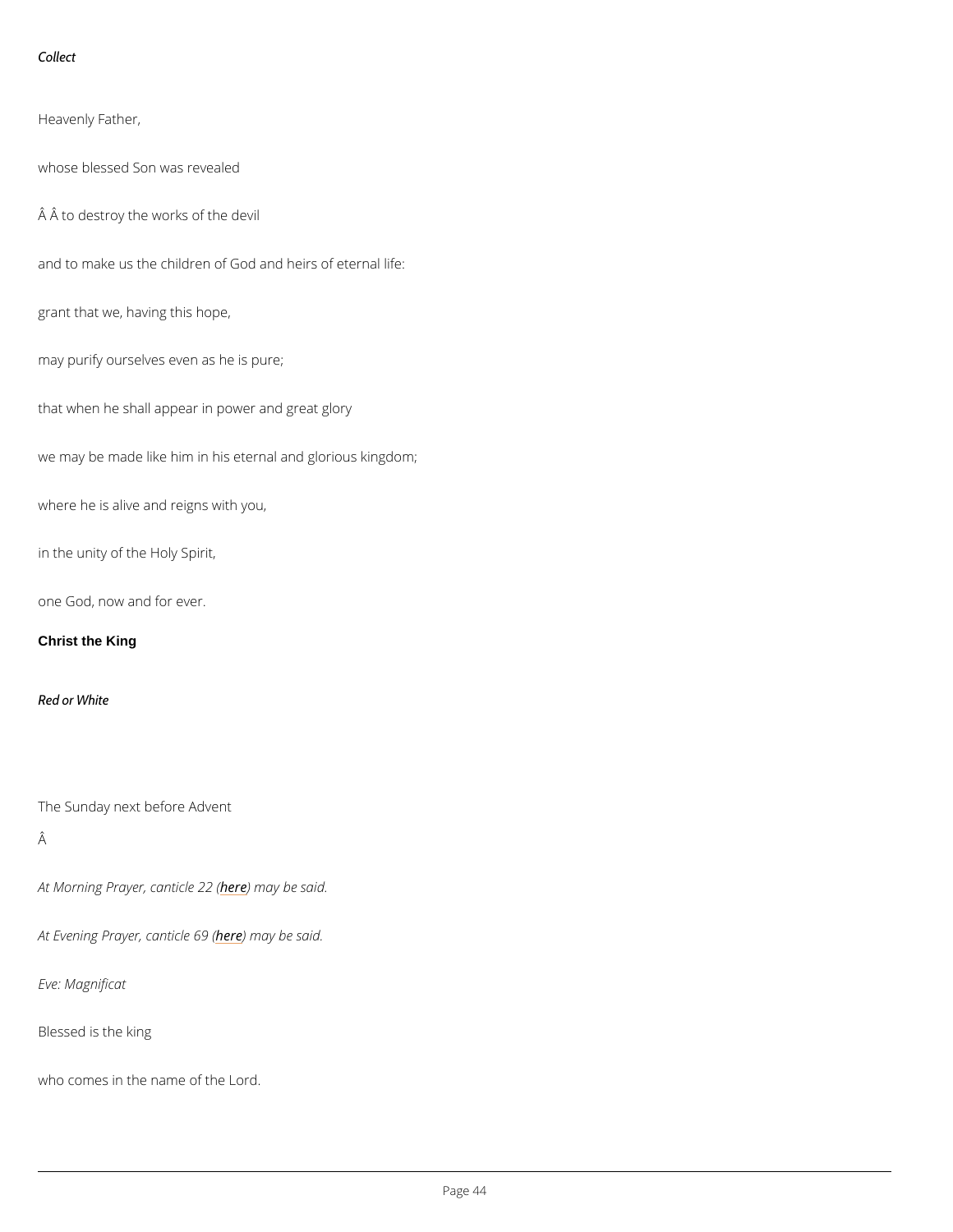### *Benedictus*

God raised Christ from the dead,

and enthroned him at his right hand in heaven.

## *Magnificat*

God has given him dominion, glory and all sovereignty;

that all peoples and nations shall serve him.

## *Collect*

## Eternal Father,

whose Son Jesus Christ ascended to the throne of heaven that he might rule over all things as Lord and King:

keep the Church in the unity of the Spirit

and in the bond of peace,

and bring the whole created order to worship at his feet;

who is alive and reigns with you,

in the unity of the Holy Spirit,

one God, now and for ever.

*This prayer may be used as the Collect at Morning and Evening Prayer during this week*

Stir up, O Lord,

the wills of your faithful people;

that they, plenteously bringing forth the fruit of good works,

may by you be plenteously rewarded;

through Jesus Christ our Lord.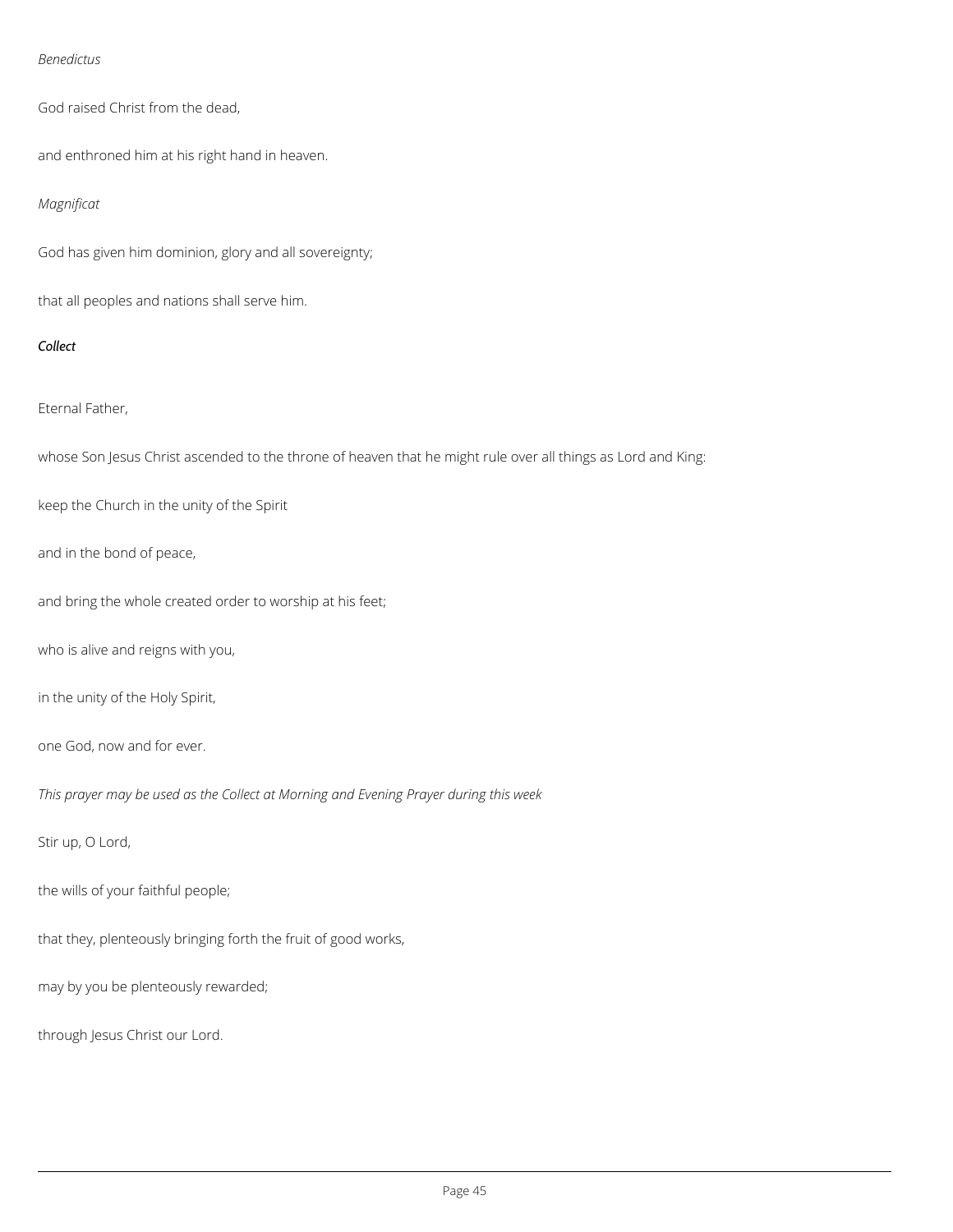# ¶Â Â ÂeÂtivals and Lesser Festivals (Sanctorale)

### 1 January

The Naming and Circumcision of Jesus

Festival

White

The Christmash expredeerres used for Morning and Evening Prayer.

At Morning Prayer, hean) e thield be been said.

At Evening Prayerhedenthiacy eb @ 1s & id.

Eve: Magnificat (if required)

To us a child is born, to us a Son is given,

and he shall be called the Prince of Peace.

Benedictus

You shall call his name Jesus

for he will save his people from their sins.

Magnificat

You have done great things, O God,

and holy is your name.

Collect

## Almighty God,

whose blessed Son was circumcised

in obedience to the law for our sake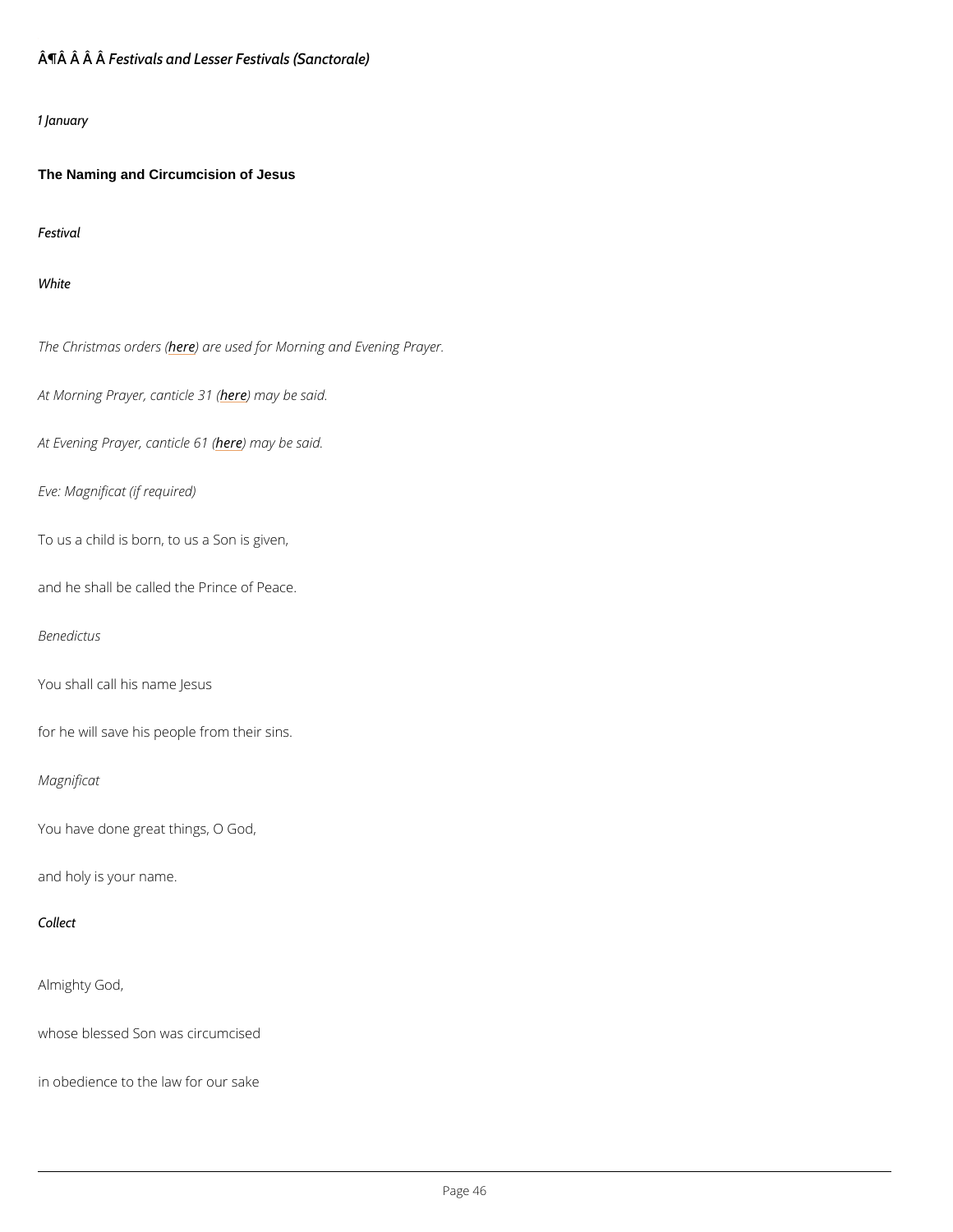```
and given the Name that is above every name:
give us grace faithfully to bear his Name,
to worship him in the freedom of the Spirit,
and to proclaim him as the Saviour of the world;
who is alive and reigns with you,
in the unity of the Holy Spirit,
one God, now and for ever.
2 January
Basil the Great
and Gregory of Nazianzus
Lesser Festival
White
Optional canticles and refrains: Commoheo) E Teachers of the Faith (
Collect
Lord God,
whose servants Basil and Gregory
proclaimed the mystery of your Word made flesh,
```
## to build up your Church in wisdom and strength:

grant that we may rejoice in his presence among us,

and so be brought with them to know the power

Â of your unending love;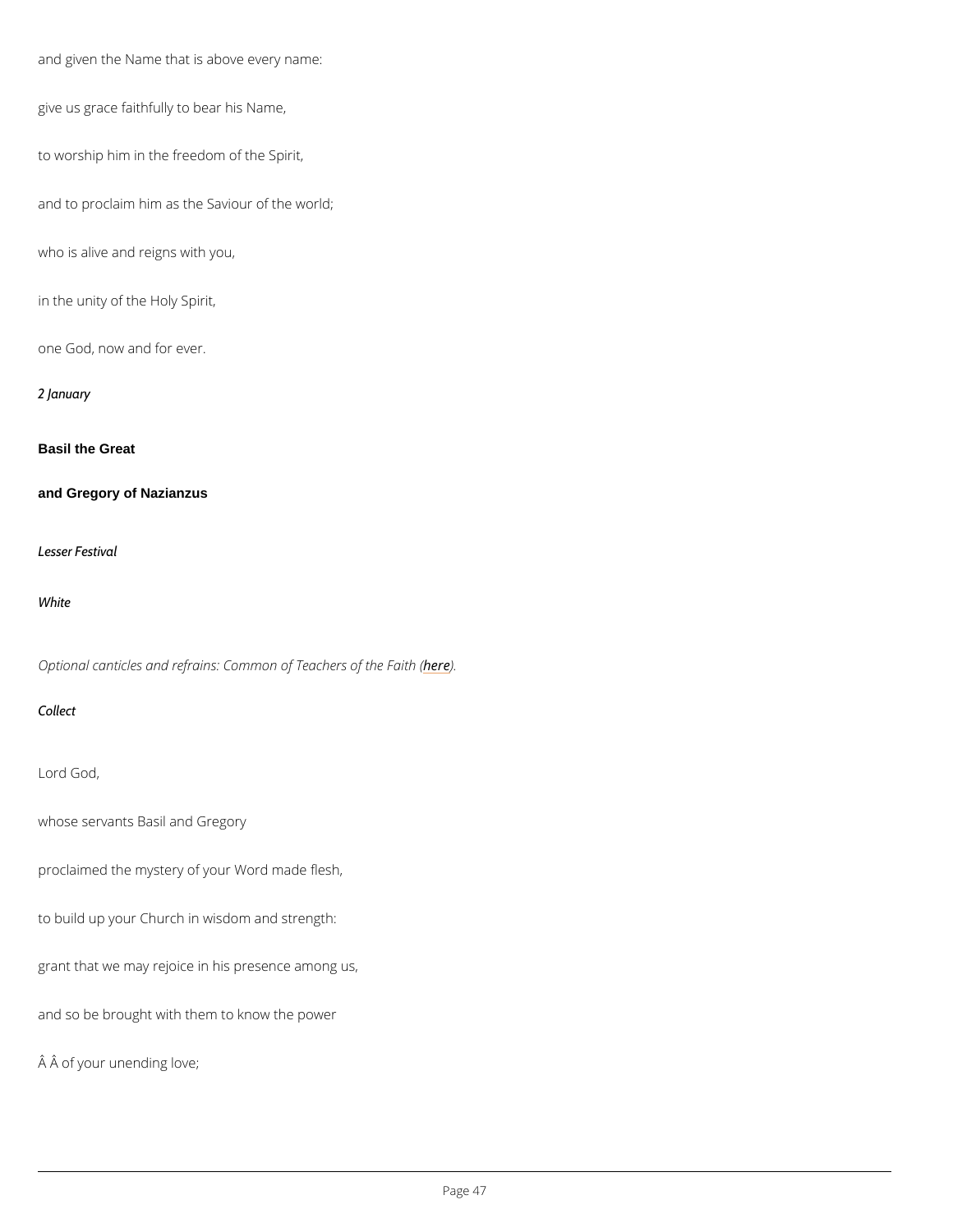through Jesus Christ our Lord.

6 January

The Epiphany

Principal Feast

Gold or White

Sebec.e

12 January

Aelred of Hexham

Lesser Festival

White

Optional canticles and refrains: Common of Member) es of Religious Communities (

Collect

Almighty God,

who endowed Aelred the abbot

with the gift of Christian friendship

and the wisdom to lead others in the way of holiness:

grant to your people that same spirit of mutual affection,

so that, in loving one another,

we may know the love of Christ

and rejoice in the eternal possession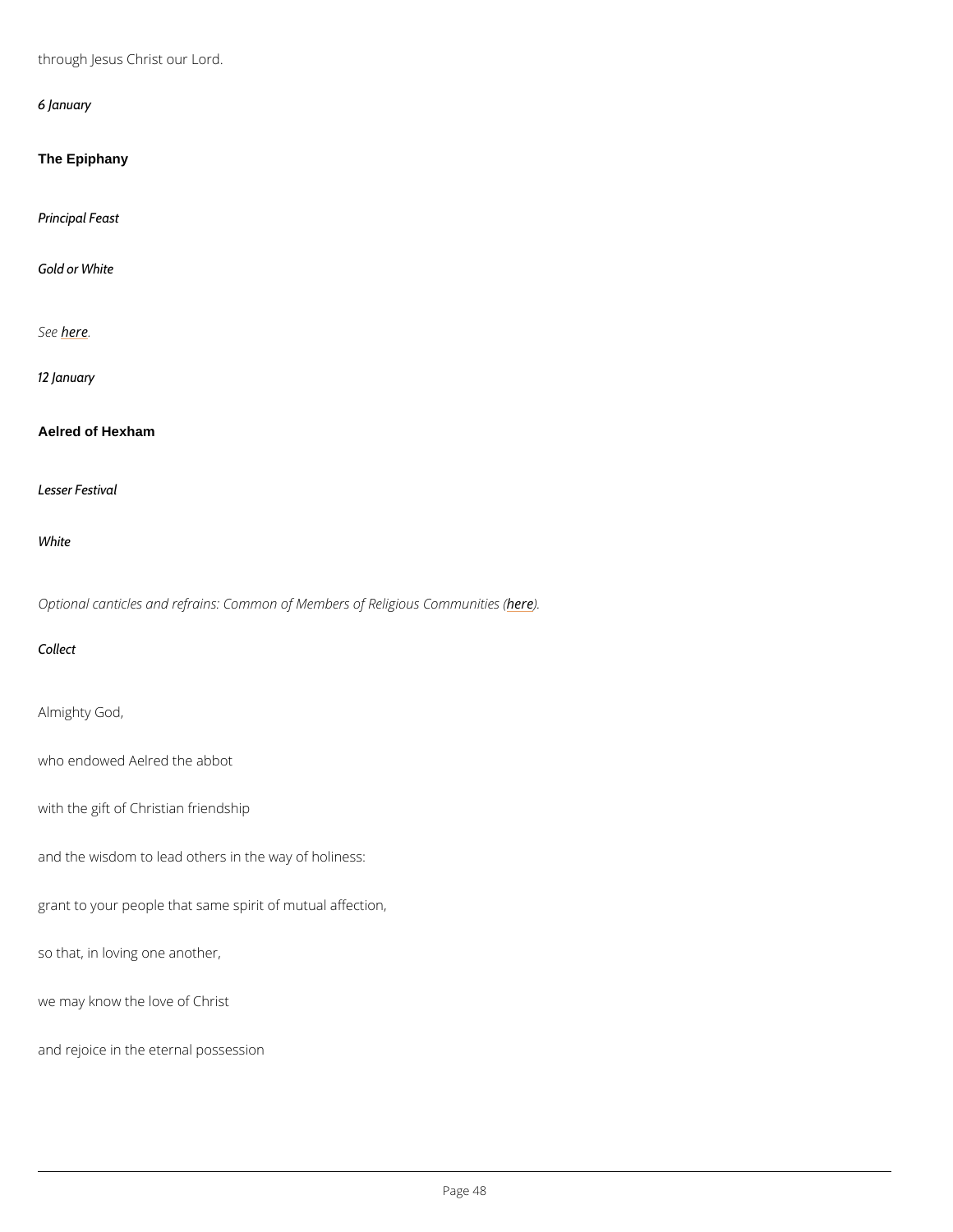Â of your supreme goodness;

through Jesus Christ our Lord.

13 January

Hilary

Lesser Festival

White

Optional canticles and refrains: Commoheo) & Teachers of the Faith (

Collect

Everlasting God,

whose servant Hilary

steadfastly confessed your Son Jesus Christ

 $A$   $A$  to be both human and divine:

grant us his gentle courtesy

to bring to all the message of redemption

 $\hat{A}$   $\hat{A}$  in the incarnate Christ,

who is alive and reigns with you,

in the unity of the Holy Spirit,

one God, now and for ever.

17 January

Antony of Egypt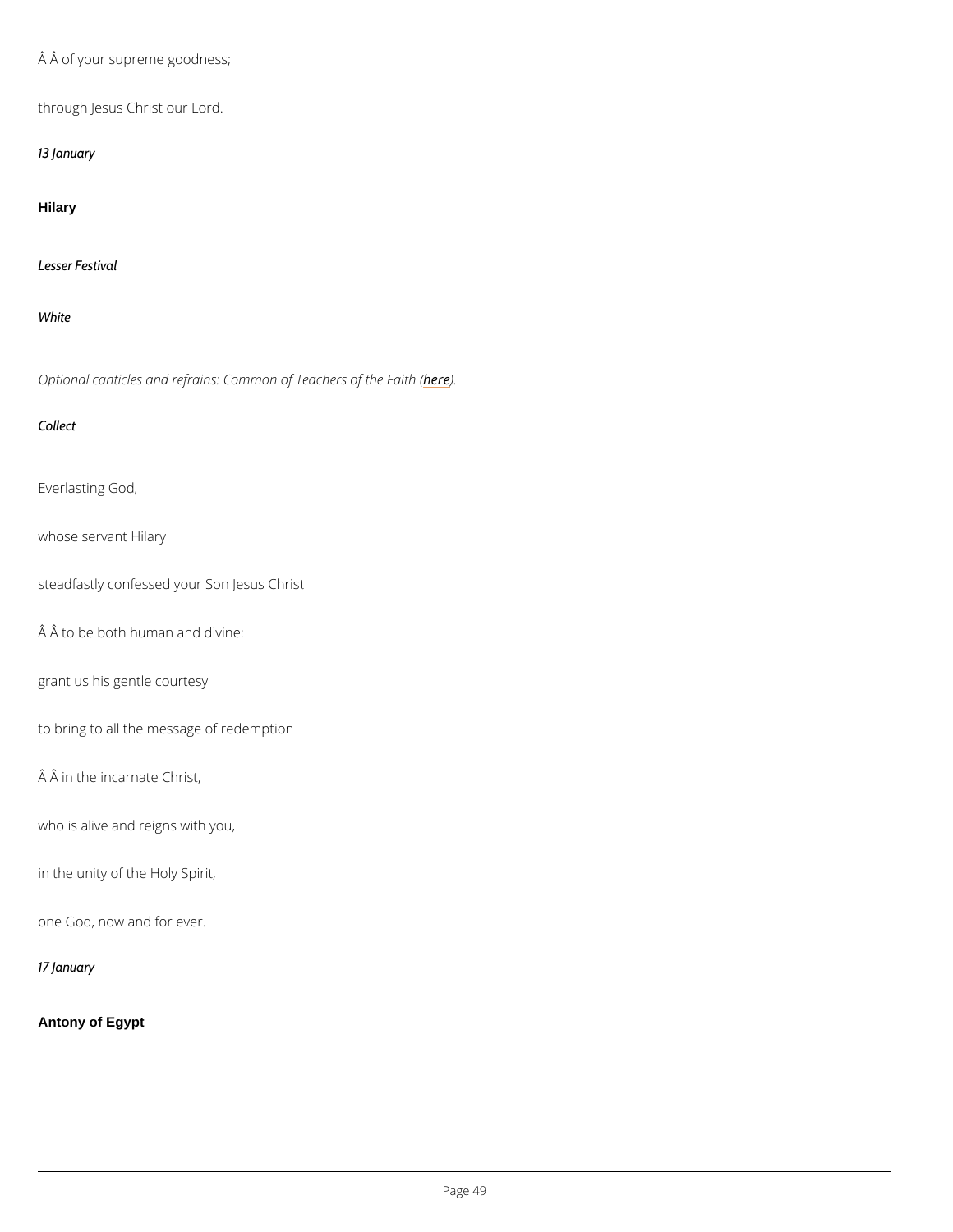### Lesser Festival

#### White

Optional canticles and refrains: Common of Member) es of Religious Communities (

Collect

Most gracious God,

who called your servant Antony to sell all that he had

and to serve you in the solitude of the desert:

by his example may we learn to deny ourselves

and to love you before all things;

through Jesus Christ our Lord.

19 January

#### Wulfstan

Lesser Festival

### White

Optional canticles and refrains: Common oher in and other Pastors (

Collect

Lord God,

who raised up Wulfstan to be a bishop among your people

 $\hat{A}$   $\hat{A}$  and a leader of your Church:

help us, after his example,

Â to live simply,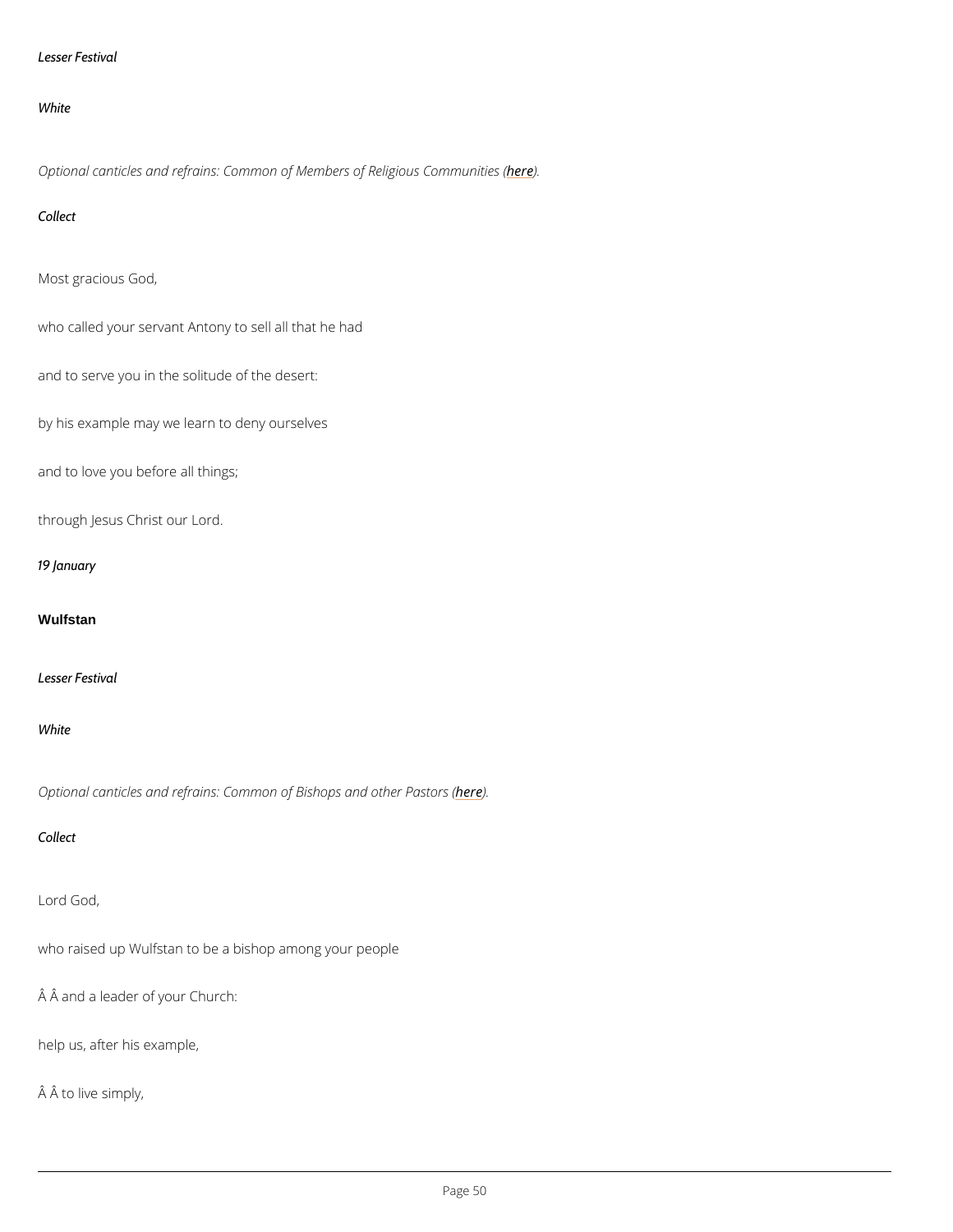# Â to work diligently

Â and to make your kingdom known;

through Jesus Christ our Lord.

21 January

#### Agnes

Lesser Festival

#### Red

Optional canticles and refrains: he dem mon of Martyrs (

Collect

Eternal God, shepherd of your sheep,

whose child Agnes was strengthened to bear witness

in her living and her dying

to the true love of her redeemer:

grant us the power to understand, with all your saints,

what is the breadth and length and height and depth

and to know the love that surpasses knowledge,

even Jesus Christ your Son our Lord,

who is alive and reigns with you,

in the unity of the Holy Spirit,

one God, now and for ever.

24 January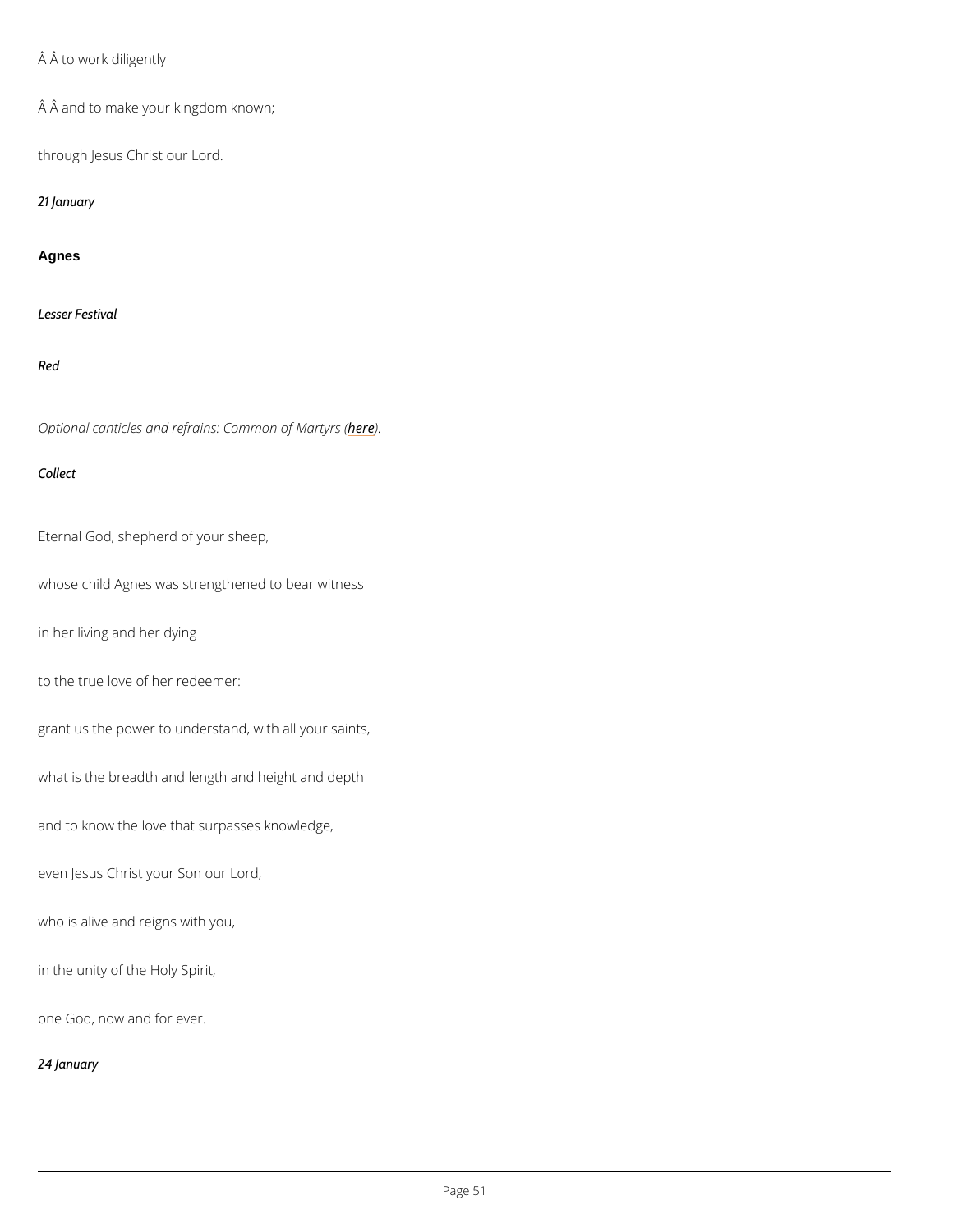Francis de Sales

Lesser Festival

White

Optional canticles and refrains: Commoheo) E Teachers of the Faith (

Collect

Holy God,

who called your bishop Francis de Sales

to bring many to Christ through his devout life

and to renew your Church with patience and understanding:

grant that we may, by word and example,

reflect your gentleness and love to all we meet;

through Jesus Christ our Saviour,

who is alive and reigns with you,

in the unity of the Holy Spirit,

one God, now and for ever.

25 January

The Conversion of Paul

## White

## The All Saints to Ahdevmeent aayrobeersus (ed for Morning and Evening Prayer.

At Morning Prayer, heane bird 17es 36 m (ay be said.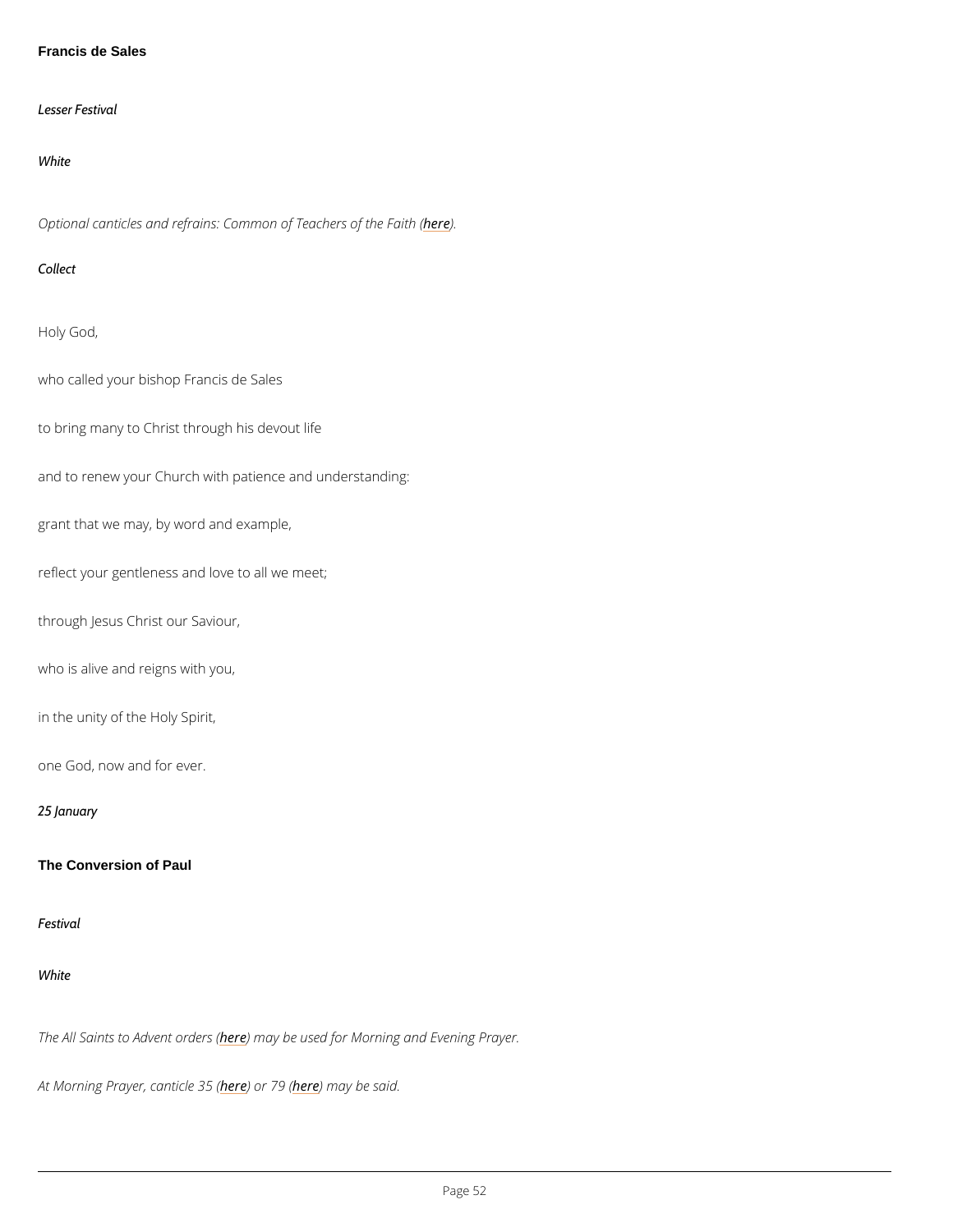At Evening Prayer<u>heedendichee</u> near ay be said.

Eve: Magnificat (if required)

When all is made new, and the Christ is on his throne of glory,

you will sit on the twelve thrones to judge the tribes of Israel.

Benedictus

You did not choose me but I chose you

and I appointed you to go out and bear fruit, fruit that shall last.

Magnificat

On the foundation stones of the heavenly city

are written the names of the apostles of the Lamb.

Collect

Almighty God,

who caused the light of the gospel

to shine throughout the world

through the preaching of your servant Saint Paul:

grant that we who celebrate his wonderful conversion

may follow him in bearing witness to your truth;

through Jesus Christ our Lord.

26 January

Timothy and Titus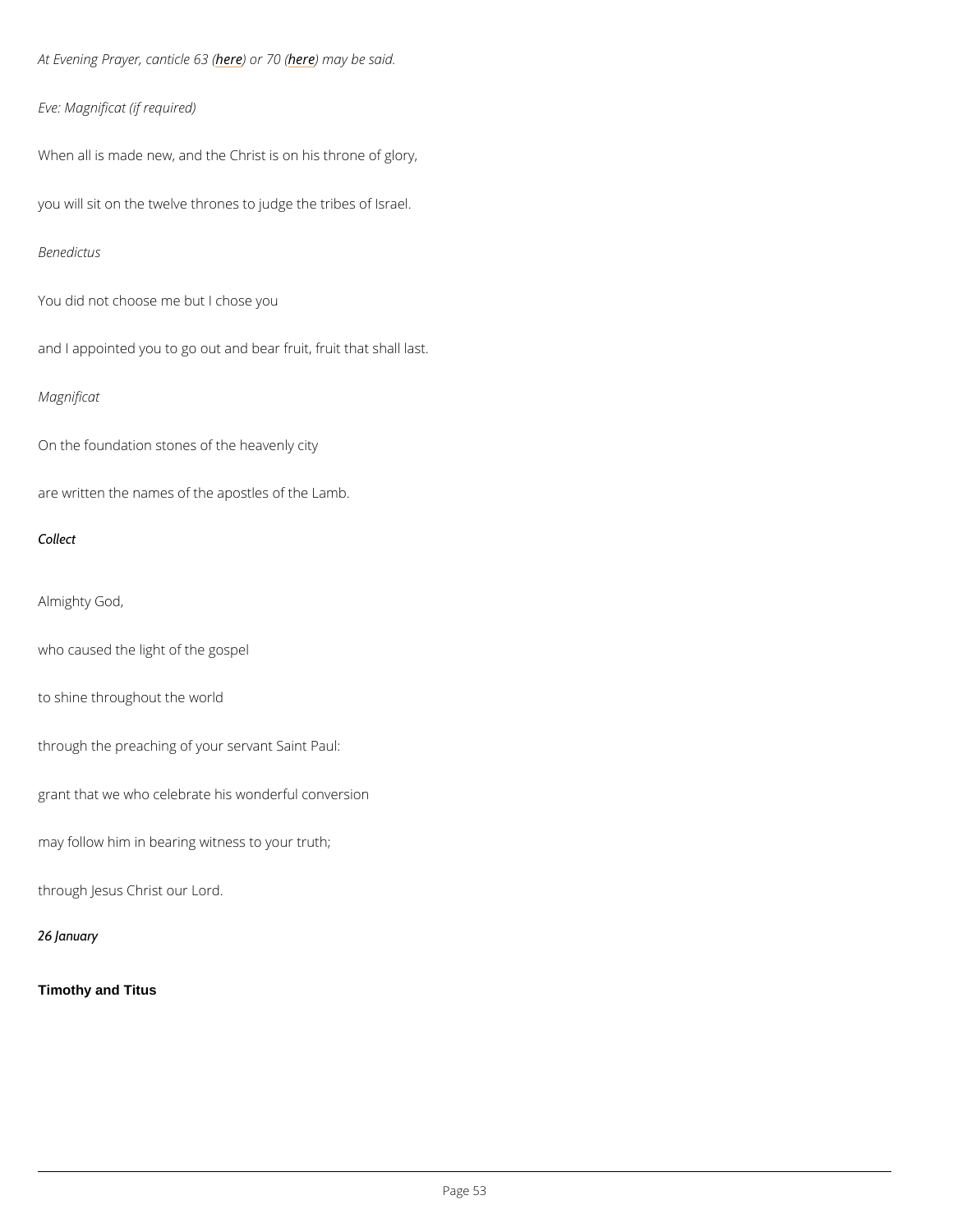```
Lesser Festival
```
White

Optional canticles and refrains: Comme meon of Missionaries (

Collect

Heavenly Father,

who sent your apostle Paul to preach the gospel,

and gave him Timothy and Titus

Â to be his companions in faith:

grant that our fellowship in the Holy Spirit

may bear witness to the name of Jesus,

who is alive and reigns with you,

in the unity of the Holy Spirit,

one God, now and for ever.

28 January

Thomas Aquinas

Lesser Festival

White

Optional canticles and refrains: Commoheo) E Teachers of the Faith (

Collect

Eternal God,

who enriched your Church with the learning and holiness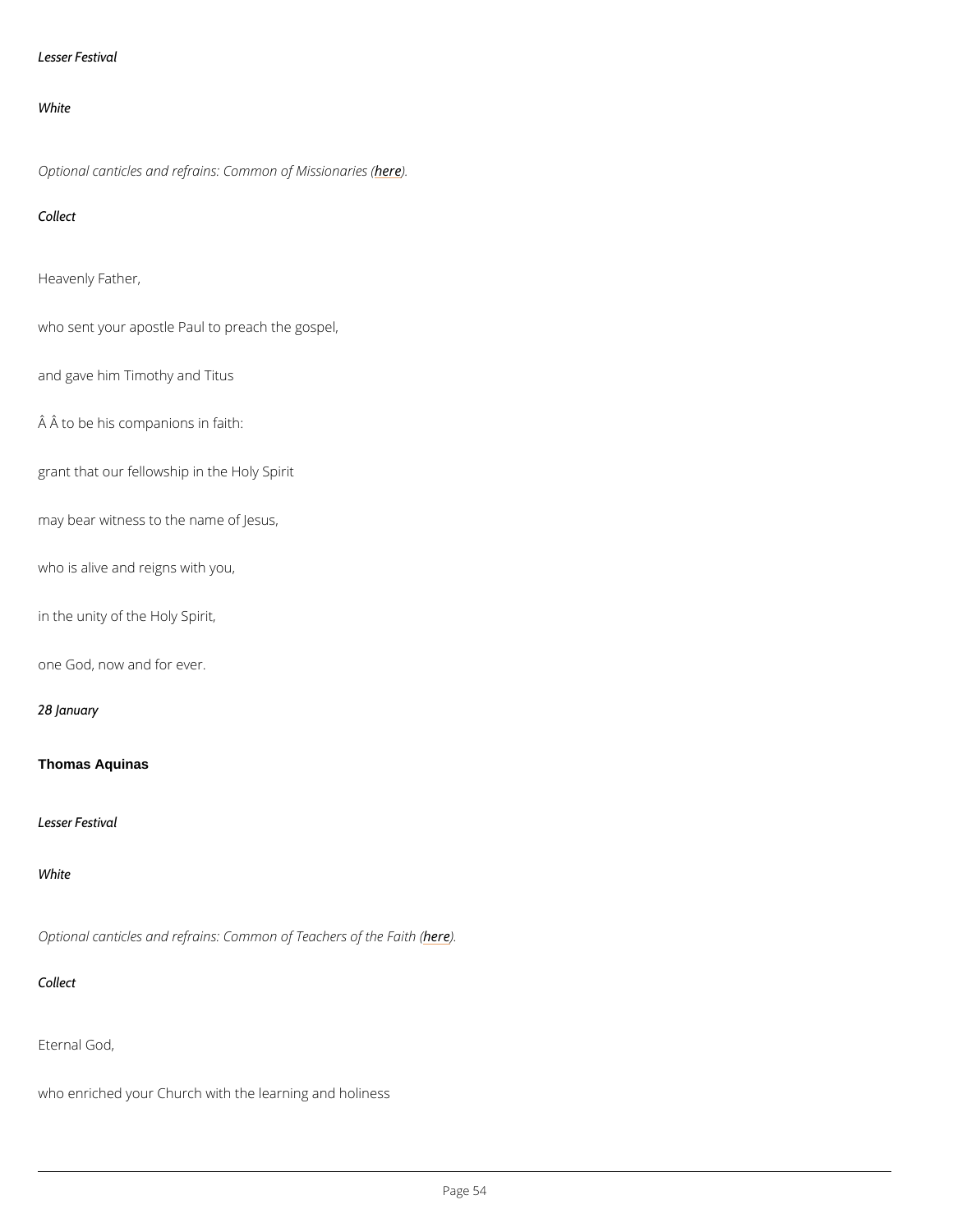```
 Â of your servant Thomas Aquinas:
give to all who seek you
a humble mind and a pure heart
that they may know your Son Jesus Christ
A A as the way, the truth and the life;
who is alive and reigns with you,
in the unity of the Holy Spirit,
one God, now and for ever.
30 January
Charles
Lesser Festival
Red
Optional canticles and refrains: heddenmon of Martyrs (
```
Collect

King of kings and Lord of lords,

whose faithful servant Charles

prayed for those who persecuted him

and died in the living hope of your eternal kingdom:

grant us by your grace so to follow his example

that we may love and bless our enemies,

through the intercession of your Son, our Lord Jesus Christ.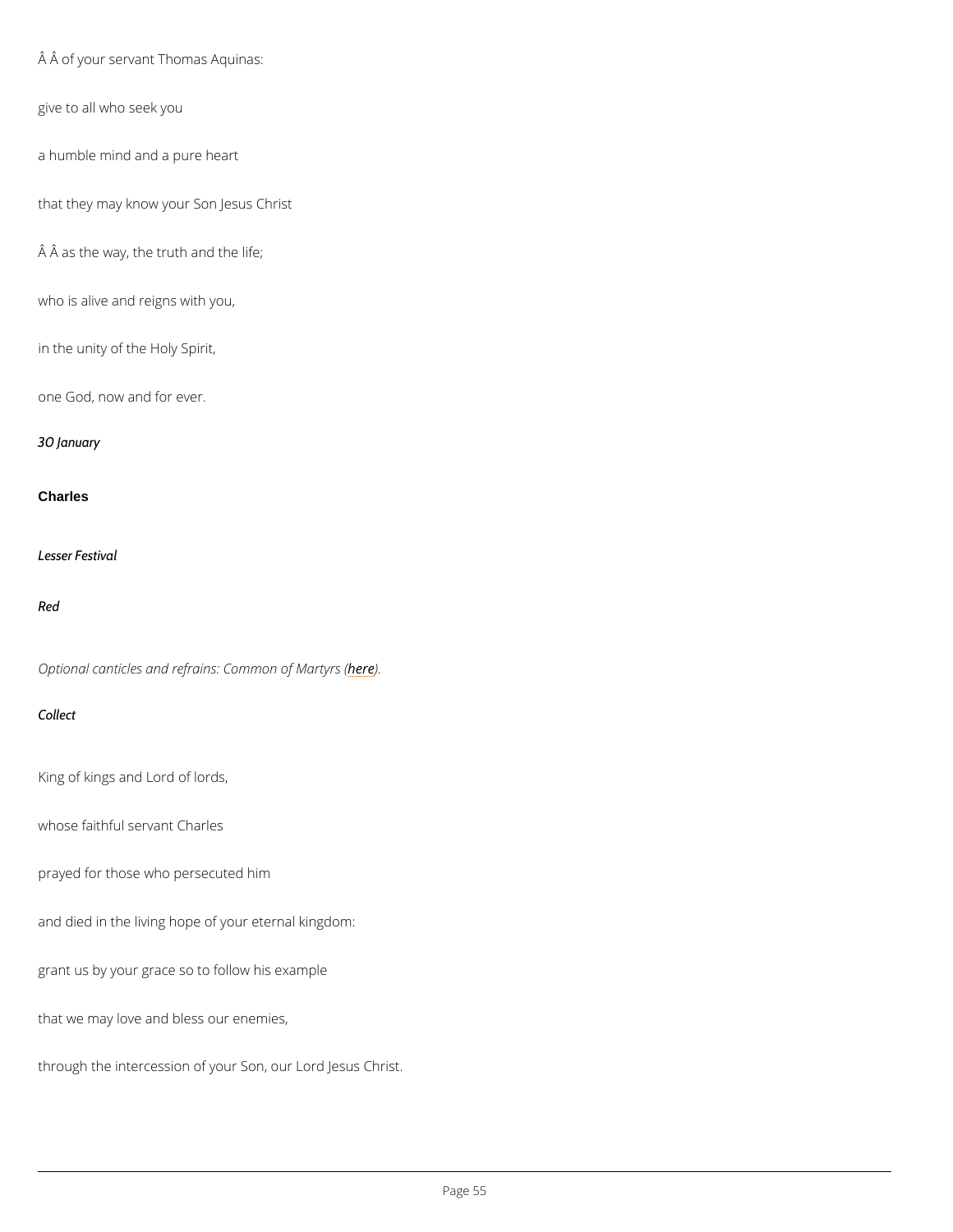## 2 February

The Presentation of Christ

in the Temple

Principal Feast

Gold or White

Seber.e

3 February

Anskar

Lesser Festival

White

Optional canticles and refrains: Comment of Missionaries (

Collect

God of grace and might,

who sent your servant Anskar

to spread the gospel to the Nordic peoples:

raise up, we pray, in our generation

Â messengers of your good news

 $\hat{A}$   $\hat{A}$  and heralds of your kingdom

that the world may come to know

 $\hat{A}$   $\hat{A}$  the immeasurable riches of our Saviour Jesus Christ.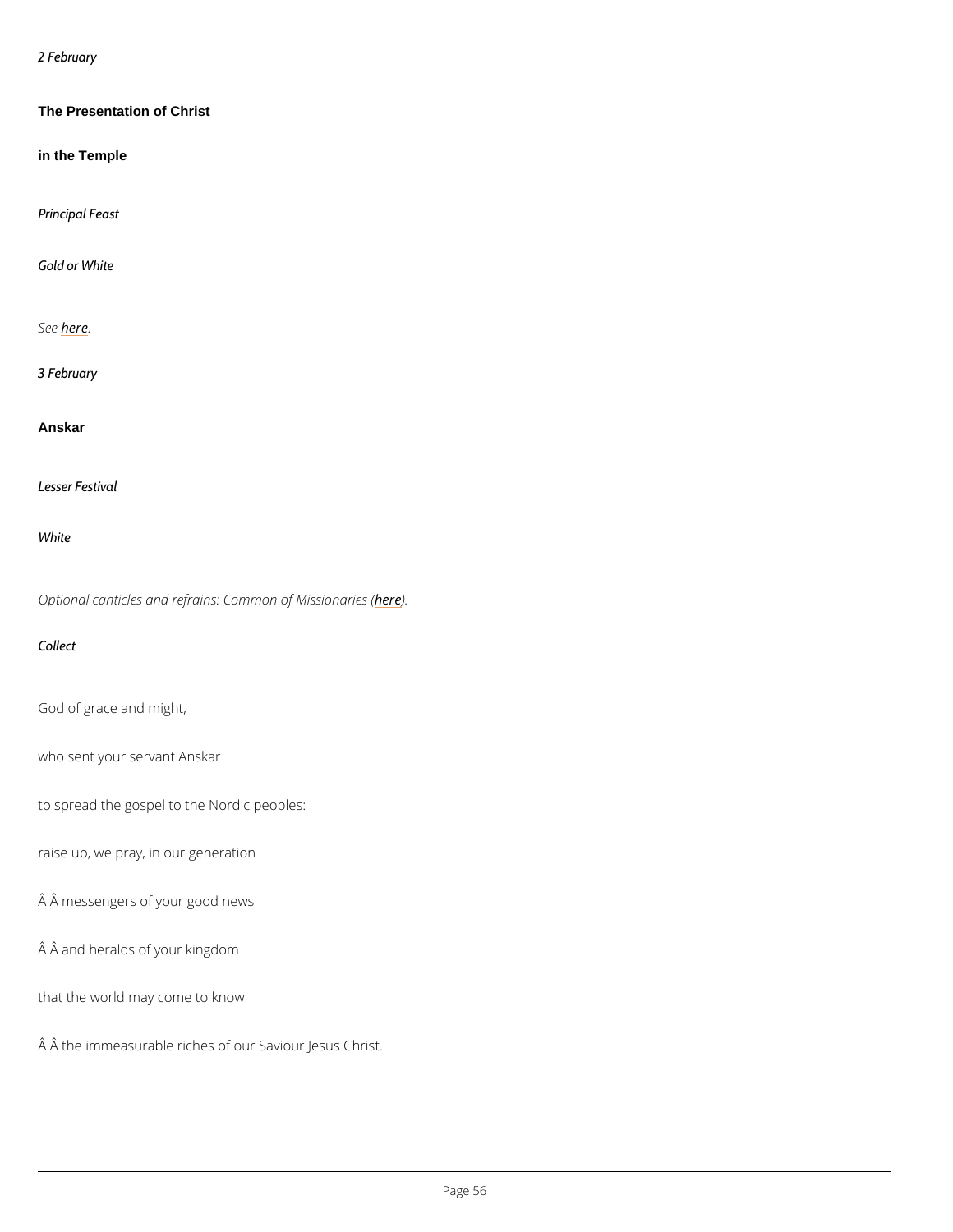14 February

Cyril and Methodius

Lesser Festival

White

Optional canticles and refrains: Comment of Missionaries (

Collect

Lord of all,

who gave to your servants Cyril and Methodius

the gift of tongues to proclaim the gospel to the Slavs:

make your whole Church one as you are one

that all Christians may honour one another,

and east and west acknowledge

Â one Lord, one faith, one baptism,

and you, the God and Father of all;

through Jesus Christ our Lord.

17 February

Janani Luwum

### Lesser Festival

Red

## Optional canticles and refrains: he dem mon of Martyrs (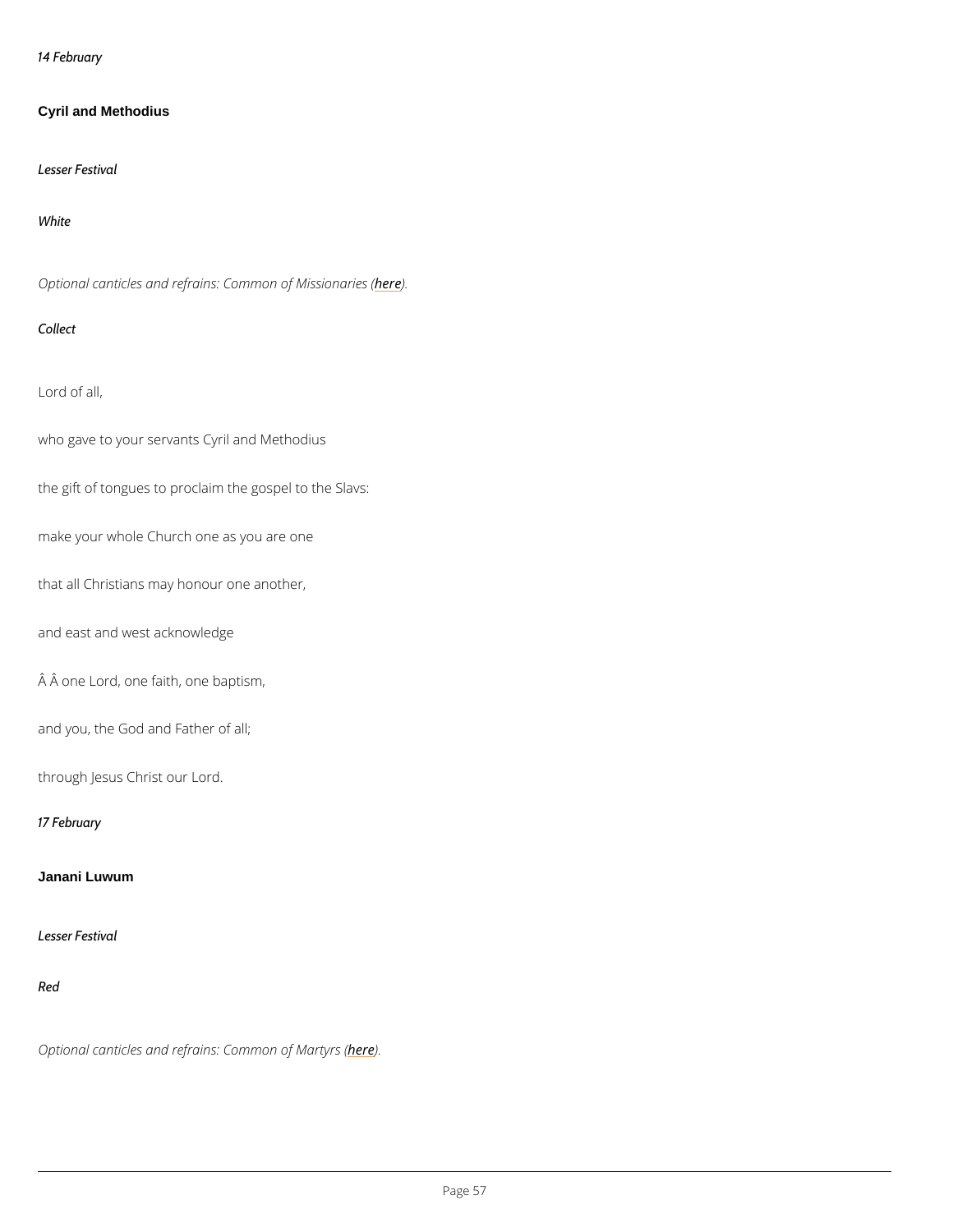```
Collect
```
God of truth,

whose servant Janani Luwum walked in the light,

and in his death defied the powers of darkness:

free us from fear of those who kill the body,

that we too may walk as children of light,

through him who overcame darkness by the power of the cross,

Jesus Christ your Son our Lord.

23 February

### Polycarp

Lesser Festival

#### Red

Optional canticles and refrains: he dem mon of Martyrs (

### Collect

Almighty God,

```
who gave to your servant Polycarp
```
boldness to confess the name of our Saviour Jesus Christ

 $\hat{A}$   $\hat{A}$  before the rulers of this world

and courage to die for his faith:

grant that we also may be ready

to give an answer for the faith that is in us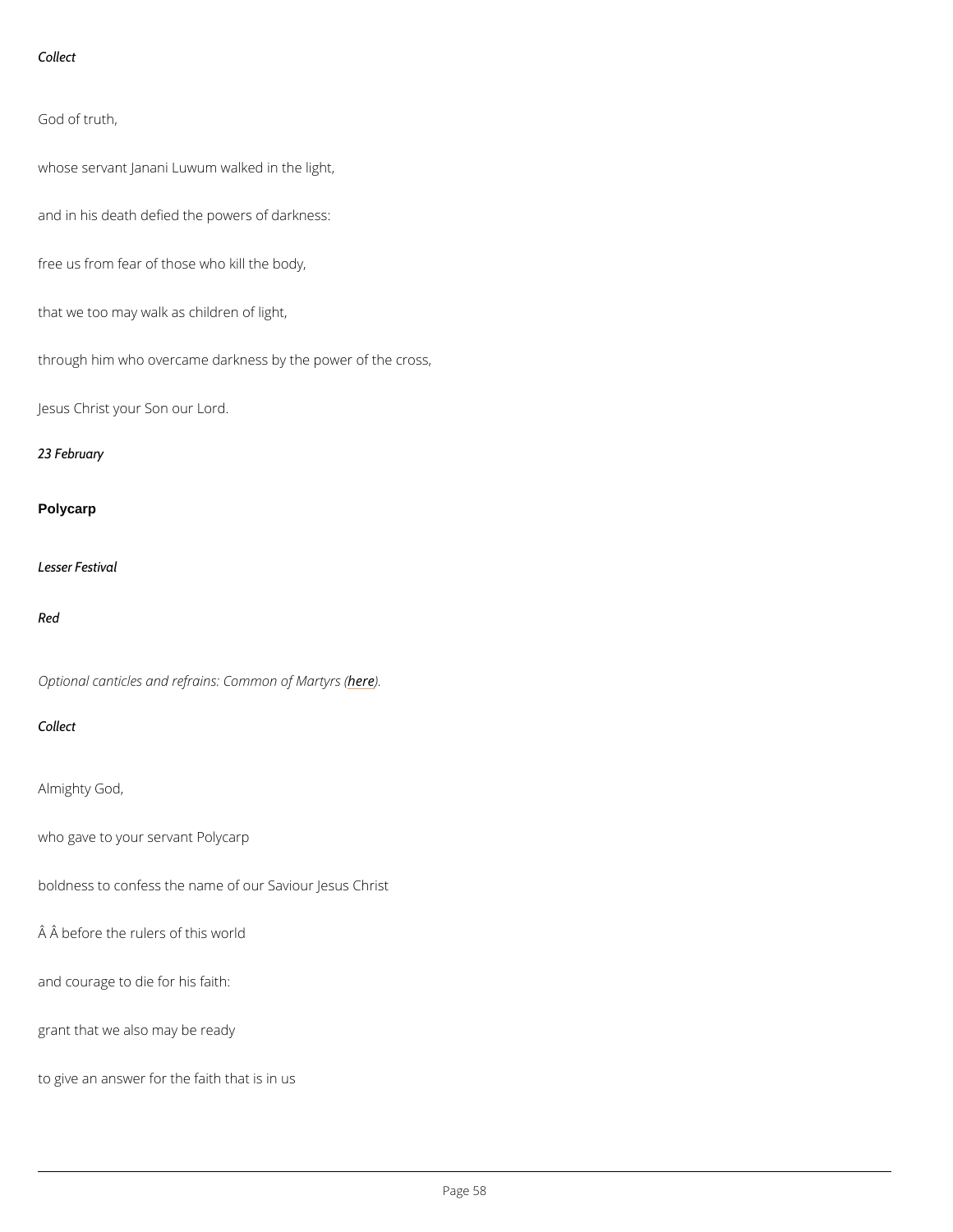and to suffer gladly for the sake of our Lord Jesus Christ.

27 February

George Herbert

Lesser Festival

White

Optional canticles and refrains: Common oher in and other Pastors (

Collect

King of glory, king of peace,

who called your servant George Herbert

from the pursuit of worldly honours

to be a priest in the temple of his God and king:

grant us also the grace to offer ourselves

with singleness of heart in humble obedience to your service;

through Jesus Christ our Lord.

1 March

David

Lesser Festival

## Optional canticles and refrains: Common oher bightops and other Pastors (

Collect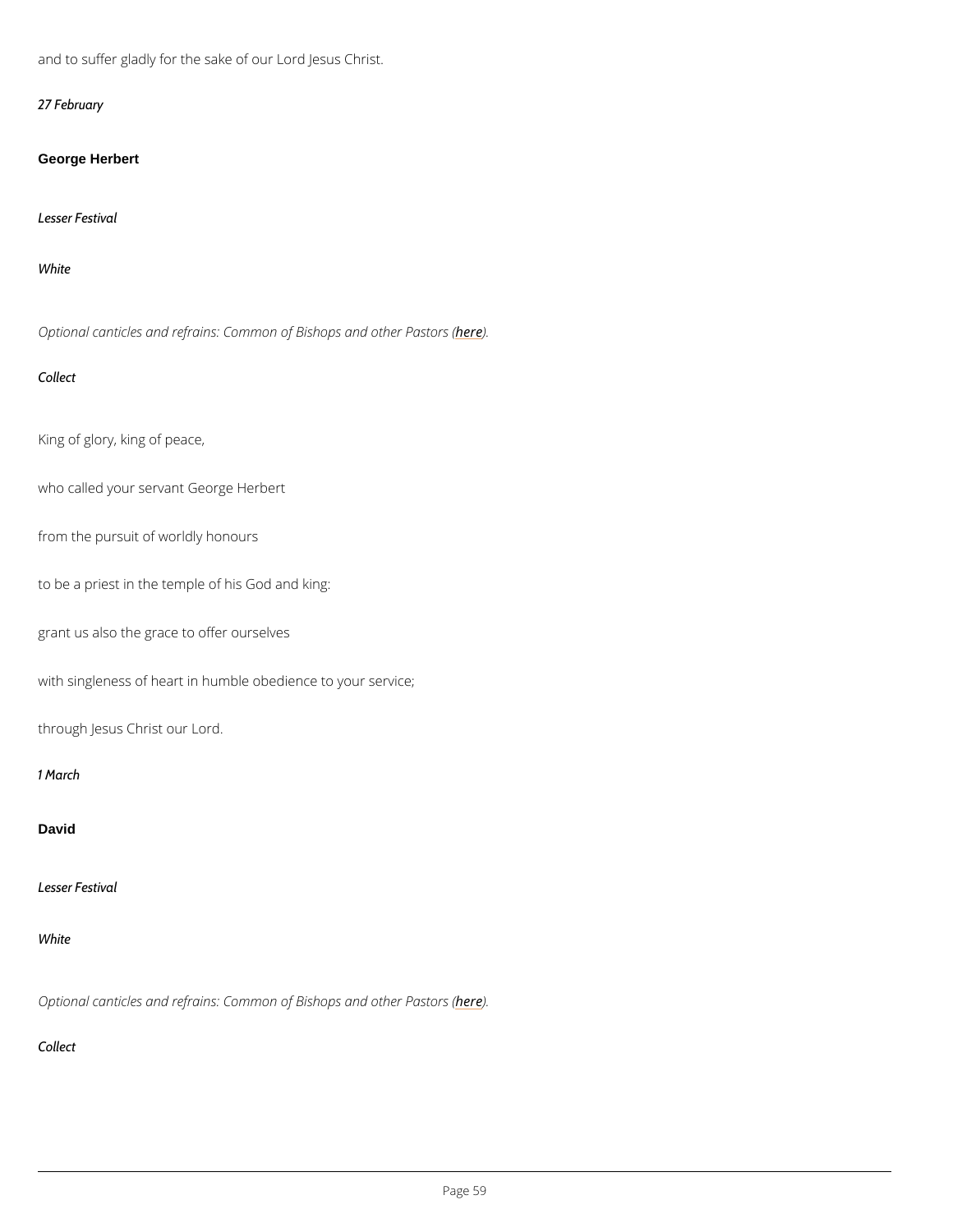```
Almighty God,
who called your servant David
to be a faithful and wise steward of your mysteries
A A for the people of Wales:
in your mercy, grant that,
following his purity of life and zeal for the gospel of Christ,
we may with him receive the crown of everlasting life;
through Jesus Christ our Lord.
2 March
Chad
Lesser Festival
White
Optional canticles and refrains: Comment of Missionaries (
Collect
```
Almighty God,

from the first fruits of the English nation who turned to Christ,

you called your servant Chad

to be an evangelist and bishop of his own people:

give us grace so to follow his peaceable nature,

 $\hat{A}$   $\hat{A}$  humble spirit and prayerful life,

that we may truly commend to others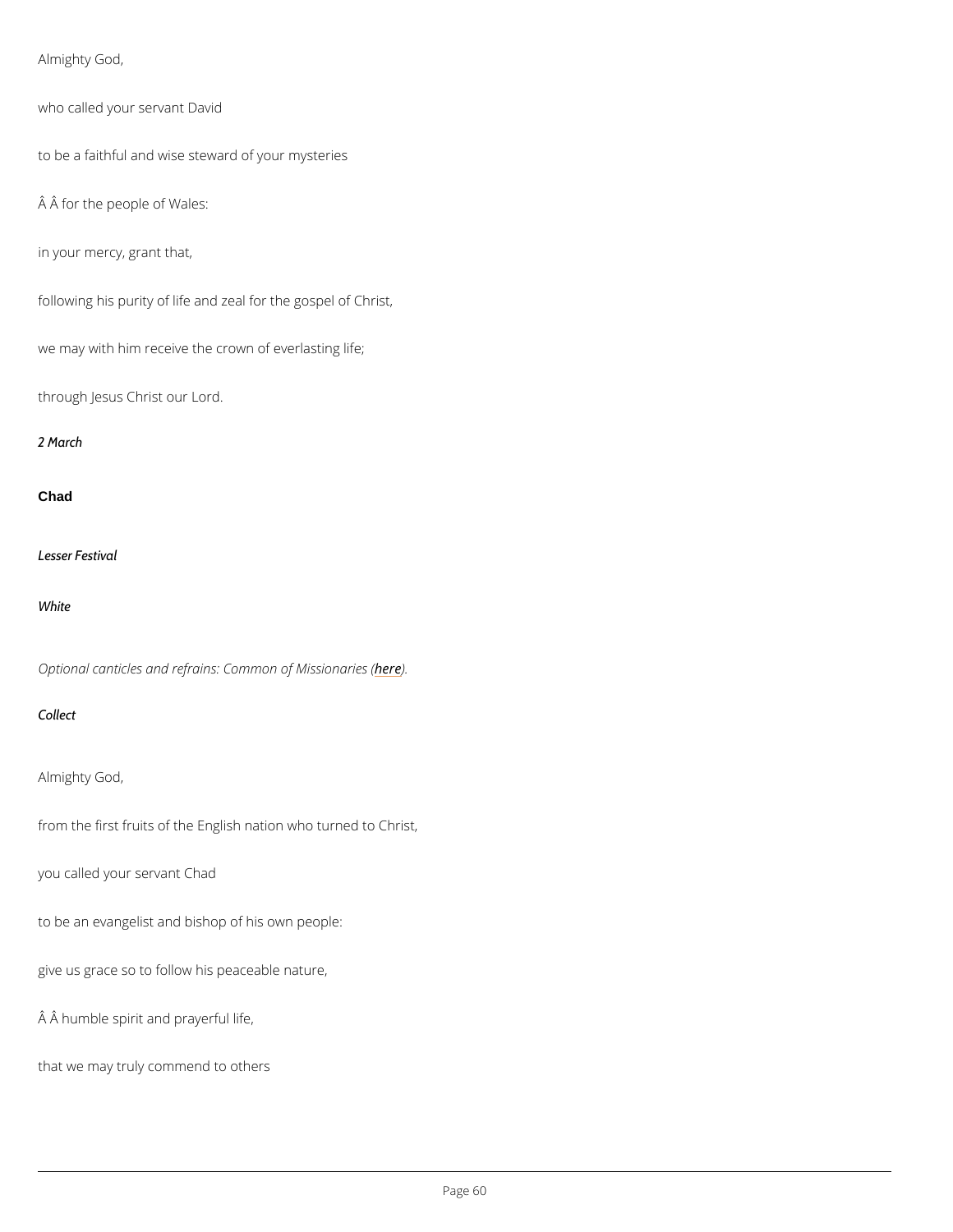```
the faith which we ourselves profess;
through Jesus Christ our Lord.
7 March
Perpetua, Felicity
and their Companions
Lesser Festival
Red
Optional canticles and refrains: heddenmon of Martyrs (
Collect
Holy God,
who gave great courage to Perpetua, Felicity and their companions:
grant that we may be worthy to climb the ladder of sacrifice
and be received into the garden of peace;
through Jesus Christ our Lord.
8 March
Edward King
```
Lesser Festival

## Optional canticles and refrains: Common oher bight and other Pastors (

Collect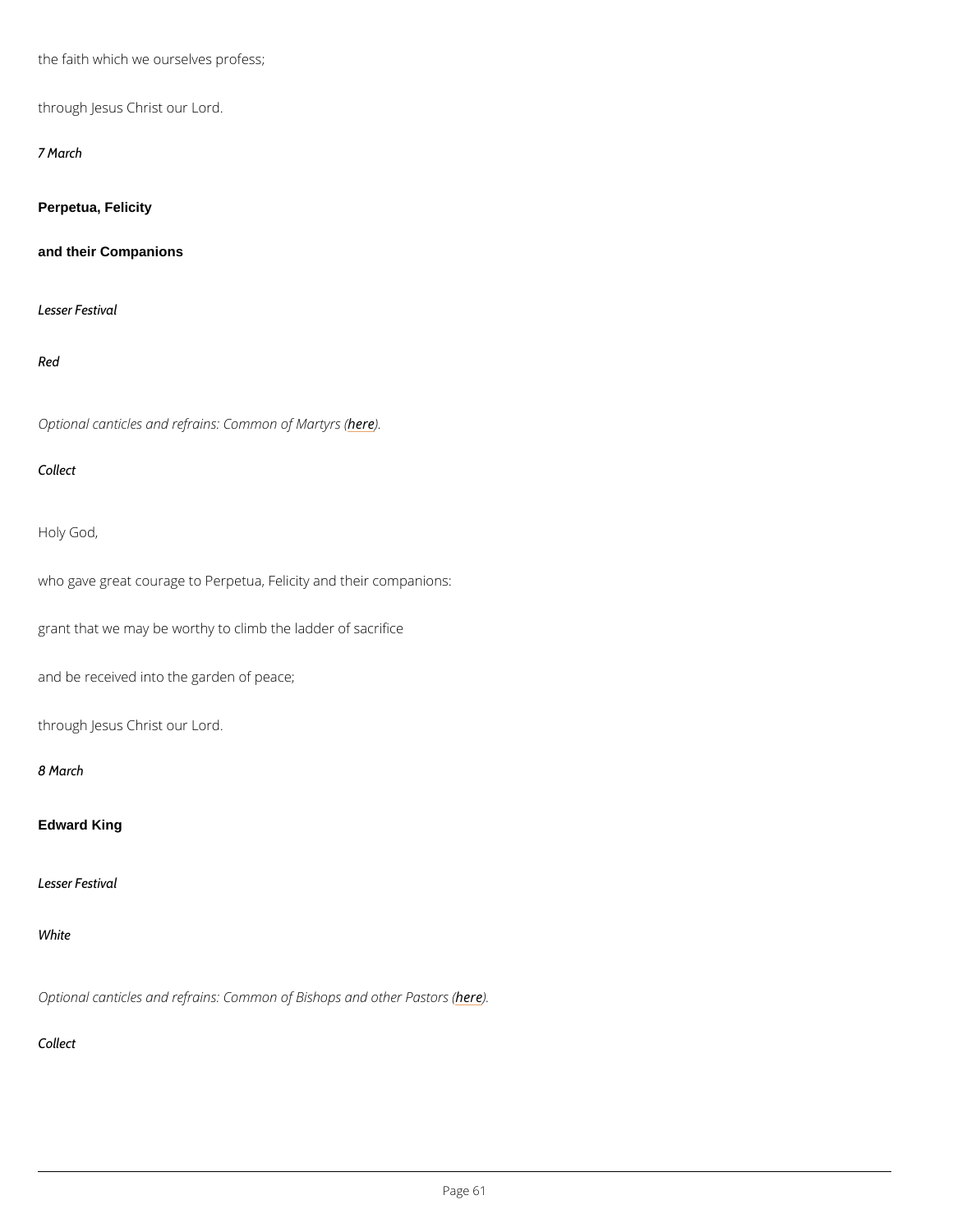```
God of peace,
```
who gave such grace to your servant Edward King

that whomever he met he drew to Christ:

fill us, we pray, with tender sympathy and joyful faith,

that we also may win others

Â to know the love that passes knowledge;

through him who is the shepherd and guardian of our souls,

Jesus Christ your Son our Lord.

17 March

**Patrick** 

Lesser Festival

White

Optional canticles and refrains: Comment of Missionaries (

Collect

Almighty God,

who in your providence chose your servant Patrick

to be the apostle of the Irish people:

keep alive in us the fire of the faith he kindled

and strengthen us in our pilgrimage

```
\hat{A} \hat{A} towards the light of everlasting life;
```
through Jesus Christ our Lord.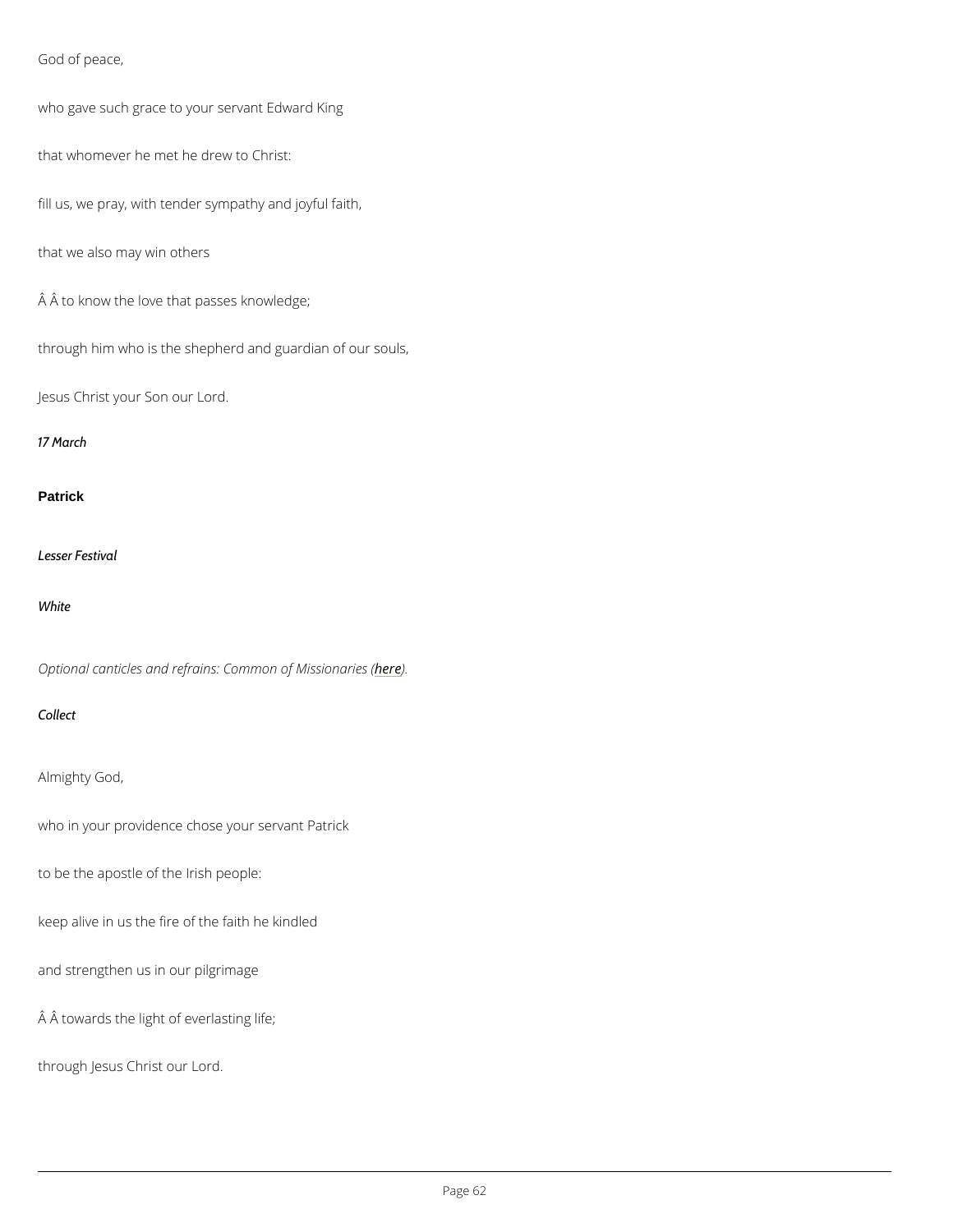19 March

Joseph of Nazareth

Festival

White

The Christmash expredment of the used for Morning and Evening Prayer.

At Morning Prayer, heane thin a by boast s(aid.

At Evening Prayerhedenmiacyeb 59 said.

Eve: Magnificat (if required)

Joseph was the husband of Mary,

who gave birth to Jesus, called Messiah.

Benedictus

Behold the faithful and wise servant

whom the Master placed over his household.

Magnificat

Joseph of Nazareth went up to Bethlehem

to be enrolled with Mary his betrothed, who was with child.

Collect

God our Father,

who from the family of your servant David

raised up Joseph the carpenter

to be the guardian of your incarnate Son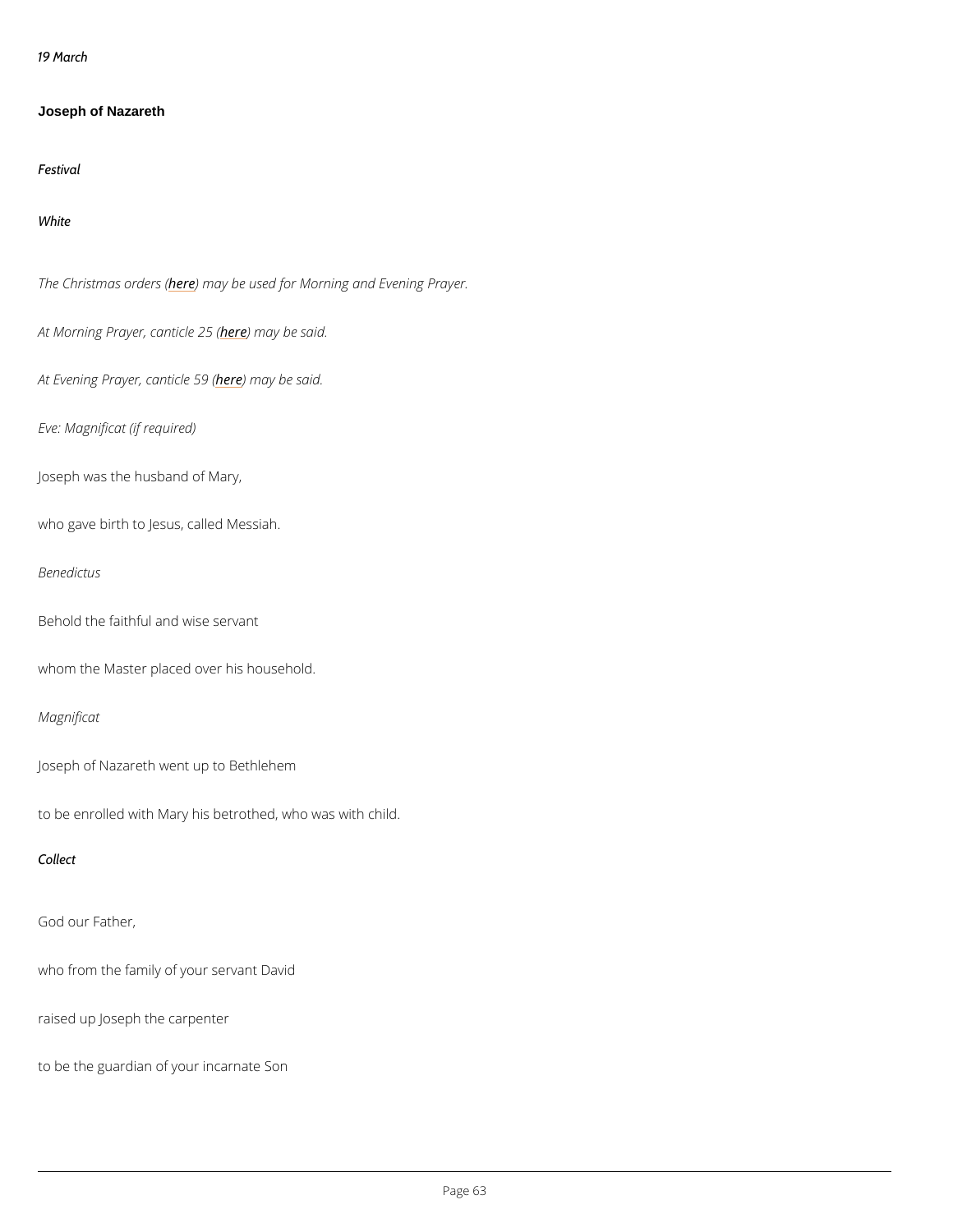```
and husband of the Blessed Virgin Mary:
give us grace to follow him
in faithful obedience to your commands;
through Jesus Christ our Lord.
20 March
Cuthbert
Lesser Festival
White
Optional canticles and refrains: Comment of Missionaries (
Collect
Almighty God,
who called your servant Cuthbert from following the flock
to follow your Son and to be a shepherd of your people:
in your mercy, grant that we, following his example,
may bring those who are lost home to your fold;
through Jesus Christ our Lord.
```
21 March

Thomas Cranmer

Lesser Festival

Red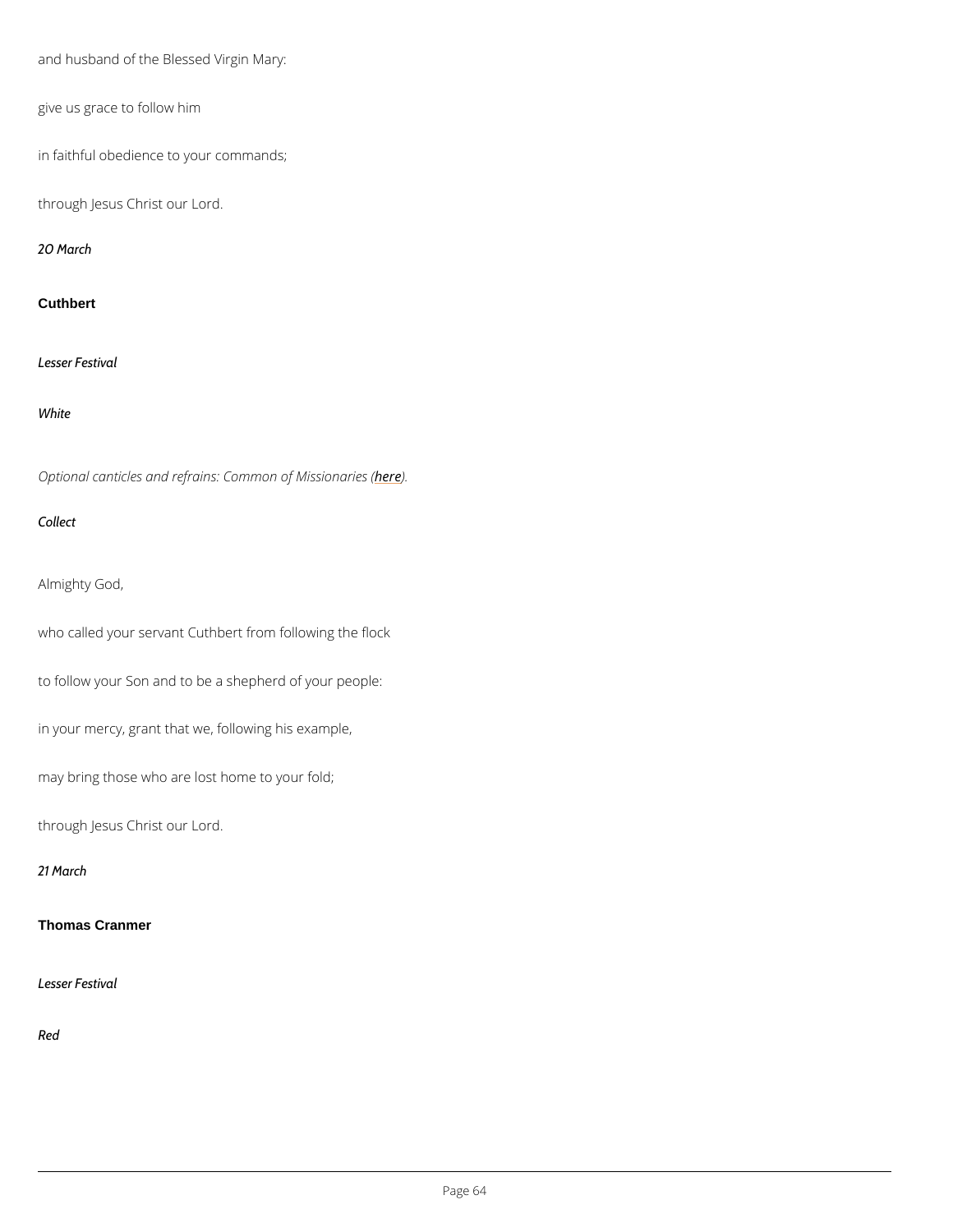Optional canticles and refrains: he dem mon of Martyrs (

Collect

Father of all mercies,

who through the work of your servant Thomas Cranmer

Â renewed the worship of your Church

and through his death revealed your strength in human weakness:

by your grace strengthen us to worship you

in spirit and in truth

and so to come to the joys of your everlasting kingdom;

through Jesus Christ our Mediator and Advocate.

25 March

The Annunciation of Our Lord

Principal Feast

Gold or White

The Christmash extredues asy (be used for Morning and Evening Prayer.

At Morning Prayer, heane thin a by e b 7e9 s (aid.

At Evening Prayerheedenmiacyeb@1s&id.

If the Annunciation is transferred to the Monday after the Second Sunday of Easter,  $\hat{a} \in \tilde{A}$  Ilel

Eve: Magnificat

The Holy Spirit will come upon you, Mary,

and the power of the Most High will overshadow you. [Alleluia.]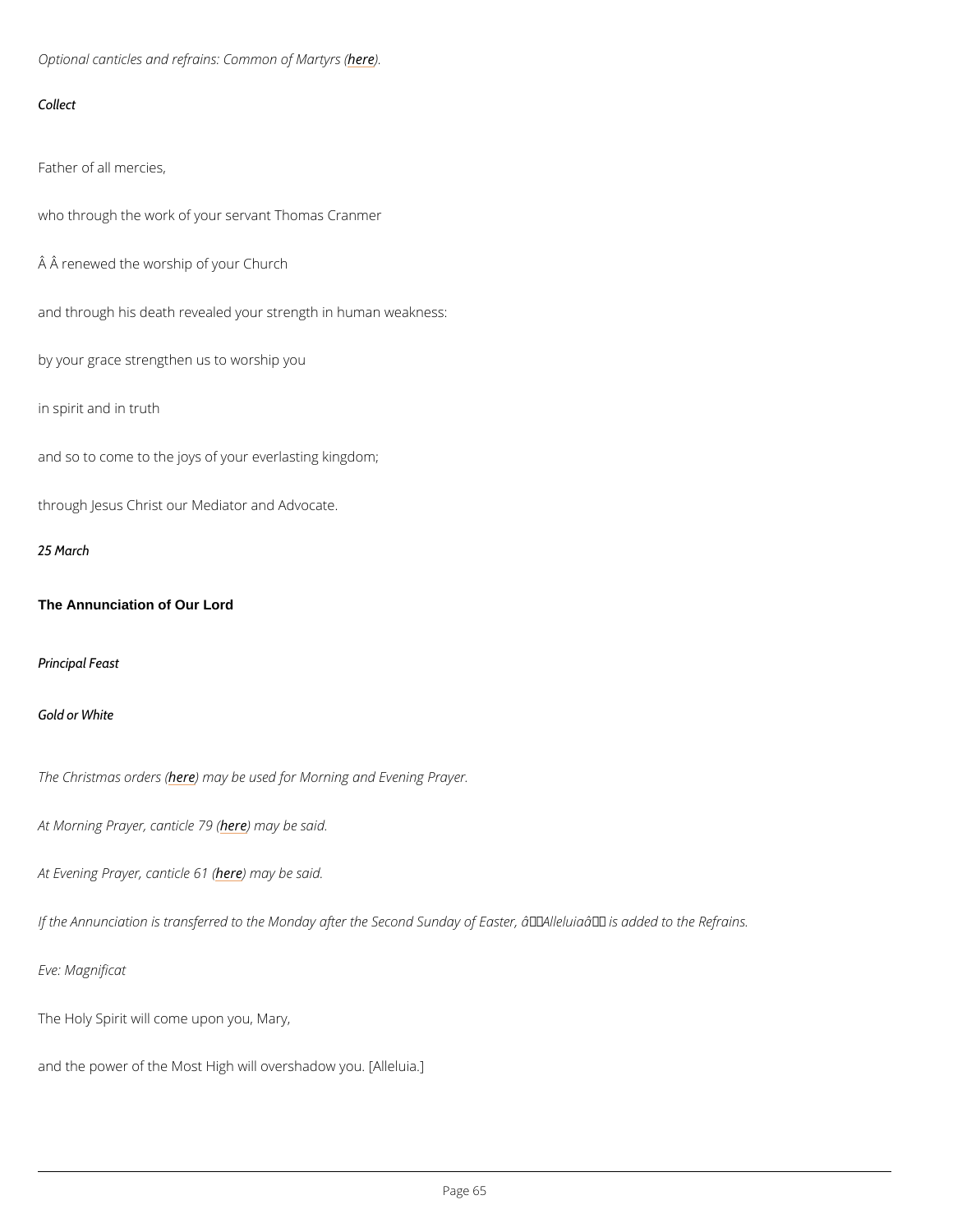#### Benedictus

The Word of God, begotten of the Father before time began,

humbled himself for us and was incarnate

Â from the Holy Spirit and the Virgin Mary. [Alleluia.]

Magnificat

Mary received the word of the Lord

and conceived the Word of life. [Alleluia.]

Collect

We beseech you, O Lord,

pour your grace into our hearts,

that as we have known the incarnation of your Son Jesus Christ

Â by the message of an angel,

so by his cross and passion

we may be brought to the glory of his resurrection;

through Jesus Christ our Lord.

10 April

William Law

Lesser Festival

### Optional canticles and refrains: Commoheo) E Teachers of the Faith (

Collect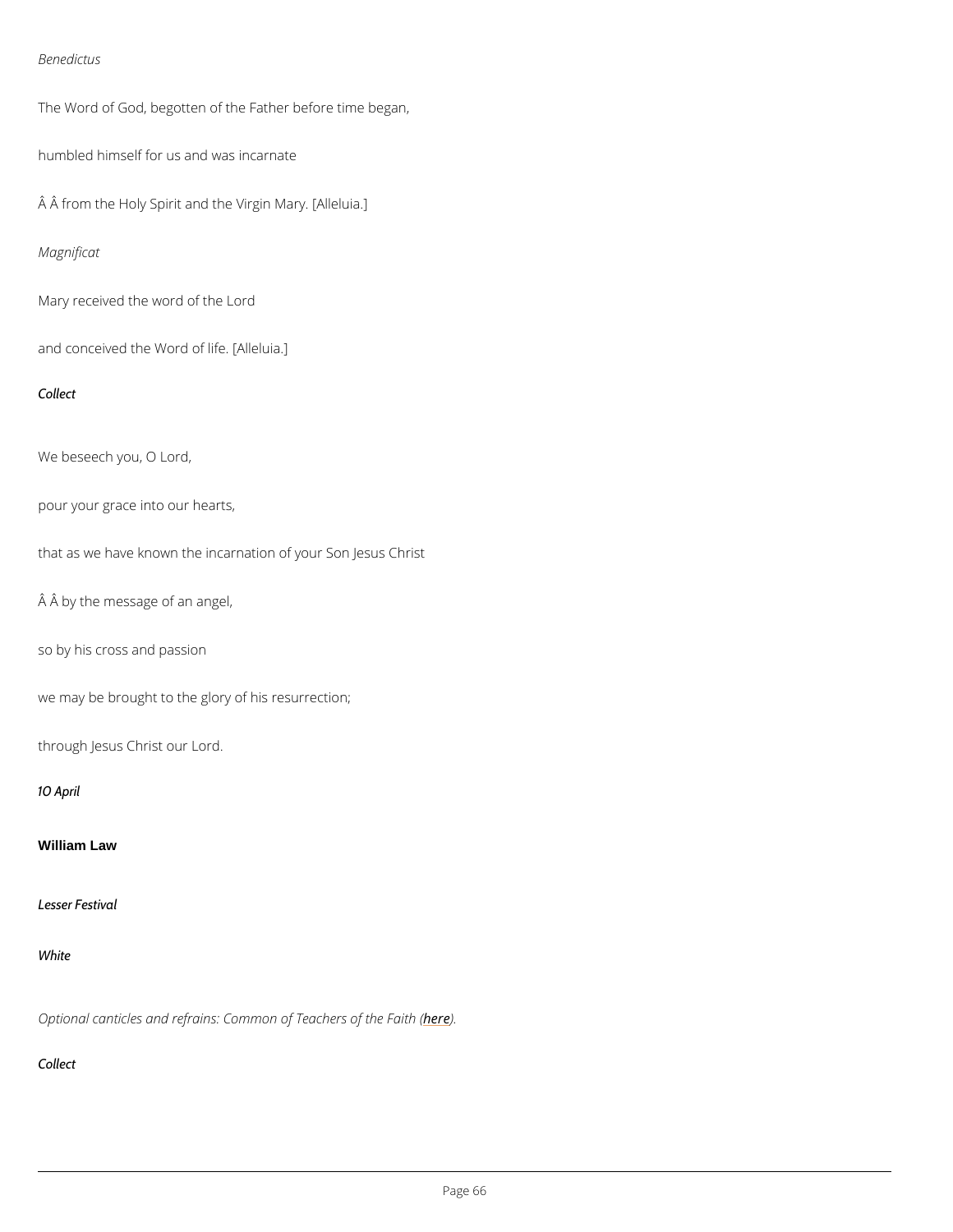```
Almighty God,
who called your servant William Law
to a devout and holy life:
grant that by your spirit of love
and through faithfulness in prayer
we may find the way to divine knowledge
and so come to see the hidden things of God;
through Jesus Christ our Lord.
19 April
Alphege
Lesser Festival
Red
```
Optional canticles and refrains: hedem mon of Martyrs (

Collect

Merciful God,

who raised up your servant Alphege

to be a pastor of your people

and gave him grace to suffer for justice and true religion:

grant that we who celebrate his martyrdom

may know the power of the risen Christ in our hearts

and share his peace in lives offered to your service;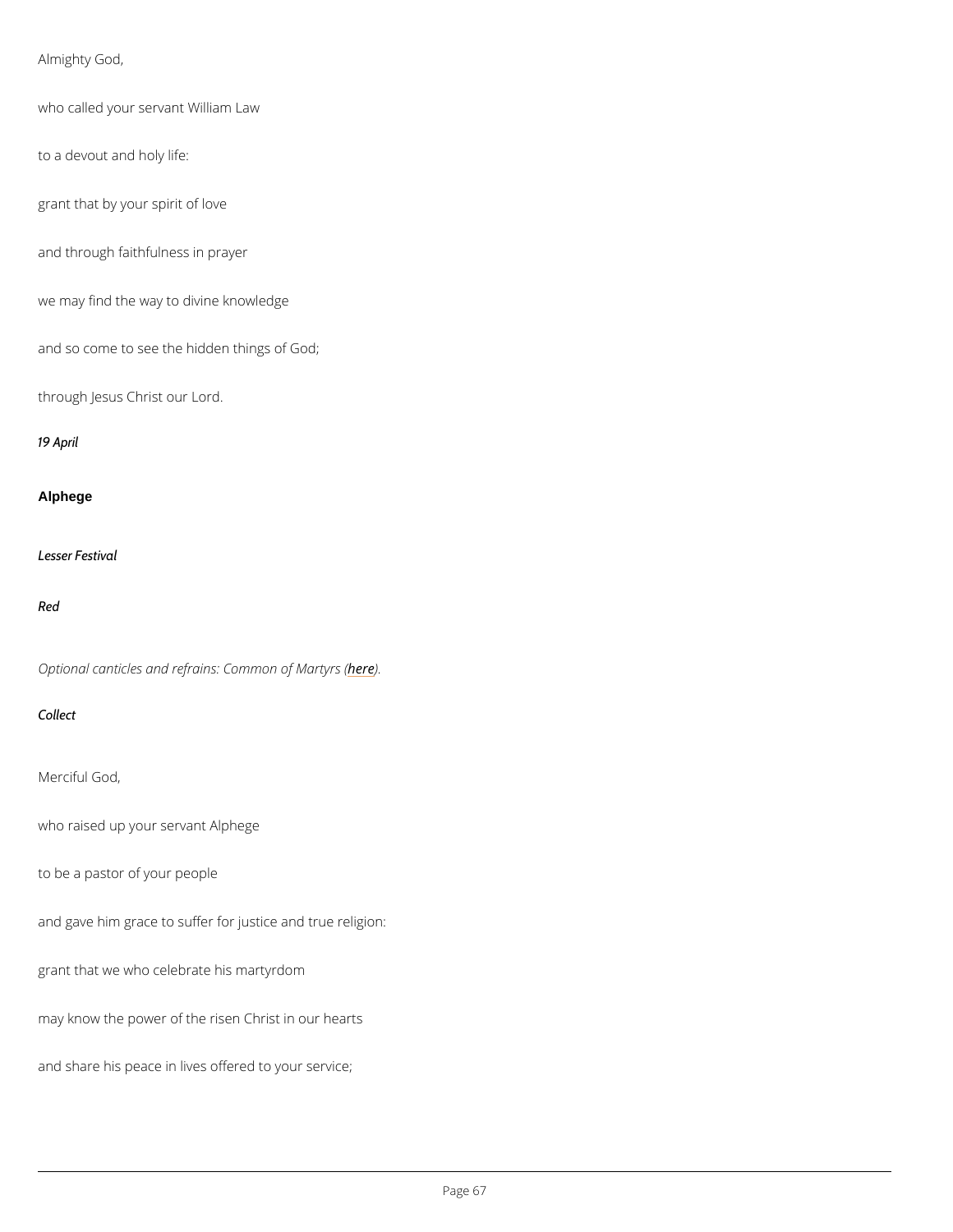through Jesus Christ our Lord.

21 April

Anselm

Lesser Festival

White

Optional canticles and refrains: Commoheo) & Teachers of the Faith (

Collect

Eternal God,

who gave great gifts to your servant Anselm

as a pastor and teacher:

grant that we, like him, may desire you with our whole heart

and, so desiring, may seek you

and, seeking, may find you;

through Jesus Christ our Lord.

23 April

George

Festival

The All Saints to Ardev net may return stated for Morning and Evening Prayer.

At Morning Prayer, heane bind the 2018 m (ay be said.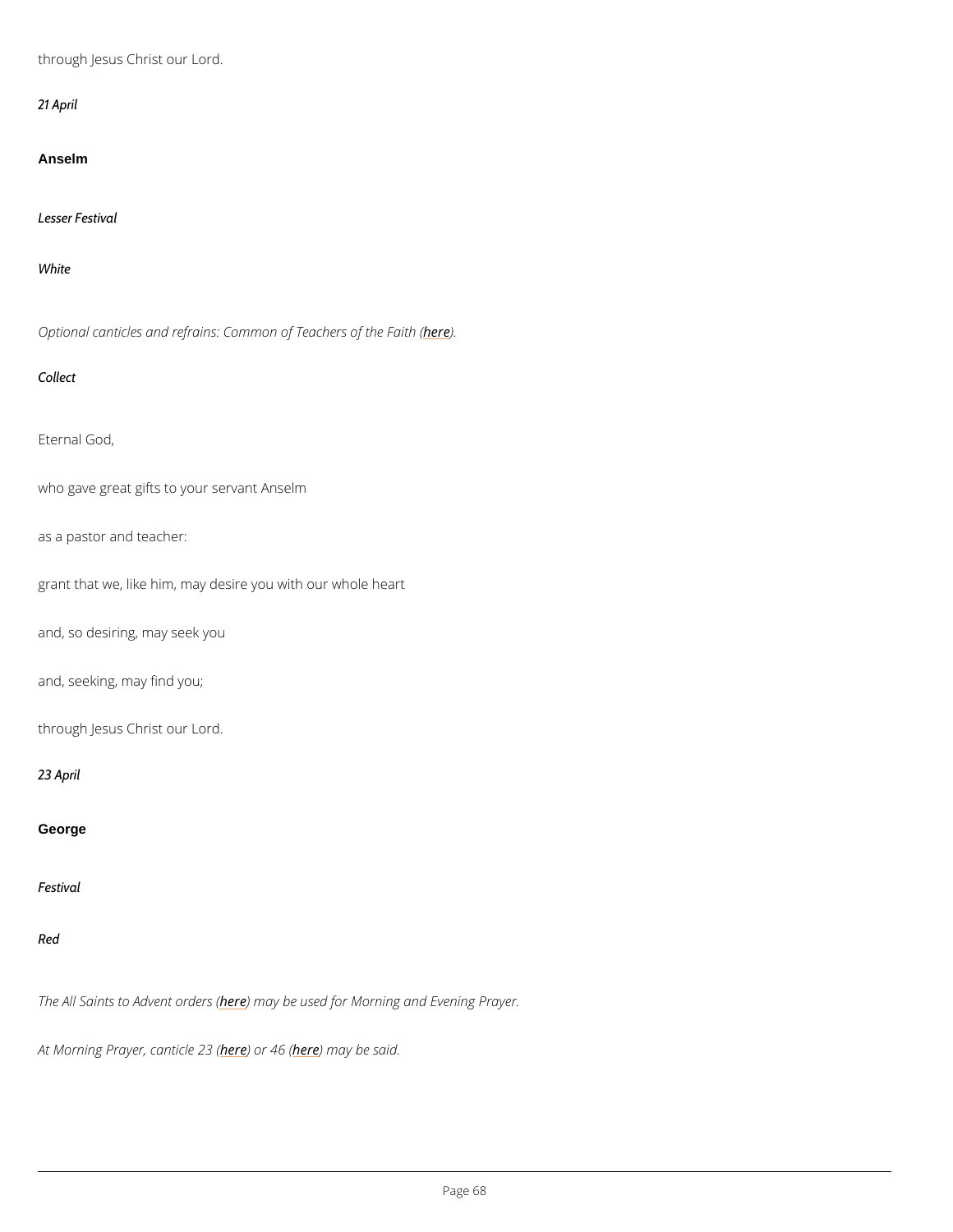At Evening Prayer<u>heedendichee</u> near ay be said.

```
Eve: Magnificat (if required)
```
Whoever follows me will not walk in darkness

but will have the light of life. Alleluia.

#### Benedictus

Blessed are those who are persecuted for the cause of right,

for theirs is the kingdom of heaven. Alleluia.

### Magnificat

Those who gave up their lives for Christ and followed in the Way

rejoice with God now and for ever. Alleluia.

Collect

God of hosts,

who so kindled the flame of love

in the heart of your servant George

that he bore witness to the risen Lord

by his life and by his death:

give us the same faith and power of love

that we who rejoice in his triumphs

may come to share with him the fullness of the resurrection;

through Jesus Christ our Lord.

25 April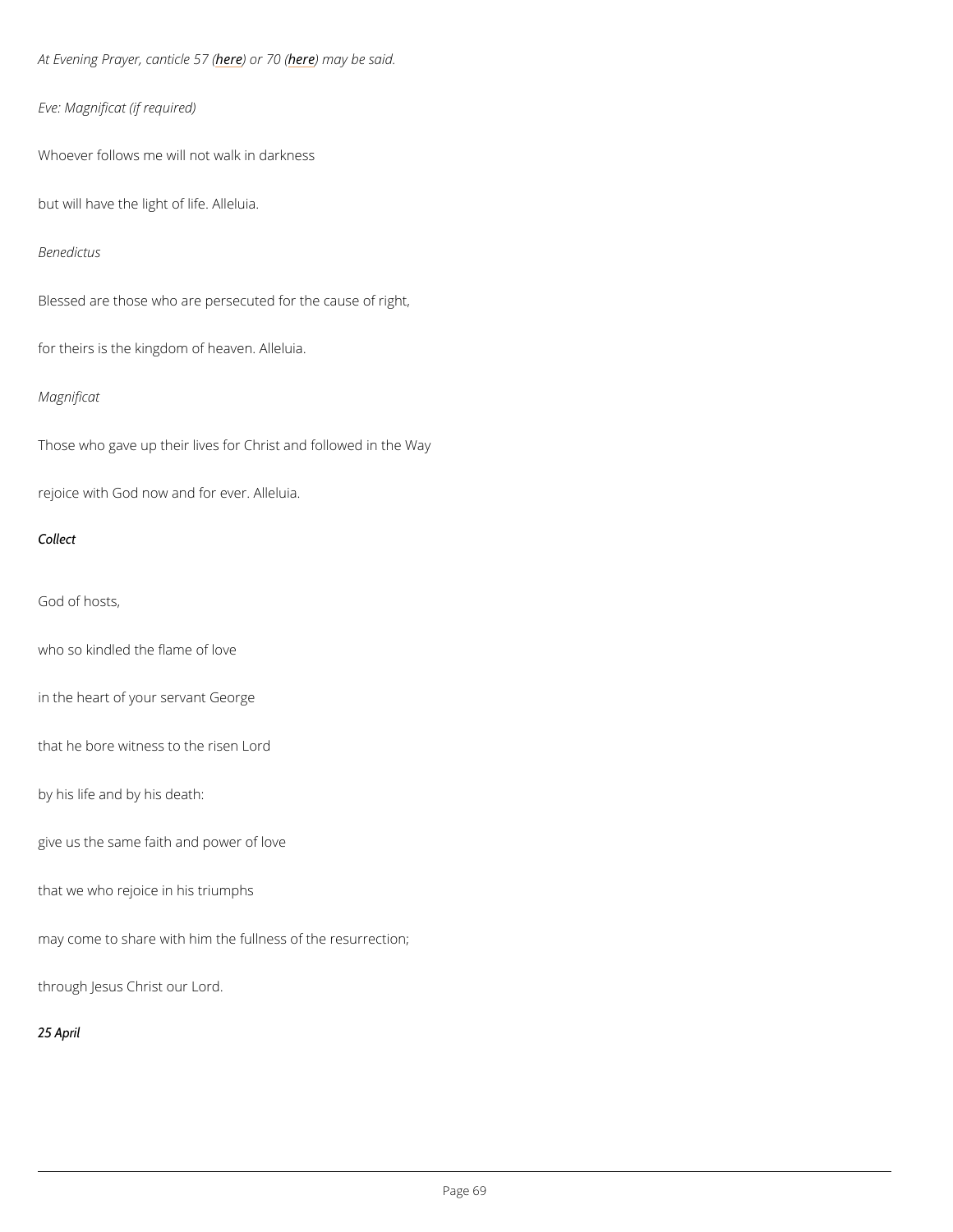#### Mark

Festival

Red

The All Saints to Ardevreemt acyrobeersus (ed for Morning and Evening Prayer.

At Morning Prayer, heane bind the 36 m (ay be said.

At Evening Prayerheedendiche fe3m (ay be said.

Eve: Magnificat (if required)

Your word is a lantern to my feet

and a light upon my path. Alleluia.

Benedictus

We bring you the good news that what God promised to the fathers

he has fulfilled to us their children by raising Jesus. Alleluia.

Magnificat

The one who saw what Jesus did has borne witness,

that you also may believe. Alleluia.

Collect

Almighty God,

who enlightened your holy Church

through the inspired witness of your evangelist Saint Mark:

grant that we, being firmly grounded

Â in the truth of the gospel,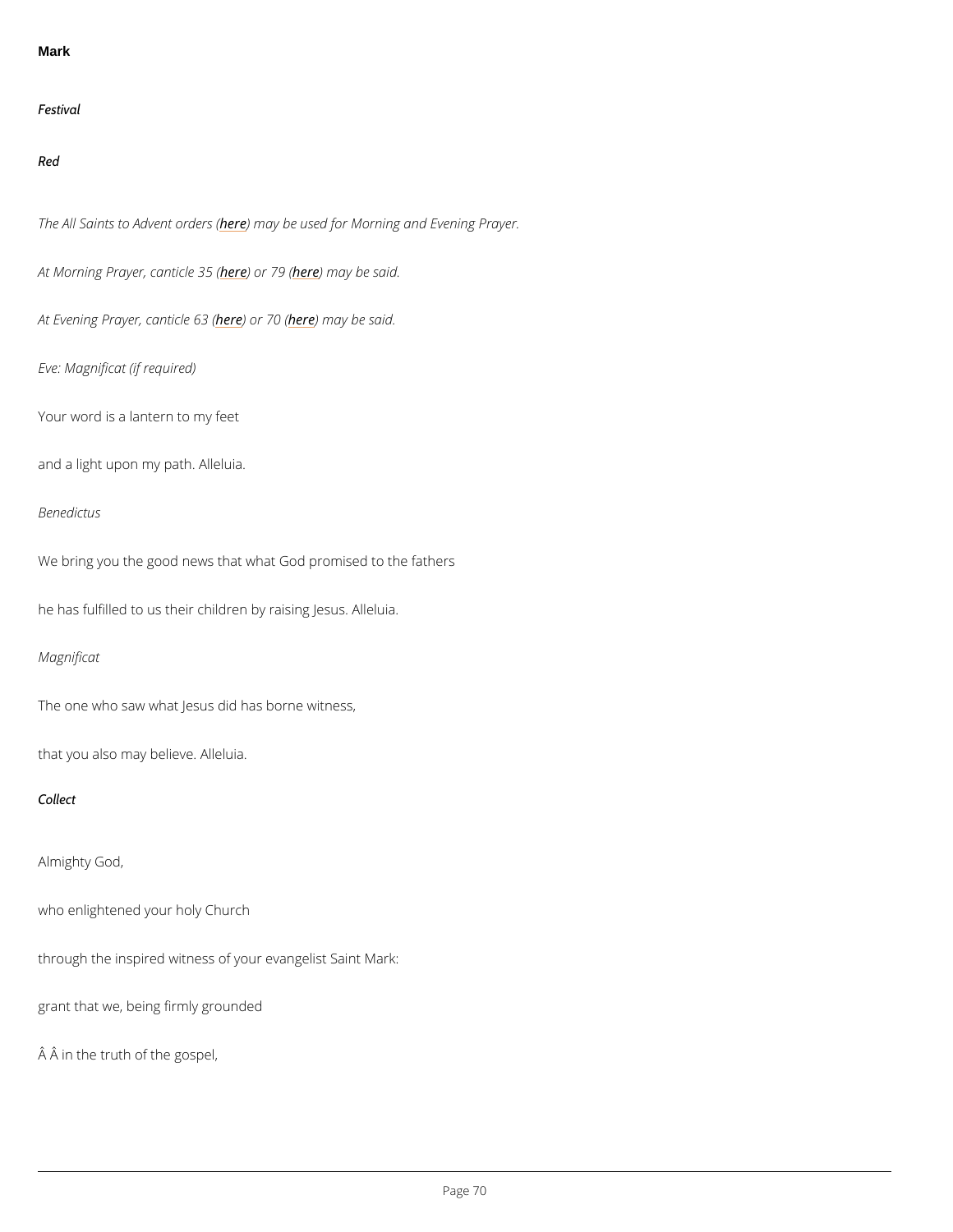may be faithful to its teaching both in word and deed;

through Jesus Christ our Lord.

29 April

Catherine of Siena

Lesser Festival

White

Optional canticles and refrains: Commoneo) E Teachers of the Faith (

Collect

God of compassion,

who gave your servant Catherine of Siena

a wondrous love of the passion of Christ:

grant that your people may be united to him in his majesty

and rejoice for ever in the revelation of his glory;

who is alive and reigns with you,

in the unity of the Holy Spirit,

one God, now and for ever.

1 May

Philip and James

Festival

Red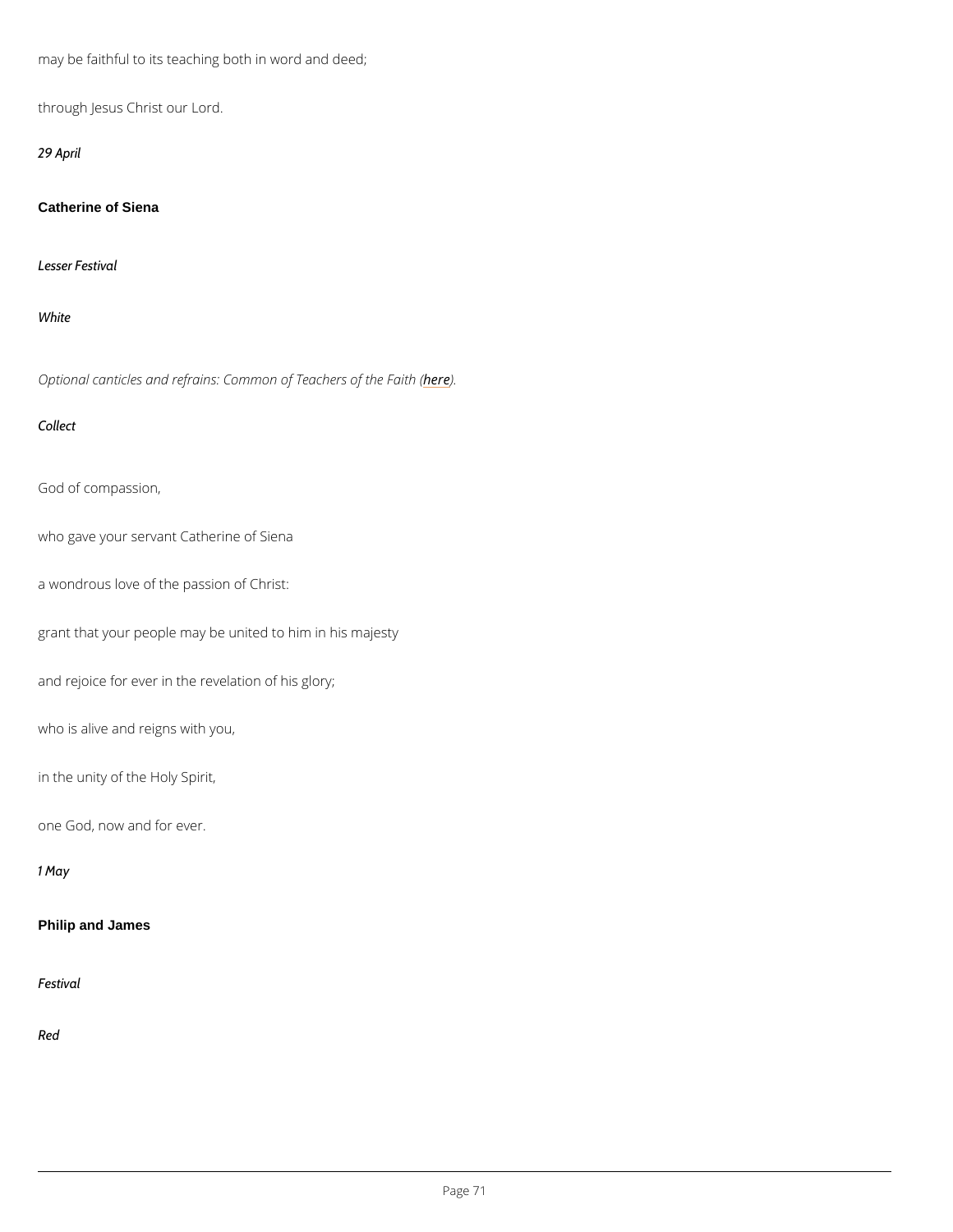The All Saints to Ahdevmeent aayrobeersus (ed for Morning and Evening Prayer.

```
At Morning Prayer, hea) a binclose 316 m (ay be said.
```
At Evening Prayerhedendiche neam (ay be said.

```
Eve: Magnificat (if required)
```
When all is made new, and the Christ is on his throne of glory,

you will sit on the twelve thrones to judge the tribes of Israel.

Alleluia.

#### Benedictus

You did not choose me but I chose you

and I appointed you to go out and bear fruit, fruit that shall last.

Alleluia.

Magnificat

On the foundation stones of the heavenly city

are written the names of the apostles of the Lamb. Alleluia.

#### Collect

Almighty Father,

whom truly to know is eternal life:

teach us to know your Son Jesus Christ

as the way, the truth, and the life;

that we may follow the steps

Â of your holy apostles Philip and James,

and walk steadfastly in the way that leads to your glory;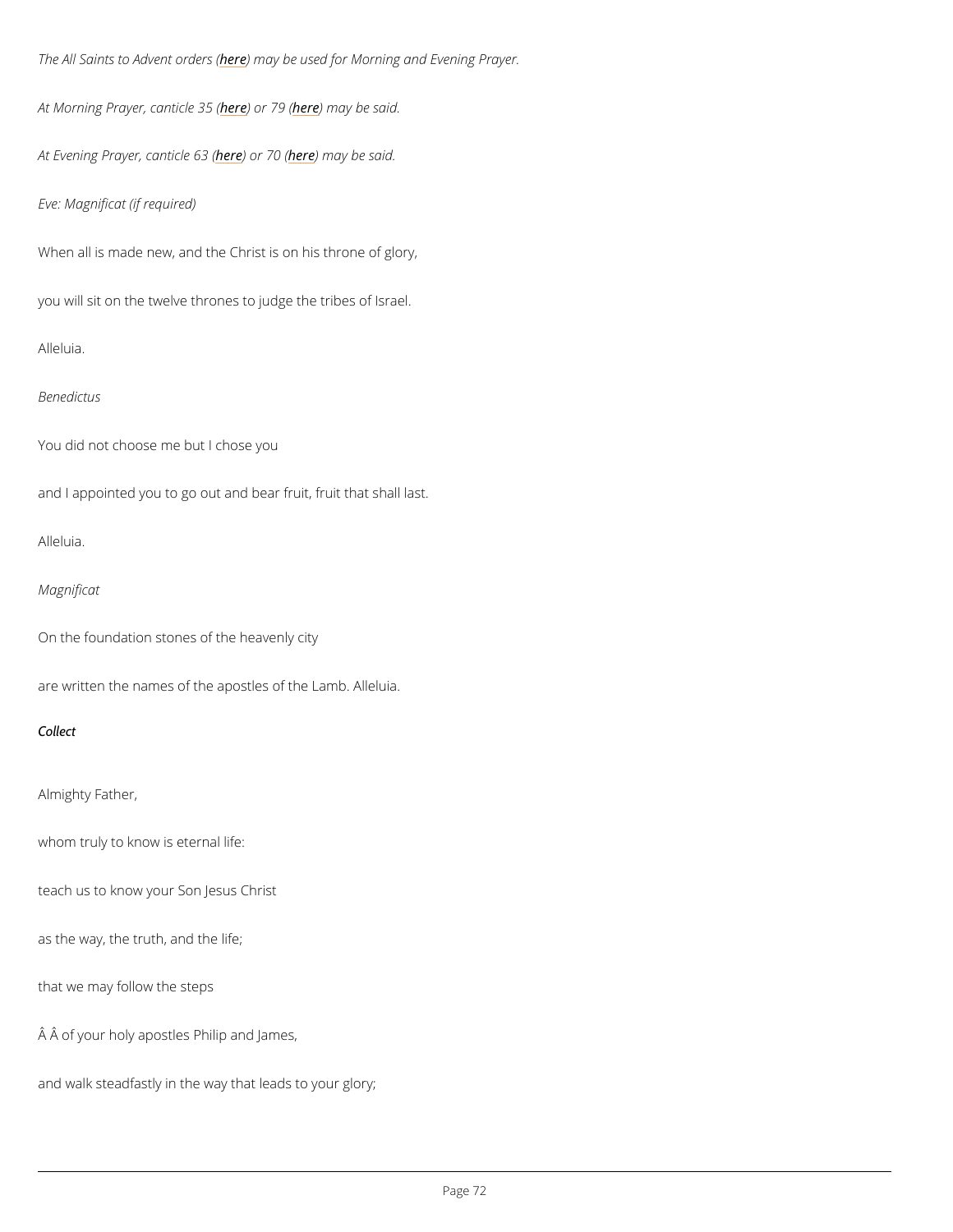through Jesus Christ our Lord.

2 May

**Athanasius** 

Lesser Festival

White

Optional canticles and refrains: Commoheo) E Teachers of the Faith (

Collect

Ever-living God,

whose servant Athanasius testified

Å Å to the mystery of the Word made flesh for our salvation:

help us, with all your saints,

to contend for the truth

and to grow into the likeness of your Son,

Jesus Christ our Lord.

4 May

English Saints and Martyrs

of the Reformation Era

### Lesser Festival

White

## Optional canticles and refrains: **Ceme**mon of Any Saint (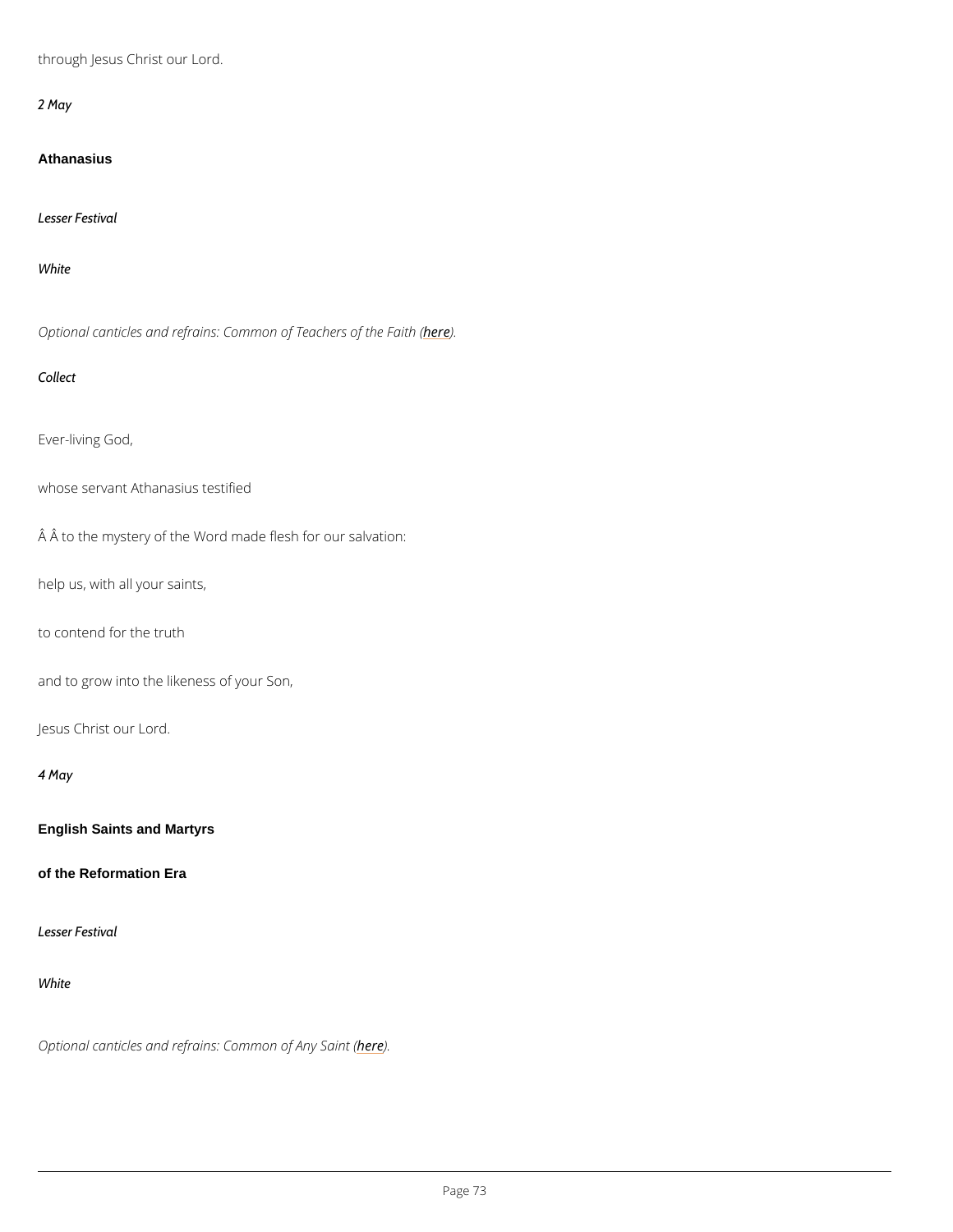```
Collect
```
Merciful God,

who, when your Church on earth was torn apart

Â by the ravages of sin,

raised up men and women in this land

who witnessed to their faith with courage and constancy:

give to your Church that peace which is your will,

and grant that those who have been divided on earth

Â may be reconciled in heaven

and share together in the vision of your glory;

through Jesus Christ our Lord.

8 May

Julian of Norwich

Lesser Festival

White

Optional canticles and refrains: Common of Member) es of Religious Communities (

Collect

Most holy God, the ground of our beseeching,

who through your servant Julian

revealed the wonders of your love:

grant that as we are created in your nature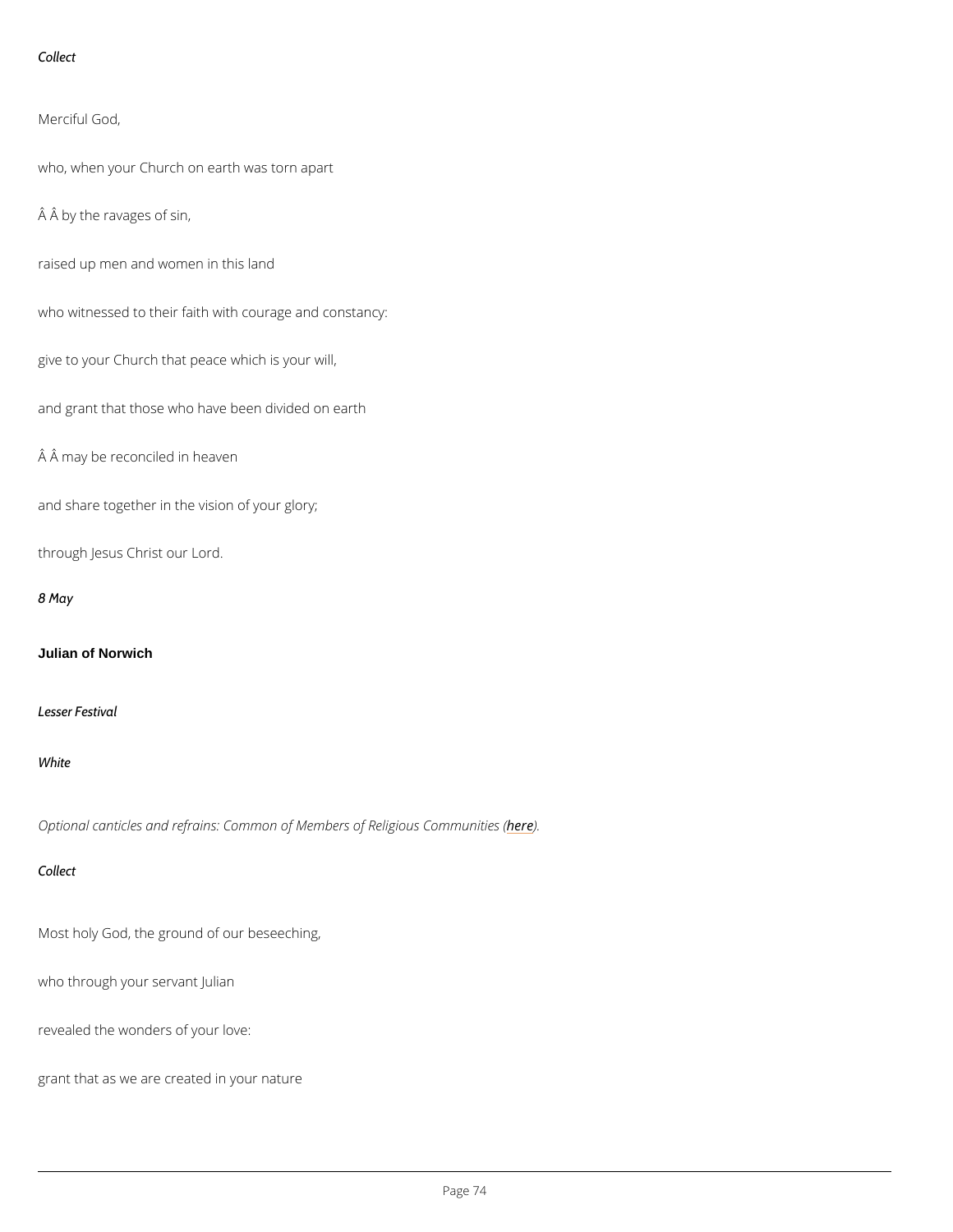```
 Â and restored by your grace,
our wills may be so made one with yours
that we may come to see you face to face
and gaze on you for ever;
through Jesus Christ our Lord.
14 May
Matthias
Festival
Red
The All Saints to Ardev net may robeer sus (ed for Morning and Evening Prayer.
At Morning Prayer, heane bird 17e 28 (6 m (ay be said.
At Evening Prayer here) and rche free may be said.
Eve: Magnificat (if required)
When all is made new, and the Christ is on his throne of glory,
you will sit on the twelve thrones to judge the tribes of Israel.
[Alleluia.]
Benedictus
```
You did not choose me but I chose you

and I appointed you to go out and bear fruit, fruit that shall last.

[Alleluia.]

Magnificat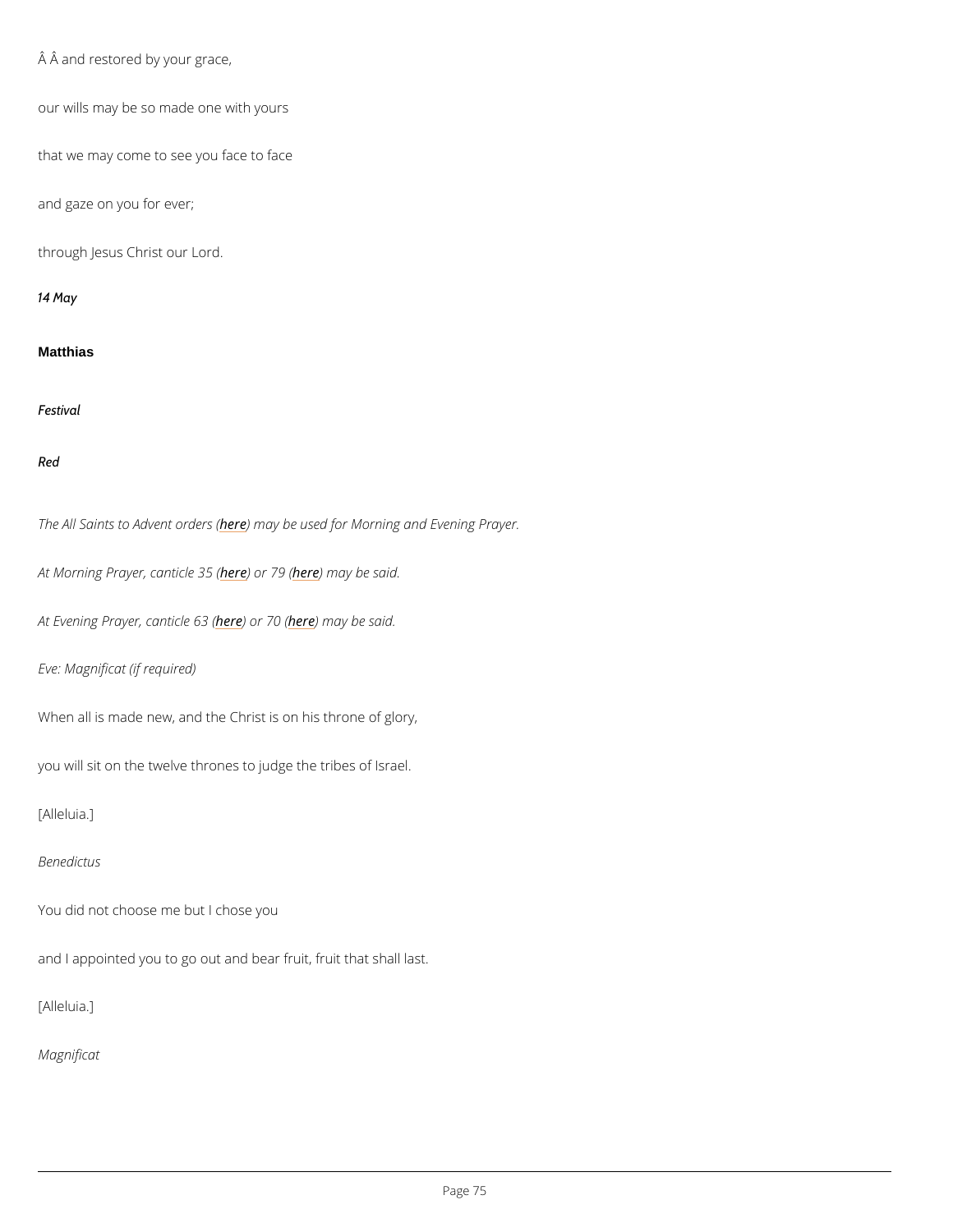On the foundation stones of the heavenly city

are written the names of the apostles of the Lamb. [Alleluia.]

Collect

Almighty God,

who in the place of the traitor Judas

chose your faithful servant Matthias

to be of the number of the Twelve:

preserve your Church from false apostles

and, by the ministry of faithful pastors and teachers,

keep us steadfast in your truth;

through Jesus Christ our Lord.

19 May

**Dunstan** 

Lesser Festival

White

Optional canticles and refrains: Common oher bightops and other Pastors (

Collect

Almighty God,

who raised up Dunstan to be a true shepherd of the flock,

a restorer of monastic life

and a faithful counsellor to those in authority: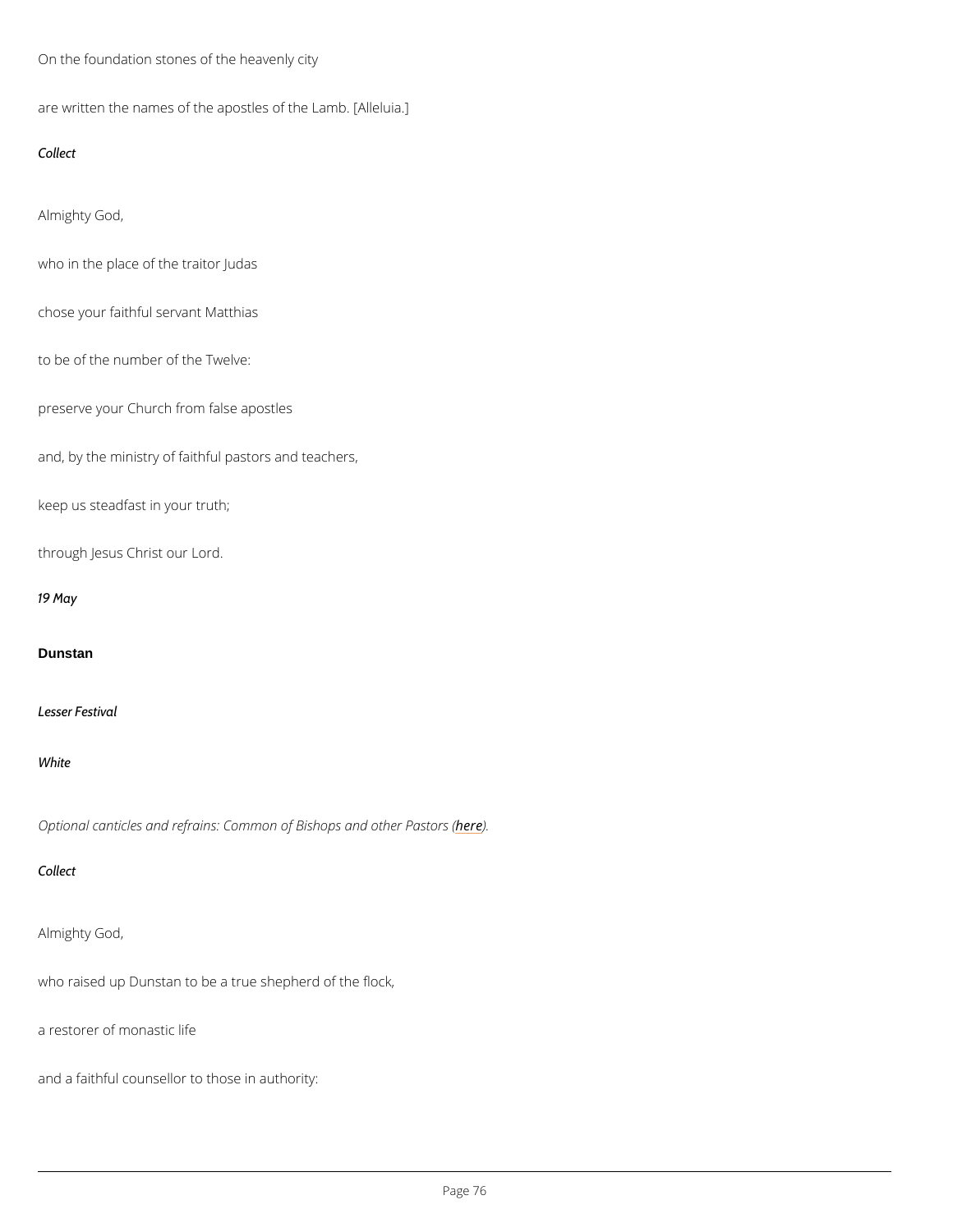give to all pastors the same gifts of your Holy Spirit

that they may be true servants of Christ and of all his people;

through Jesus Christ our Lord.

20 May

Alcuin of York

Lesser Festival

White

Optional canticles and refrains: Common of Member) es of Religious Communities (

Collect

God of wisdom, eternal light,

who shone in the heart of your servant Alcuin,

revealing to him your power and pity:

scatter the darkness of our ignorance

that, with all our heart and mind and strength,

we may seek your face

and be brought with all your saints

Â to your holy presence;

## through Jesus Christ our Lord.

24 May

John and Charles Wesley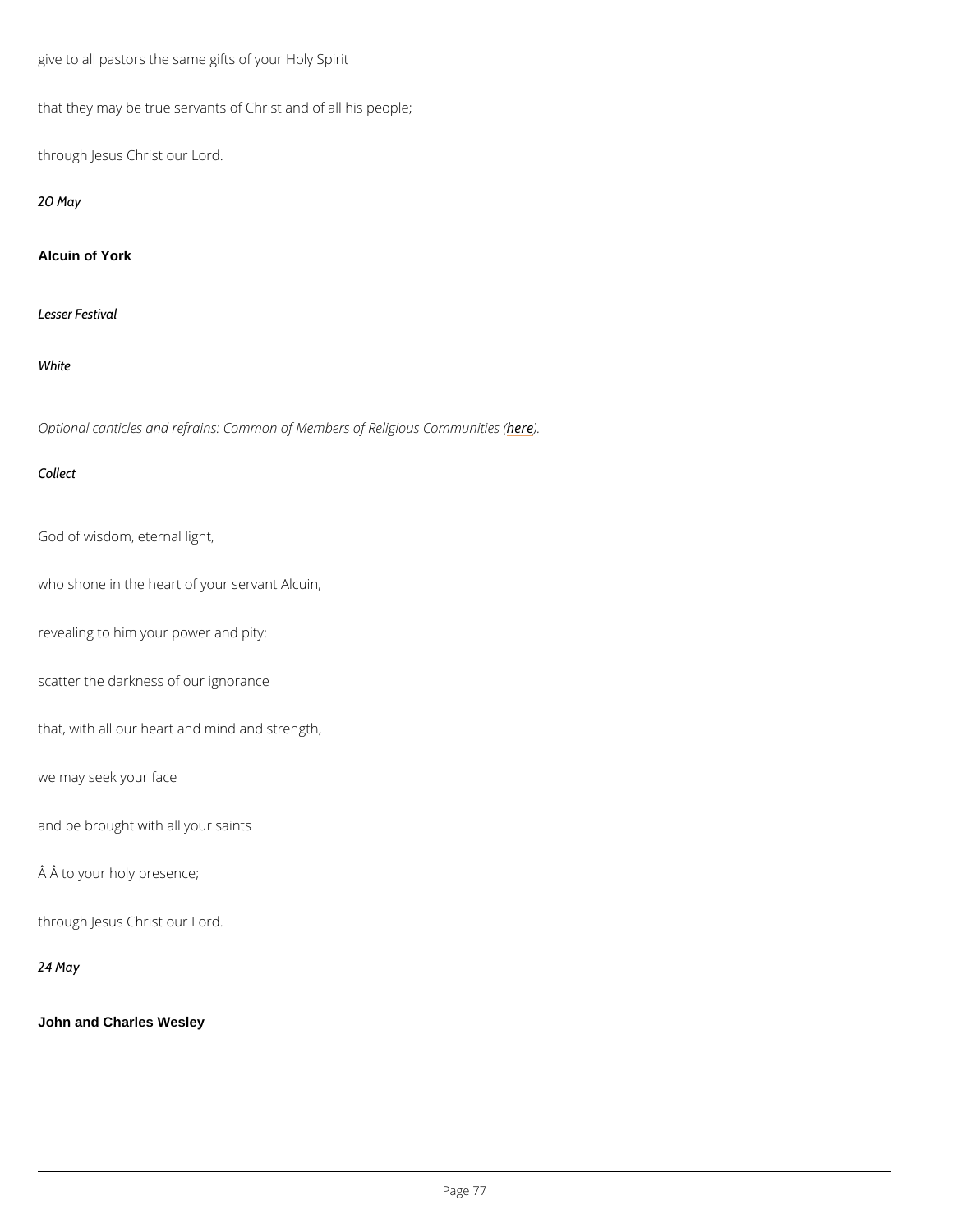### Lesser Festival

#### White

Optional canticles and refrains: Common oher bight and other Pastors (

Collect

God of mercy,

who inspired John and Charles Wesley with zeal for your gospel:

grant to all people boldness to proclaim your word

and a heart ever to rejoice in singing your praises;

through Jesus Christ our Lord.

25 May

The Venerable Bede

Lesser Festival

White

Optional canticles and refrains: Common of Member) es of Religious Communities (

Collect

God our maker,

whose Son Jesus Christ gave to your servant Bede

grace to drink in with joy the word

 $\hat{A}$   $\hat{A}$  that leads us to know you and to love you:

in your goodness

grant that we also may come at length to you,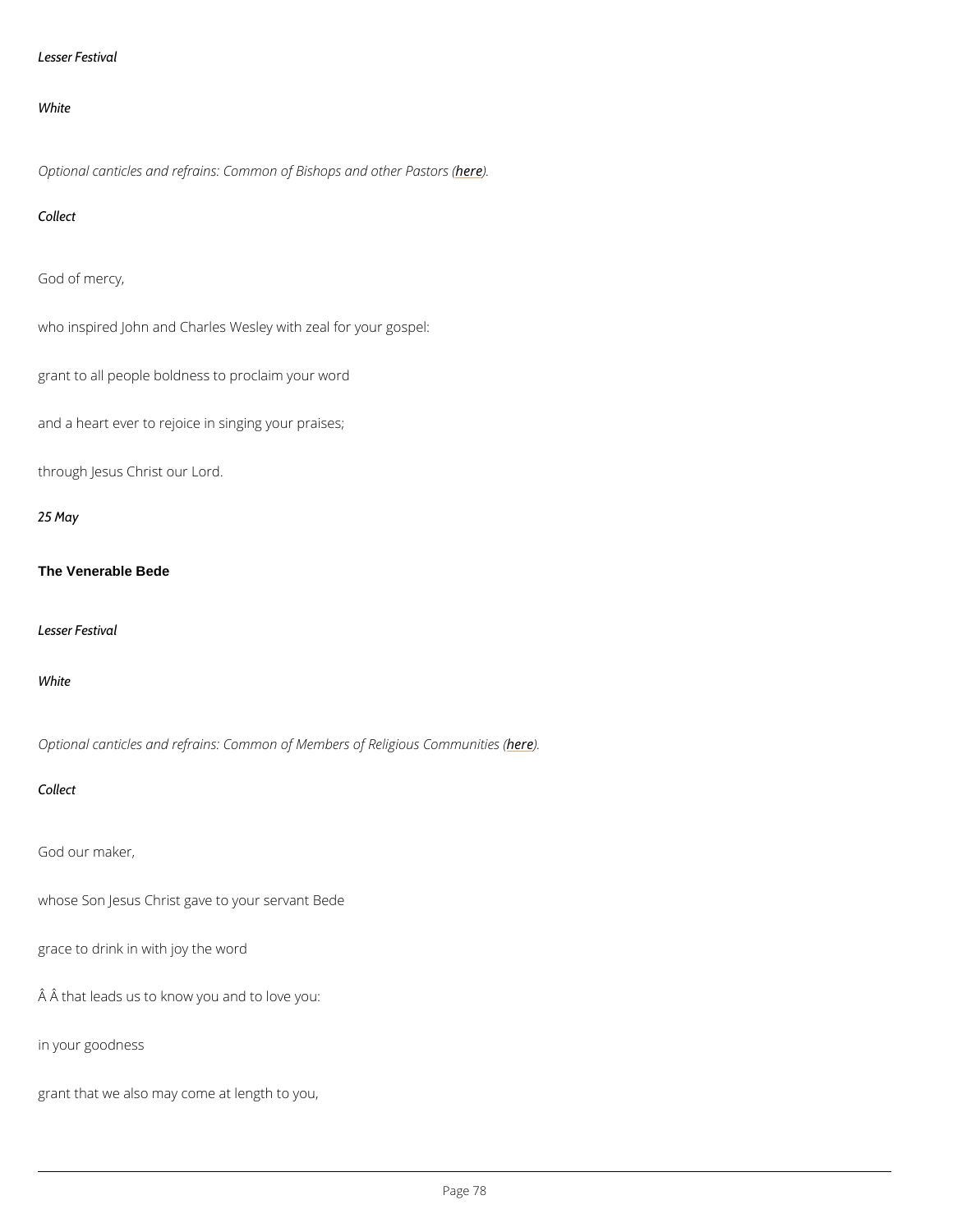the source of all wisdom,

and stand before your face;

through Jesus Christ our Lord.

26 May

Augustine of Canterbury

Lesser Festival

White

Optional canticles and refrains: Common oher in and other Pastors (

Collect

Almighty God,

whose servant Augustine was sent as the apostle

Â of the English people:

grant that as he laboured in the Spirit

 $\hat{A}$   $\hat{A}$  to preach Christa $\hat{\epsilon}$ <sup>TM</sup>s gospel in this land,

so all who hear the good news

may strive to make your truth known in all the world;

through Jesus Christ our Lord.

30 May

Josephine Butler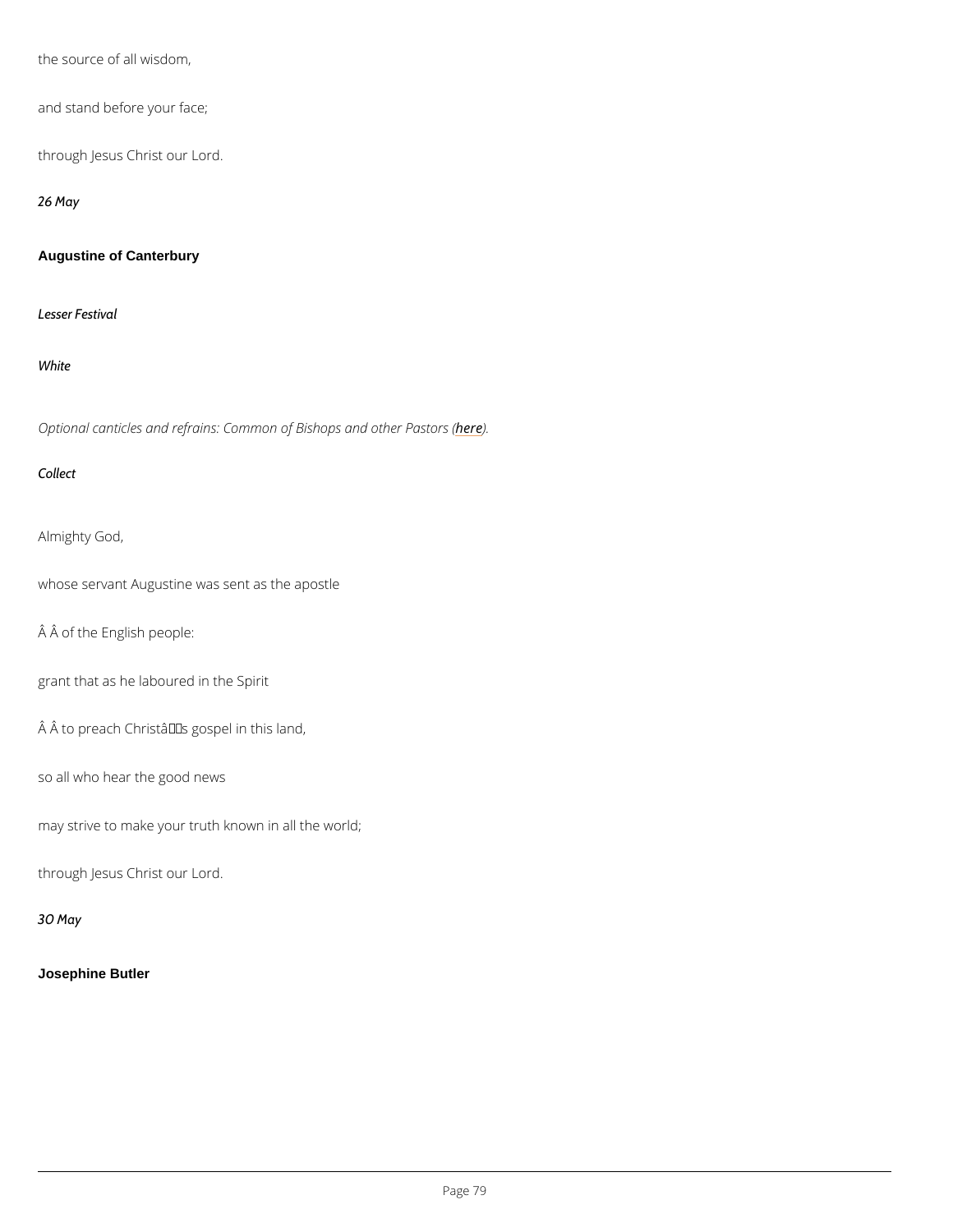```
Lesser Festival
```
White

Optional canticles and refrains: **Ceme**mon of Any Saint (

Collect

God of compassion and love,

by whose grace your servant Josephine Butler

followed in the way of your Son

in caring for those in need:

help us like her to work with strength

for the restoration of all to the dignity

A A and freedom of those created in your image;

through Jesus Christ our Saviour.

31 May

The Visit of

the Blessed Virgin Mary

to Elizabeth

Festival

White

The Christmash extred the used for Morning and Evening Prayer.

At Morning Prayer, hean book the 20 am (ay be said.

At Evening Prayer<u>heedendiches</u> needer ( ) be said.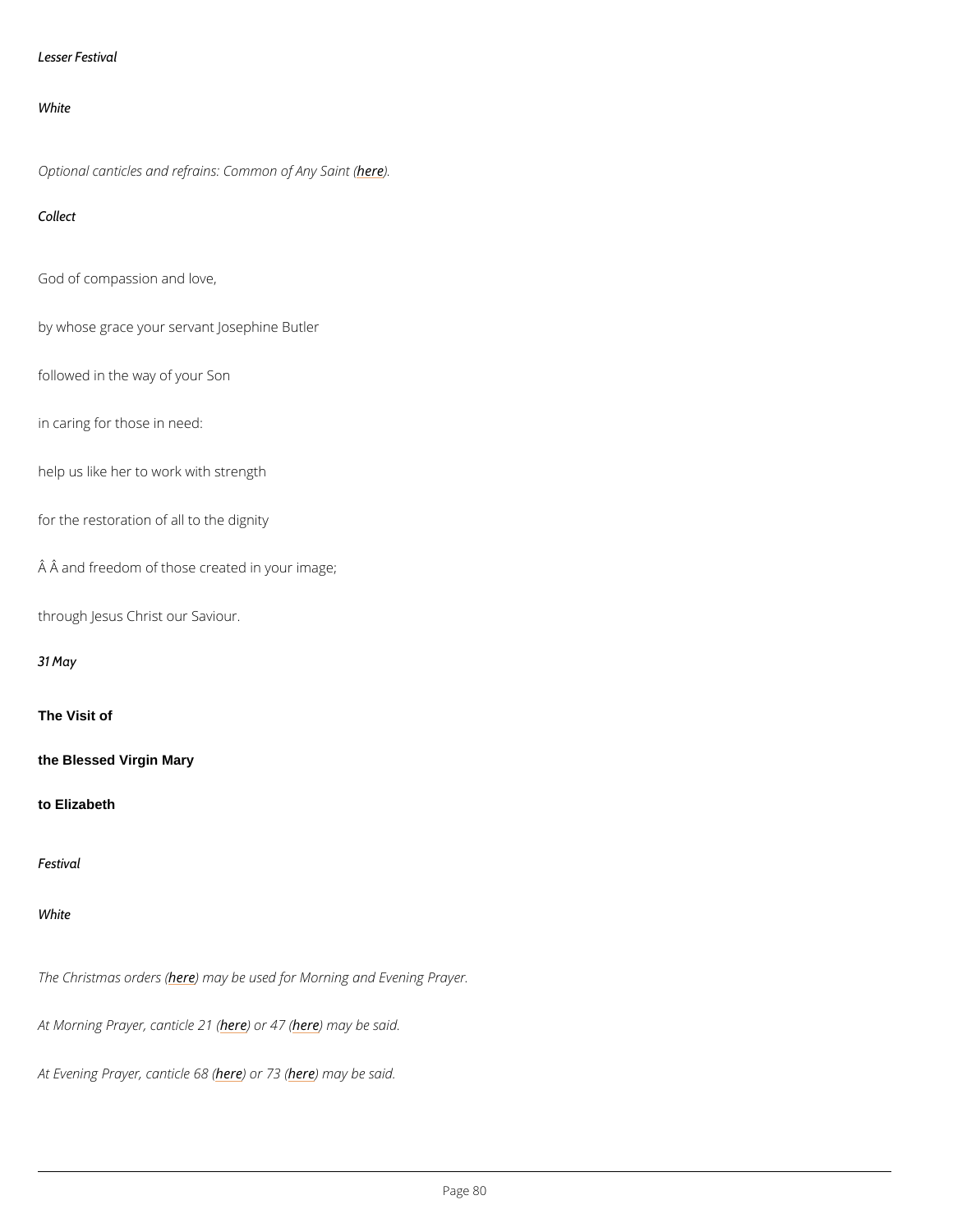# *Eve: Magnificat (if required)*

# Blessed are you, Mary,

for you believed that what was said to you by the Lord would be fulfilled. [Alleluia.]

## *Benedictus*

In the womb of Mary, you found a dwelling place on earth,

# ÂÂO Christ;

remain for ever in our hearts. [Alleluia.]

# *Magnificat*

Mary gave birth to the Word of God;

truly she is the ever-blessed mother of Christ our Lord. [Alleluia.]

## *Collect*

# Mighty God,

by whose grace Elizabeth rejoiced with Mary

and greeted her as the mother of the Lord:

look with favour on your lowly servants

that, with Mary, we may magnify your holy name

and rejoice to acclaim her Son our Saviour,

who is alive and reigns with you,

in the unity of the Holy Spirit,

one God, now and for ever.

*1 June*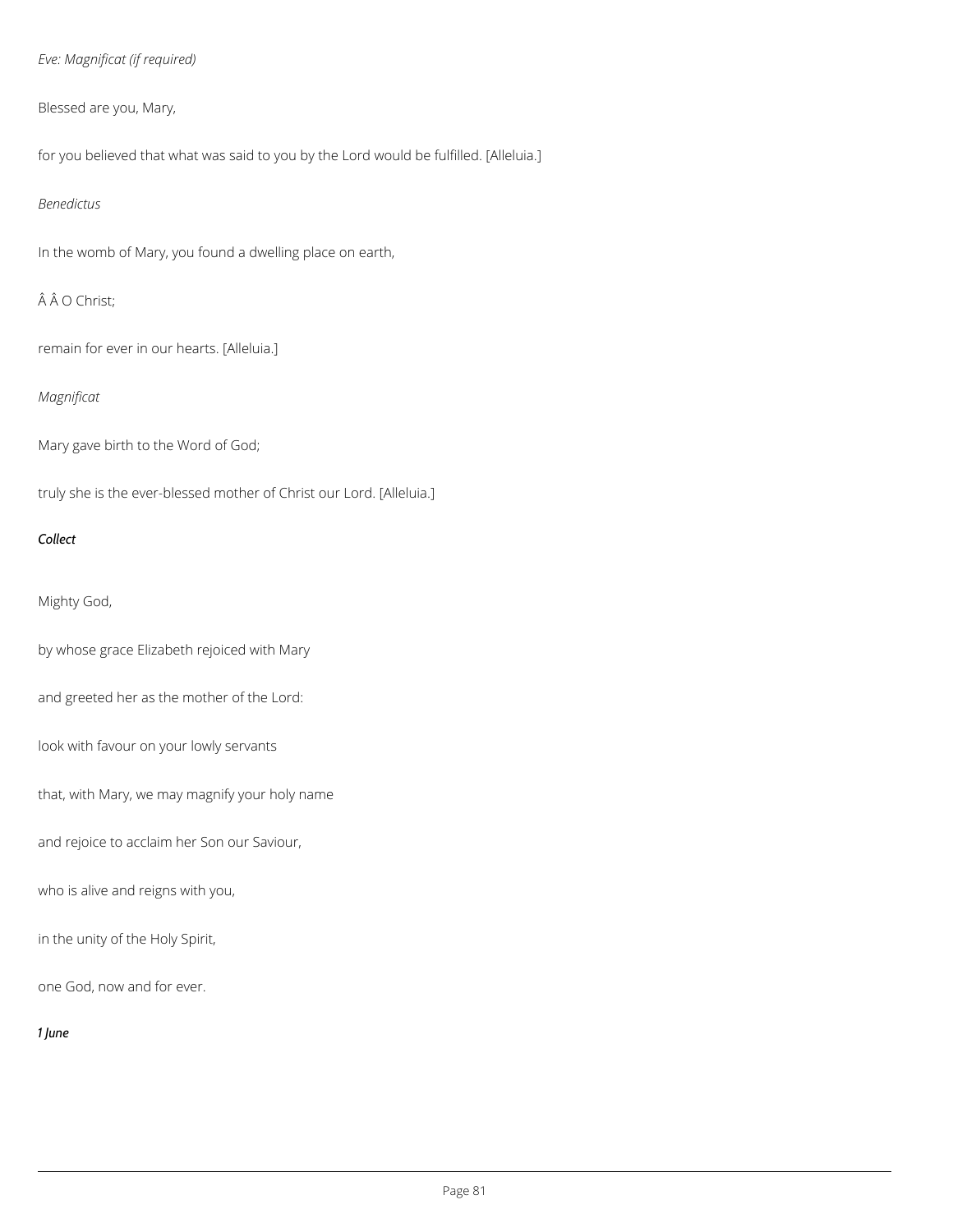**Justin** 

Lesser Festival

Red

Optional canticles and refrains: he dem mon of Martyrs (

Collect

God our redeemer,

who through the folly of the cross taught your martyr Justin

the surpassing knowledge of Jesus Christ:

remove from us every kind of error

that we, like him, may be firmly grounded in the faith,

and make your name known to all peoples;

through Jesus Christ our Lord.

5 June

Boniface (Wynfrith) of Crediton

Lesser Festival

Red

Optional canticles and refrains: heddenmon of Martyrs (

God our redeemer,

who called your servant Boniface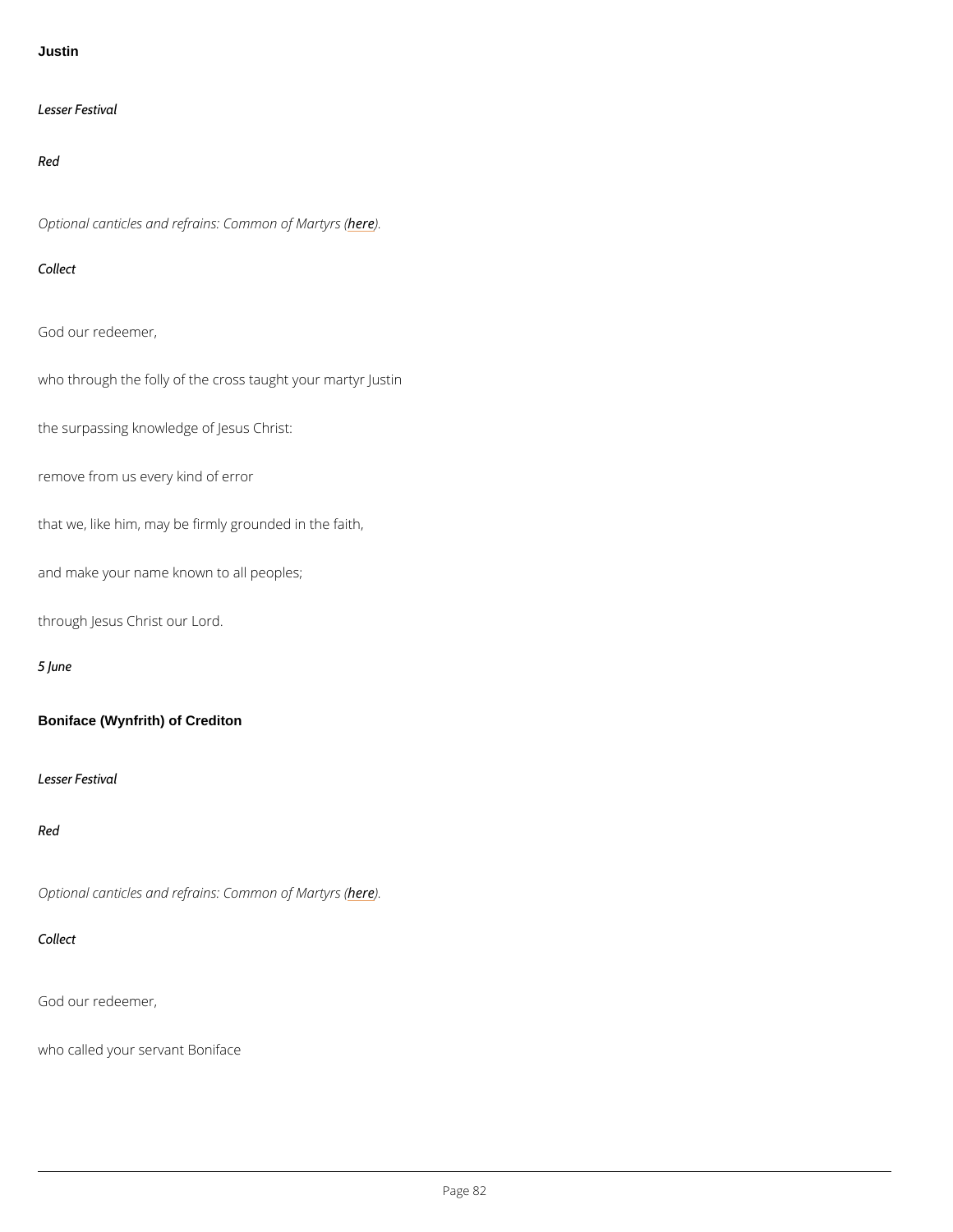to preach the gospel among the German people

and to build up your Church in holiness:

grant that we may preserve in our hearts

that faith which he taught with his words

 $A$   $A$  and sealed with his blood,

and profess it in lives dedicated to your Son

Jesus Christ our Lord.

8 June

Thomas Ken

Lesser Festival

White

Optional canticles and refrains: Common on Bijshops and other Pastors (

Collect

O God, from whom all blessings flow,

by whose providence we are kept

and by whose grace we are directed:

help us, through the example of your servant Thomas Ken,

faithfully to keep your word,

humbly to accept adversity

and steadfastly to worship you;

through Jesus Christ our Lord.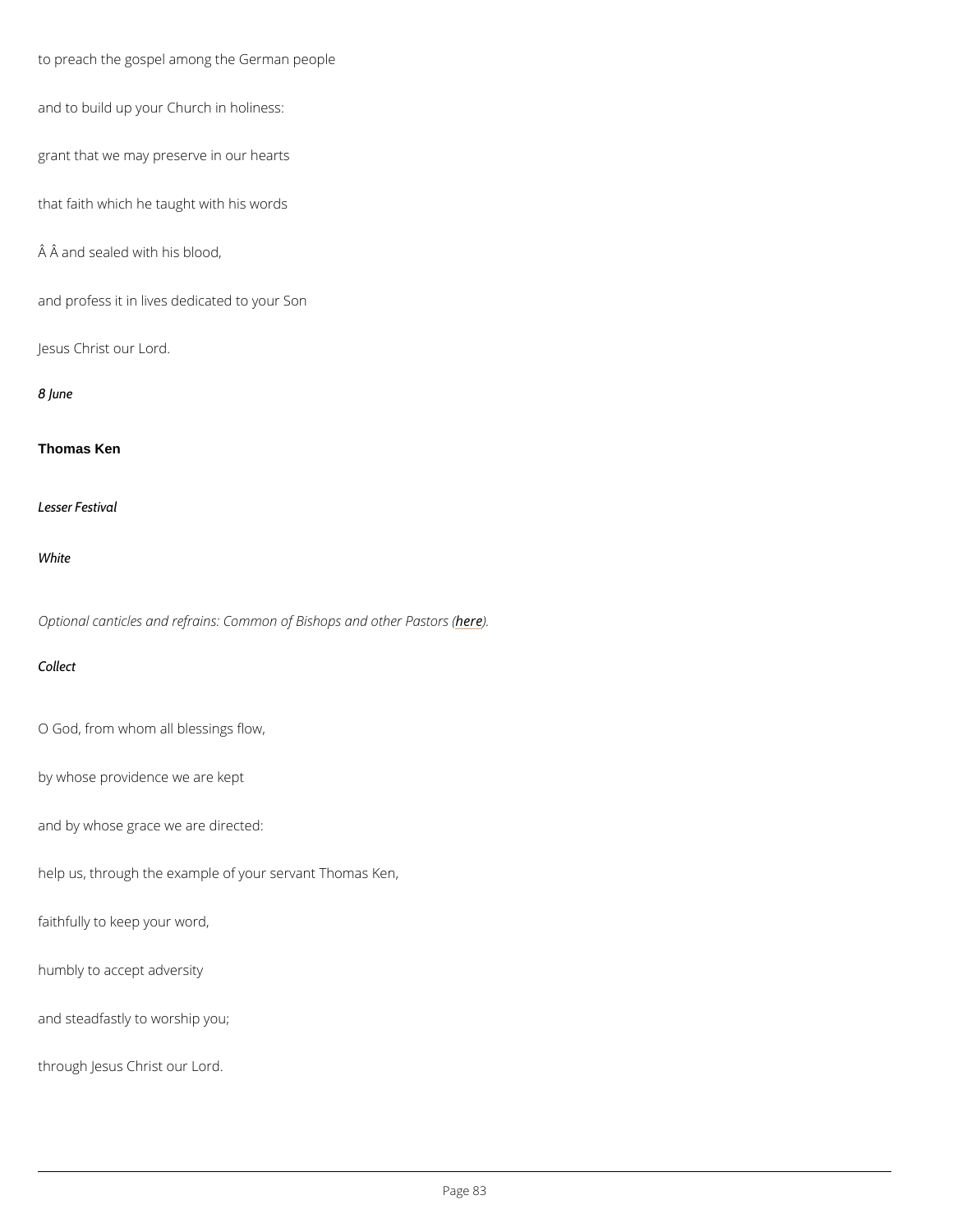9 June

Columba

Optional canticles and refrains: Comment of Missionaries (

Lesser Festival

White

Collect

Almighty God,

who filled the heart of Columba

with the joy of the Holy Spirit

and with deep love for those in his care:

may your pilgrim people follow him,

strong in faith, sustained by hope,

and one in the love that binds us to you;

through Jesus Christ our Lord.

11 June

**Barnabas** 

Festival

The All Saints to Ardev net may return stated for Morning and Evening Prayer.

At Morning Prayer, heane bird 17es 306 m (ay be said.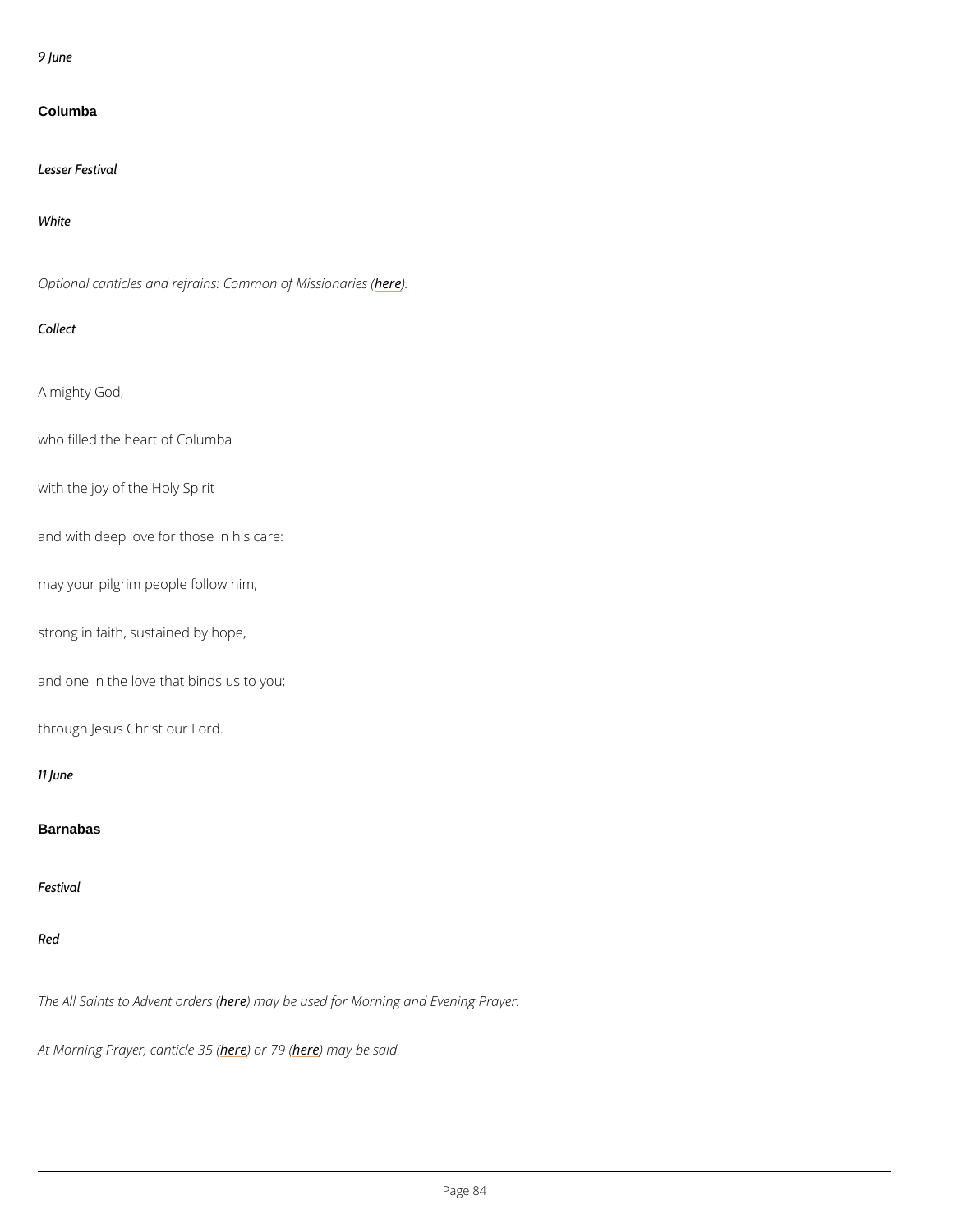At Evening Prayer here) and rche neam (ay be said.

Eve: Magnificat (if required)

When all is made new, and the Christ is on his throne of glory,

you will sit on the twelve thrones to judge the tribes of Israel.

[Alleluia.]

Benedictus

You did not choose me but I chose you

and I appointed you to go out and bear fruit, fruit that shall last.

[Alleluia.]

Magnificat

On the foundation stones of the heavenly city

are written the names of the apostles of the Lamb. [Alleluia.]

Collect

Bountiful God, giver of all gifts,

who poured your Spirit upon your servant Barnabas

and gave him grace to encourage others:

help us, by his example,

to be generous in our judgements

and unselfish in our service;

through Jesus Christ our Lord.

16 June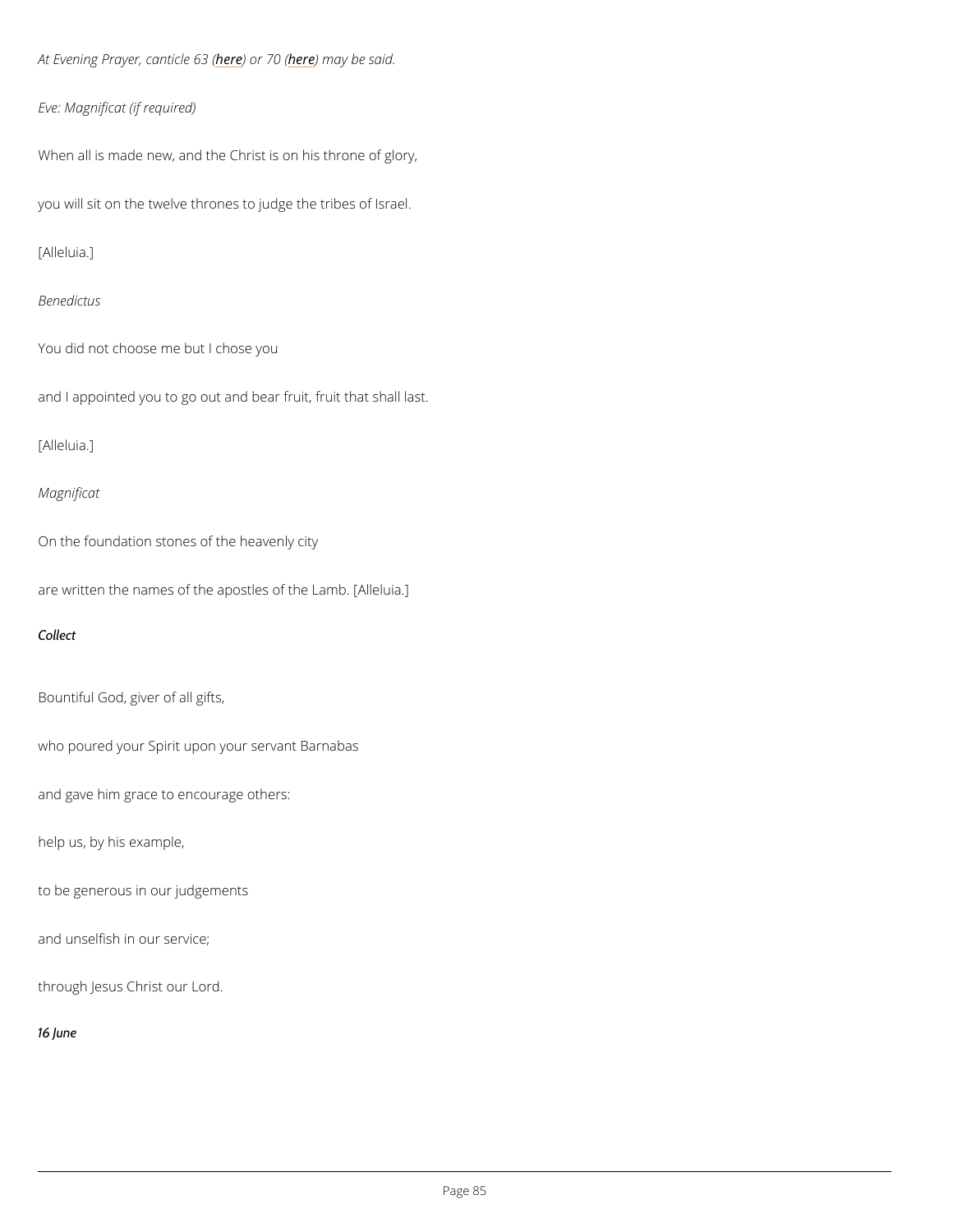#### Richard

Lesser Festival

White

Optional canticles and refrains: Common oher bightops and other Pastors (

Collect

Most merciful redeemer,

who gave to your bishop Richard a love of learning,

a zeal for souls and a devotion to the poor:

grant that, encouraged by his example,

we may know you more clearly,

Â love you more dearly,

Â and follow you more nearly,

day by day,

who with the Father and the Holy Spirit are alive and reign,

one God, now and for ever.

22 June

Alban

### Lesser Festival

Red

### Optional canticles and refrains: heddenmon of Martyrs (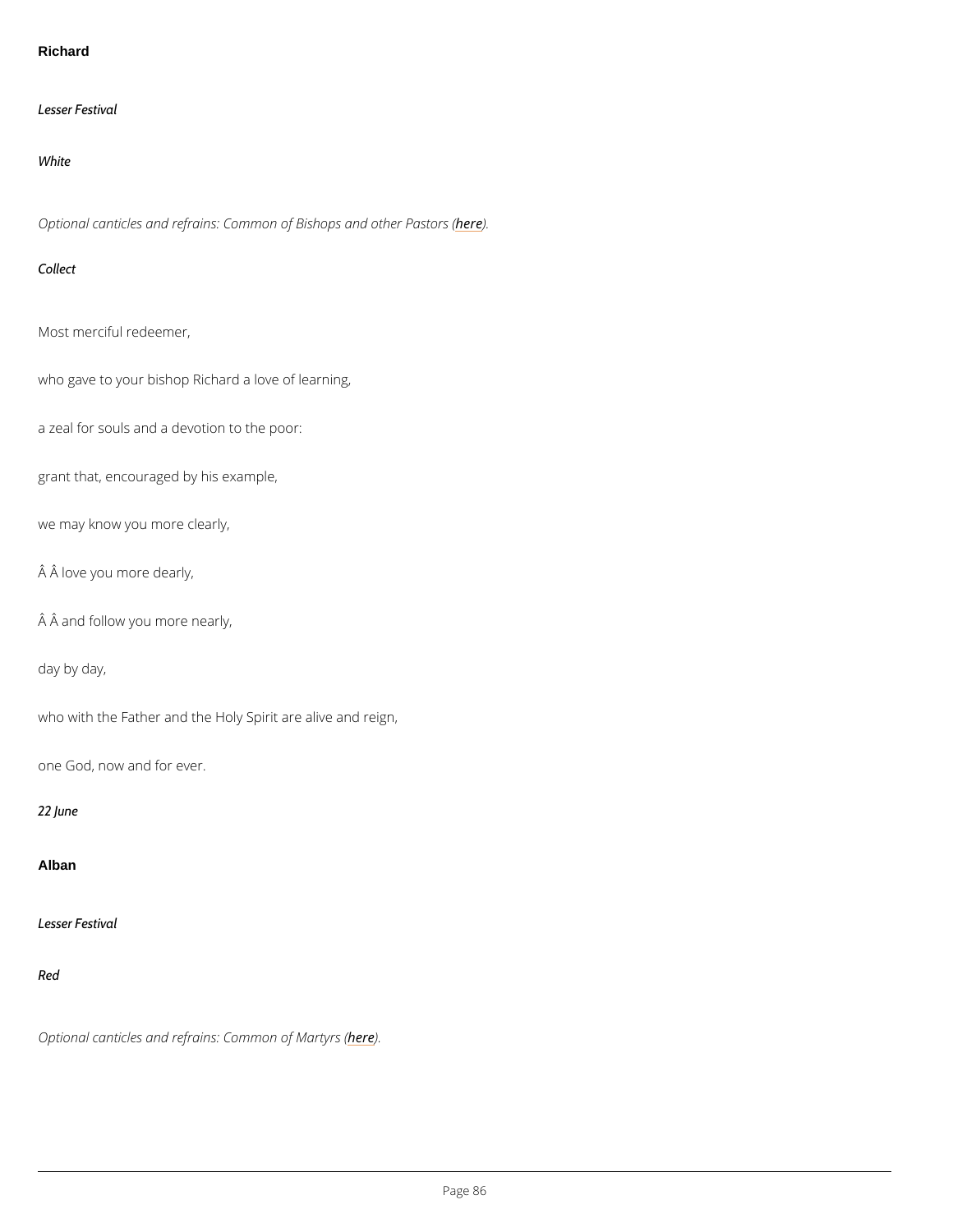Collect

Eternal Father,

when the gospel of Christ first came to our land

you gloriously confirmed the faith of Alban

by making him the first to win a martyr $\hat{a} \in \text{TM}$ s crown:

grant that, following his example,

in the fellowship of the saints

we may worship you, the living God,

and give true witness to Jesus Christ your Son our Lord.

23 June

#### Etheldreda

Lesser Festival

White

Optional canticles and refrains: Common of Member) es of Religious Communities (

Collect

Eternal God,

who bestowed such grace upon your servant Etheldreda

that she gave herself wholly to the life of prayer

Â and to the service of your true religion:

grant that we, like her,

may so live our lives on earth seeking your kingdom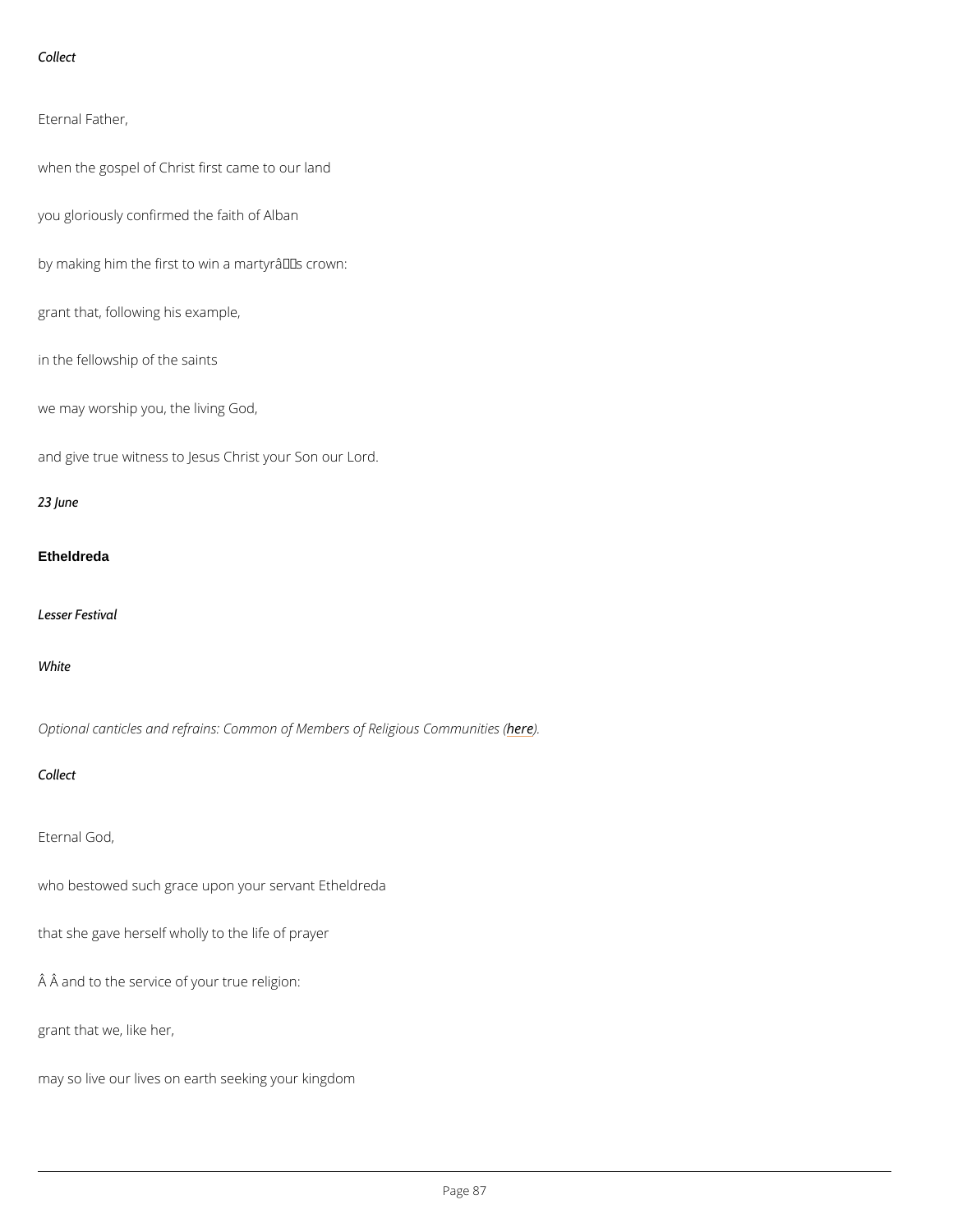that by your guiding

we may be joined to the glorious fellowship of your saints;

through Jesus Christ our Lord.

24 June

The Birth of John the Baptist

Festival

White

The Adventhoer (Next) may be used for Morning and Evening Prayer.

At Morning Prayer, heanething both 3e0 s(aid.

At Evening Prayerheedenmiacyeb 25 Said.

Eve: Magnificat (if required)

The angel Gabriel appeared to Zechariah in the temple,

standing by the altar of incense.

Benedictus

Elizabeth, the wife of Zechariah, brought forth a son;

he grew and became strong in spirit.

## Magnificat

The child born of Elizabeth is more than a prophet,

for he will proclaim the way of the Lord.

Collect

Almighty God,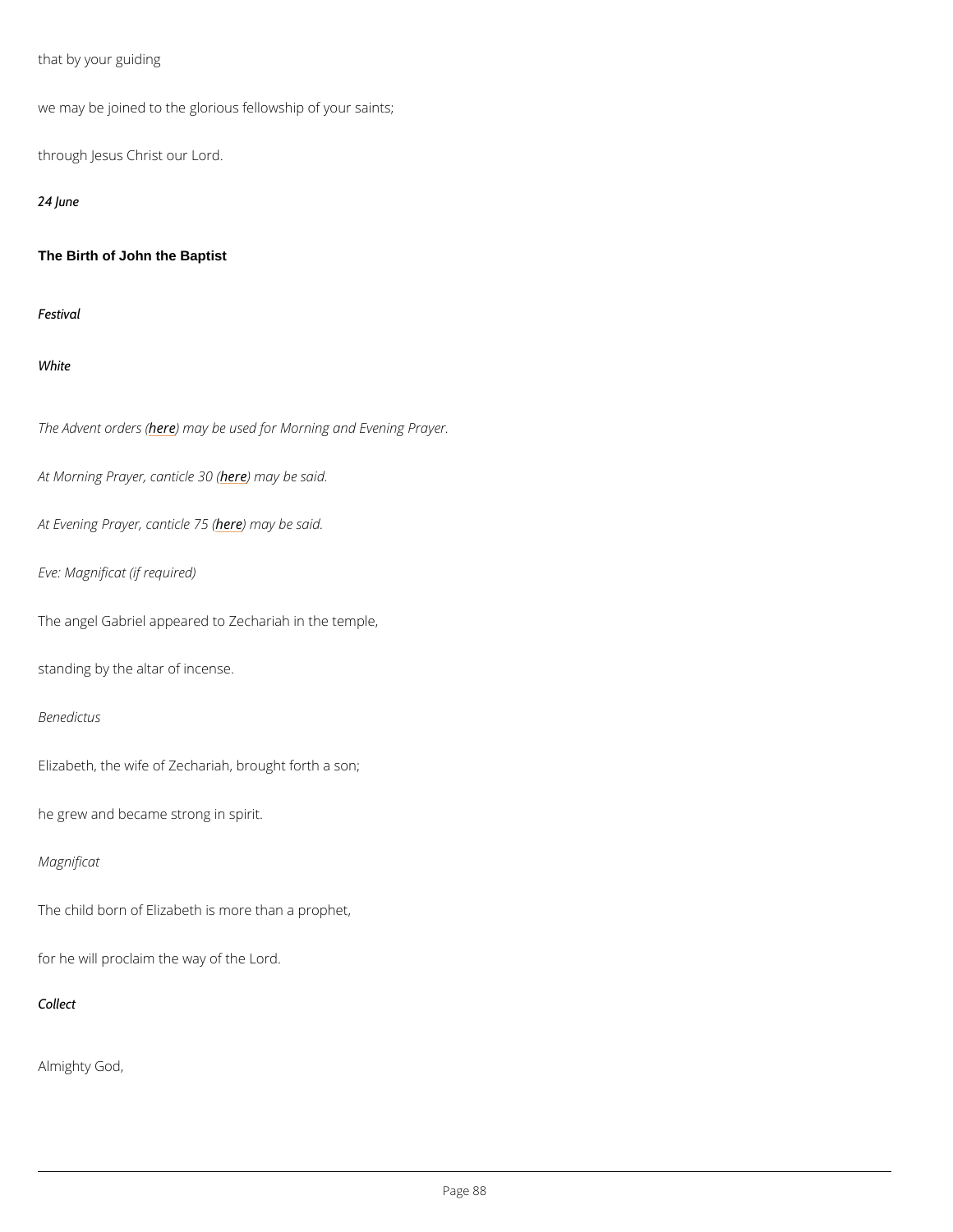```
by whose providence your servant John the Baptist was wonderfully born,
and sent to prepare the way of your Son our Saviour
by the preaching of repentance:
lead us to repent according to his preaching
and, after his example,
constantly to speak the truth, boldly to rebuke vice,
and patiently to suffer for the trutha \in \mathbb{M} s sake;
through Jesus Christ our Lord.
28 June
Iren¦us
Lesser Festival
White
Optional canticles and refrains: Commoheo) E Teachers of the Faith (
Collect
God of peace,
who through the ministry of your servant IrenAlus
strengthened the true faith
```
and brought harmony to your Church:

keep us steadfast in your true religion,

and renew us in faith and love,

that we may always walk in the way that leads to eternal life;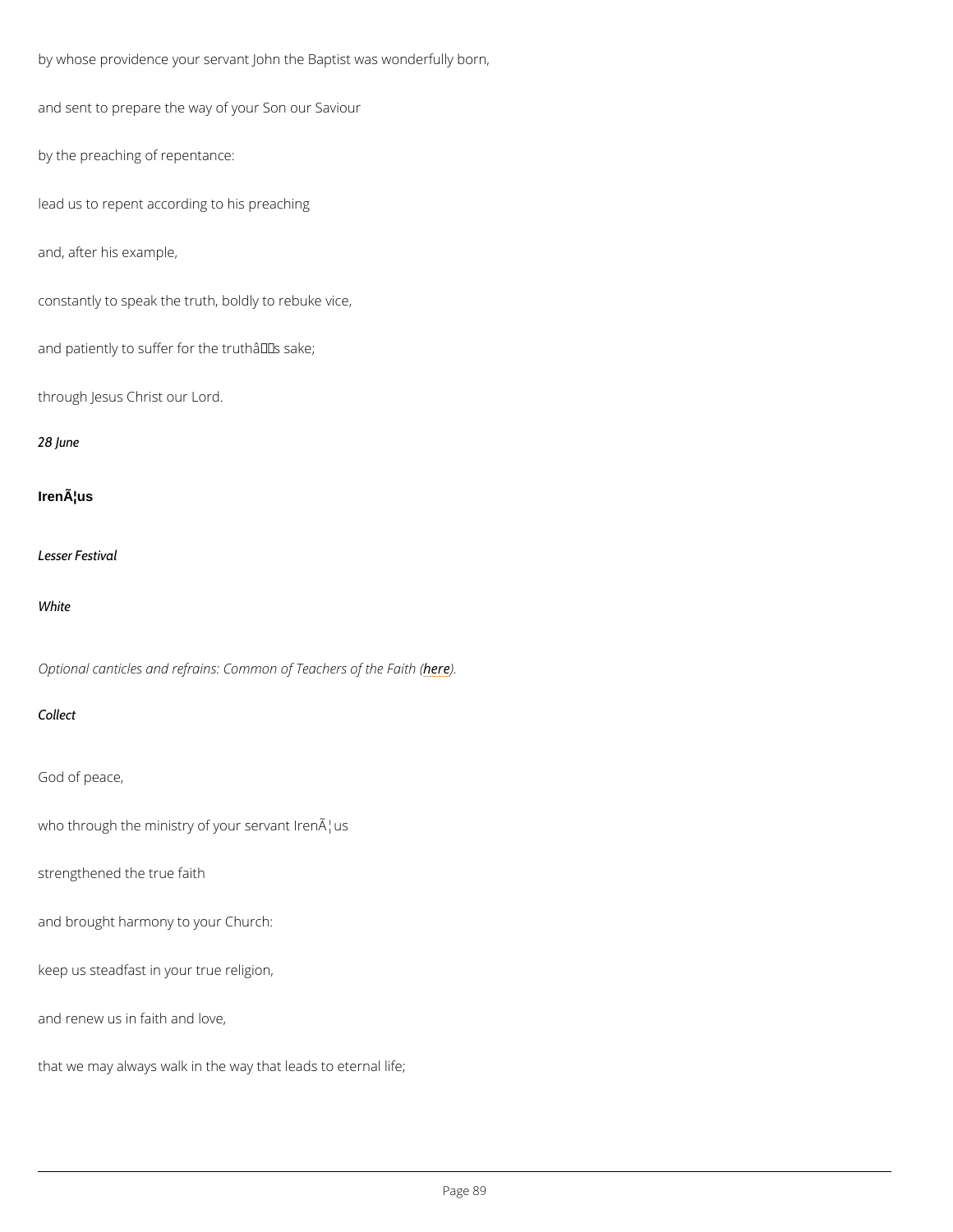through Jesus Christ our Lord.

29 June

Peter and Paul

Festival

Red

The All Saints to Ardev permiacy robeers as (ed for Morning and Evening Prayer.

At Morning Prayer, heane bird 17es 316 m (ay be said.

At Evening Prayer<u>heedendichee</u> neamely be said.

Eve: Magnificat (if required)

When all is made new, and the Christ is on his throne of glory,

you will sit on the twelve thrones to judge the tribes of Israel.

Benedictus

You did not choose me but I chose you

and I appointed you to go out and bear fruit, fruit that shall last.

Magnificat

On the foundation stones of the heavenly city

are written the names of the apostles of the Lamb.

Collect

Almighty God,

whose blessed apostles Peter and Paul

glorified you in their death as in their life: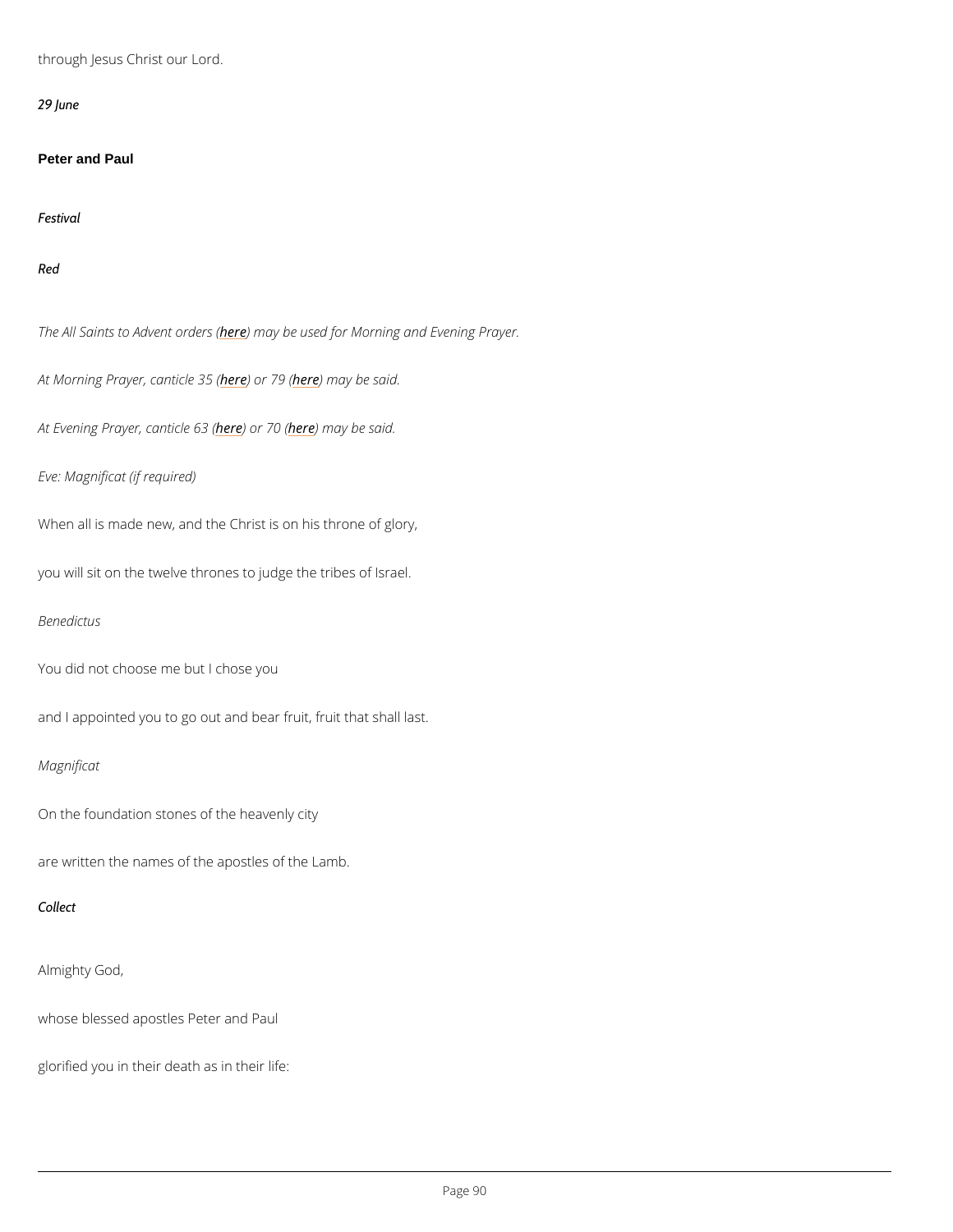grant that your Church, inspired by their teaching and example, and made one by your Spirit, may ever stand firm upon the one foundation, Jesus Christ your Son our Lord. Peter the Apostle may be celebrated alone, without Paul, on 29 June. Where Peter is celebrated alone Almighty God, who inspired your apostle Saint Peter to confess Jesus as Christ and Son of the living God: build up your Church upon this rock, that in unity and peace it may proclaim one truth and follow one Lord, your Son our Saviour Christ. 3 J Thomas Apostle Festival

Red

The All Saints to Ahdevmeent aayrobeersus (ed for Morning and Evening Prayer.

At Morning Prayer, heane bird the 36 m (ay be said.

At Evening Prayer here) and rche feam (ay be said.

```
Eve: Magnificat (if required)
```
When all is made new, and the Christ is on his throne of glory,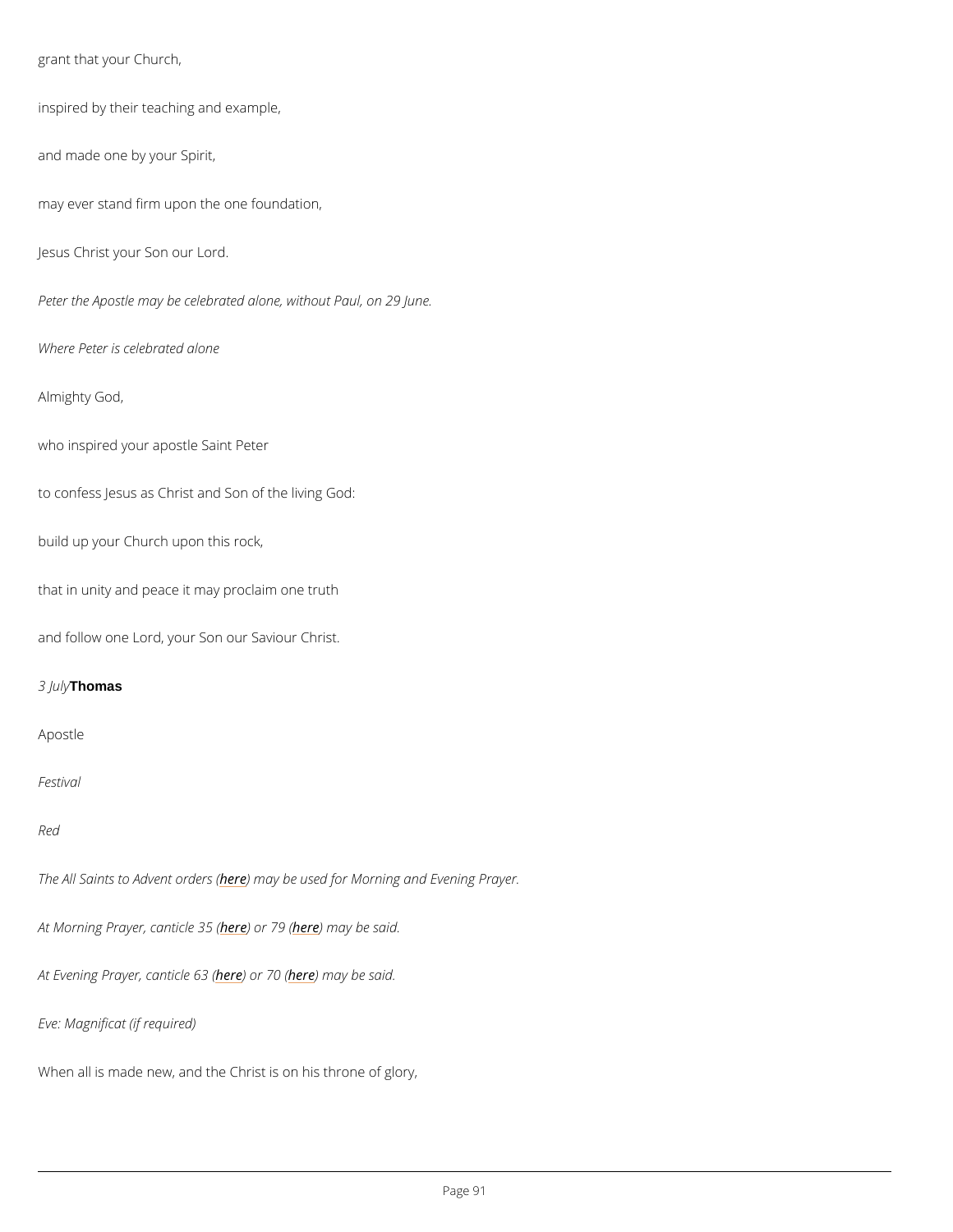you will sit on the twelve thrones to judge the tribes of Israel.

## *Benedictus*

You did not choose me but I chose you

and I appointed you to go out and bear fruit, fruit that shall last.

# *Magnificat*

On the foundation stones of the heavenly city

are written the names of the apostles of the Lamb.

## *Collect*

Almighty and eternal God,

who, for the firmer foundation of our faith,

allowed your holy apostle Thomas to doubt the resurrection of your Son

till word and sight convinced him:

grant to us, who have not seen, that we also may believe

and so confess Christ as our Lord and our God;

who is alive and reigns with you,

in the unity of the Holy Spirit,

one God, now and for ever.

*11 July***Benedict of Nursia**

*Abbot of Monte Cassino,*

*Father of Western Monasticism, c.550*

*Lesser Festival*

*White*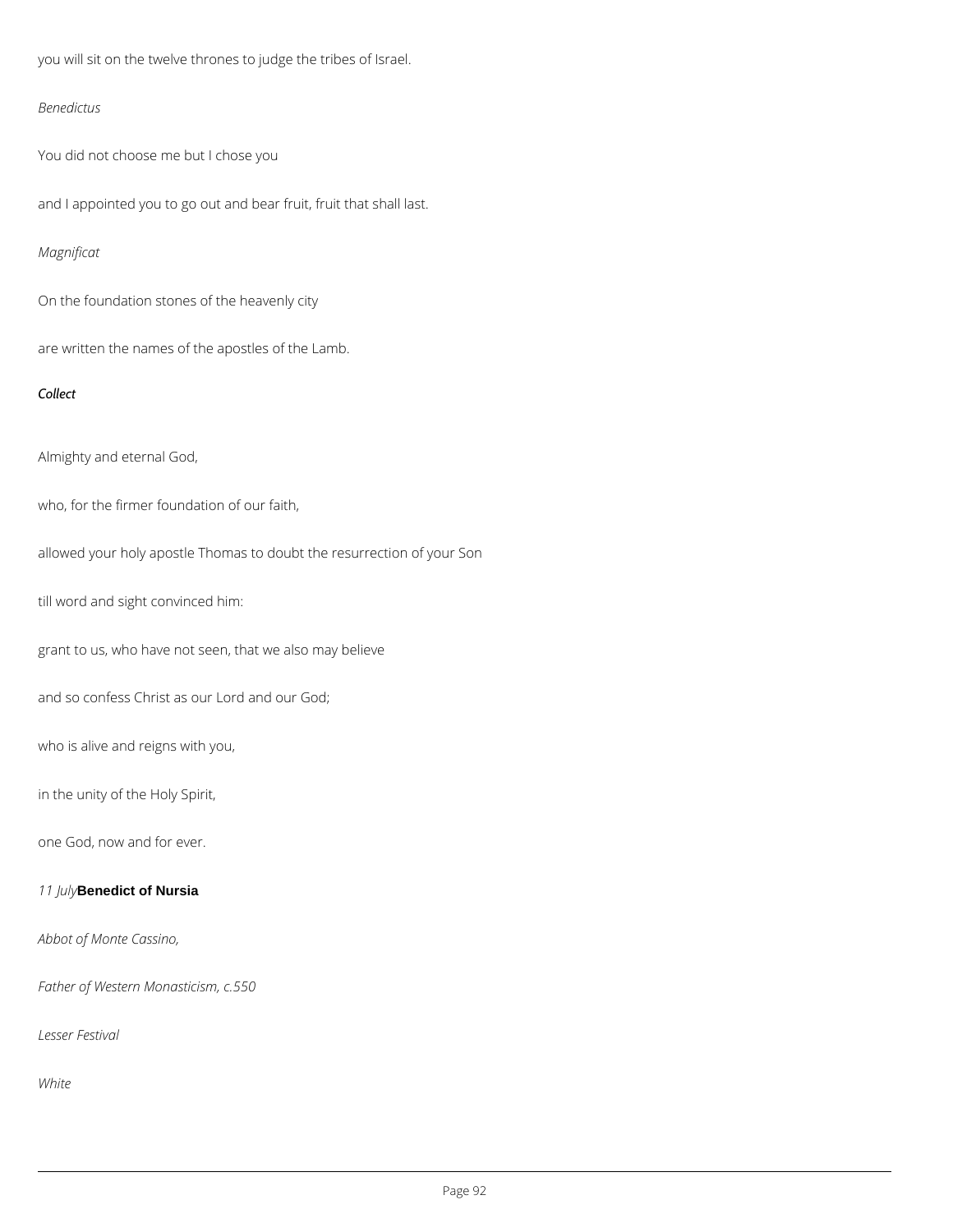Optional canticles and refrains: Common of Member es of Religious Communities (

Collect

Eternal God,

who made Benedict a wise master in the school of your service

and a guide to many called into community to follow the rule of Christ:

grant that we may put your love before all else

and seek with joy the way of your commandments;

through Jesus Christ our Lord.

14 Junhy Keble

Priest, Tractarian, Poet, 1866

Lesser Festival

White

Optional canticles and refrains: Common oher bightops and other Pastors (

Collect

Father of the eternal Word,

in whose encompassing love

all things in peace and order move:

grant that, as your servant John Keble adored you in all creation,

so we may have a humble heart of love for the mysteries of your Church

and know your love to be new every morning,

in Jesus Christ your Son our Lord.

15 Jawithun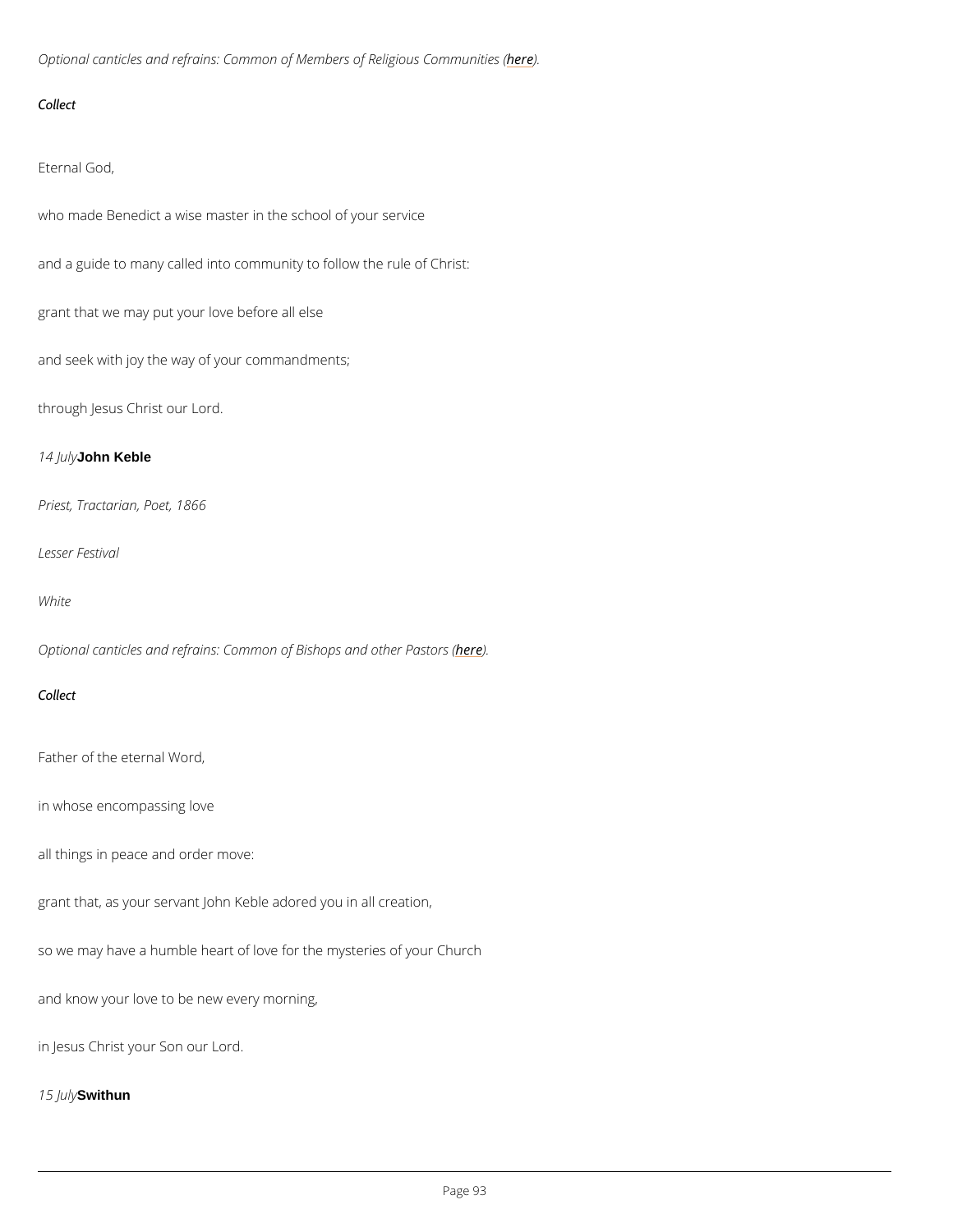Bishop of Winchester, c.862

Lesser Festival

White

Optional canticles and refrains: Common oher end other Pastors (

Collect

Almighty God,

by whose grace we celebrate again

the feast of your servant Swithun:

grant that, as he governed with gentleness

 $\hat{A}$   $\hat{A}$  the people committed to his care,

so we, rejoicing in our Christian inheritance,

may always seek to build up your Church in unity and love;

through Jesus Christ our Lord.

19 July Gregory and Macrina

Gregory, Bishop of Nyssa, and his sister Macrina, Deaconess,

Teachers of the Faith, c.394 and c.379

Lesser Festival

White

Optional canticles and refrains: Commoheo) E Teachers of the Faith (

Collect

Lord of eternity, creator of all things,

in your Son Jesus Christ you open for us the way to resurrection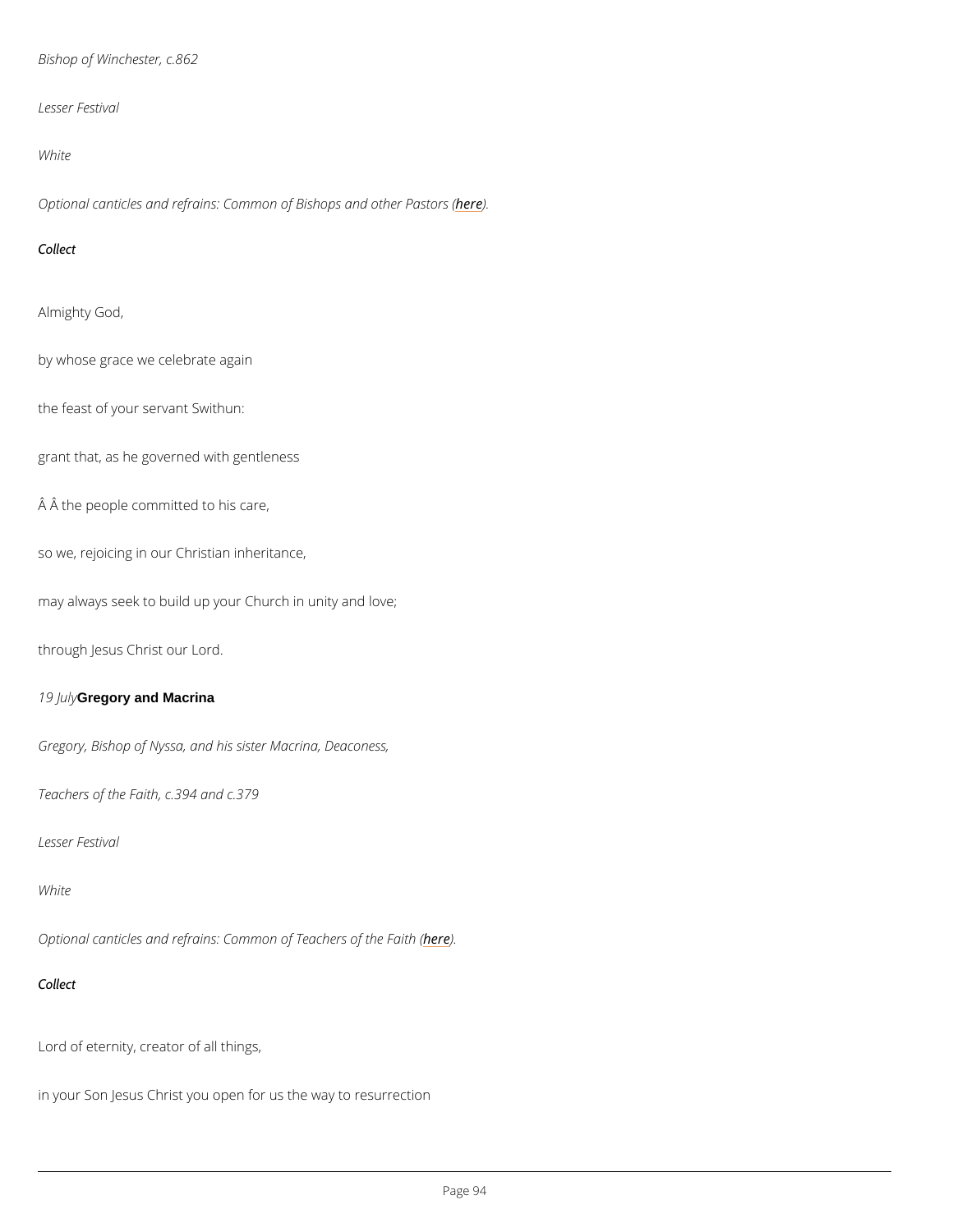that we may enjoy your bountiful goodness:

may we who celebrate your servants Gregory and Macrina

press onwards in faith to your boundless love

and ever wonder at the miracle of your presence among us;

through Jesus Christ our Lord.

2 2 JMalry Magdalene

Festival

White

The Easter hoern) beem say ( be used for Morning and Evening Prayer.

At Morning Prayer, heane thin a by boas s(aid.

At Evening Prayerheedenmiacyeb@8s&id.

Eve: Magnificat (if required)

In vigil by the cross of her Lord

stood Mary of Magdala, his disciple.

Benedictus

After the Sabbath, towards the dawn of the first day of the week,

Mary Magdalene went to the tomb.

Magnificat

Mary came and told the disciples

that she had seen the Lord.

Collect

Almighty God,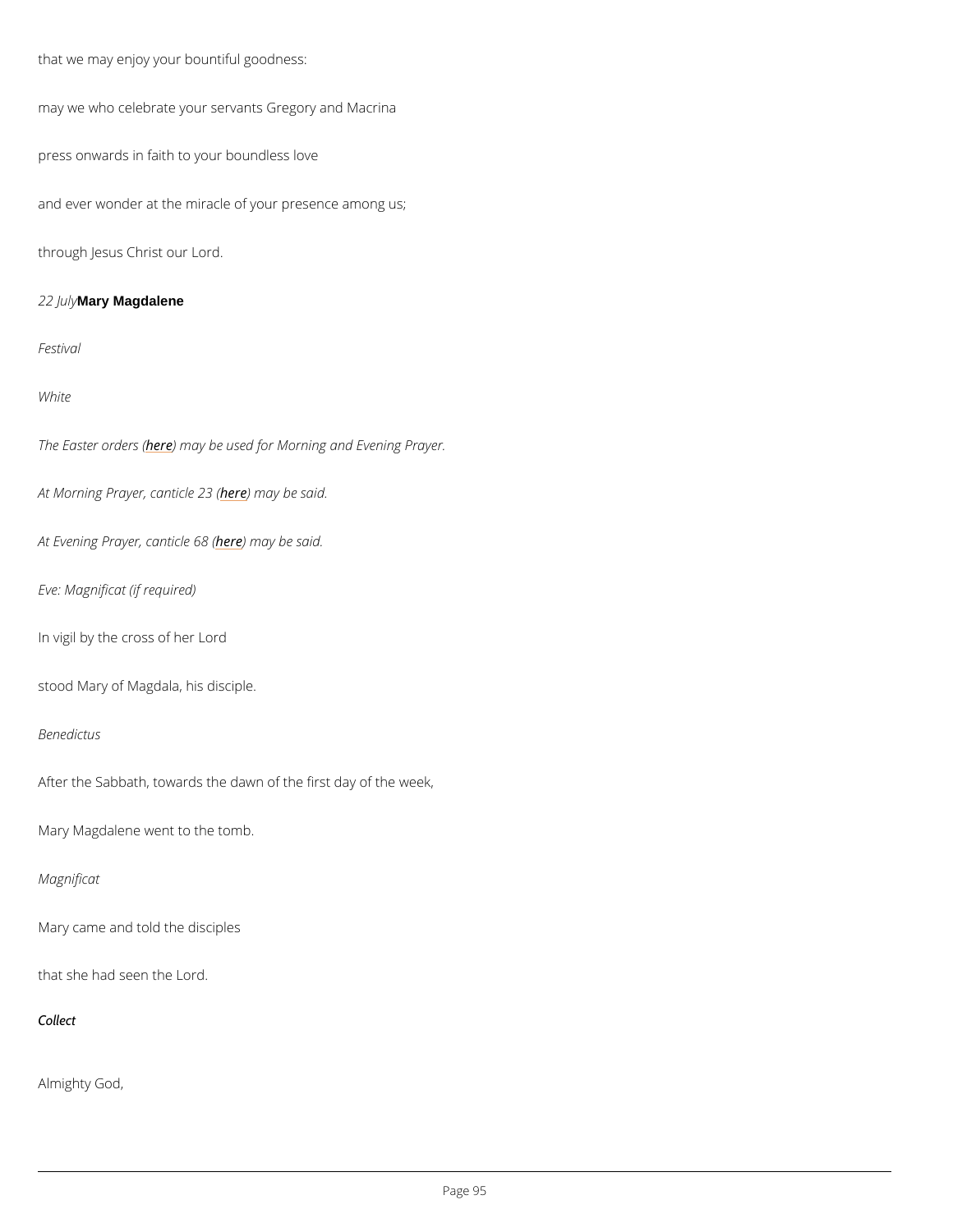whose Son restored Mary Magdalene

 $\hat{A}$   $\hat{A}$  to health of mind and body

and called her to be a witness to his resurrection:

forgive our sins and heal us by your grace,

that we may serve you in the power of his risen life;

who is alive and reigns with you,

in the unity of the Holy Spirit,

one God, now and for ever.

25 Julantyes

Apostle

Festival

Red

The All Saints to Ardev net may robeer sus (ed for Morning and Evening Prayer.

At Morning Prayer, heane bind the 30 m (ay be said.

At Evening Prayer here) and riche free 3 m (a y be said.

Eve: Magnificat (if required)

When all is made new, and the Christ is on his throne of glory,

you will sit on the twelve thrones to judge the tribes of Israel.

### Benedictus

You did not choose me but I chose you

and I appointed you to go out and bear fruit, fruit that shall last.

Magnificat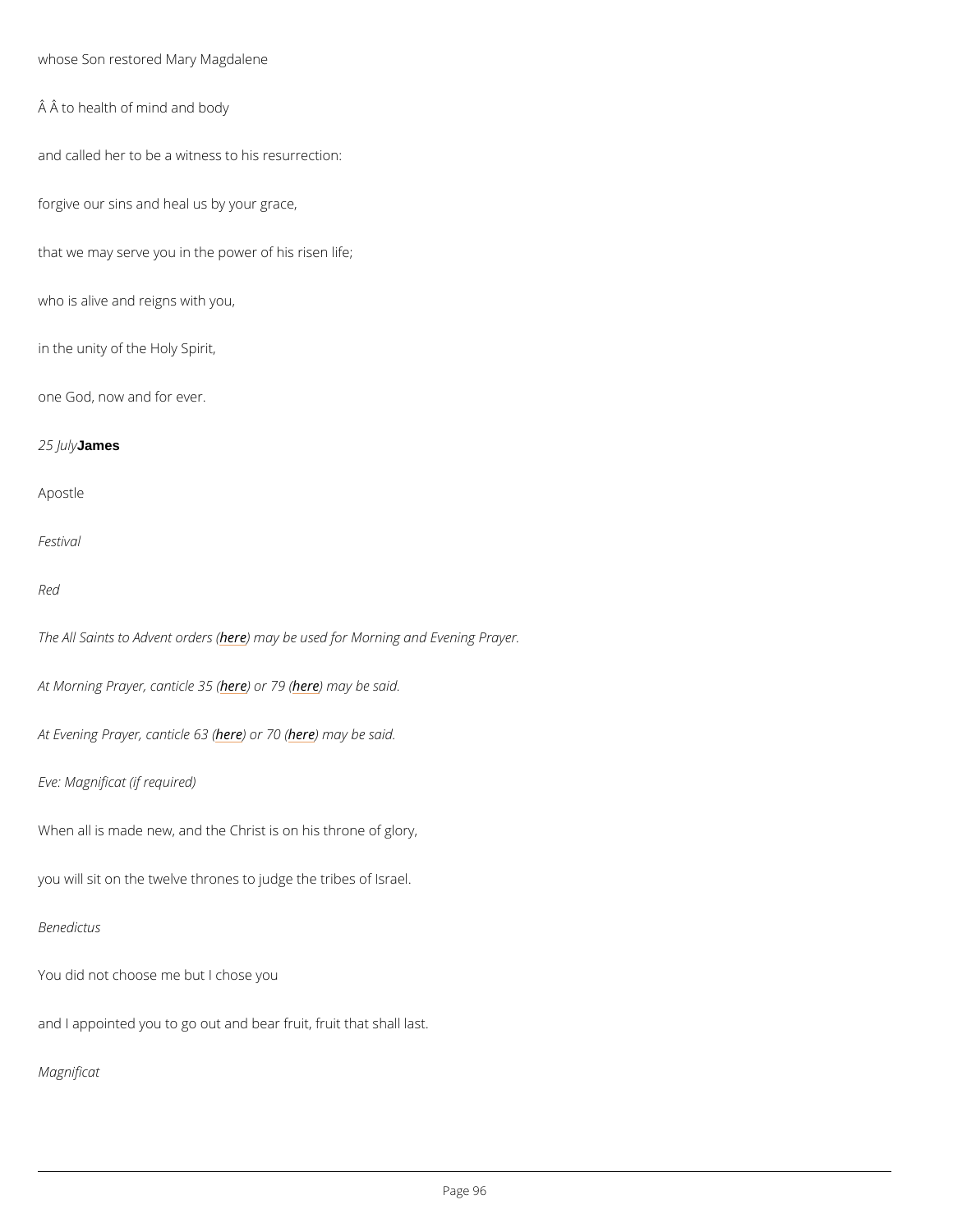On the foundation stones of the heavenly city

are written the names of the apostles of the Lamb.

Collect

Merciful God,

whose holy apostle Saint James,

leaving his father and all that he had,

was obedient to the calling of your Son Jesus Christ

and followed him even to death:

help us, forsaking the false attractions of the world,

to be ready at all times to answer your call without delay;

through Jesus Christ our Lord.

26  $\mu$ nhe and Joachim

Parents of the Blessed Virgin Mary

Lesser Festival

White

Optional canticles and refrains: Commemon of Any Saint (

Collect

Lord God of Israel,

who bestowed such grace on Anne and Joachim

that their daughter Mary grew up obedient to your word

and made ready to be the mother of your Son:

help us to commit ourselves in all things to your keeping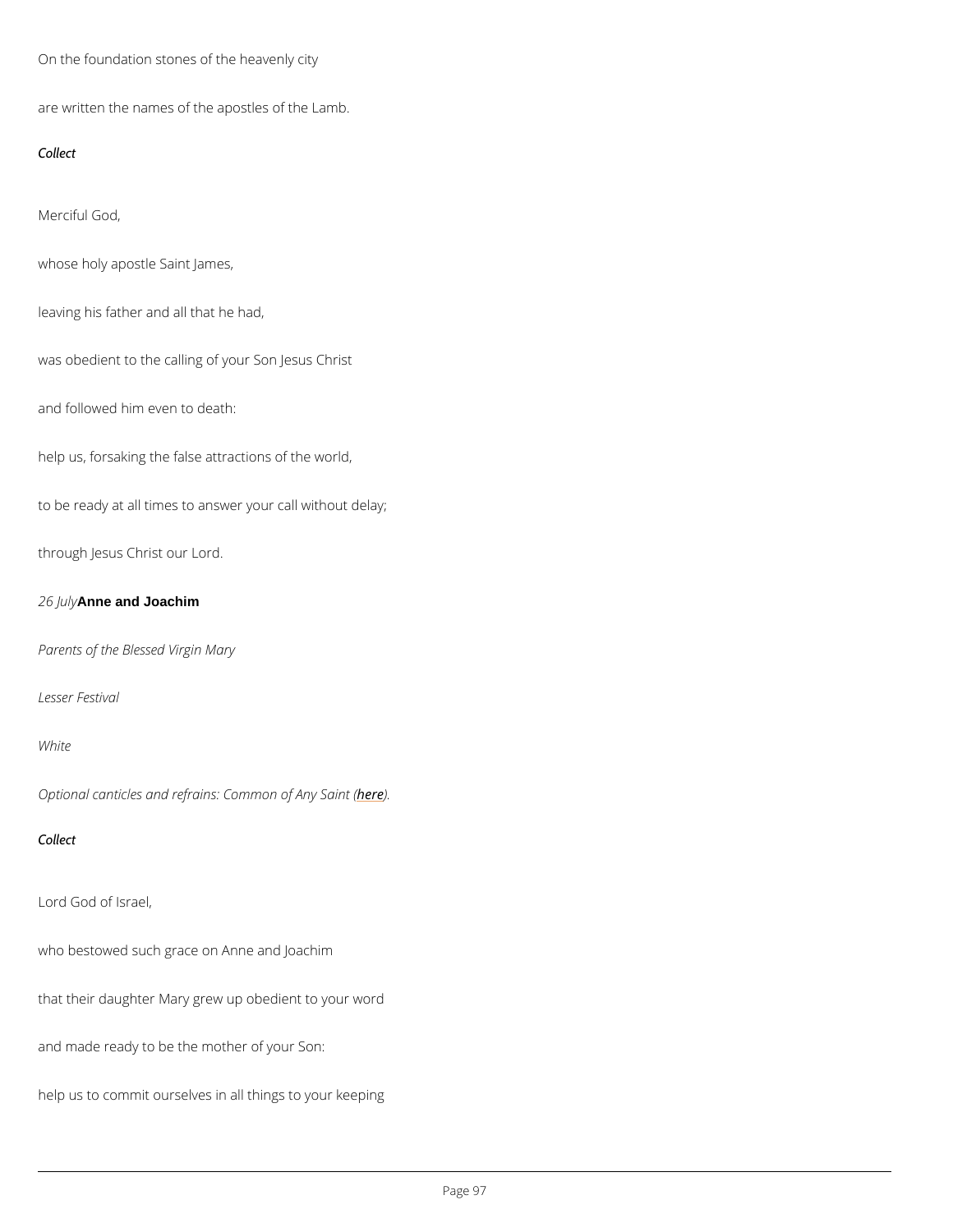and grant us the salvation you promised to your people;

through Jesus Christ our Lord.

29 Julalry, Martha and Lazarus

Companions of Our Lord

Lesser Festival

White

Optional canticles and refrains: **Ceme**mon of Any Saint (

Collect

God our Father,

whose Son enjoyed the love of his friends,

Â Mary, Martha and Lazarus,

in learning, argument and hospitality:

may we so rejoice in your love

that the world may come to know

 $\hat{A}$   $\hat{A}$  the depths of your wisdom, the wonder of your compassion,

 $\hat{A}$   $\hat{A}$  and your power to bring life out of death;

through the merits of Jesus Christ,

our friend and brother,

who is alive and reigns with you,

in the unity of the Holy Spirit,

one God, now and for ever.

30 Milliam Wilberforce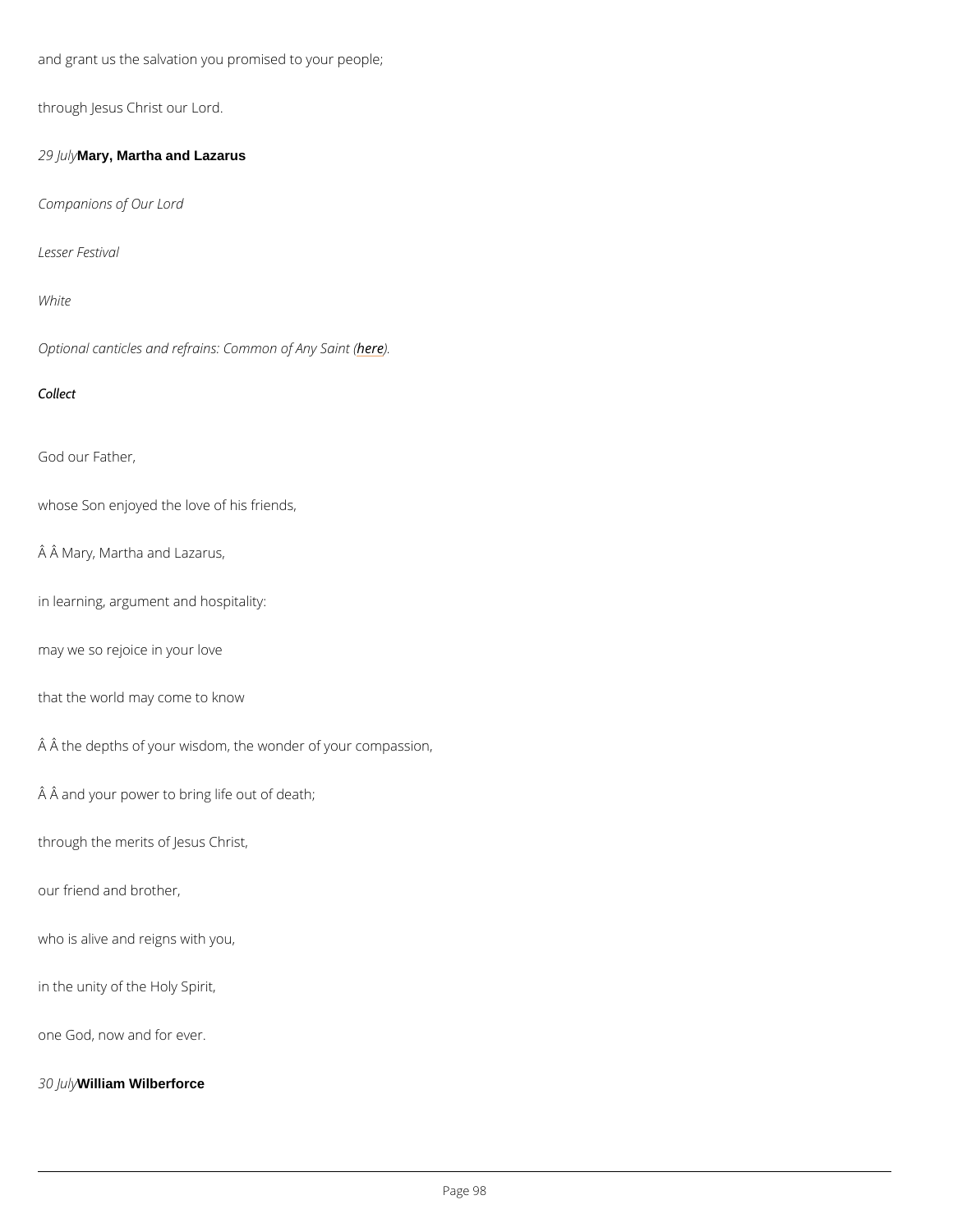Social Reformer, 1833

Olaudah Equiano and Thomas Clarkson

Anti-Slavery Campaigners, 1797 and 1846

Lesser Festival

White

Optional canticles and refrains: **Ceme**mon of Any Saint (

Collect

God our deliverer,

who sent your Son Jesus Christ

to set your people free from the slavery of sin:

grant that, as your servants William Wilberforce

Olaudah Equiano and Thomas Clarkson

toiled against the sin of slavery,

so we may bring compassion to all

and work for the freedom of all the children of God;

through Jesus Christ our Lord.

### 5 AugOswald

King of Northumbria, Martyr, 642

### Lesser Festival

Red

## Optional canticles and refrains: he dem mon of Martyrs (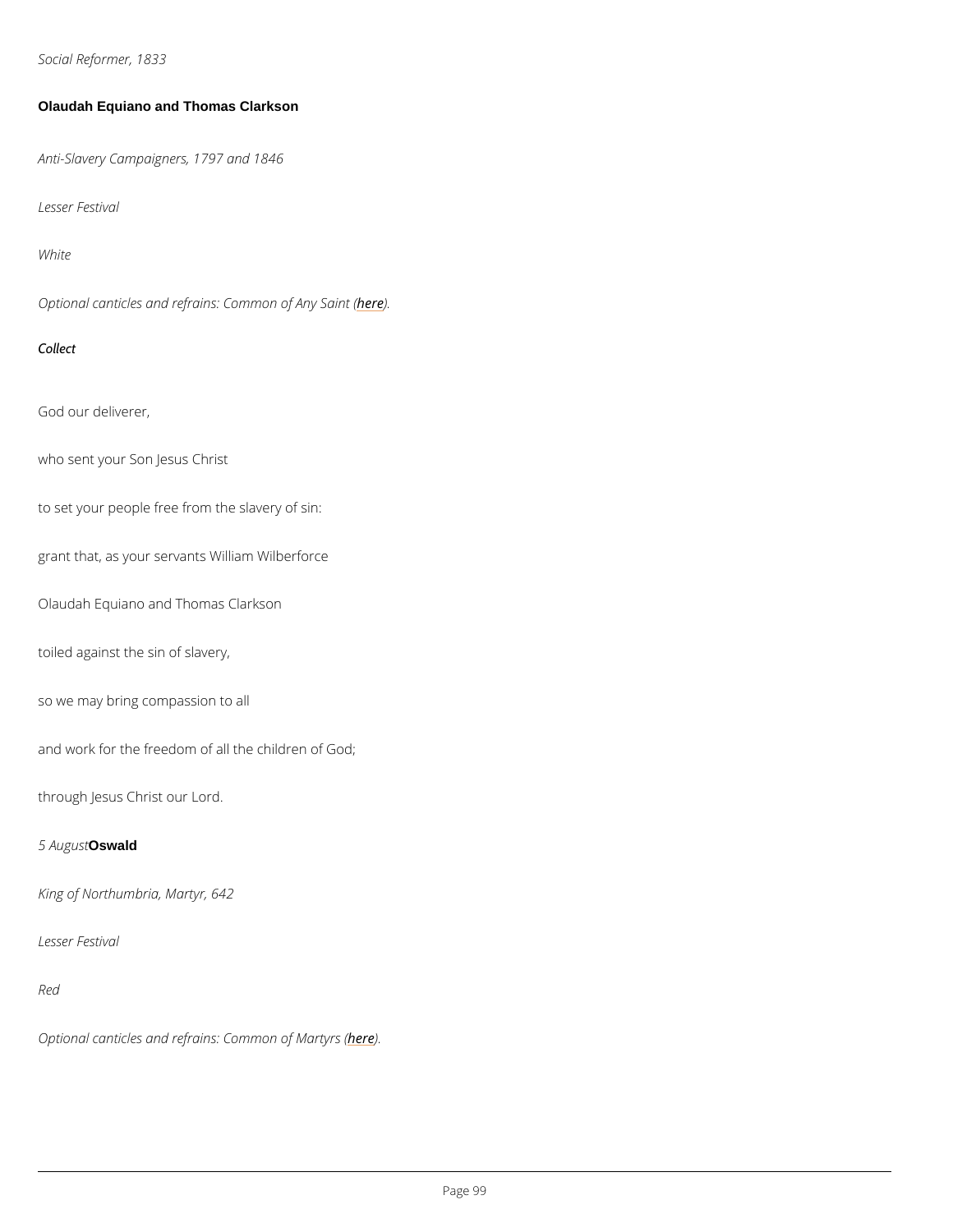Collect

Lord God almighty,

who so kindled the faith of King Oswald with your Spirit

that he set up the sign of the cross in his kingdom

and turned his people to the light of Christ:

grant that we, being fired by the same Spirit,

may always bear our cross before the world

and be found faithful servants of the gospel;

through Jesus Christ our Lord.

6 A u **The Transfiguration of Our Lord** 

Festival

Gold or White

The Epiphanyhor) denrasy (be used for Morning and Evening Prayer.

At Morning Prayer, heanething blee 2 s(aid.

At Evening Prayerheedenmiacyeb@4s&id.

Eve: Magnificat (if required)

This is my Son, my Beloved;

listen to my Chosen One.

#### Benedictus

Christ, who is the very image of the Father,

was revealed in glory upon the holy mountain.

Magnificat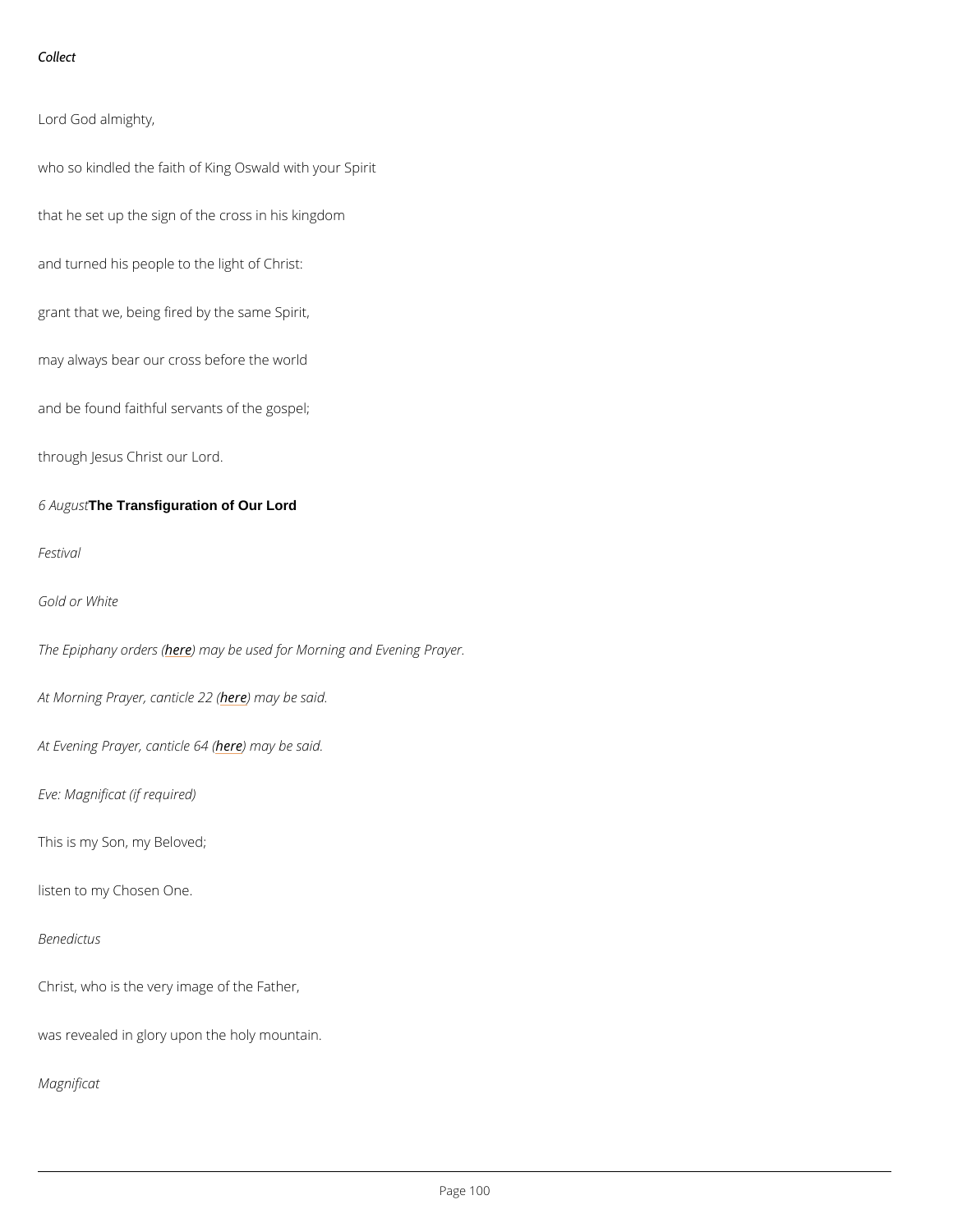It is good that we are here

and to behold the glory that is Christ.

Collect

Father in heavens,

whose Son Jesus Christ was wonderfully transfigured

before chosen witnesses upon the holy mountain,

and spoke of the exodus he would accomplish at Jerusalem:

give us strength so to hear his voice and bear our cross

that in the world to come we may see him as he is;

who is alive and reigns with you,

in the unity of the Holy Spirit,

one God, now and for ever.

### 8 AugDomsithic

Priest, Founder of the Order of Preachers, 1221

Lesser Festival

#### White

Optional canticles and refrains: Common of Member) es of Religious Communities (

#### Collect

```
Almighty God,
```
whose servant Dominic grew in the knowledge of your truth

and formed an order of preachers to proclaim the faith of Christ:

by your grace give to all your people a love for your word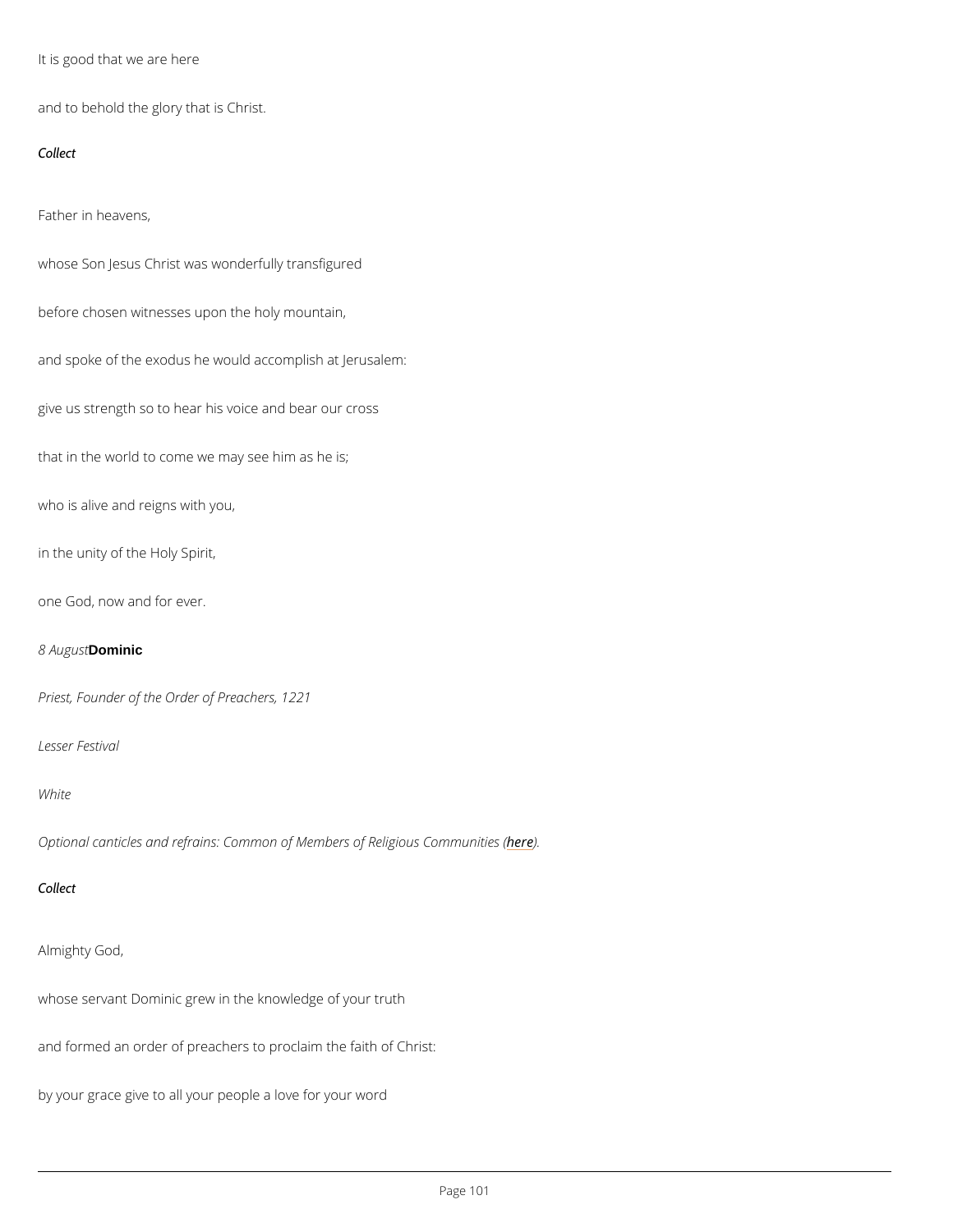```
and a longing to share the gospel,
```
so that the whole world may come to know you

and your Son Jesus Christ our Lord.

9 A u **MasytSumner** 

Founder of the Mothers' Union, 1921

Lesser Festival

White

Optional canticles and refrains: **Ceme**mon of Any Saint (

Collect

Faithful and loving God,

who called Mary Sumner to strive for the renewal of family life:

give us the gift of your Holy Spirit,

that through word, prayer and deed

Â your family may be strengthened and your people served;

through Jesus Christ our Lord.

10 Augausence

Deacon at Rome, Martyr, 258

Lesser Festival

Optional canticles and refrains: he dem mon of Martyrs (

Collect

Almighty God,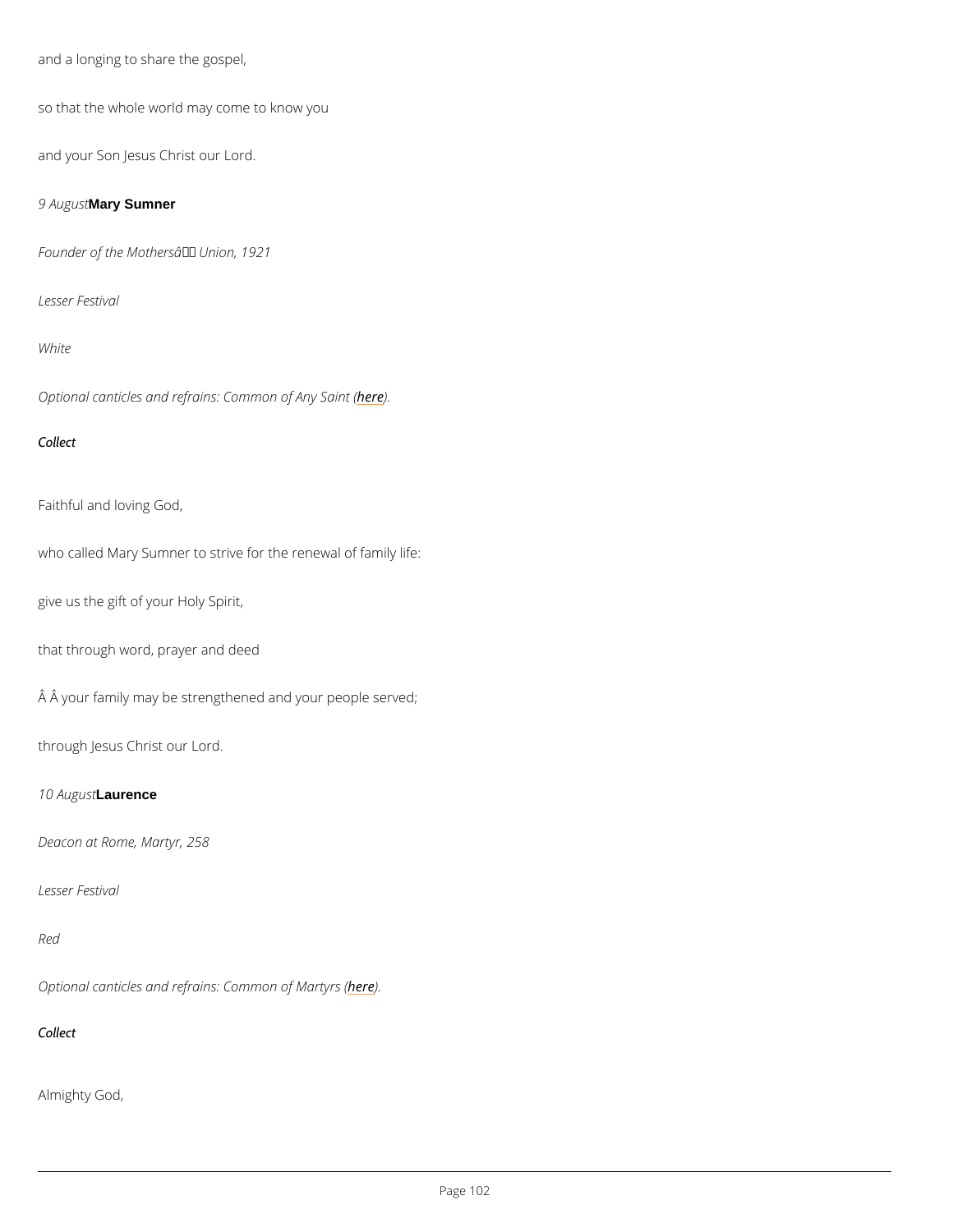who made Laurence a loving servant of your people and a wise steward of the treasures of your Church: fire us with his example to love as he loved and to walk in the way that leads to eternal life; through Jesus Christ our Lord. 11 Au Glars tof Assisi Founder of the Minoresses (Poor Clares), 1253 Lesser Festival White Optional canticles and refrains: Common of Member) es of Religious Communities ( Collect God of peace, who in the poverty of the blessed Clare gave us a clear light to shine in the darkness of this world: give us grace so to follow in her footsteps

that we may, at the last, rejoice with her in your eternal glory;

through Jesus Christ our Lord.

13 A u decreatly Taylor

Bishop of Down and Connor, Teacher of the Faith, 1667

Lesser Festival

White

Optional canticles and refrains: Commoneo) E Teachers of the Faith (

 $P$ ag  $603$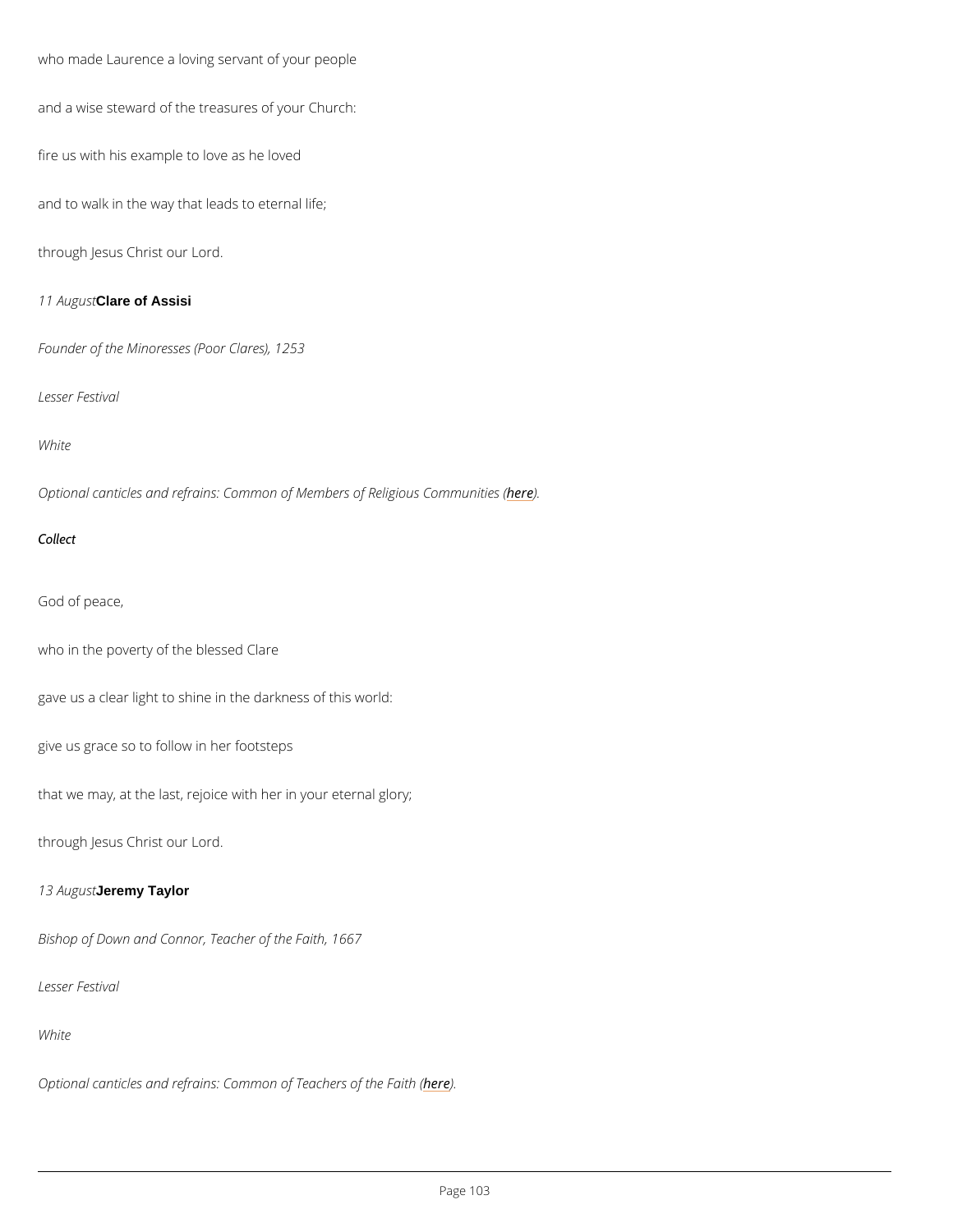Collect

Holy and loving God,

you dwell in the human heart

and make us partakers of the divine nature in Christ our great high priest:

help us who remember your servant Jeremy Taylor

to put our trust in your heavenly promises

and follow a holy life in virtue and true godliness;

through Jesus Christ our Lord.

15 A u The Stessed Virgin Mary

Festival

White

The Christmash extredues asy (be used for Morning and Evening Prayer.

At Morning Prayer, heane bind the 22 (4 m (ay be said.

At Evening Prayerhedendiche nice 198 may be said.

Eve: Magnificat (if required)

Blessed are you, Mary,

for you believed that what was said to you by the Lord would be fulfilled. [Alleluia.]

Benedictus

In the womb of Mary, you found a dwelling place on earth, O Christ;

remain for ever in our hearts. [Alleluia.]

Magnificat

Mary gave birth to the Word of God;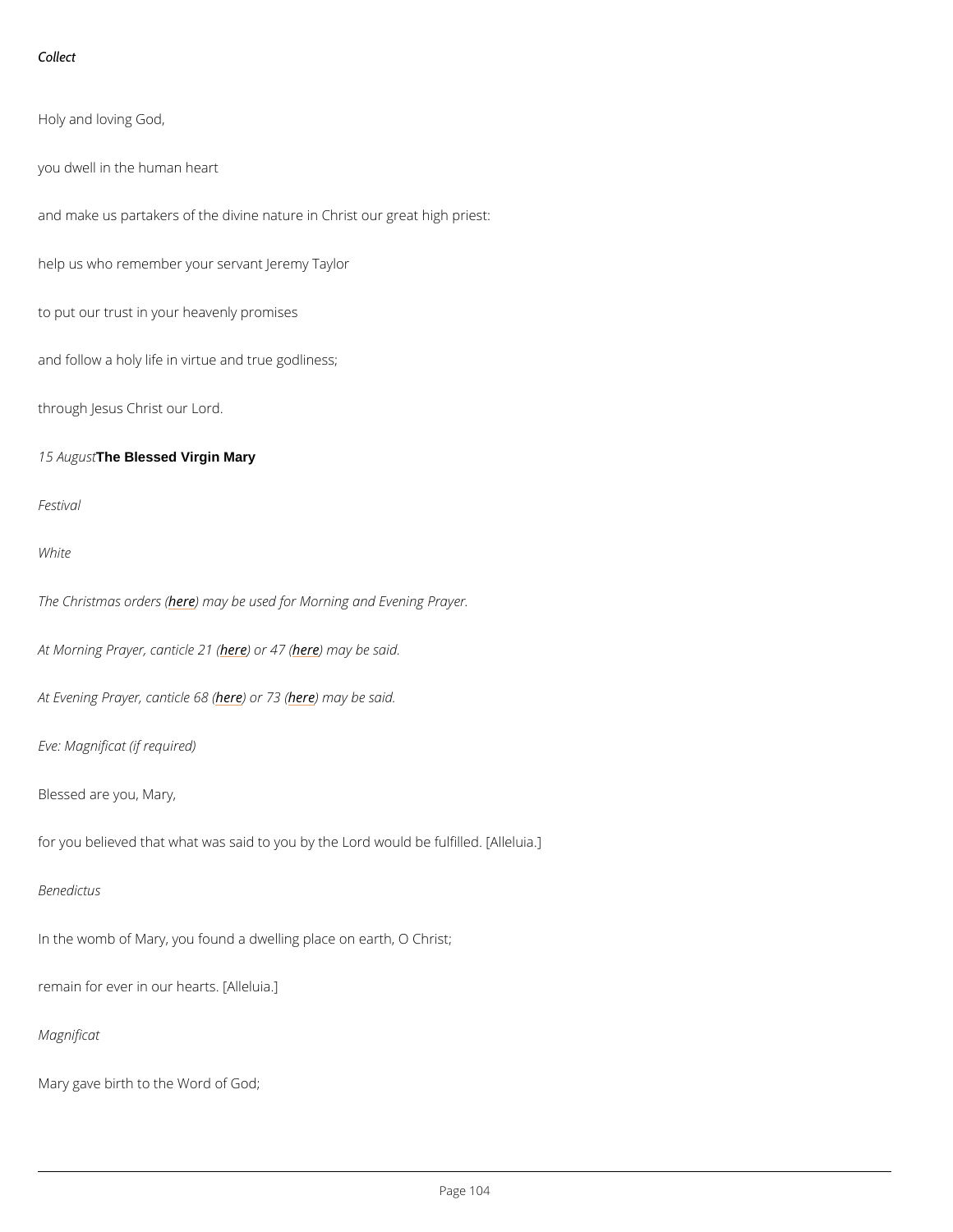truly she is the ever-blessed mother of Christ our Lord. [Alleluia.]

Collect

Almighty God,

who looked upon the lowliness of the Blessed Virgin Mary

and chose her to be the mother of your only Son:

grant that we who are redeemed by his blood

may share with her in the glory of your eternal kingdom;

through Jesus Christ our Lord.

20 Au**Bernsatrd** 

Abbot of Clairvaux, Teacher of the Faith, 1153

Lesser Festival

White

Optional canticles and refrains: Commoheo) E Teachers of the Faith (

Collect

Merciful redeemer,

who, by the life and preaching of your servant Bernard,

rekindled the radiant light of your Church:

grant us, in our generation,

to be inflamed with the same spirit of discipline and love

and ever to walk before you as children of light;

through Jesus Christ our Lord.

24 Au Bartholomew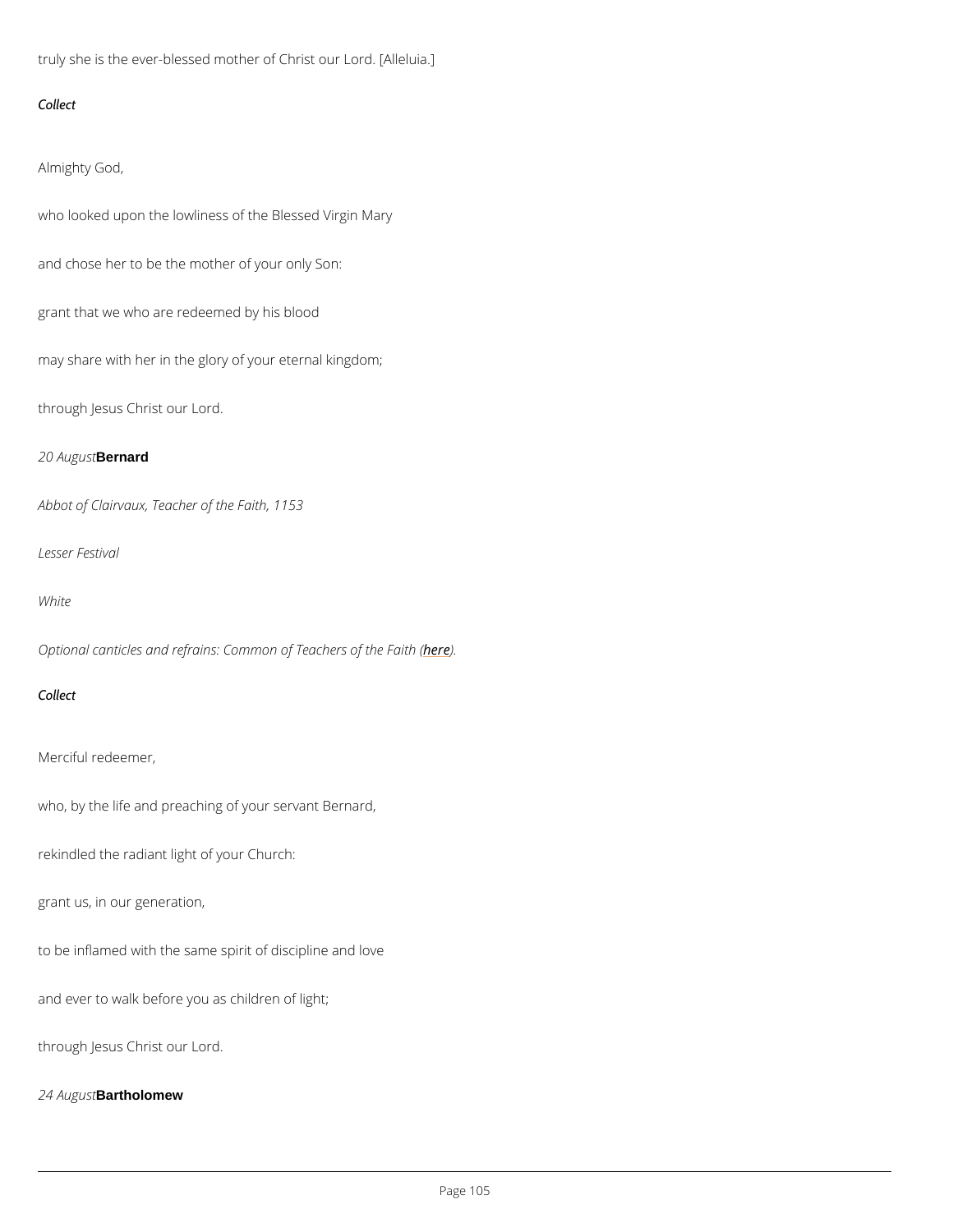### Apostle

Festival

Red

The All Saints to Ardev net may robe ersus (ed for Morning and Evening Prayer.

At Morning Prayer, hean) bind the 36 m (ay be said.

At Evening Prayerhedendiche neam (ay be said.

Eve: Magnificat (if required)

When all is made new, and the Christ is on his throne of glory,

you will sit on the twelve thrones to judge the tribes of Israel.

Benedictus

You did not choose me but I chose you

and I appointed you to go out and bear fruit, fruit that shall last.

Magnificat

On the foundation stones of the heavenly city

are written the names of the apostles of the Lamb.

Collect

Almighty and everlasting God,

who gave to your apostle Bartholomew grace

 $\hat{A}$   $\hat{A}$  truly to believe and to preach your word:

grant that your Church

may love that word which he believed

and may faithfully preach and receive the same;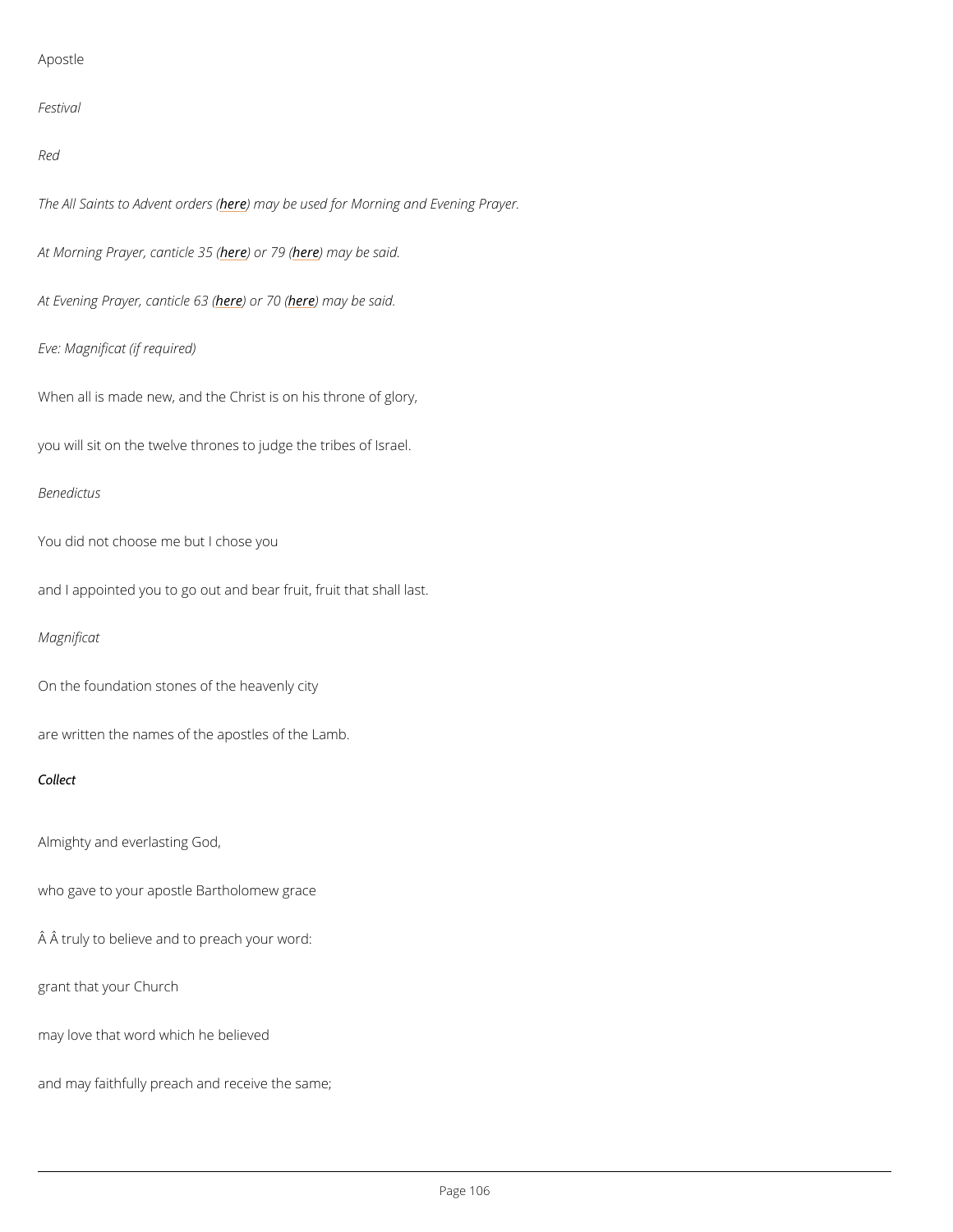through Jesus Christ our Lord.

27 Au**glonscha** 

Mother of Augustine of Hippo, 387

Lesser Festival

White

Optional canticles and refrains: **Ceme**mon of Any Saint (

Collect

Faithful God,

who strengthened Monica, the mother of Augustine, with wisdom,

and through her patient endurance encouraged him to seek after you:

give us the will to persist in prayer

that those who stray from you may be brought to faith

in your Son Jesus Christ our Lord.

28 A u Augustine of Hippo

Bishop of Hippo, Teacher of the Faith, 430

Lesser Festival

White

Optional canticles and refrains: Commoheo) E Teachers of the Faith (

Merciful Lord,

who turned Augustine from his sins

 $\hat{A}$   $\hat{A}$  to be a faithful bishop and teacher: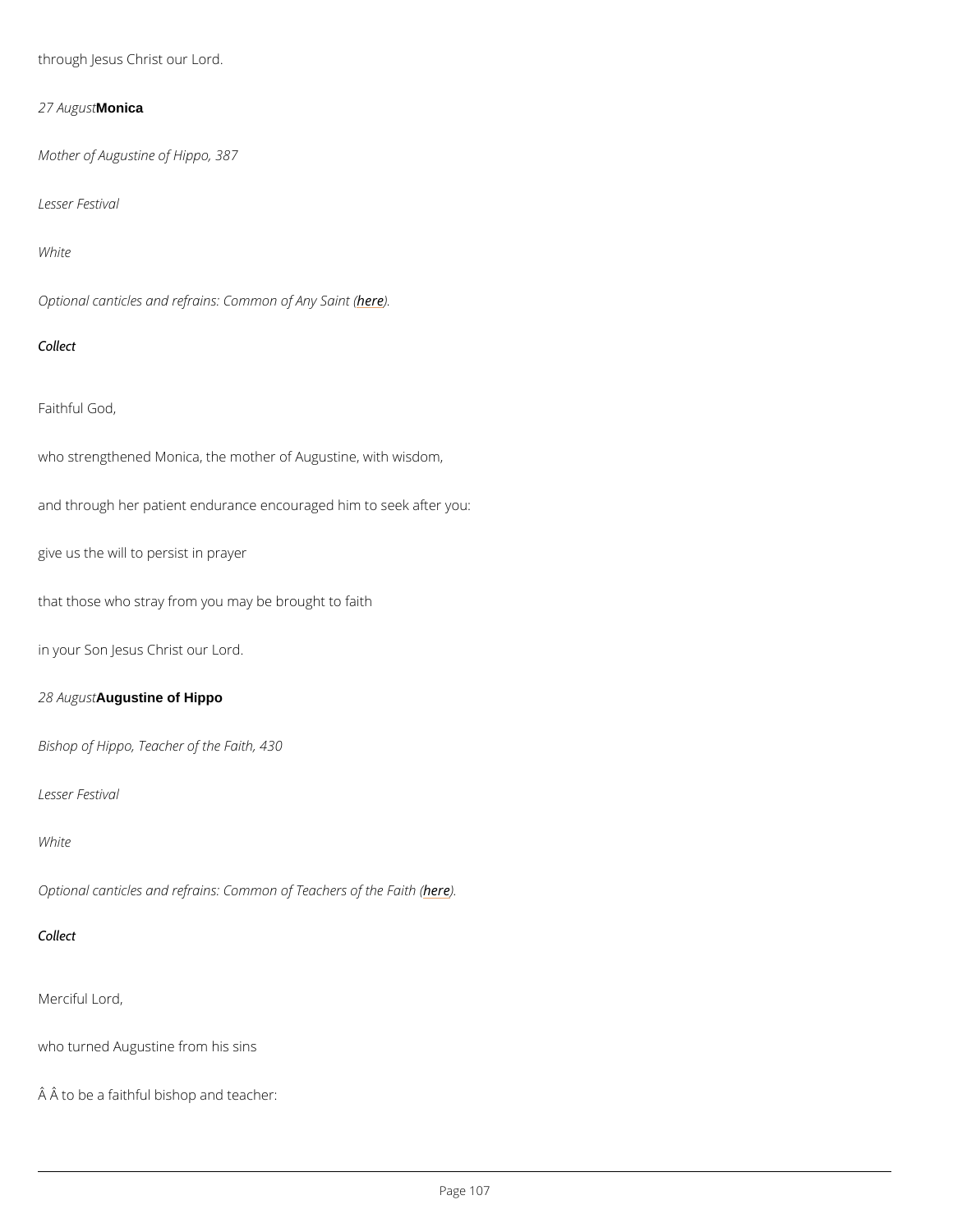grant that we may follow him in penitence and discipline

till our restless hearts find their rest in you;

through Jesus Christ our Lord.

29 A u The Beheading of John the Baptist

Lesser Festival

Red

Optional canticles and refinaries for b2e4 usuende. (

Collect

Almighty God,

who called your servant John the Baptist

to be the forerunner of your Son in birth and death:

strengthen us by your grace

that, as he suffered for the truth,

so we may boldly resist corruption and vice

and receive with him the unfading crown of glory;

through Jesus Christ our Lord.

30 Audouns Bunyan

Spiritual Writer, 1688

### Lesser Festival

White

## Optional canticles and refrains: Commoheo) E Teachers of the Faith (

Collect

 $P$ ag  $608$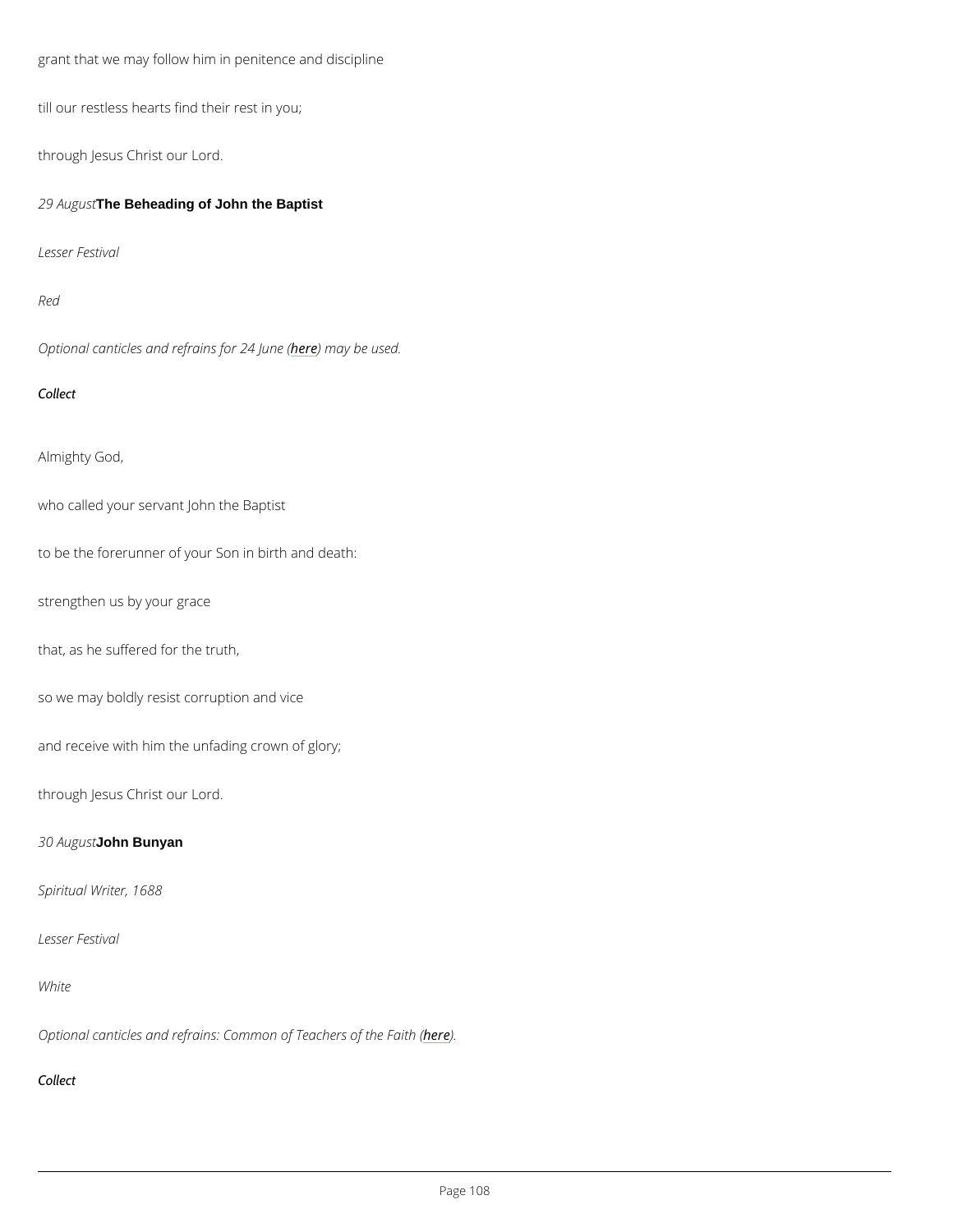God of peace,

```
who called your servant John Bunyan
```
to be valiant for truth:

grant that as strangers and pilgrims

we may at the last rejoice with all Christian people

 $\hat{A}$   $\hat{A}$  in your heavenly city;

through Jesus Christ our Lord.

31 Au Aidant

Bishop of Lindisfarne, Missionary, 651

Lesser Festival

White

Optional canticles and refrains: Comme meon of Missionaries (

Collect

Everlasting God,

you sent the gentle bishop Aidan

to proclaim the gospel in this land:

grant us to live as he taught

in simplicity, humility and love for the poor;

through Jesus Christ our Lord.

3 SepteCondgoery the Great

Bishop of Rome, Teacher of the Faith, 604

Lesser Festival

Page 09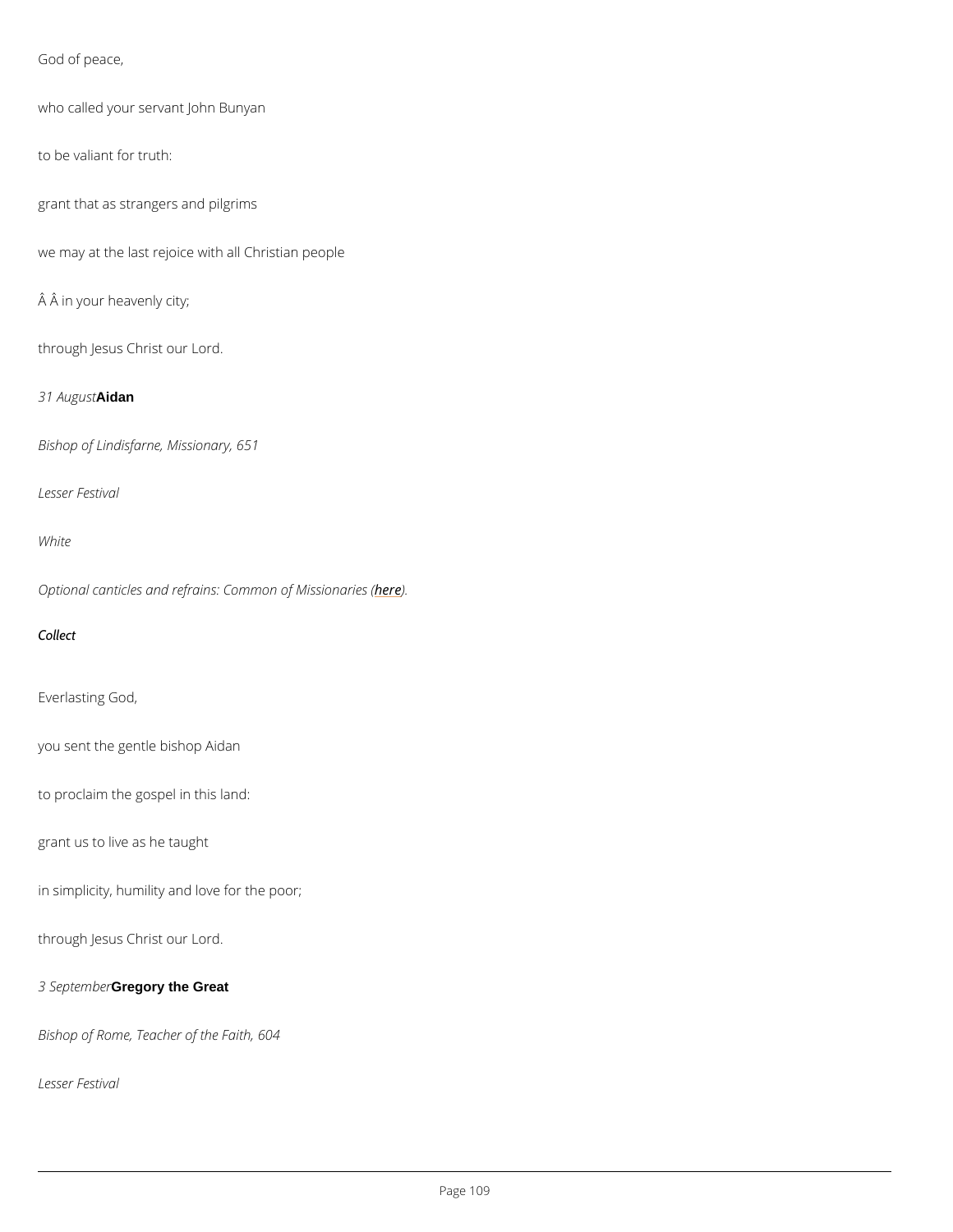White

Optional canticles and refrains: Commoheo) E Teachers of the Faith (

Collect

Merciful Father,

who chose your bishop Gregory

to be a servant of the servants of God:

grant that, like him, we may ever long to serve you

by proclaiming your gospel to the nations,

and may ever rejoice to sing your praises;

through Jesus Christ our Lord.

8 Septel The Birth of the Blessed Virgin Mary

Lesser Festival

White

Optional canticles and refrains: Common hoer) the Blessed Virgin Mary (

Collect

Almighty and everlasting God,

who stooped to raise fallen humanity

through the child-bearing of blessed Mary:

grant that we, who have seen your glory

Â revealed in our human nature

and your love made perfect in our weakness,

may daily be renewed in your image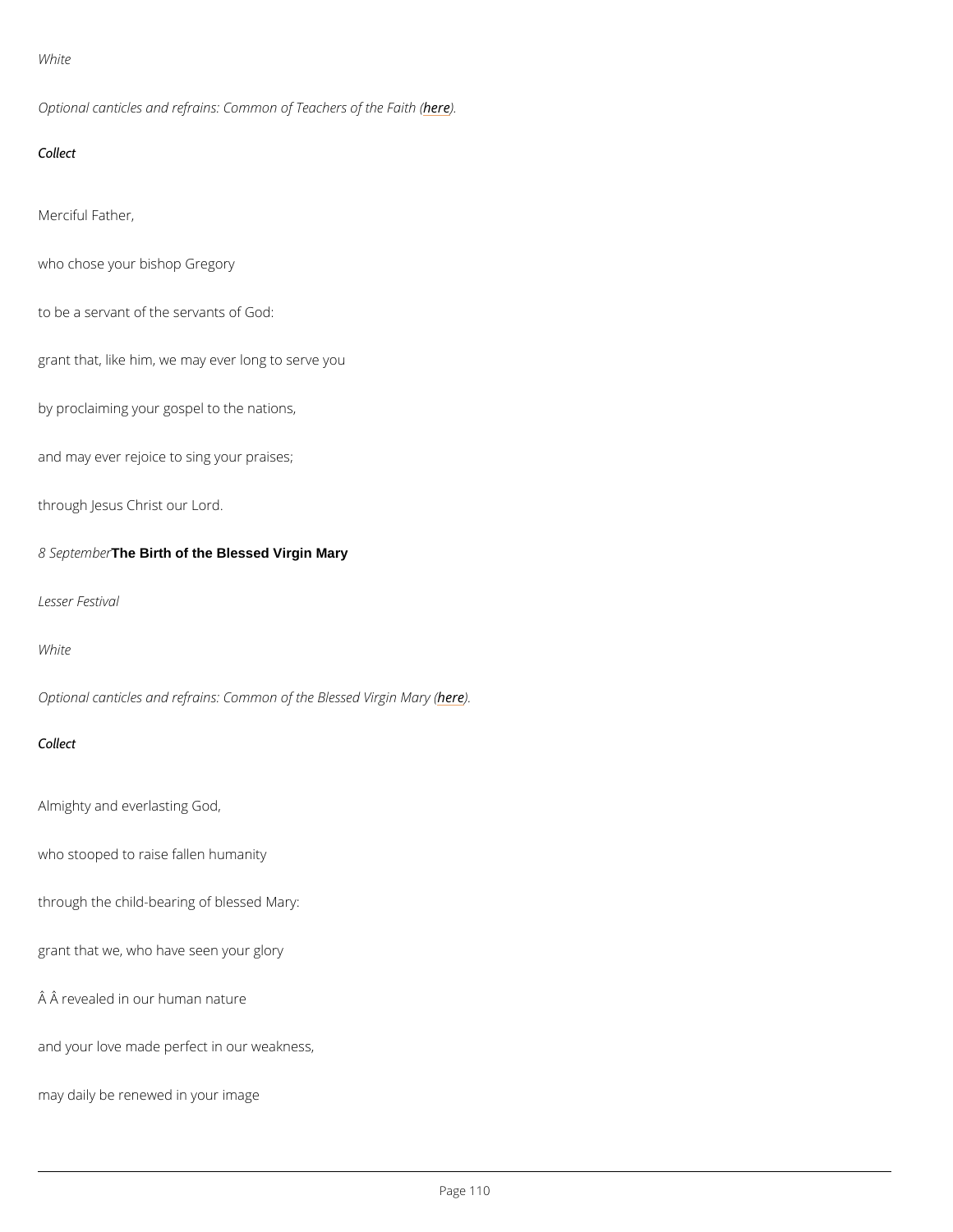and conformed to the pattern of your Son,

Jesus Christ our Lord.

13 Septelomhnb Ghrrysostom

Bishop of Constantinople, Teacher of the Faith, 407

Lesser Festival

White

Optional canticles and refrains: Commoheo) E Teachers of the Faith (

Collect

God of truth and love,

who gave to your servant John Chrysostom

eloquence to declare your righteousness in the great congregation

and courage to bear reproach for the honour of your name:

mercifully grant to those who minister your word

such excellence in preaching,

that all people may share with them

in the glory that shall be revealed;

through Jesus Christ our Lord.

14 SepteHorlyb@ross Day

Red

The Passiontiche members ble used for Morning and Evening Prayer.

At Morning Prayer, heane thin a be been said.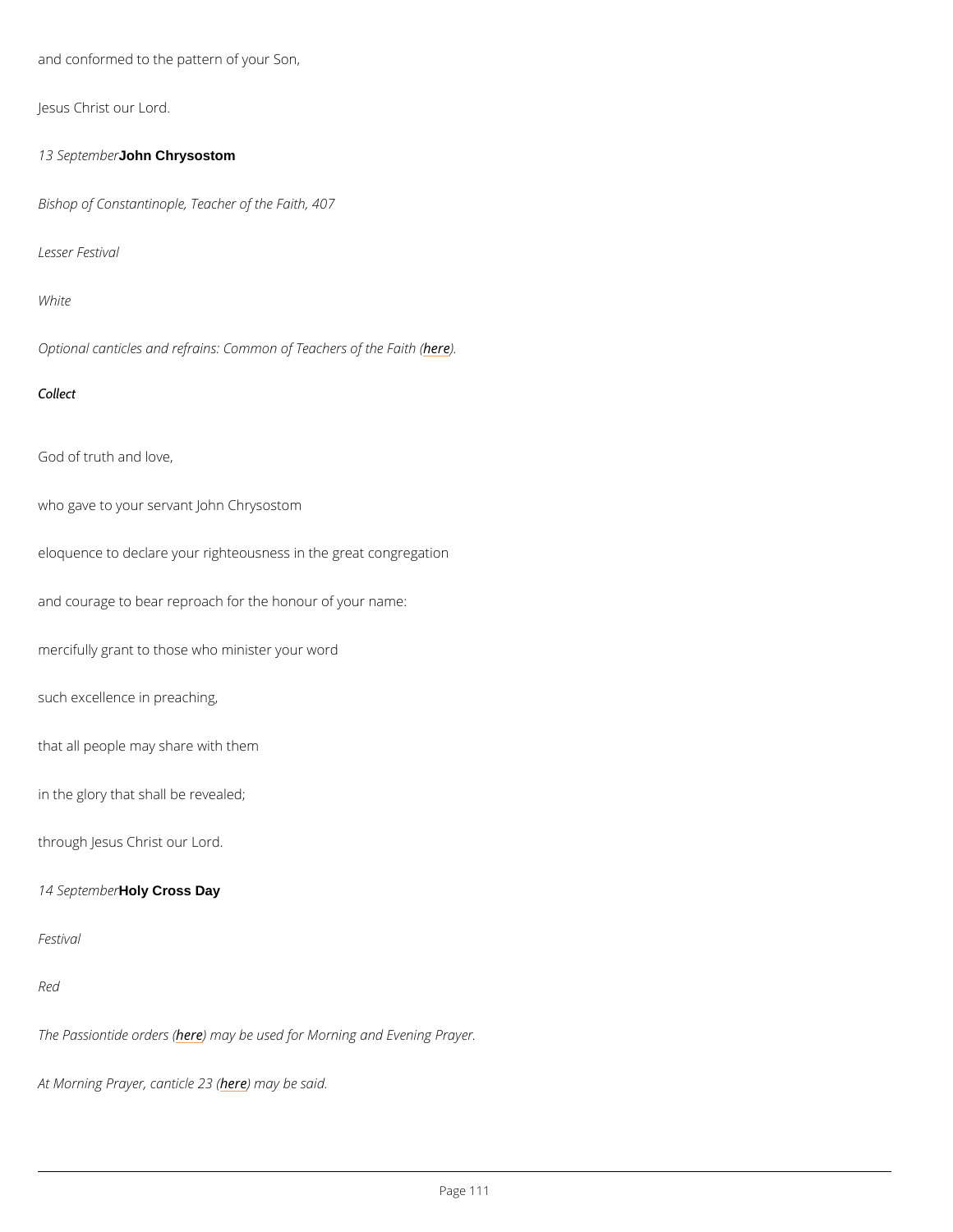At Evening Prayerheedenmiacyeb@e6s@id.

Eve: Magnificat (if required)

Save us by your holy cross,

O Christ, our Redeemer.

Benedictus

Far be it from me to glory,

save in the cross of our Lord Jesus Christ.

Magnificat

If you would come after me, you must deny yourself,

and take up your cross and follow me.

Collect

Almighty God,

who in the passion of your blessed Son

made an instrument of painful death

to be for us the means of life and peace:

grant us so to glory in the cross of Christ

that we may gladly suffer for his sake;

who is alive and reigns with you,

in the unity of the Holy Spirit,

one God, now and for ever.

15 Septemptiann

Bishop of Carthage, Martyr, 258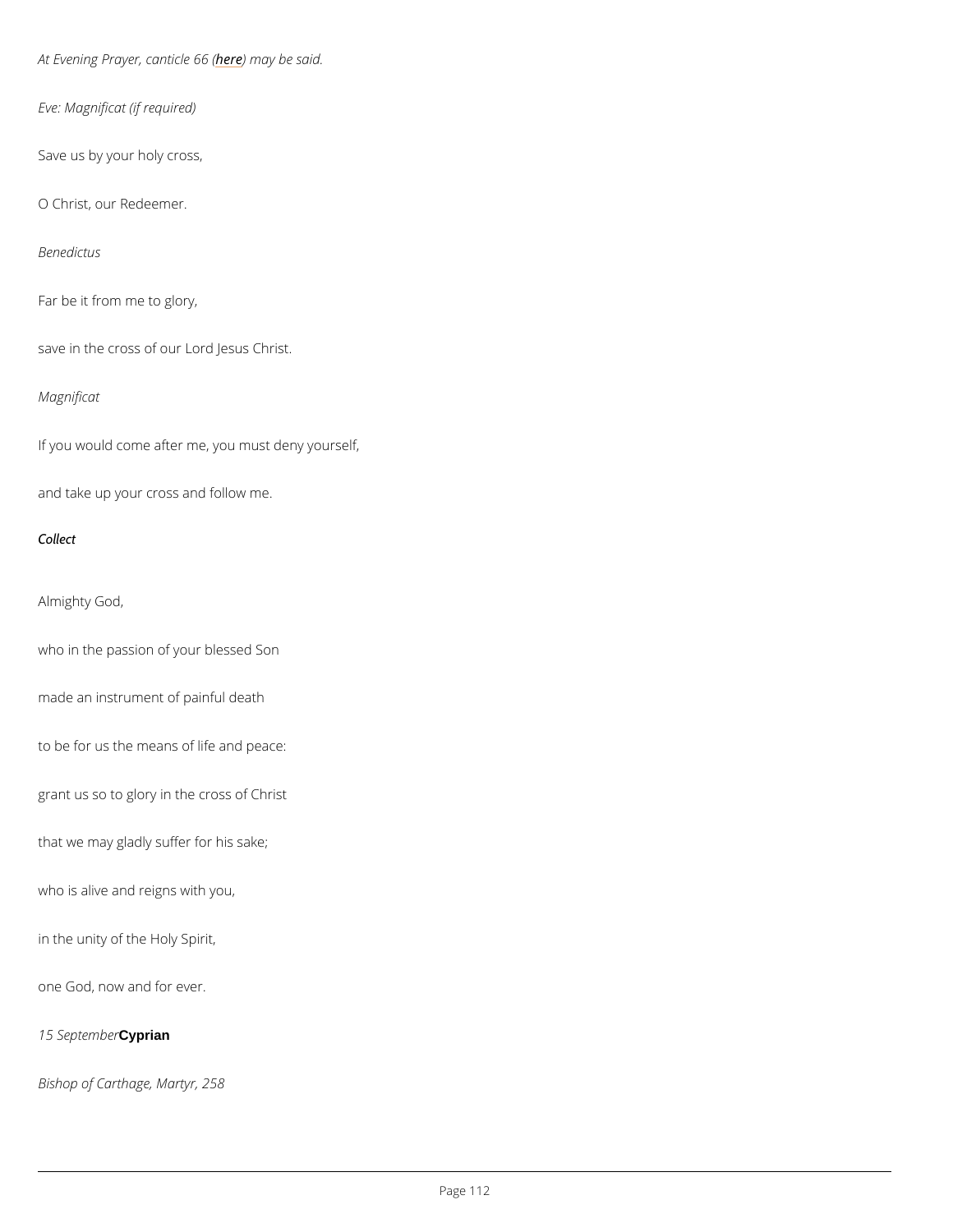```
Lesser Festival
```
# Red

Optional canticles and refrains: he dem mon of Martyrs (

Collect

Holy God,

who brought Cyprian to faith in Christ,

made him a bishop in the Church

and crowned his witness with a martyr $a \in \mathbb{M}$  s death:

grant that, after his example,

we may love the Church and her teachings,

find your forgiveness within her fellowship

and so come to share the heavenly banquet

Â you have prepared for us;

through Jesus Christ our Lord.

16 SepteMinibrer

Bishop of Galloway, Apostle of the Picts, c.432

Lesser Festival

White

Optional canticles and refrains: Comme meon of Missionaries (

Collect

Almighty and everlasting God,

who called your servant Ninian to preach the gospel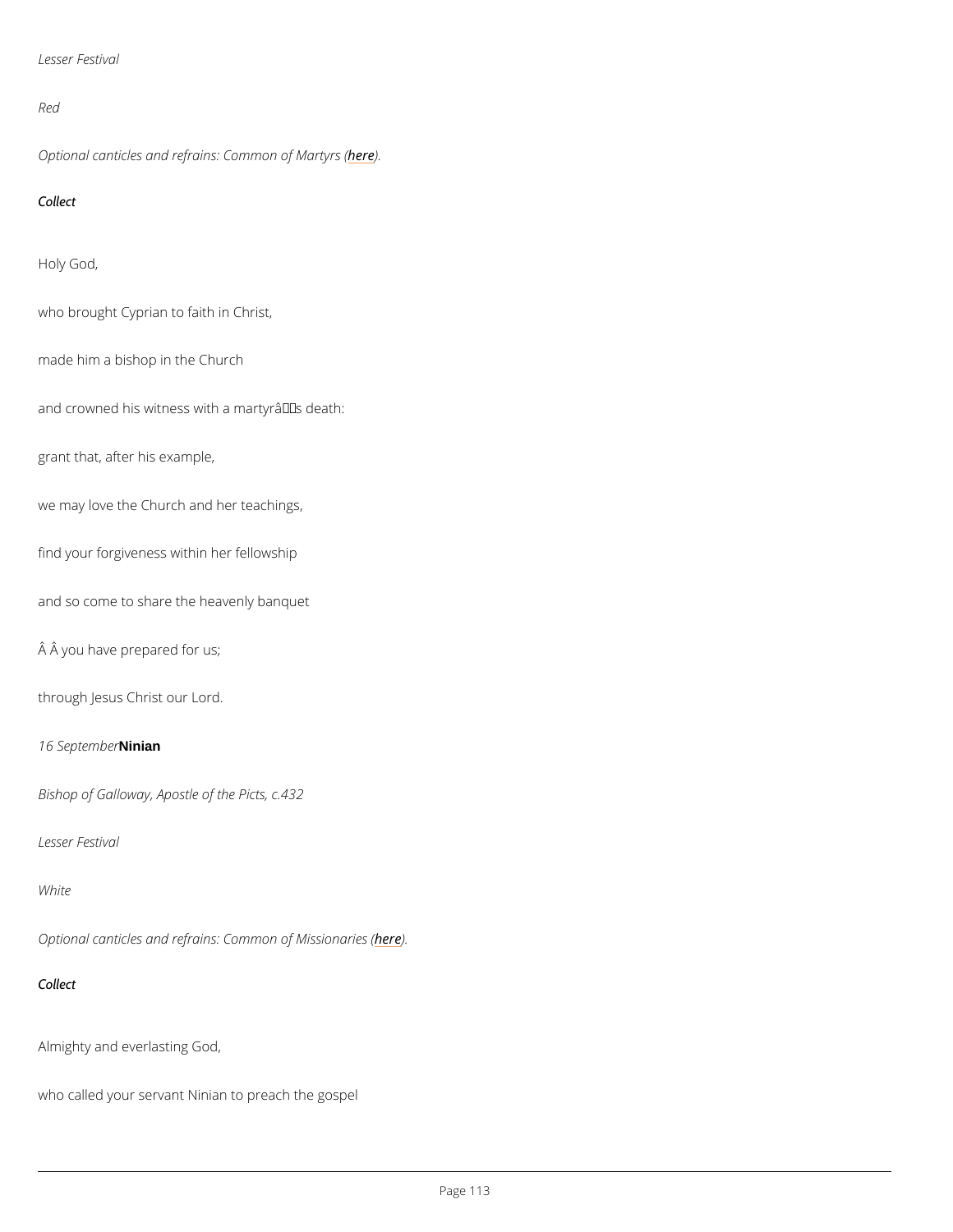Â to the people of northern Britain:

raise up in this and every land

heralds and evangelists of your kingdom,

that your Church may make known the immeasurable riches

Â of your Son our Saviour Jesus Christ.

17 SepteHindbgeard

Abbess of Bingen, Visionary, 1179

Lesser Festival

White

Optional canticles and refrains: Common of Member) es of Religious Communities (

Collect

Most glorious and holy God,

whose servant Hildegard, strong in the faith,

was caught up in the vision of your heavenly courts:

by the breath of your Spirit

open our eyes to glimpse your glory

and our lips to sing your praises with all the angels;

through Jesus Christ our Lord.

## 20 September Goleridge Patteson

First Bishop of Melanesia, and his Companions, Martyrs, 1871

Lesser Festival

Red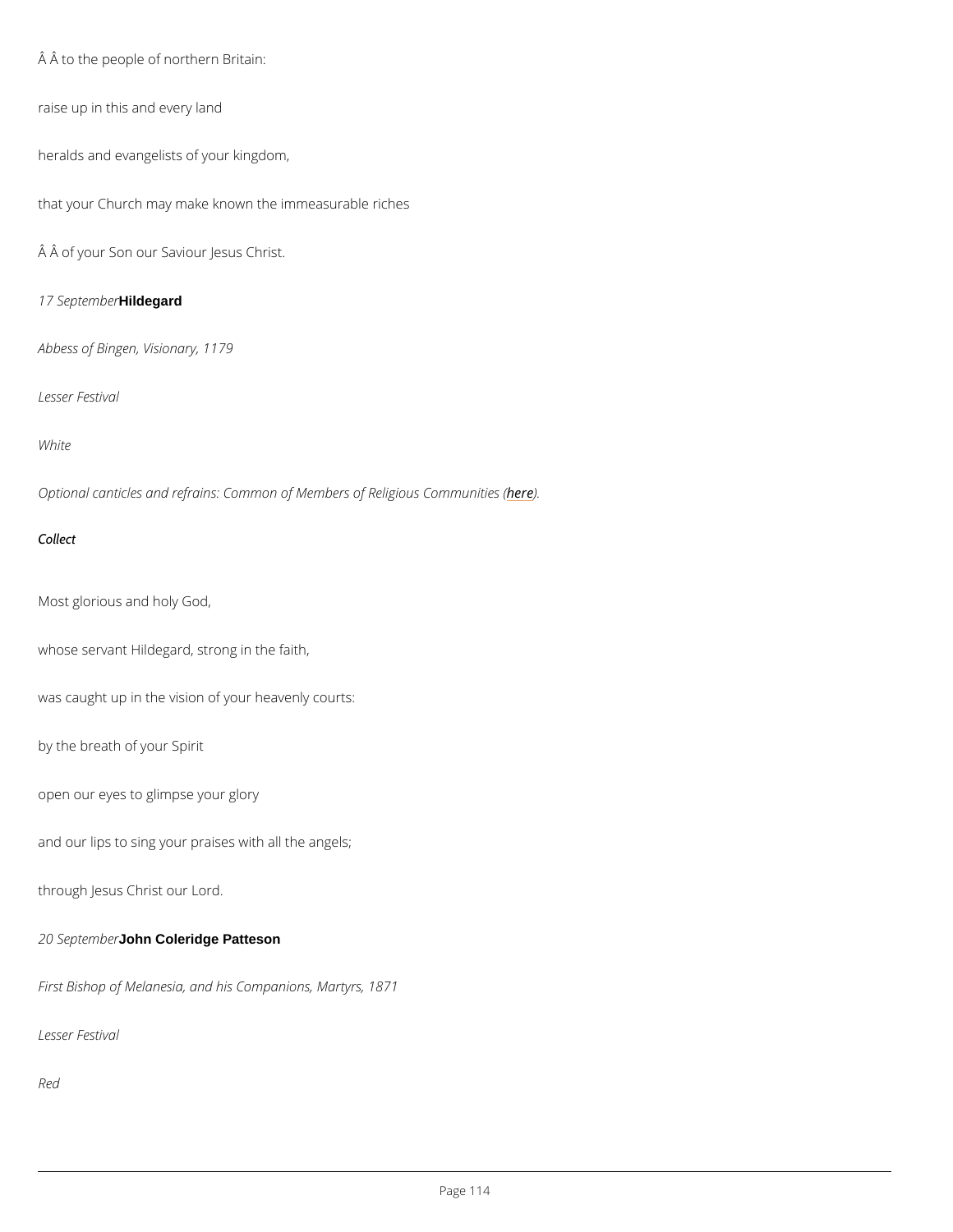Optional canticles and refrains: he dem mon of Martyrs (

Collect

God of all tribes and peoples and tongues,

who called your servant John Coleridge Patteson

to witness in life and death to the gospel of Christ

amongst the peoples of Melanesia:

grant us to hear your call to service

and to respond trustfully and joyfully

to Jesus Christ our redeemer,

who is alive and reigns with you,

in the unity of the Holy Spirit,

one God, now and for ever.

21 SepteMatthew

Apostle and Evangelist

Festival

Red

The All Saints to Ardev net may robeer sus (ed for Morning and Evening Prayer.

At Morning Prayer, hea) biol Te[le 3](/var/www/www.churchofengland.org/web/canticles-daily-prayer/79-te-deum-laudamus-song-church)16 m (ay be said.

At Evening Prayer<u>heedendichee</u> needor ay be said.

Eve: Magnificat (if required)

When all is made new, and the Christ is on his throne of glory,

you will sit on the twelve thrones to judge the tribes of Israel.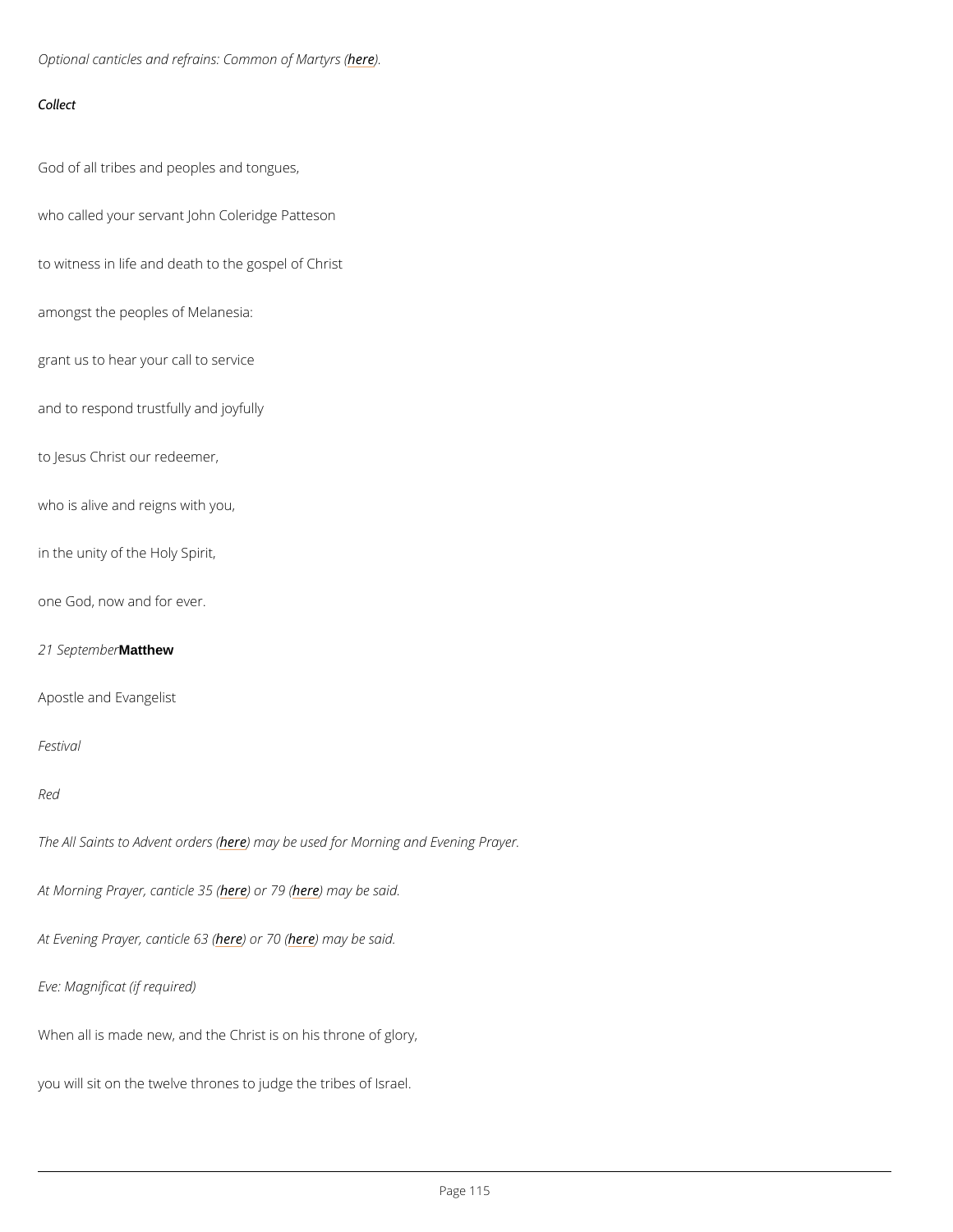### Benedictus

You did not choose me but I chose you

and I appointed you to go out and bear fruit, fruit that shall last.

Magnificat

On the foundation stones of the heavenly city

are written the names of the apostles of the Lamb.

Collect

O Almighty God,

whose blessed Son called Matthew the tax collector

to be an apostle and evangelist:

give us grace to forsake the selfish pursuit of gain

Â and the possessive love of riches

that we may follow in the way of your Son Jesus Christ,

who is alive and reigns with you,

in the unity of the Holy Spirit,

one God, now and for ever.

## 25 Septelandedot Andrewes

Bishop of Winchester, Spiritual Writer, 1626

## Lesser Festival

White

# Optional canticles and refrains: Common oher bightops and other Pastors (

Collect

Page 16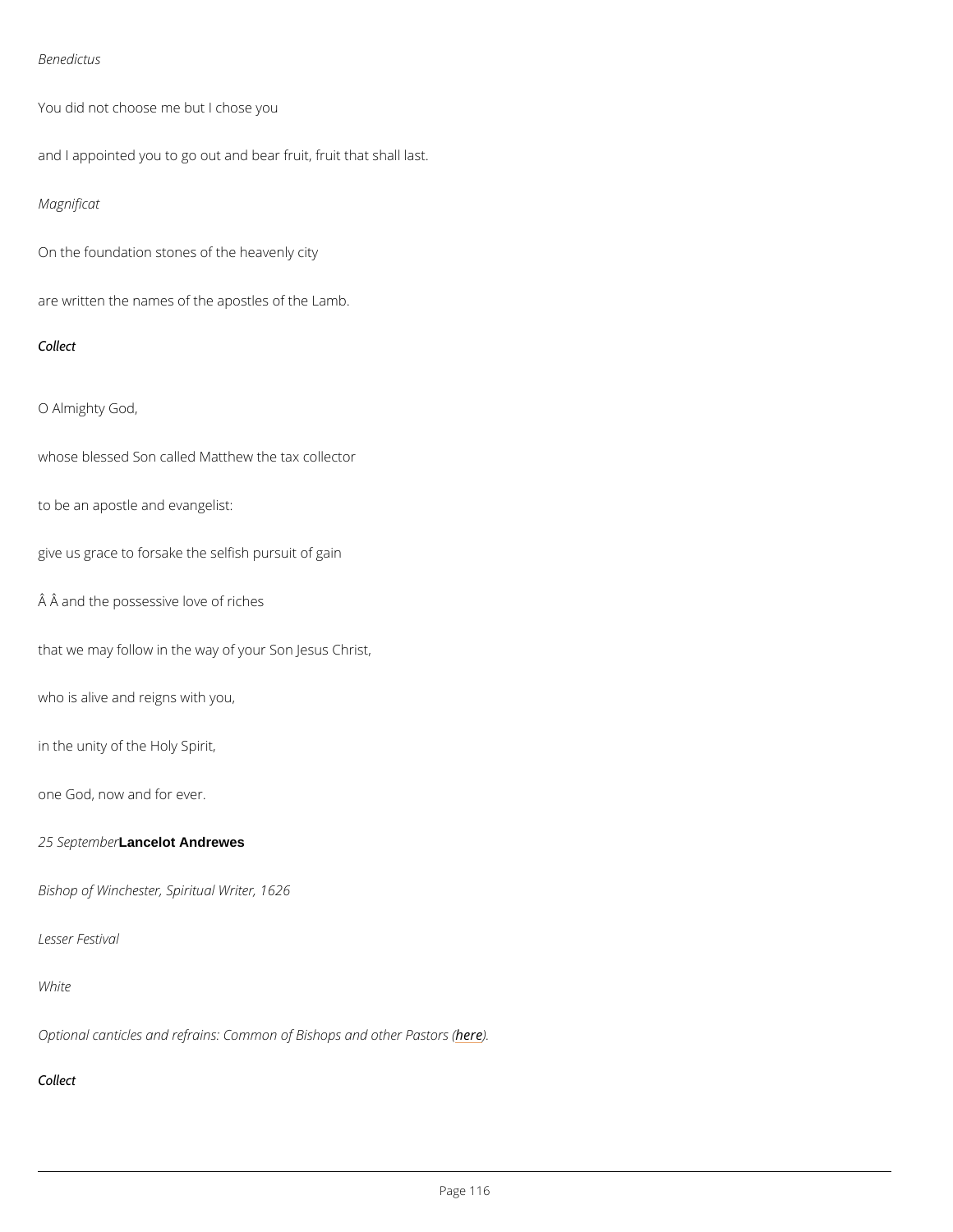Lord God,

who gave to Lancelot Andrewes many gifts of your Holy Spirit,

making him a man of prayer and a pastor of your people:

perfect in us that which is lacking in your gifts,

 $\hat{A}$   $\hat{A}$  of faith, to increase it,

 $\hat{A}$   $\hat{A}$  of hope, to establish it,

 $\hat{A}$   $\hat{A}$  of love, to kindle it,

that we may live in the light of your grace and glory;

through Jesus Christ our Lord.

27 SepteVindenet rde Paul

Founder of the Congregation of the Mission (Lazarists), 1660

Lesser Festival

### White

Optional canticles and refrains: Common of Member) es of Religious Communities (

Collect

Merciful God,

whose servant Vincent de Paul,

by his ministry of preaching and pastoral care,

brought your love to the sick and the poor:

give to all your people a heart of compassion

that by word and action they may serve you

Â in serving others in their need;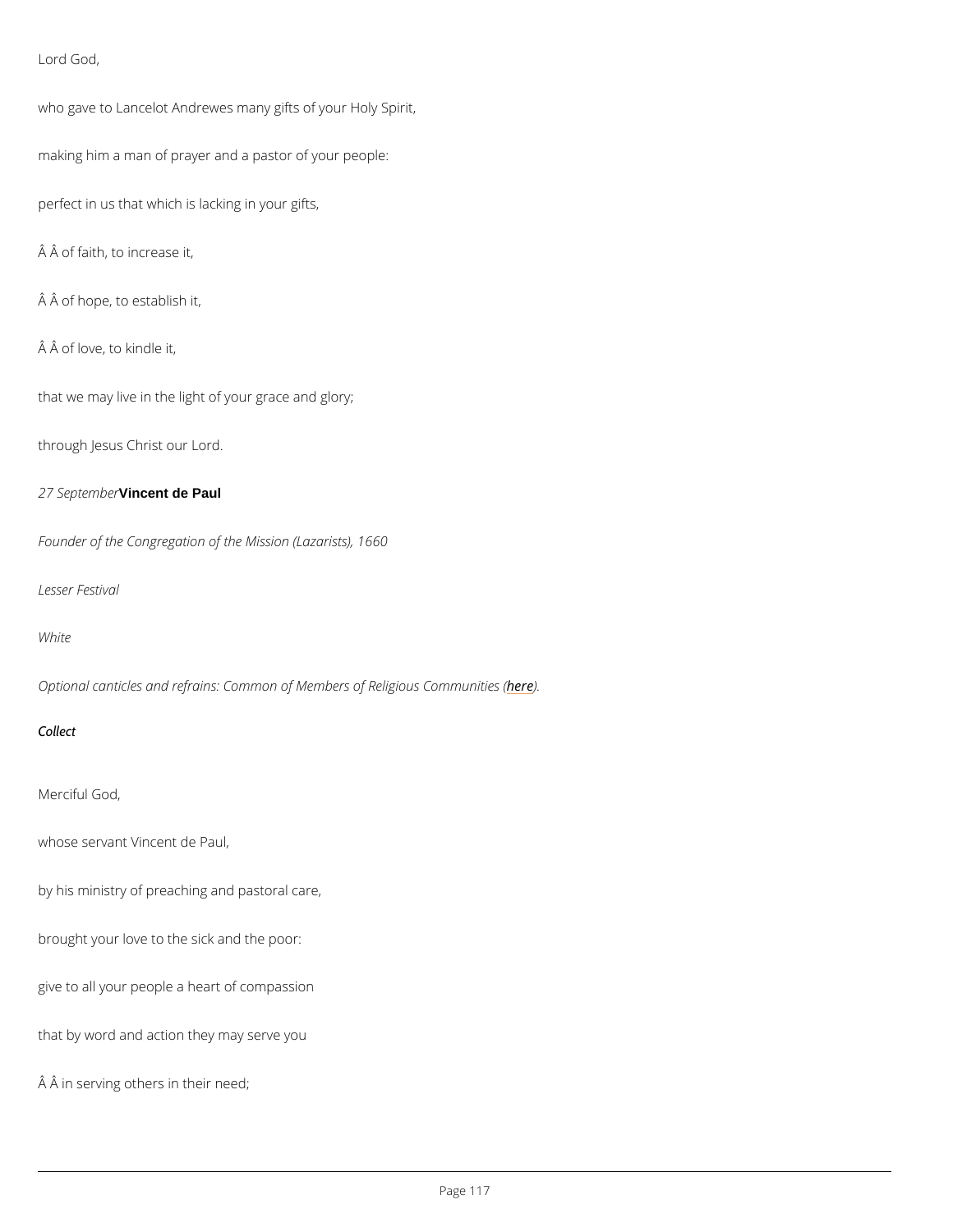through Jesus Christ our Lord.

29 SepteMichaelrand All Angels

Festival

White

The All Saints to Ardevreemt a grother sus (ed for Morning and Evening Prayer.

At Morning Prayer, heane thin a he been said.

At Evening Prayerheedenmiacyeb@4s&id.

Eve: Magnificat (if required)

The Lord commanded his angels

to keep you in all your ways.

Benedictus

There was silence in heaven while the dragon waged war;

and Michael and his angels fought against him, and won the victory.

Magnificat

Then I saw an angel, soaring in the heavens,

with an eternal gospel to proclaim to all who live on the earth.

Collect

Everlasting God,

# you have ordained and constituted

 $\hat{A}$   $\hat{A}$  the ministries of angels and mortals in a wonderful order:

grant that as your holy angels always serve you in heaven,

so, at your command,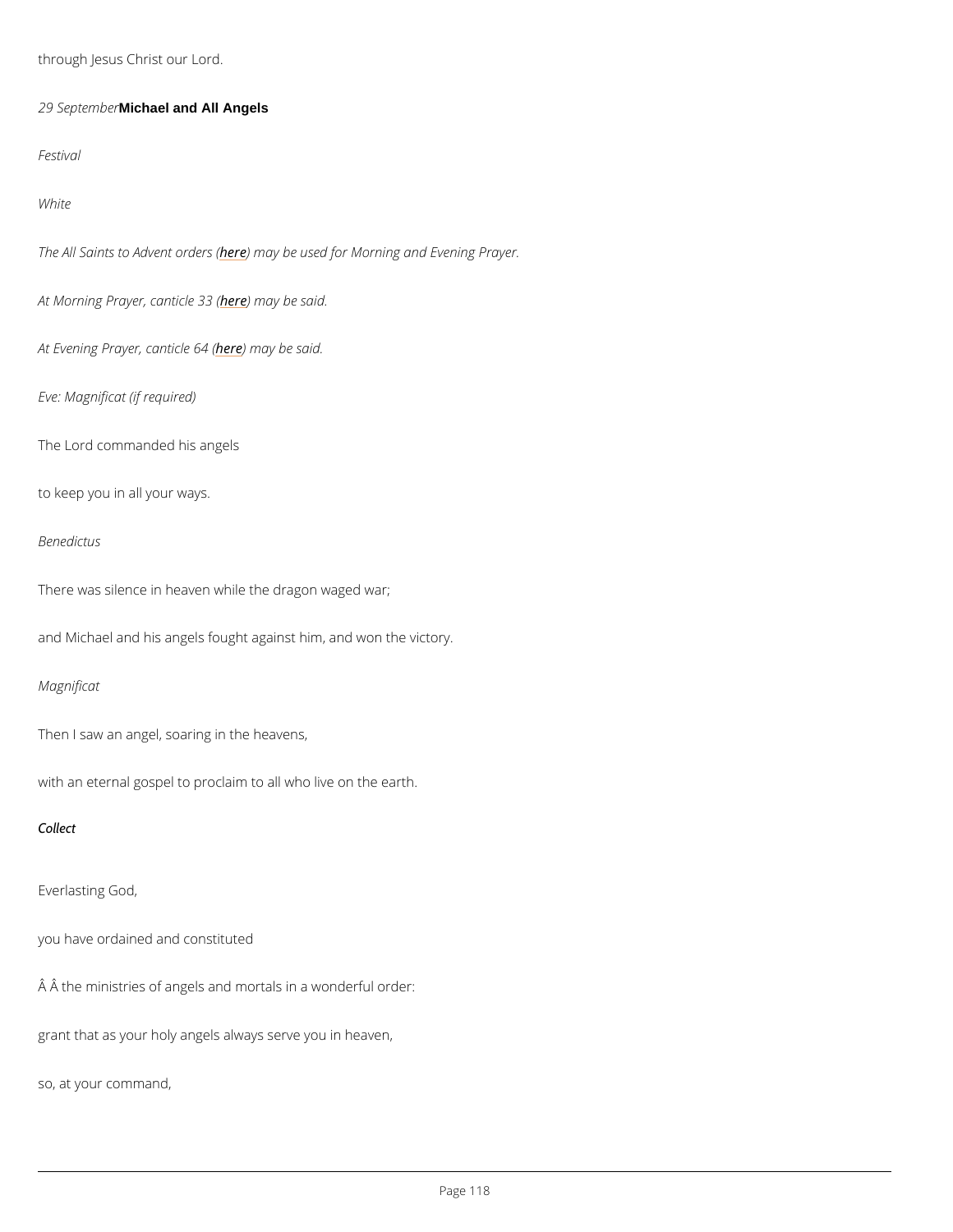they may help and defend us on earth;

through Jesus Christ our Lord.

4 Oct Francis of Assisi

Friar, Deacon, Founder of the Friars Minor, 1226

Lesser Festival

White

Optional canticles and refrains: Common of Member) es of Religious Communities (

Collect

O God, you ever delight to reveal yourself

to the childlike and lowly of heart:

grant that, following the example of the blessed Francis,

we may count the wisdom of this world as foolishness

and know only Jesus Christ and him crucified,

who is alive and reigns with you,

in the unity of the Holy Spirit,

one God, now and for ever.

6 Oct William Tyndale

Translator of the Scriptures, Reformation Martyr, 1536

## Lesser Festival

Red

# Optional canticles and refrains: hedem mon of Martyrs (

Collect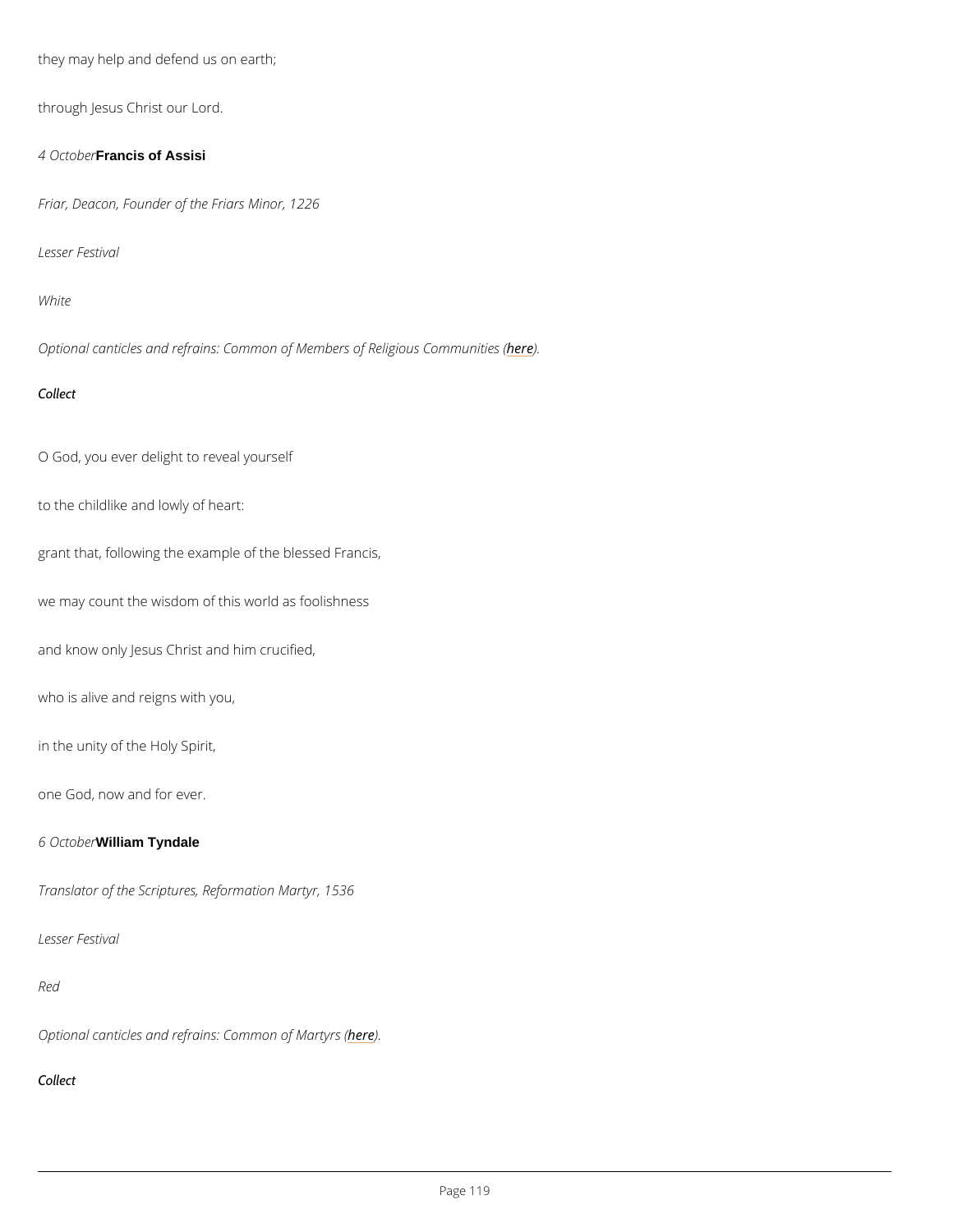Lord, give to your people grace to hear and keep your word

that, after the example of your servant William Tyndale,

we may not only profess your gospel

but also be ready to suffer and die for it,

to the honour of your name;

through Jesus Christ our Lord.

10 Oct**Paulinus** 

Bishop of York, Missionary, 644

Lesser Festival

White

Optional canticles and refrains: Comment of Missionaries (

Collect

God our Saviour,

who sent Paulinus to preach and to baptize,

and so to build up your Church in this land:

grant that, inspired by his example,

we may tell all the world of your truth,

that with him we may receive the reward

Â you prepare for all your faithful servants;

through Jesus Christ our Lord.

12 Oct Will freidrof Ripon

Bishop, Missionary, 709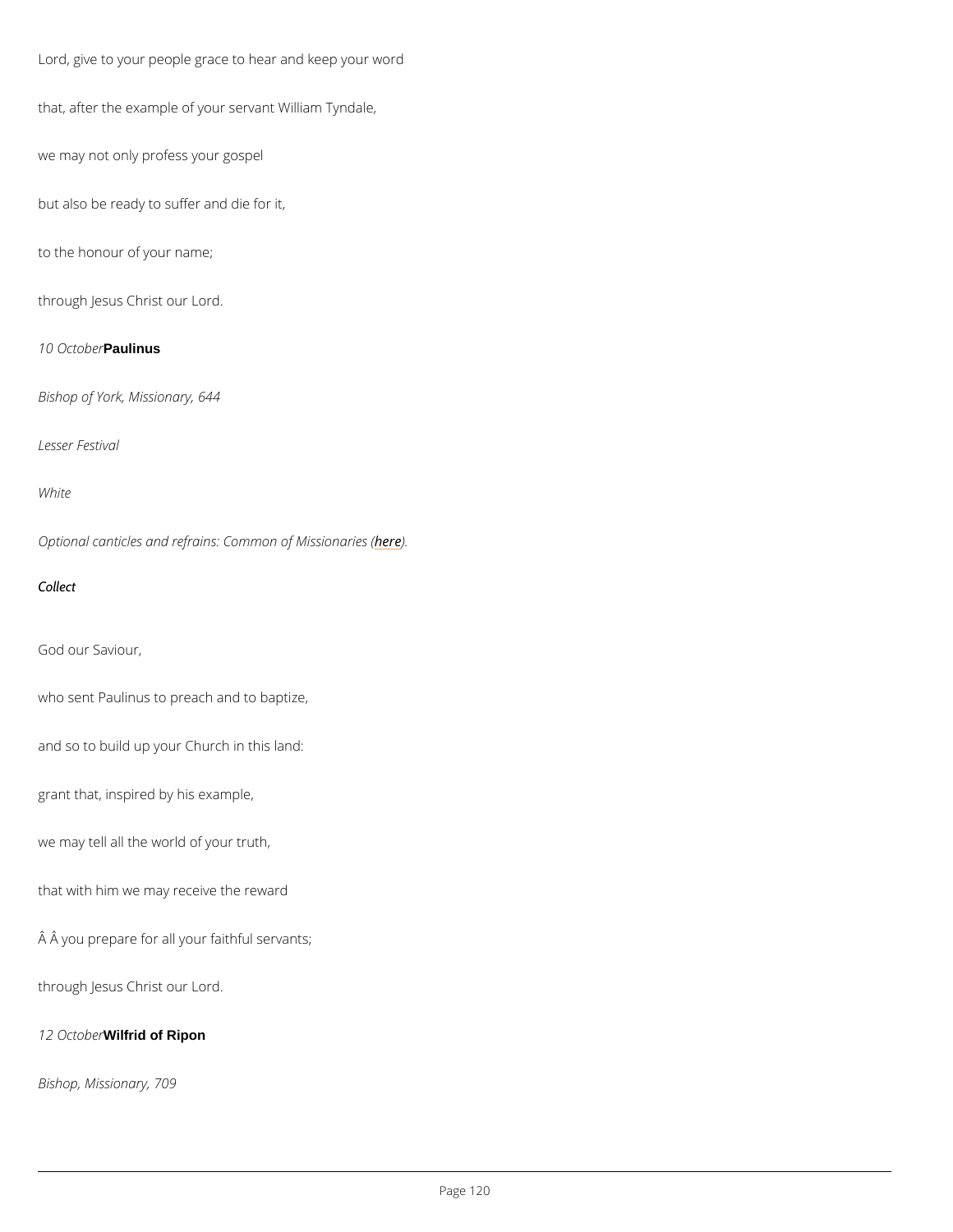```
Lesser Festival
```
White

Optional canticles and refrains: Comment of Missionaries (

Collect

Almighty God,

who called our forebears to the light of the gospel

Â by the preaching of your servant Wilfrid:

help us, who keep his life and labour in remembrance,

to glorify your name by following the example

 $\hat{A}$   $\hat{A}$  of his zeal and perseverance;

through Jesus Christ our Lord.

13 Oct**Edward** the Confessor

King of England, 1066

Lesser Festival

White

Optional canticles and refrains: **Ceme**mon of Any Saint (

Collect

Sovereign God,

who set your servant Edward

Â upon the throne of an earthly kingdom

and inspired him with zeal for the kingdom of heaven:

grant that we may so confess the faith of Christ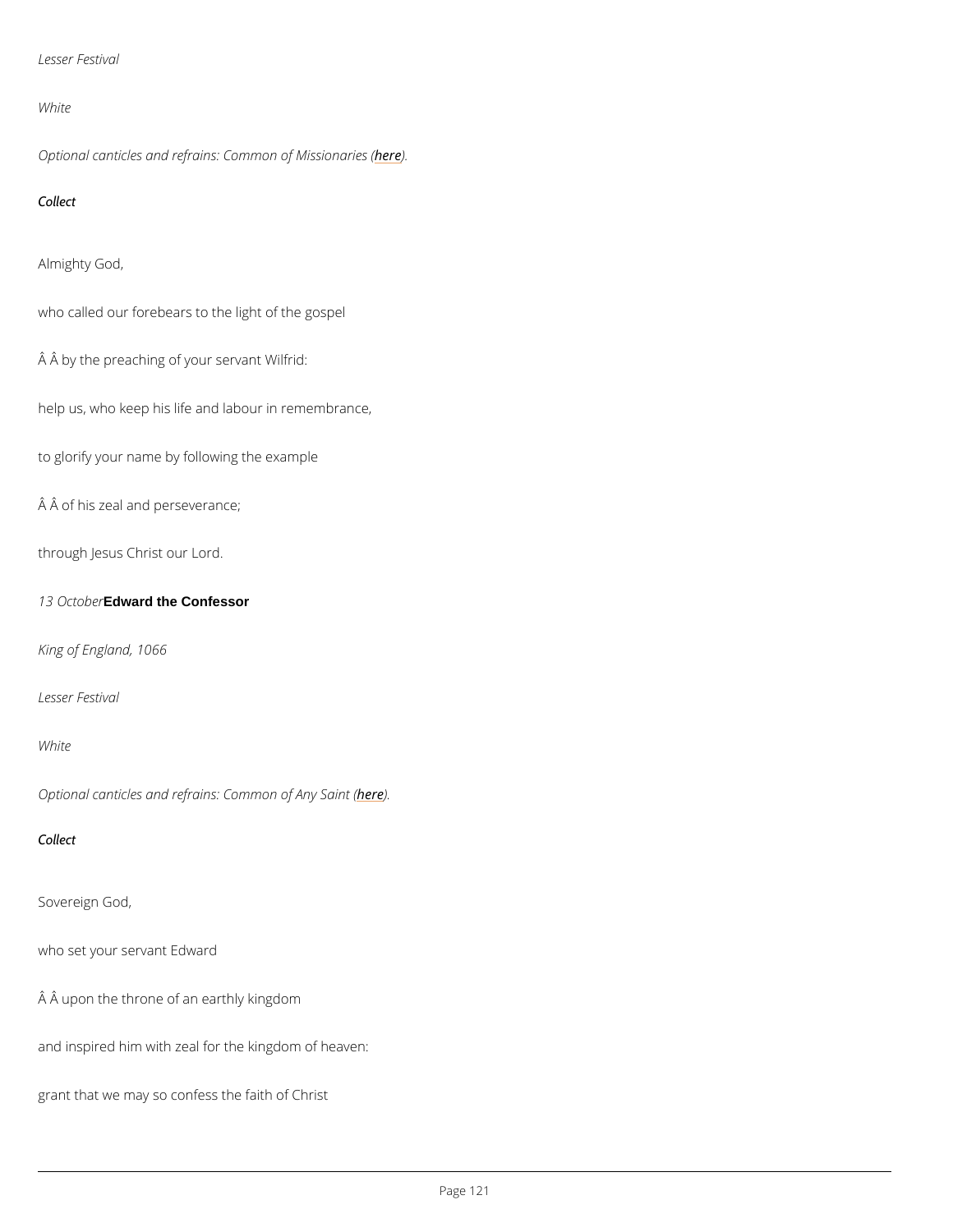$\hat{A}$   $\hat{A}$  by word and deed,

that we may, with all your saints, inherit your eternal glory;

through Jesus Christ our Lord.

15 Oct Tebessa of Avila

Teacher of the Faith, 1582

Lesser Festival

White

Optional canticles and refrains: Commoheo) E Teachers of the Faith (

Collect

Merciful God,

who by your Spirit raised up your servant Teresa of Avila

to reveal to your Church the way of perfection:

grant that her teaching

may awaken in us a longing for holiness,

until we attain to the perfect union of love

in Jesus Christ your Son our Lord.

# 17 Octloghadeiurs

Bishop of Antioch, Martyr, c.107

## Lesser Festival

Red

# Optional canticles and refrains: hedem mon of Martyrs (

Collect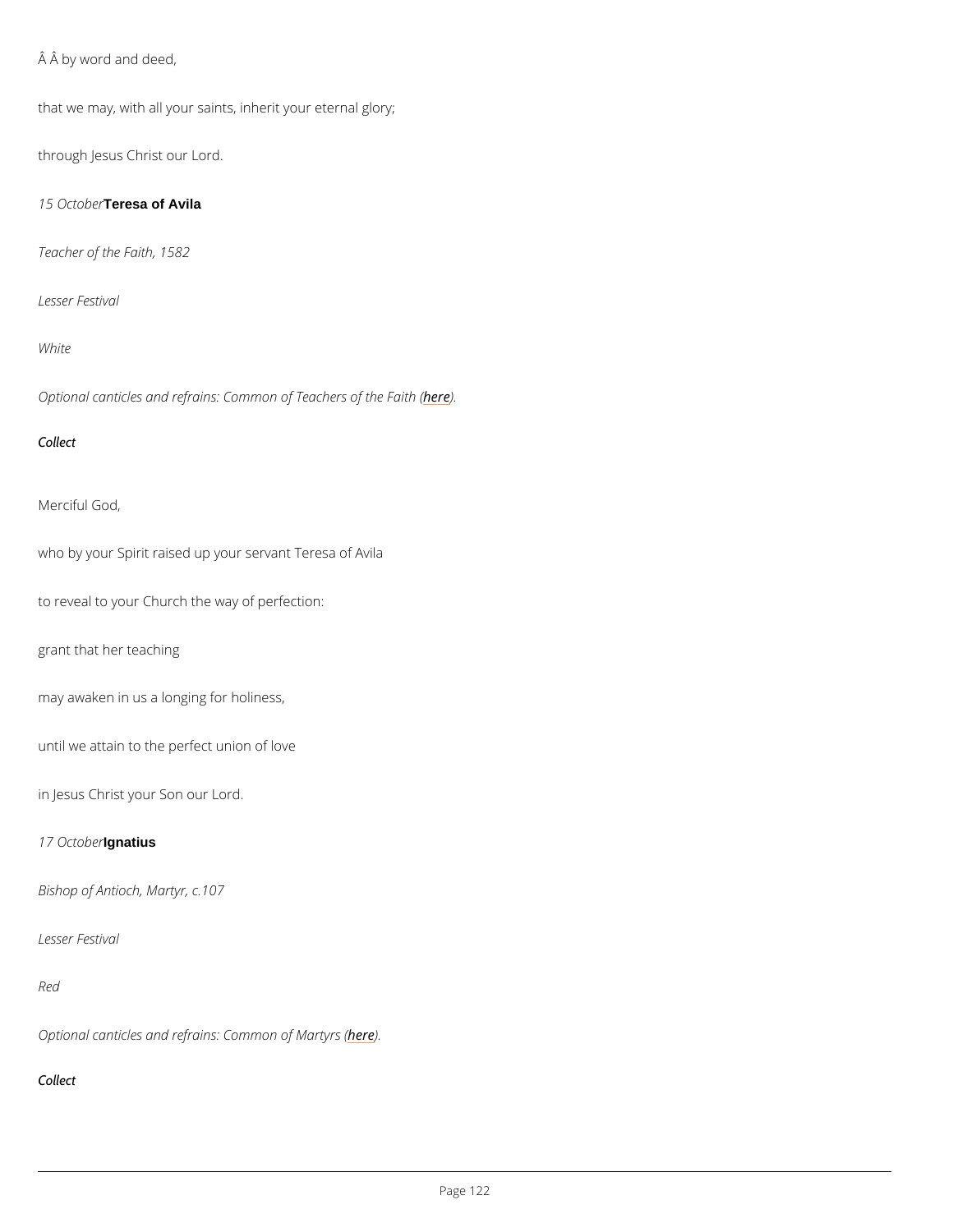```
Feed us, O Lord, with the living bread
```
and make us drink deep of the cup of salvation

that, following the teaching of your bishop Ignatius

and rejoicing in the faith

 $\hat{A}$   $\hat{A}$  with which he embraced a martyrâ $\epsilon$ <sup>TM</sup>s death,

we may be nourished for that eternal life

Â for which he longed;

through Jesus Christ our Lord.

18 Octloukeer

Evangelist

Festival

Red

The All Saints to Ardev net may robeer sus (ed for Morning and Evening Prayer.

At Morning Prayer, heane bind the 30 m (ay be said.

At Evening Prayer here) and riche free 3 m (a y be said.

Eve: Magnificat (if required)

Your word is a lantern to my feet

and a light upon my path.

We bring you the good news that what God promised to the fathers

he has fulfilled to us their children by raising Jesus.

Magnificat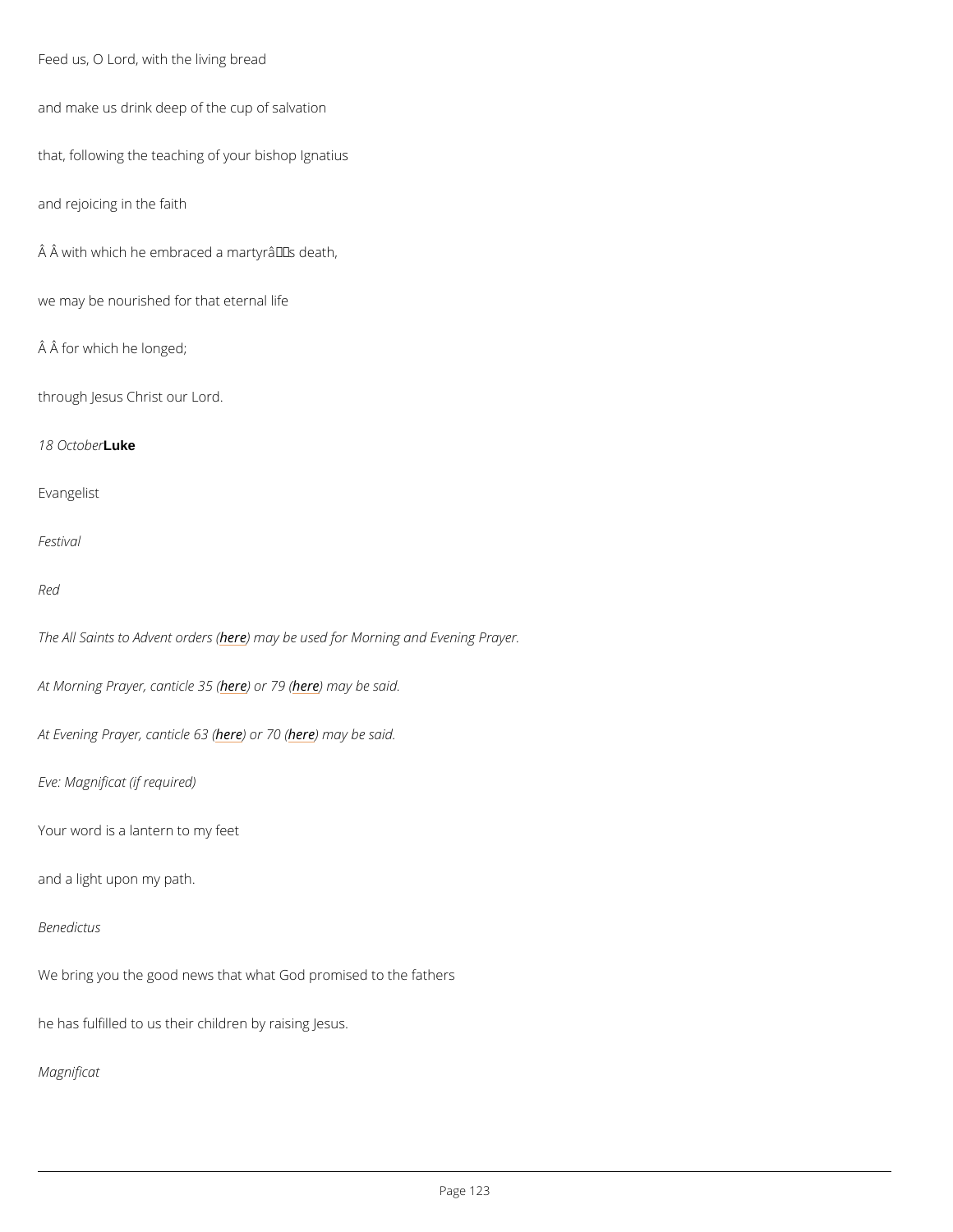The one who saw what Jesus did has borne witness,

that you also may believe.

Collect

Almighty God,

you called Luke the physician,

whose praise is in the gospel,

to be an evangelist and physician of the soul:

by the grace of the Spirit

and through the wholesome medicine of the gospel,

give your Church the same love and power to heal;

through Jesus Christ our Lord.

19 Oct deneyrMartyn

Translator of the Scriptures ,

Missionary in India and Persia, 1812

Lesser Festival

White

Optional canticles and refrains: Comme meon of Missionaries (

Collect

```
Almighty God,
```
who by your Holy Spirit gave Henry Martyn

a longing to tell the good news of Christ

and skill to translate the Scriptures: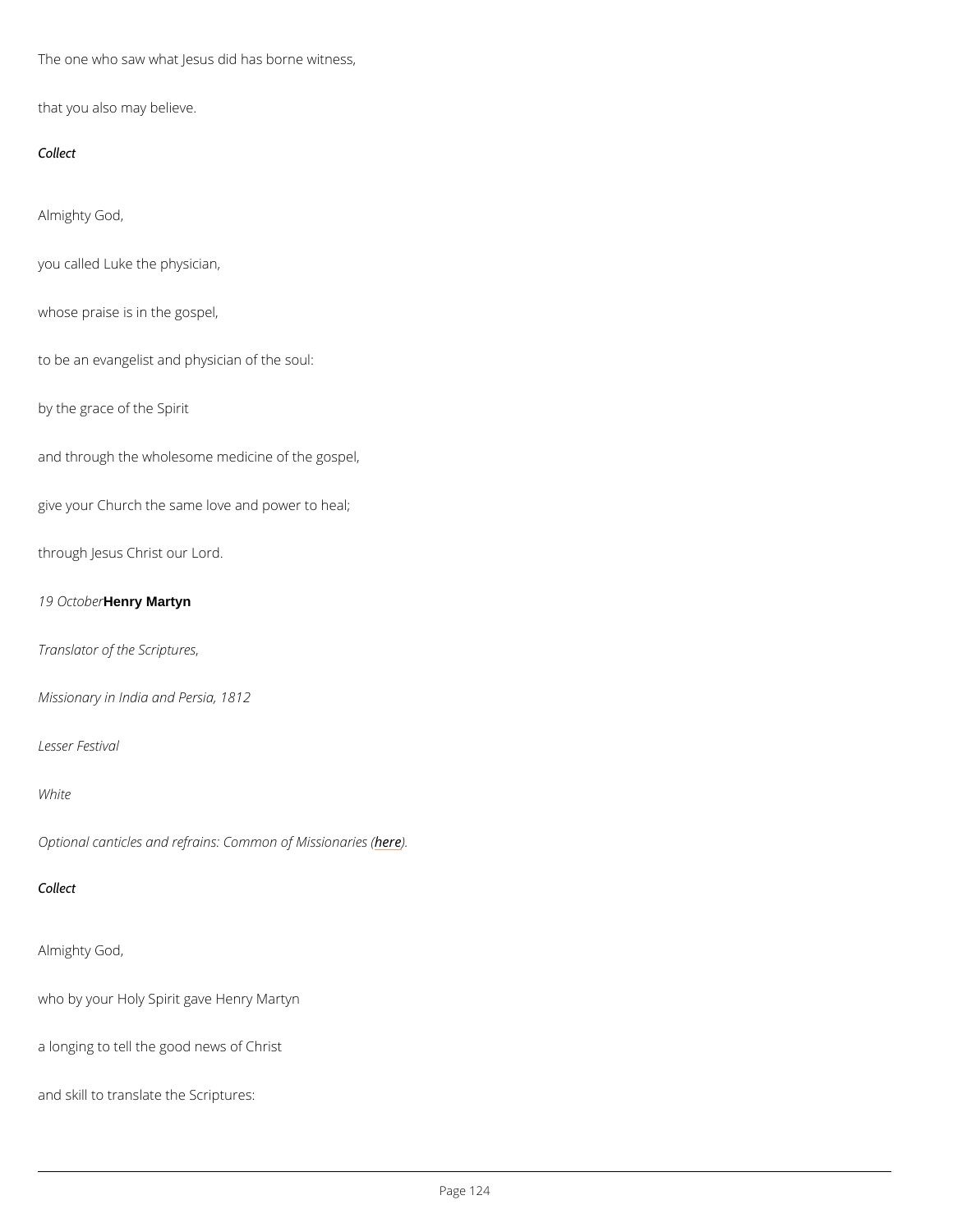by the same Spirit give us grace to offer you our gifts,

wherever you may lead, at whatever the cost;

through Jesus Christ our Lord.

26 Oct Altreathe Great

King of the West Saxons, Scholar, 899

Lesser Festival

White

Optional canticles and refrains: **Ceme**mon of Any Saint (

Collect

God, our maker and redeemer,

we pray you of your great mercy

and by the power of your holy cross

to guide us by your will and to shield us from our foes:

that, after the example of your servant Alfred,

we may inwardly love you above all things;

through Jesus Christ our Lord.

28 OctSimon and Jude

Apostles

Red

The All Saints to Ahdevitent adyrobeersus (ed for Morning and Evening Prayer.

At Morning Prayer, hea) a binclose 3% 6 m (ay be said.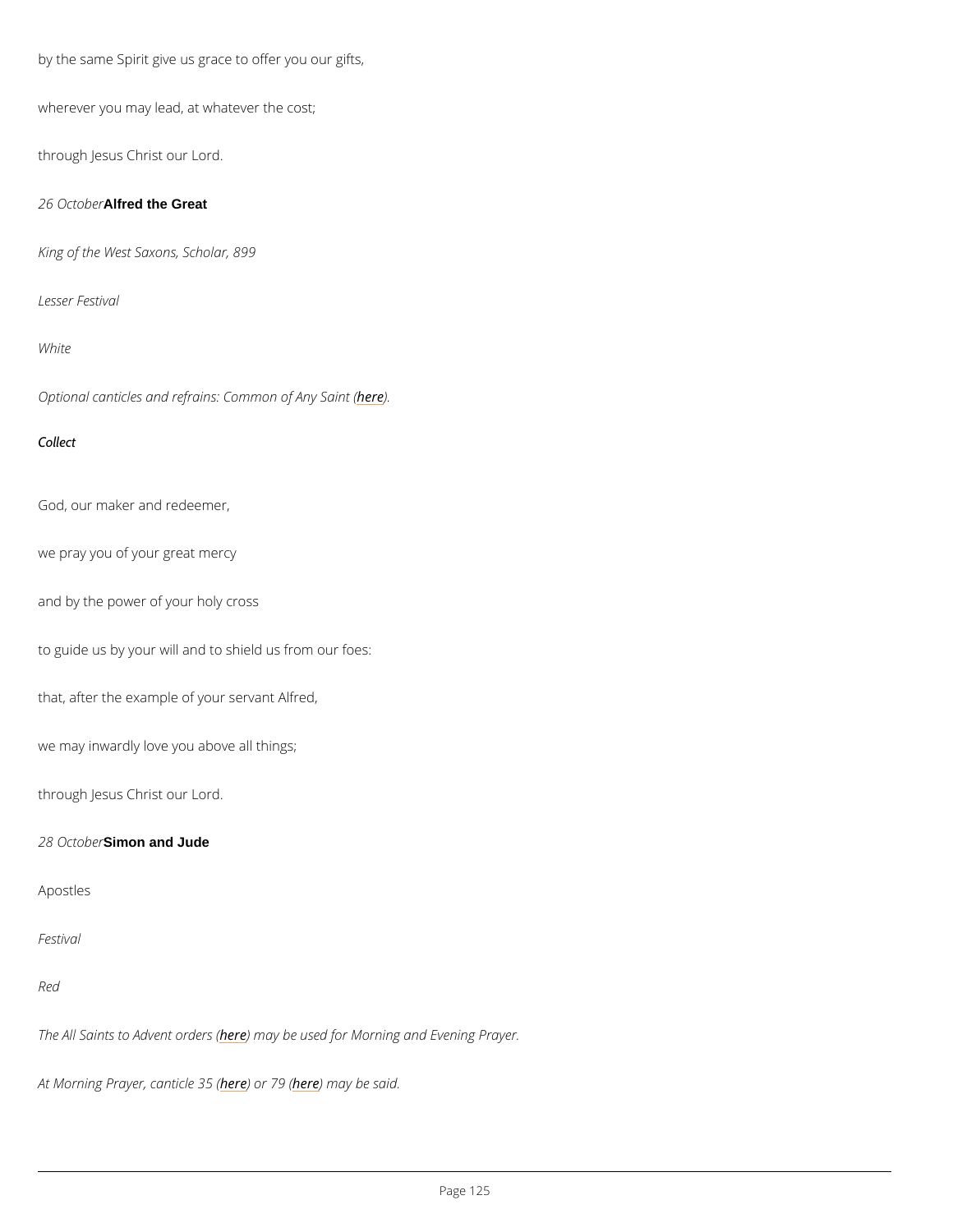At Evening Prayer here) and rche neam (ay be said.

Eve: Magnificat (if required)

When all is made new, and the Christ is on his throne of glory,

you will sit on the twelve thrones to judge the tribes of Israel.

Benedictus

You did not choose me but I chose you

and I appointed you to go out and bear fruit, fruit that shall last.

Magnificat

On the foundation stones of the heavenly city

are written the names of the apostles of the Lamb.

Collect

Almighty God,

who built your Church upon the foundation

Â of the apostles and prophets,

with Jesus Christ himself as the chief cornerstone:

so join us together in unity of spirit by their doctrine,

that we may be made a holy temple acceptable to you;

through Jesus Christ our Lord.

## 29 Octdames Hannington

Bishop of Eastern Equatorial Africa,

Martyr in Uganda, 1885

Lesser Festival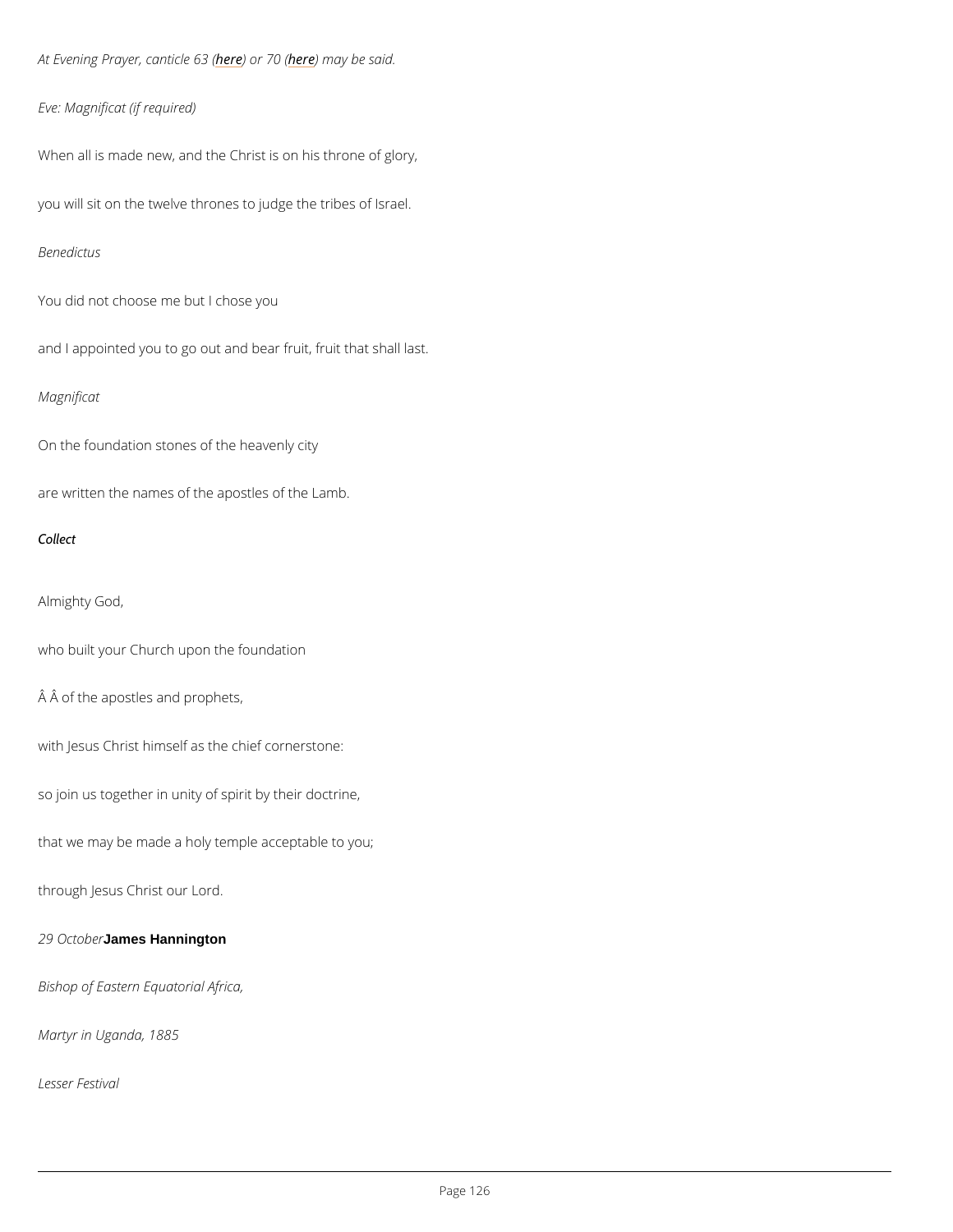```
Red
```
Optional canticles and refrains: heddenmon of Martyrs (

Collect

Most merciful God,

who strengthened your Church by the steadfast courage

Â of your martyr James Hannington:

grant that we also,

thankfully remembering his victory of faith,

may overcome what is evil

and glorify your holy name;

through Jesus Christ our Lord.

1 Nove mNIbSeaints' Day

Principal Feast

Gold or White

## Seber.e

2 Nove © Commemoration of the Faithful Departed (All Souls a €<sup>™</sup> Day)

Lesser Festival

Purple

At Morning Prayer, heane thin a by e ble 2 s(aid.

At Evening Prayerheedenmiacyeb 57s (aid.

Benedictus

I am the resurrection and the life;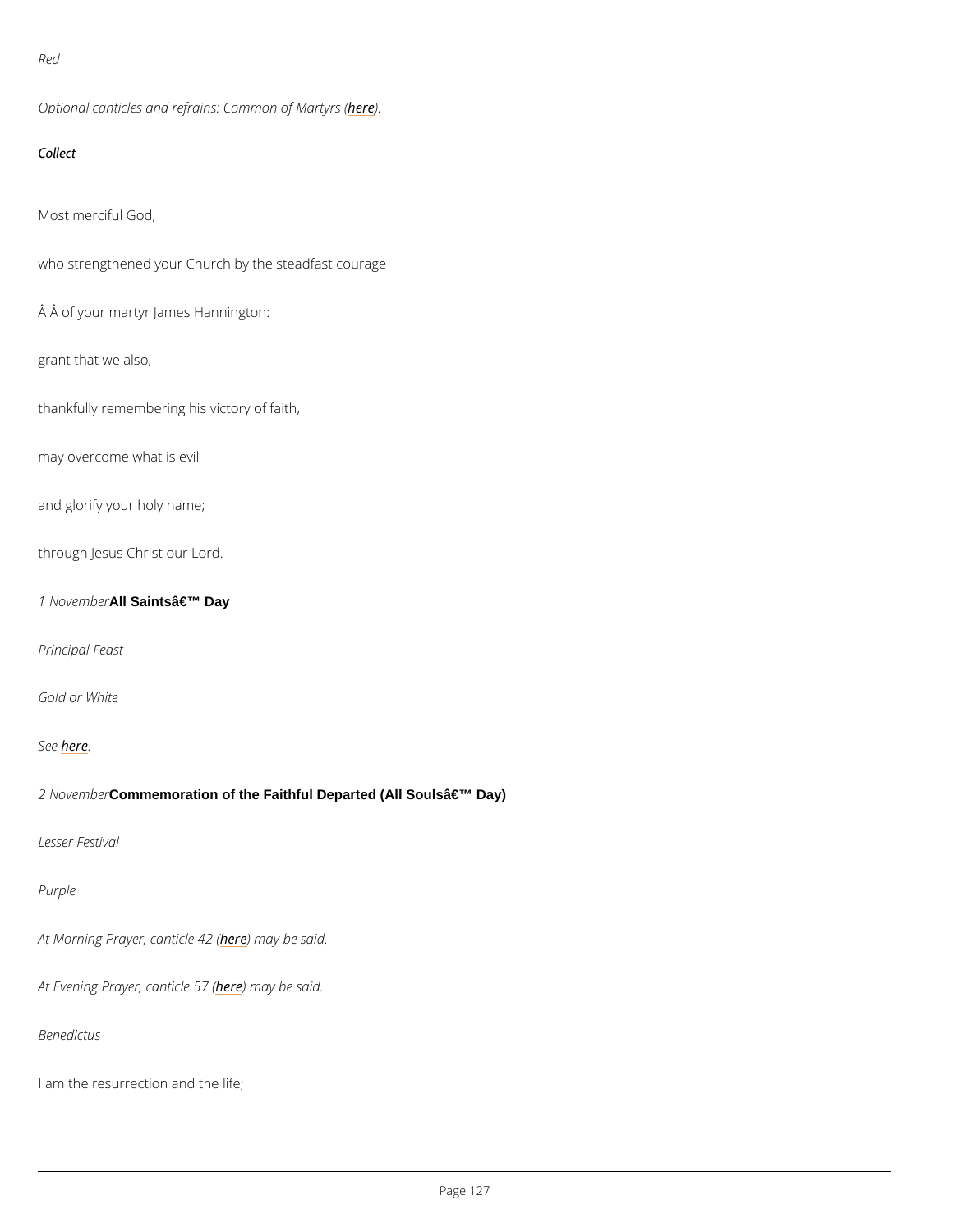whoever believes in me, though they die, yet shall they live.

Magnificat

All that the Father gives to me will come to me;

and the one who comes to me, I will not cast out.

Collect

Eternal God, our maker and redeemer,

grant us, with all the faithful departed,

the sure benefits of your Son $\hat{\mathbf{a}} \in \mathbb{M}$ s saving passion

Â and glorious resurrection

that, in the last day,

when you gather up all things in Christ,

we may with them enjoy the fullness of your promises;

through Jesus Christ our Lord.

3 Nove Richard Hooker

Priest, Anglican Apologist, Teacher of the Faith, 1600

Lesser Festival

White

Optional canticles and refrains: Commoheo) E Teachers of the Faith (

God of peace, the bond of all love,

who in your Son Jesus Christ have made the human race

Â your inseparable dwelling place: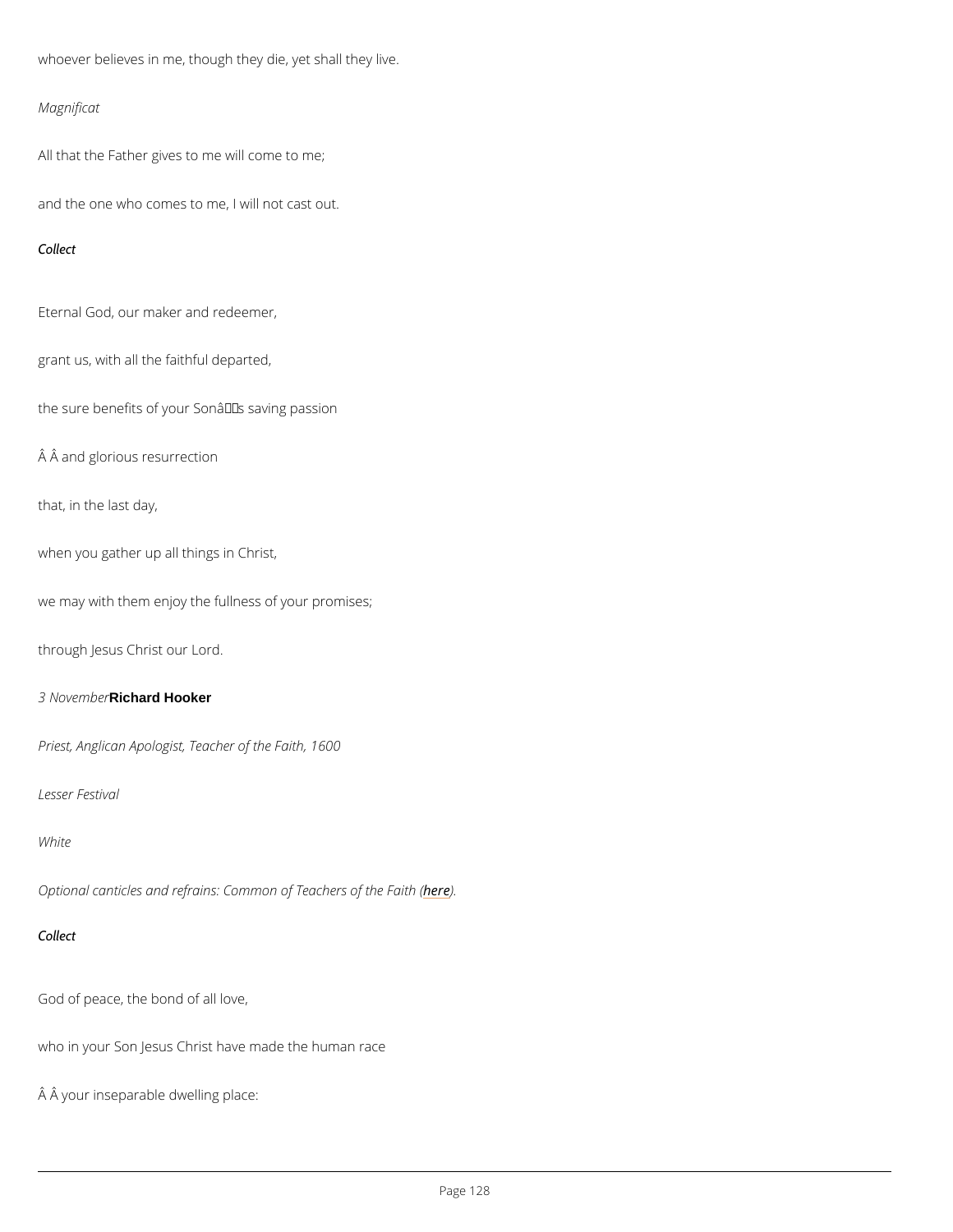after the example of your servant Richard Hooker,

give grace to us your servants ever to rejoice

Â in the true inheritance of your adopted children

and to show forth your praises now and ever;

through Jesus Christ our Lord.

7 Novem Willibrord of York

Bishop, Apostle of Frisia, 739

Lesser Festival

White

Optional canticles and refrains: Comment of Missionaries (

Collect

God, the Saviour of all,

you sent your bishop Willibrord from this land

to proclaim the good news to many peoples

and confirm them in their faith:

help us also to witness to your steadfast love

 $\hat{A}$   $\hat{A}$  by word and deed

so that your Church may increase

Â and grow strong in holiness;

through Jesus Christ our Lord.

8 November Saints and Martyrs of England

Lesser Festival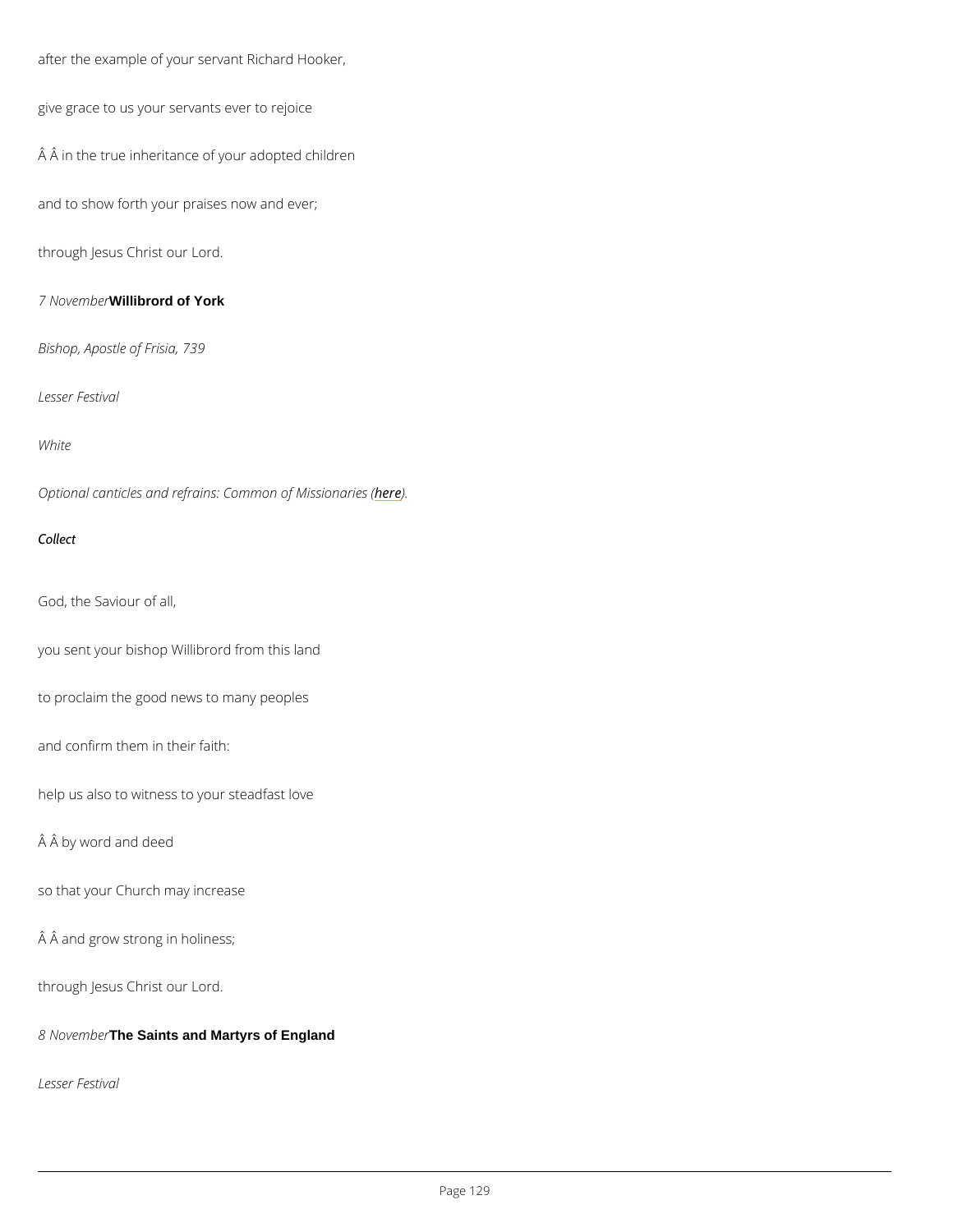### White

Optional canticles and refrains: **Ceme**mon of Any Saint (

Collect

God, whom the glorious company of the redeemed adore,

assembled from all times and places of your dominion:

we praise you for the saints of our own land

and for the many lamps their holiness has lit;

and we pray that we also may be numbered at last

with those who have done your will

 $\hat{A}$   $\hat{A}$  and declared your righteousness;

through Jesus Christ our Lord.

10 Novelmether Great

Bishop of Rome, Teacher of the Faith, 461

Lesser Festival

### White

Optional canticles and refrains: Commoheo) E Teachers of the Faith (

Collect

God our Father,

who made your servant Leo strong in the defence of the faith:

fill your Church with the spirit of truth

that, guided by humility and governed by love,

she may prevail against the powers of evil;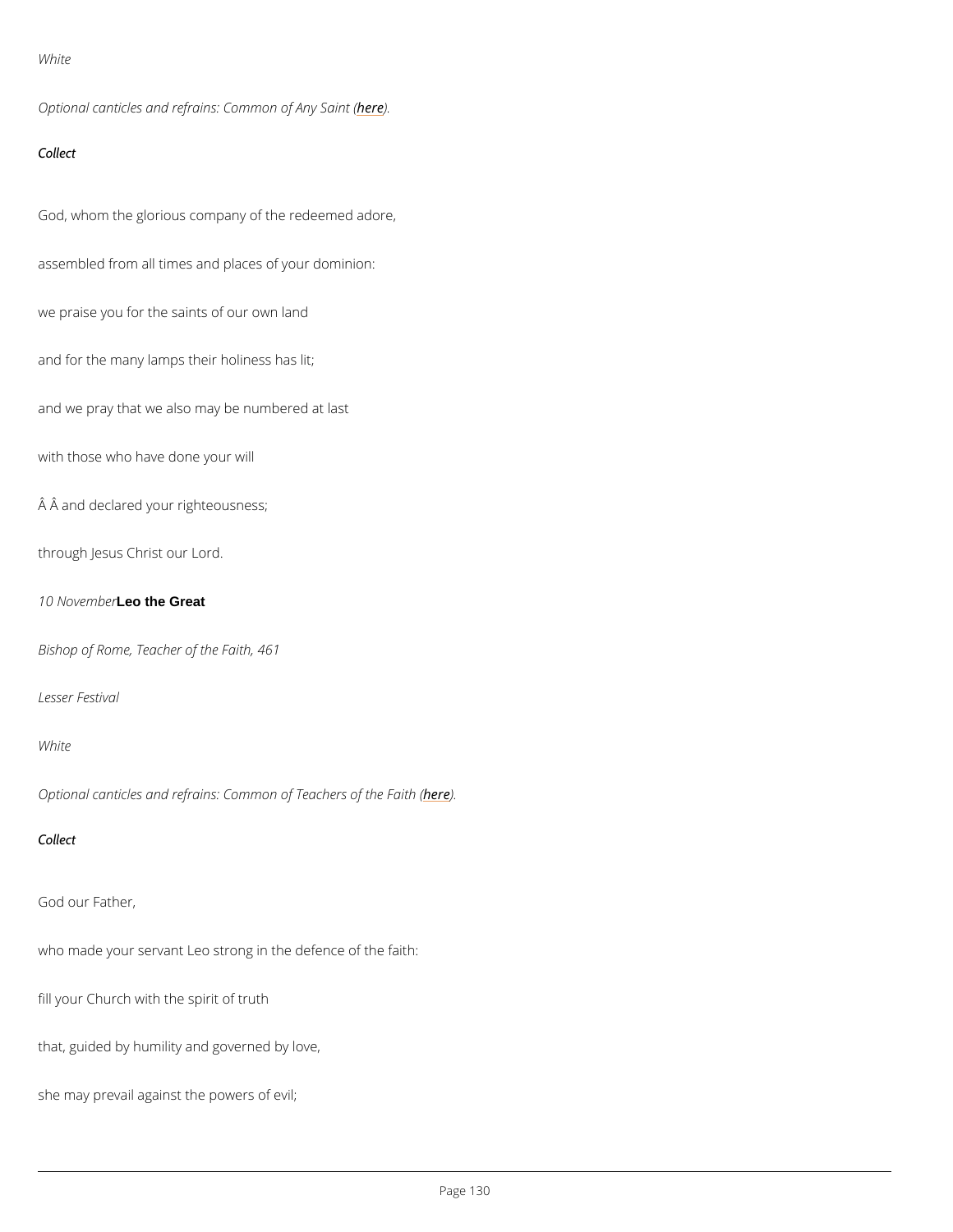through Jesus Christ our Lord.

11 NoveMatrie of Tours

Bishop of Tours, c.397

Lesser Festival

White

Optional canticles and refrains: Common oher end other Pastors (

Collect

God all powerful,

who called Martin from the armies of this world

to be a faithful soldier of Christ:

give us grace to follow him

in his love and compassion for the needy,

and enable your Church to claim for all people

their inheritance as children of God;

through Jesus Christ our Lord.

13 NoveCharles Simeon

Priest, Evangelical Divine, 1836

Lesser Festival



Optional canticles and refrains: Common on **Brishops** and other Pastors (

Collect

Eternal God,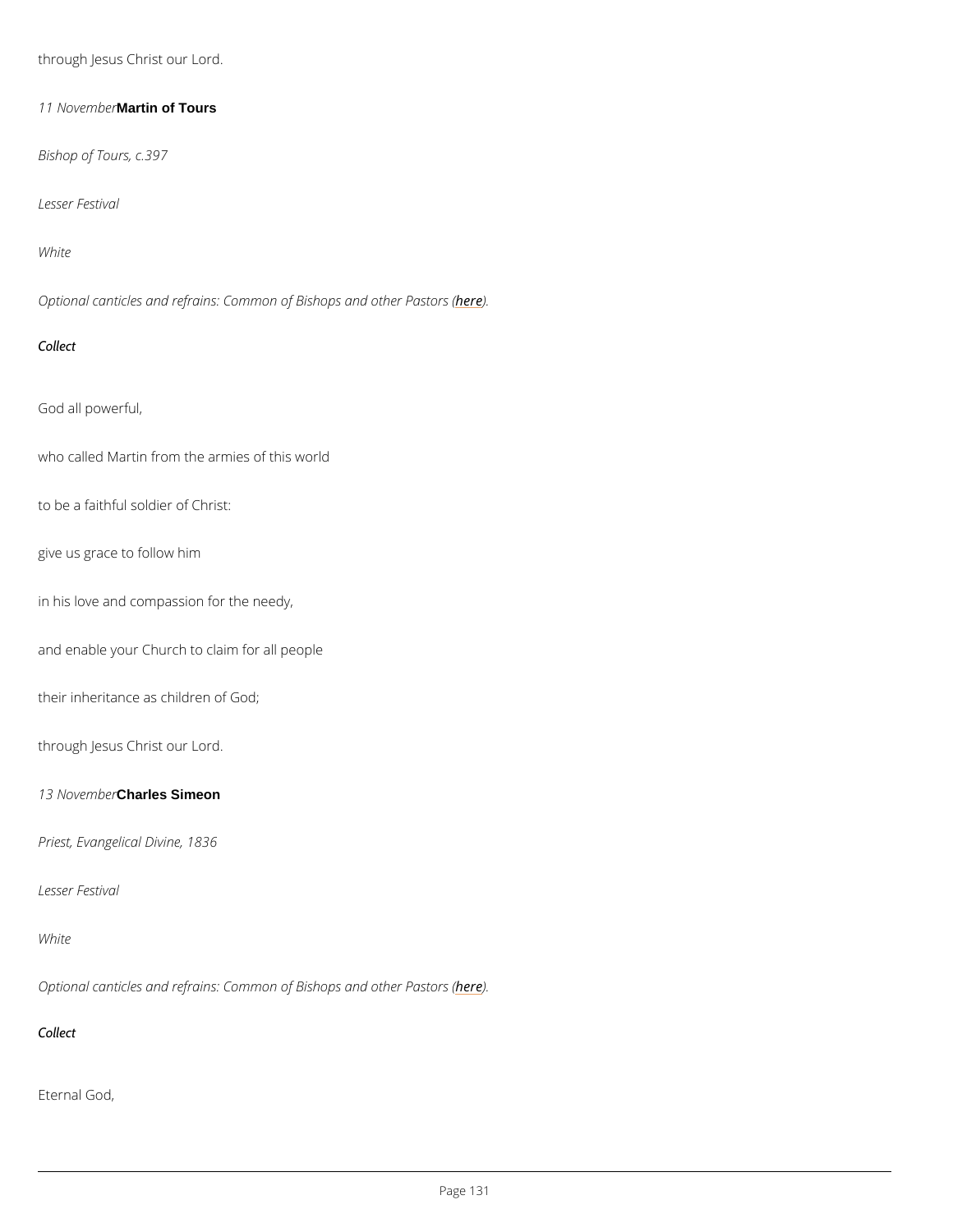who raised up Charles Simeon

Â to preach the good news of Jesus Christ

and inspire your people in service and mission:

grant that we with all your Church may worship the Saviour,

turn in sorrow from our sins and walk in the way of holiness;

through Jesus Christ our Lord.

16 NoveMabgaret of Scotland

Queen of Scotland, Philanthropist, Reformer of the Church, 1093

Lesser Festival

White

Optional canticles and refrains: **Ceme**mon of Any Saint (

Collect

God, the ruler of all,

who called your servant Margaret to an earthly throne

and gave her zeal for your Church and love for your people

that she might advance your heavenly kingdom:

mercifully grant that we who commemorate her example

may be fruitful in good works

and attain to the glorious crown of your saints;

through Jesus Christ our Lord.

17 Novelmlugher

Bishop of Lincoln, 1200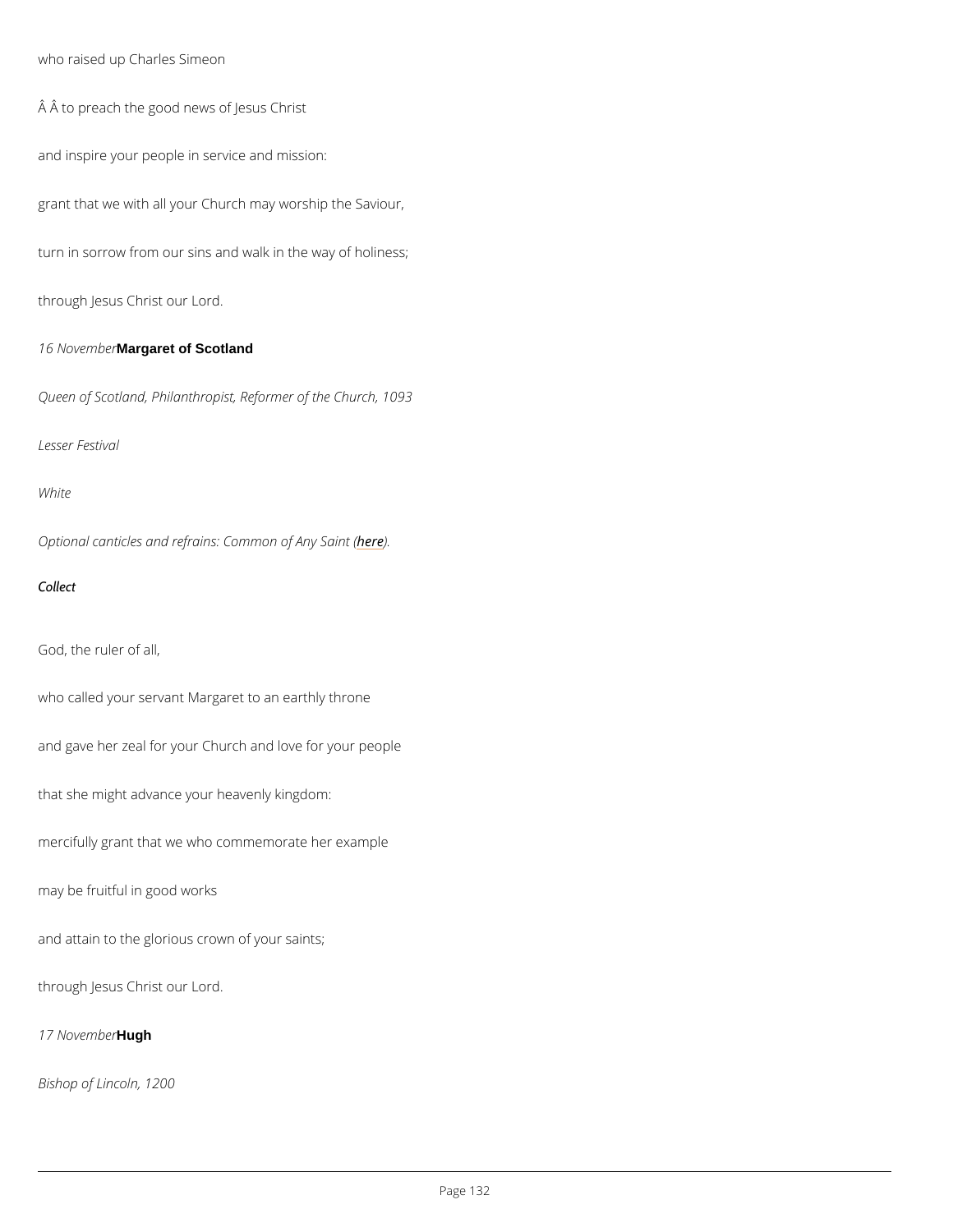```
Lesser Festival
```
White

Optional canticles and refrains: Common oher bighes and other Pastors (

Collect

O God,

who endowed your servant Hugh

with a wise and cheerful boldness

and taught him to commend to earthly rulers

Â the discipline of a holy life:

give us grace like him to be bold in the service of the gospel,

putting our confidence in Christ alone,

who is alive and reigns with you,

in the unity of the Holy Spirit,

one God, now and for ever.

18 NoveEnlizabeth of Hungary

Princess of Thuringia, Philanthropist, 1231

Lesser Festival

White

Optional canticles and refrains: Commemon of Any Saint (

Collect

Lord God,

who taught Elizabeth of Hungary

Page 33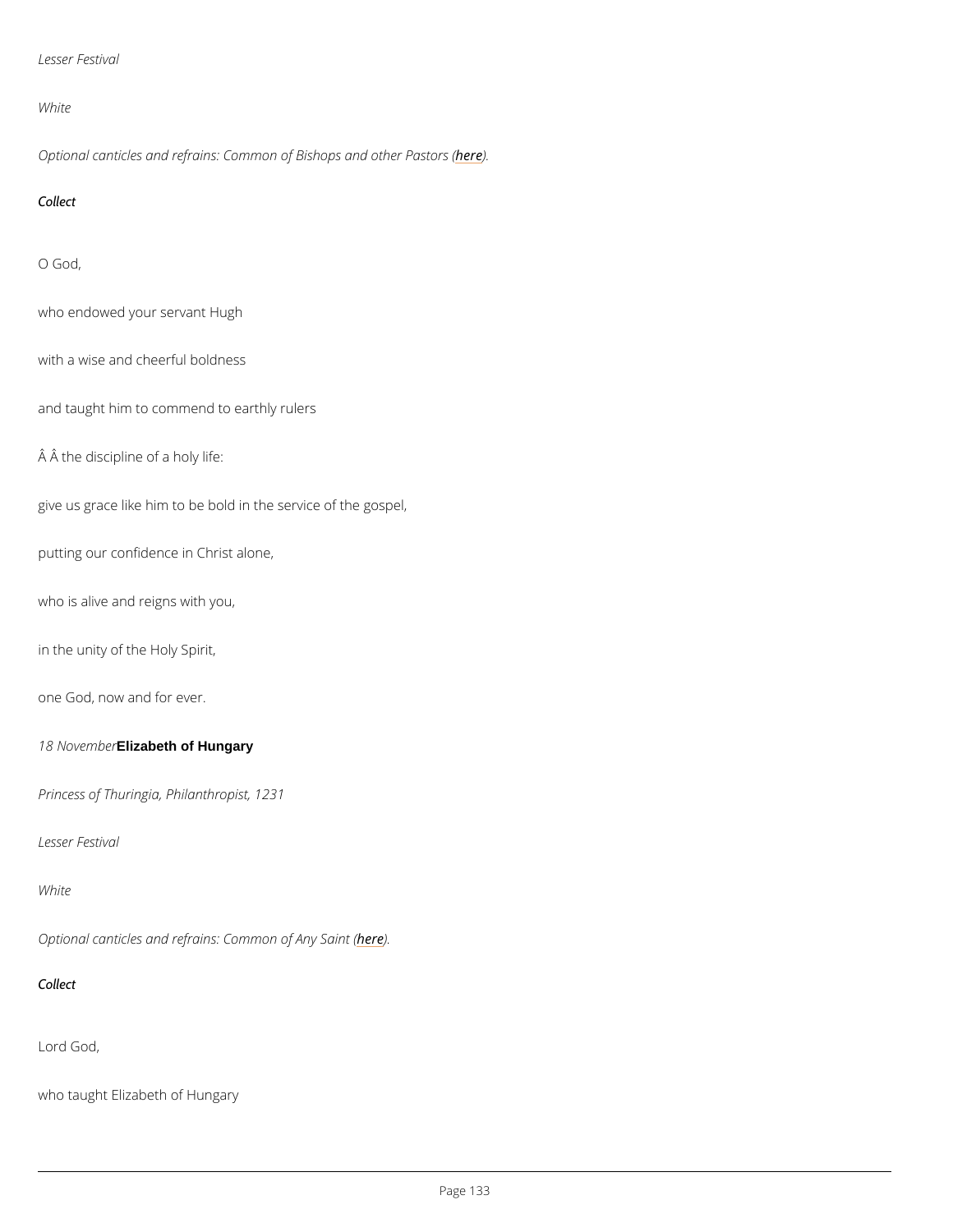Â to recognize and reverence Christ in the poor of this world:

by her example

strengthen us to love and serve the afflicted and the needy

and so to honour your Son, the servant king,

who is alive and reigns with you,

in the unity of the Holy Spirit,

one God, now and for ever.

19 Novembudger

Abbess of Whitby, 680

Lesser Festival

White

Optional canticles and refrains: Common of Member) es of Religious Communities (

Collect

Eternal God,

who made the abbess Hilda to shine like a jewel in our land

and through her holiness and leadership

Â blessed your Church with new life and unity:

help us, like her, to yearn for the gospel of Christ

and to reconcile those who are divided;

through him who is alive and reigns with you,

in the unity of the Holy Spirit,

one God, now and for ever.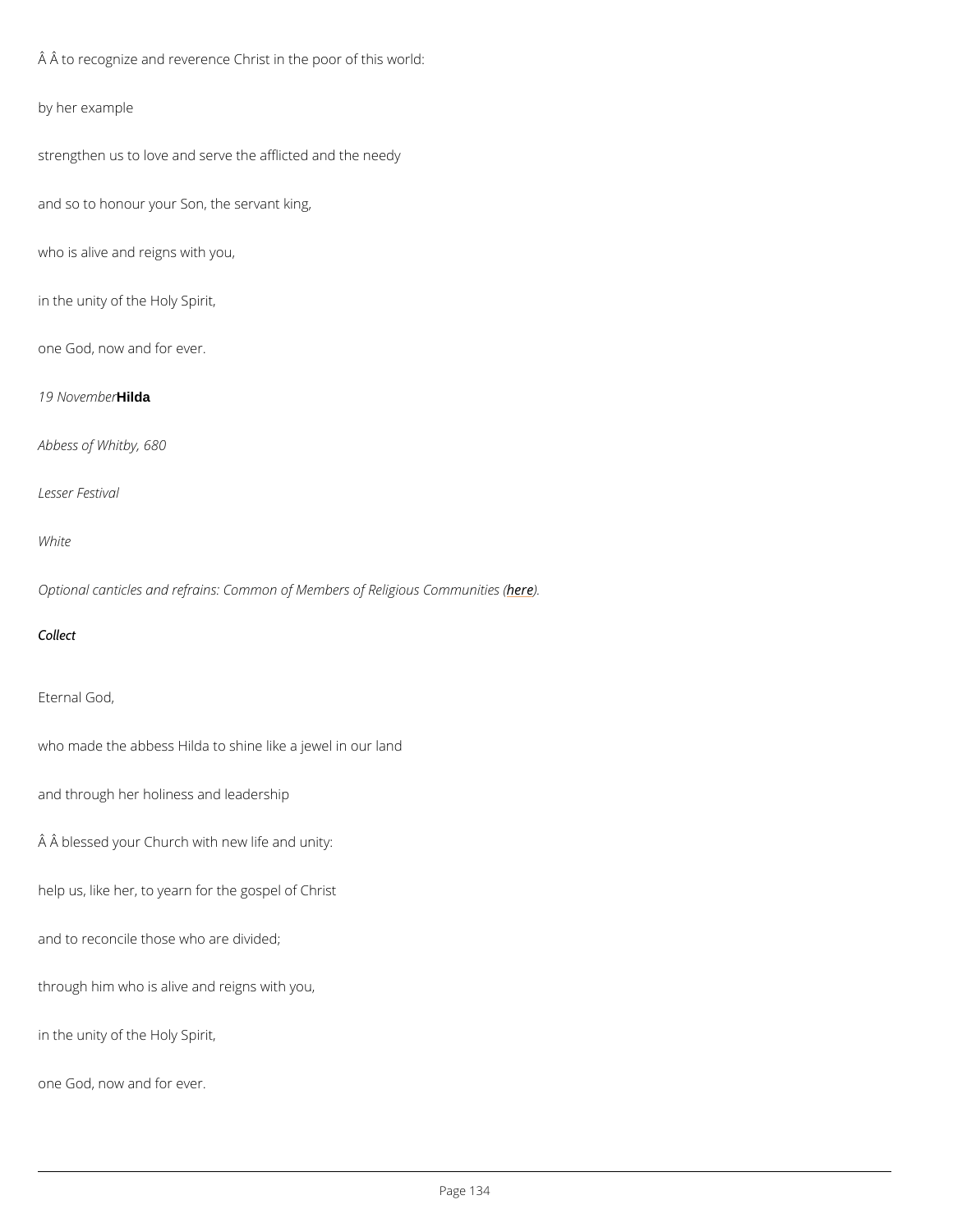## 20 NoveEndmund

King of the East Angles, Martyr, 870

Lesser Festival

Red

Optional canticles and refrains: he dem mon of Martyrs (

Collect

Eternal God,

whose servant Edmund kept faith to the end,

both with you and with his people,

and glorified you by his death:

grant us such steadfastness of faith

that, with the noble army of martyrs,

we may come to enjoy the fullness of the resurrection life;

through Jesus Christ our Lord.

23 NoveChebneent

Bishop of Rome, Martyr, c.100

Lesser Festival

Red

Optional canticles and refrains: he dem mon of Martyrs (

Collect

Creator and Father of eternity,

whose martyr Clement bore witness with his blood

Page 35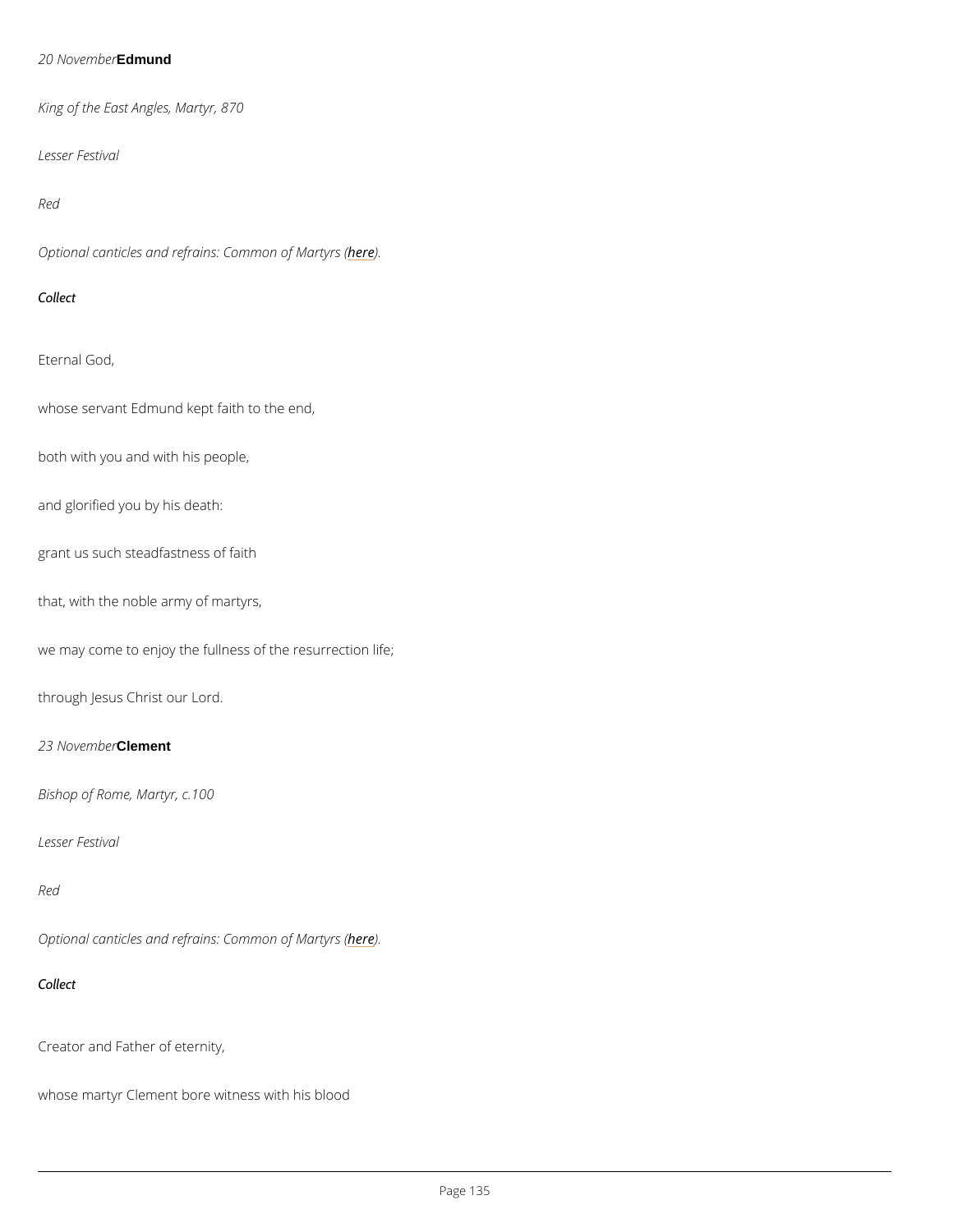to the love he proclaimed and the gospel that he preached:

give us thankful hearts as we celebrate your faithfulness,

 $\hat{A}$   $\hat{A}$  revealed to us in the lives of your saints,

and strengthen us in our pilgrimage as we follow your Son,

Jesus Christ our Lord.

30 Nove Annubrew

Apostle

Festival

Red

The All Saints to Ahdevmeent aayrobeersus (ed for Morning and Evening Prayer.

At Morning Prayer, heape bircle 26 (6 m (ay be said.

At Evening Prayerheedendiche nighed may be said.

Eve: Magnificat (if required)

When all is made new, and the Christ is on his throne of glory,

you will sit on the twelve thrones to judge the tribes of Israel.

Benedictus

You did not choose me but I chose you

and I appointed you to go out and bear fruit, fruit that shall last.

# Magnificat

On the foundation stones of the heavenly city

are written the names of the apostles of the Lamb.

Collect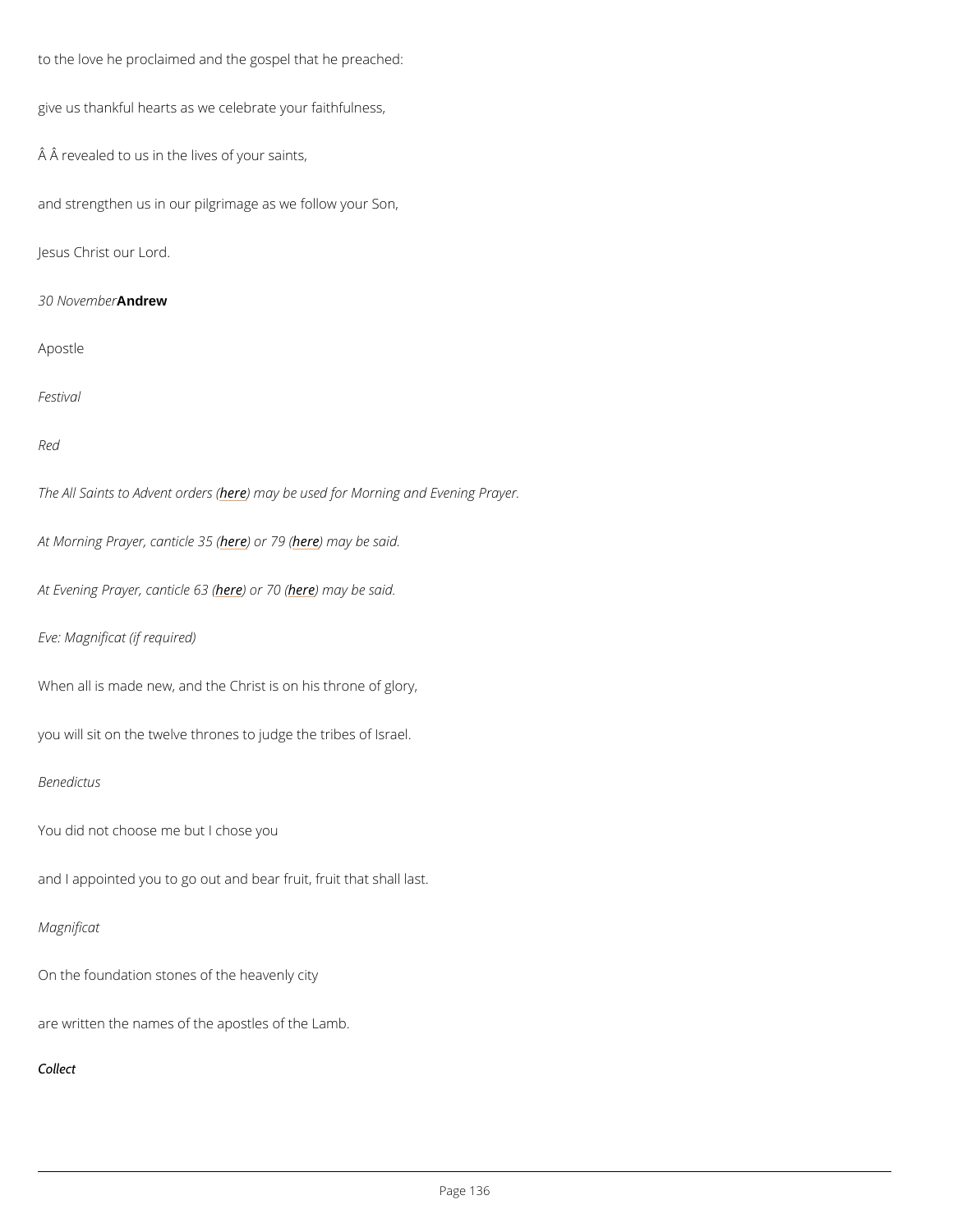Almighty God,

who gave such grace to your apostle Saint Andrew

that he readily obeyed the call of your Son Jesus Christ

Â and brought his brother with him:

call us by your holy word,

and give us grace to follow you without delay

 $\hat{A}$   $\hat{A}$  and to tell the good news of your kingdom;

through Jesus Christ our Lord.

 $6$  December  $6$  December  $6$ 

Bishop of Myra, c.326

Lesser Festival

White

Optional canticles and refrains: Common oher bightops and other Pastors (

Collect

Almighty Father, lover of souls,

who chose your servant Nicholas

Â to be a bishop in the Church,

that he might give freely out of the treasures of your grace:

make us mindful of the needs of others

and, as we have received, so teach us also to give;

through Jesus Christ our Lord.

7 December se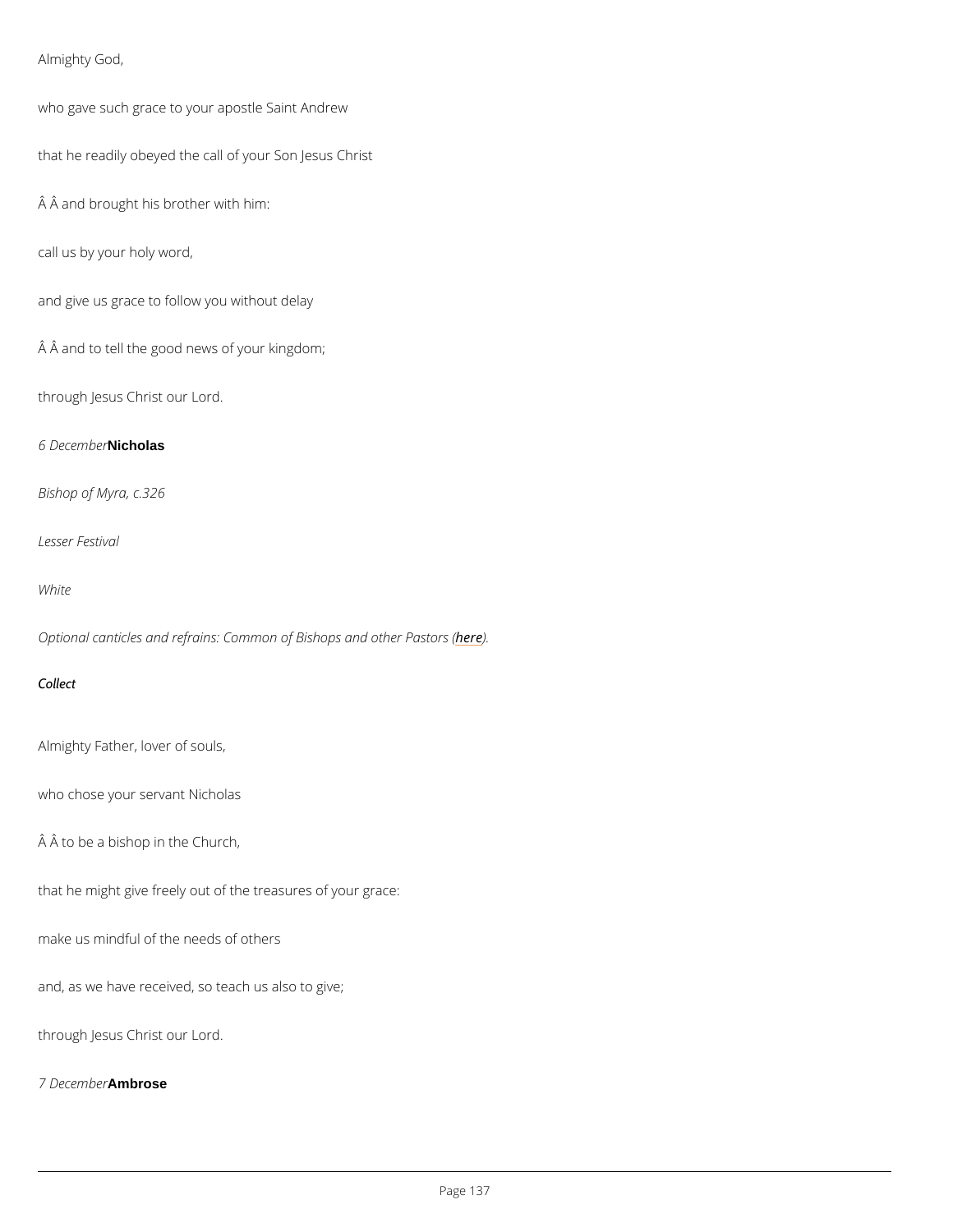Bishop of Milan, Teacher of the Faith, 397

Lesser Festival

White

Optional canticles and refrains: Commoheo) E Teachers of the Faith (

Collect

God of hosts,

who called Ambrose from the governor  $\hat{a} \in \text{TM}$  s throne

to be a bishop in your Church

and an intrepid champion of your faithful people:

mercifully grant that, as he did not fear to rebuke rulers,

so we, with like courage,

Â may contend for the faith we have received;

through Jesus Christ our Lord.

8 Dece The Conception of the Blessed Virgin Mary

Lesser Festival

White

Optional canticles and refrains: Common hoefr) the Blessed Virgin Mary (

Collect

Almighty and everlasting God,

who stooped to raise fallen humanity

through the child-bearing of blessed Mary:

grant that we, who have seen your glory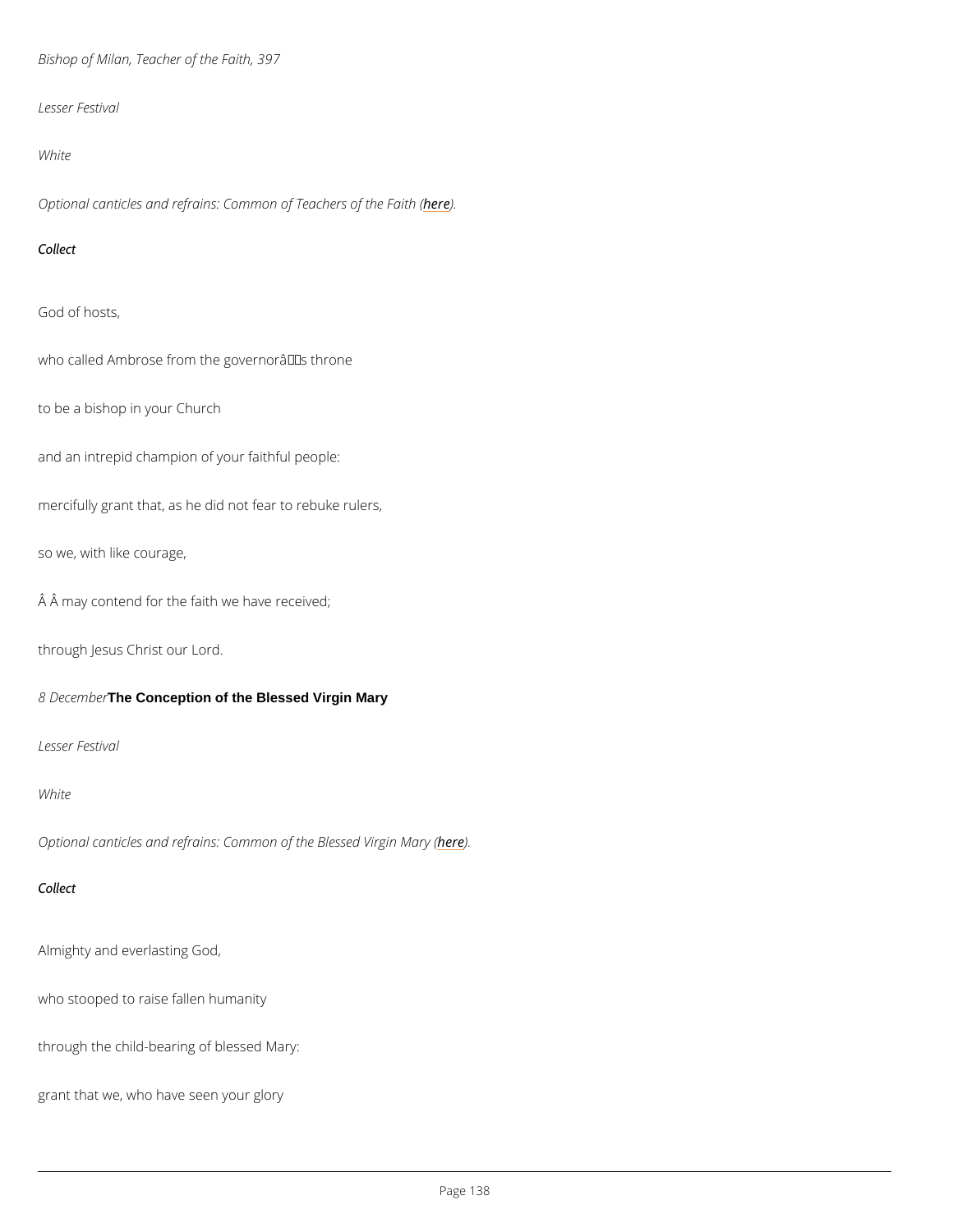```
 Â revealed in our human nature
```
and your love made perfect in our weakness,

may daily be renewed in your image

and conformed to the pattern of your Son

Jesus Christ our Lord.

13 DeceLmadyer

Martyr at Syracuse, 304

Lesser Festival

Red

Optional canticles and refrains: hedem mon of Martyrs (

Collect

God our redeemer,

who gave light to the world that was in darkness

by the healing power of the Saviourâ $\epsilon$ <sup>TM</sup>s cross:

shed that light on us, we pray,

that with your martyr Lucy

we may, by the purity of our lives,

Â reflect the light of Christ

and, by the merits of his passion,

 $\hat{A}$   $\hat{A}$  come to the light of everlasting life;

through Jesus Christ our Lord.

14 Decelonhon of the Cross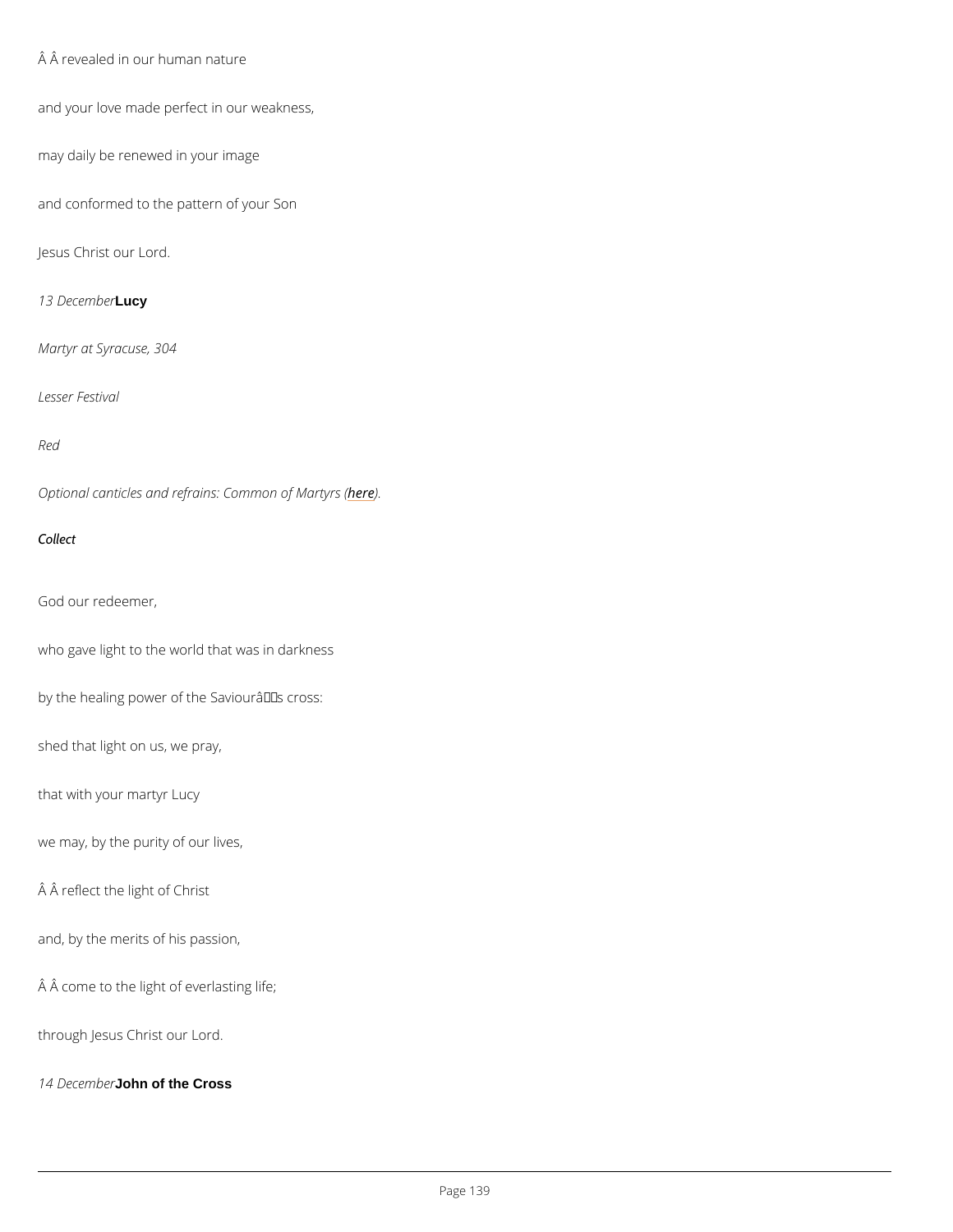Poet, Teacher of the Faith, 1591

Lesser Festival

White

Optional canticles and refrains: Commoheo) E Teachers of the Faith (

Collect

O God, the judge of all,

who gave your servant John of the Cross

a warmth of nature, a strength of purpose

Â and a mystical faith

that sustained him even in the darkness:

shed your light on all who love you

and grant them union of body and soul

in your Son Jesus Christ our Lord.

24 DeceChritistemas Eve

Purple

Seber.e

25 DeceChritistemas Day

Principal Feast

Gold or White

Seber.e

26 DeceStephen

Deacon, First Martyr

 $P$ ag  $640$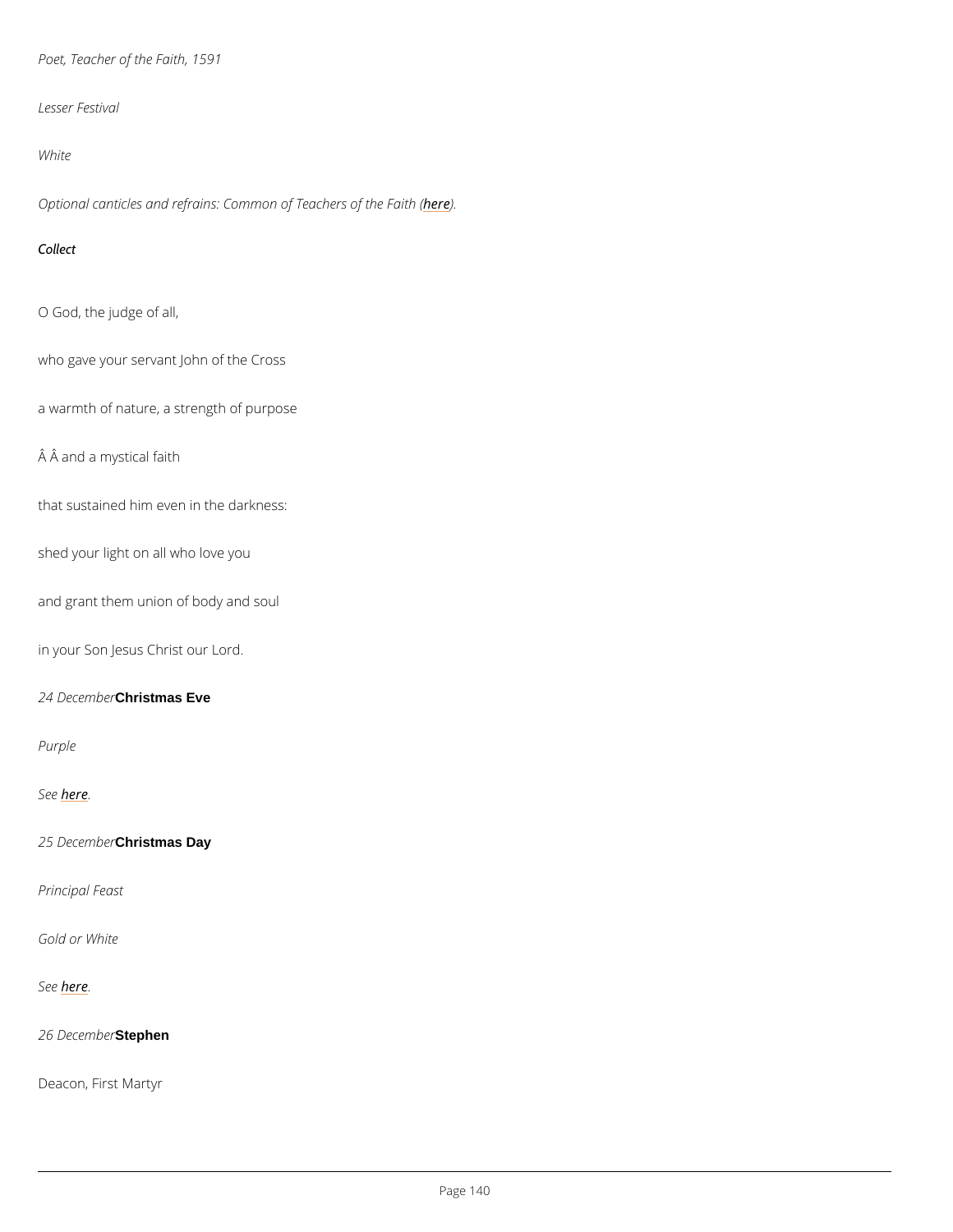## Festival

### Red

The Christmash expredeerres used for Morning and Evening Prayer.

The canticles and refrains for Christmas are used.

Collect

Gracious Father,

who gave the first martyr Stephen

grace to pray for those who took up stones against him:

grant that in all our sufferings for the truth

we may learn to love even our enemies

and to seek forgiveness for those who desire our hurt,

looking up to heaven to him who was crucified for us,

Jesus Christ, our mediator and advocate.

### 27 Decembrer

Apostle and Evangelist

Festival

White

The Christmash expredeerres used for Morning and Evening Prayer.

The canticles and refrains for Christmas are used.

Collect

Merciful Lord,

cast your bright beams of light upon the Church: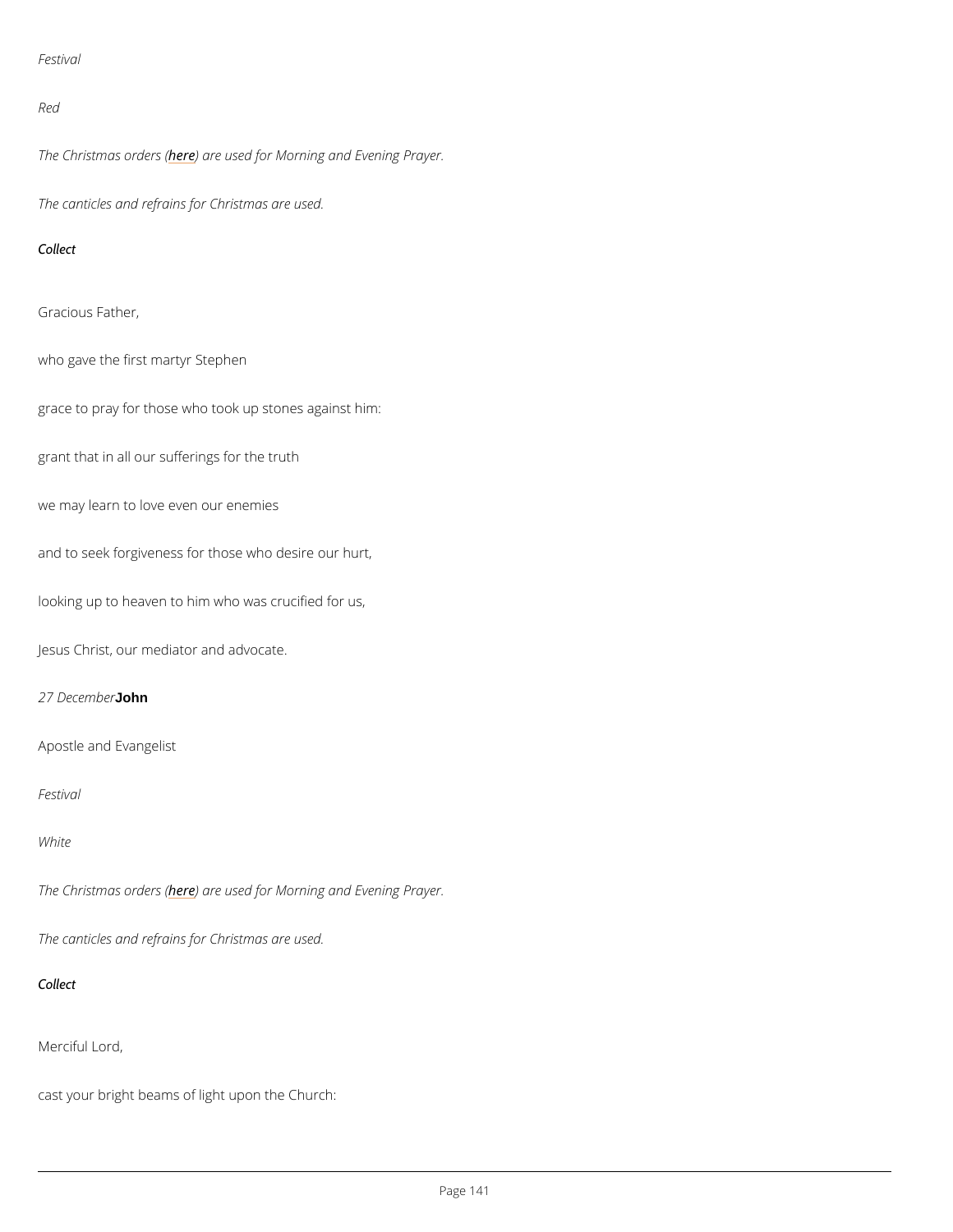that, being enlightened by the teaching

Â of your blessed apostle and evangelist Saint John,

we may so walk in the light of your truth

that we may at last attain to the light of everlasting life;

through Jesus Christ your incarnate Son our Lord.

28 DeceTrhebHeaty Innocents

Festival

Red

The Christmash expredeerres used for Morning and Evening Prayer.

The canticles and refrains for Christmas are used.

Collect

Heavenly Father,

whose children suffered at the hands of Herod,

though they had done no wrong:

by the suffering of your Son

and by the innocence of our lives

frustrate all evil designs

and establish your reign of justice and peace;

through Jesus Christ our Lord.

29 DeceThomas Becket

Archbishop of Canterbury, Martyr, 1170

Lesser Festival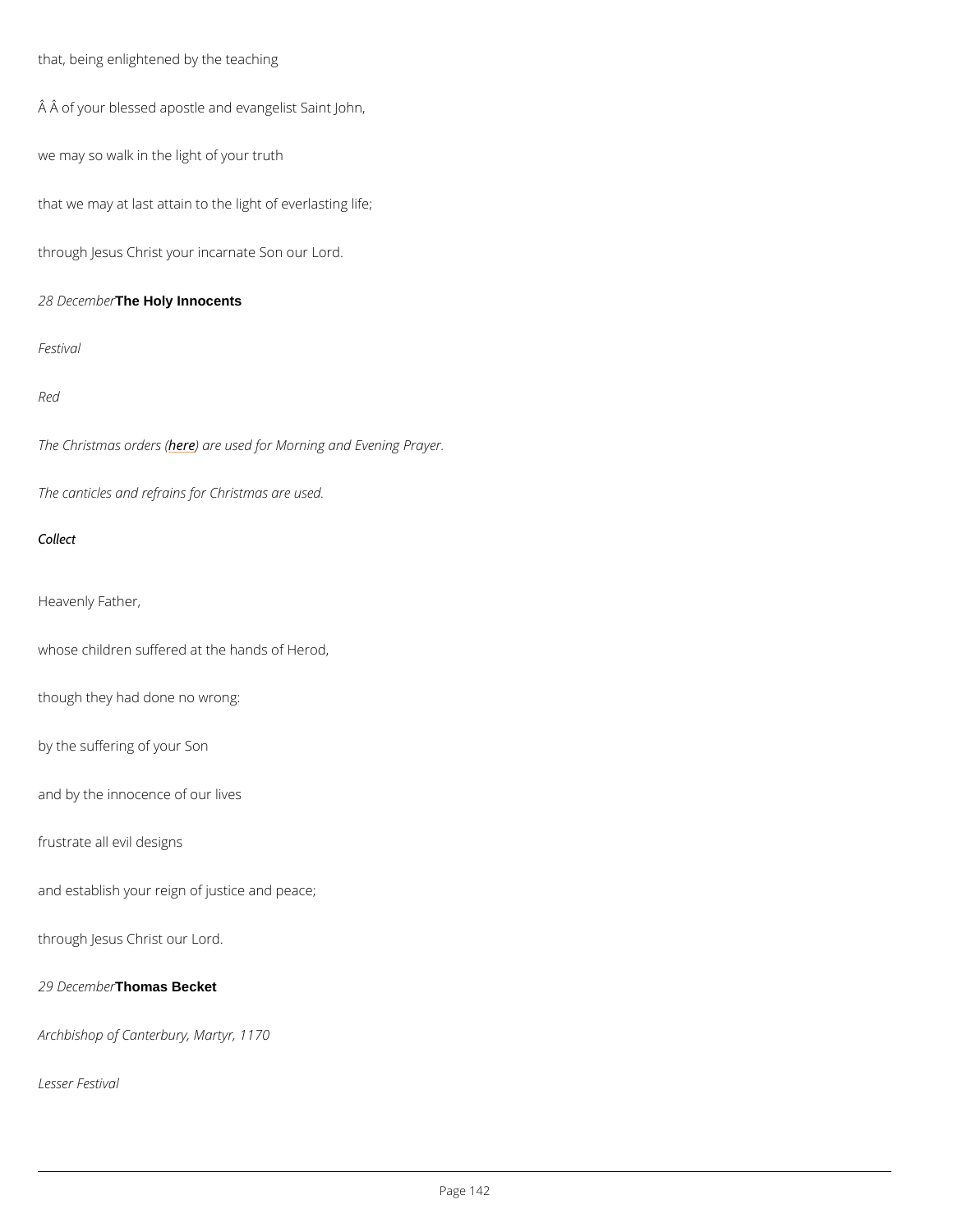Red

The canticles and refrains for Christmas are used.

Collect

Lord God,

who gave grace to your servant Thomas Becket

to put aside all earthly fear

 $\hat{A}$   $\hat{A}$  and be faithful even to death:

grant that we, disregarding worldly esteem,

may fight all wrong,

uphold your rule,

and serve you to our life  $a \in \mathbb{M}$  s end;

through Jesus Christ our Lord.

Dedication Festival

Principal Feast or Festival

Gold or White

At Morning Prayer, heane thin a by both s(aid.

At Evening Prayerheeden miacyeb 23 said.

Eve: Magnificat (if required)

How awesome is this place!

This is none other than the house of God.

Benedictus

 $P$ ag  $643$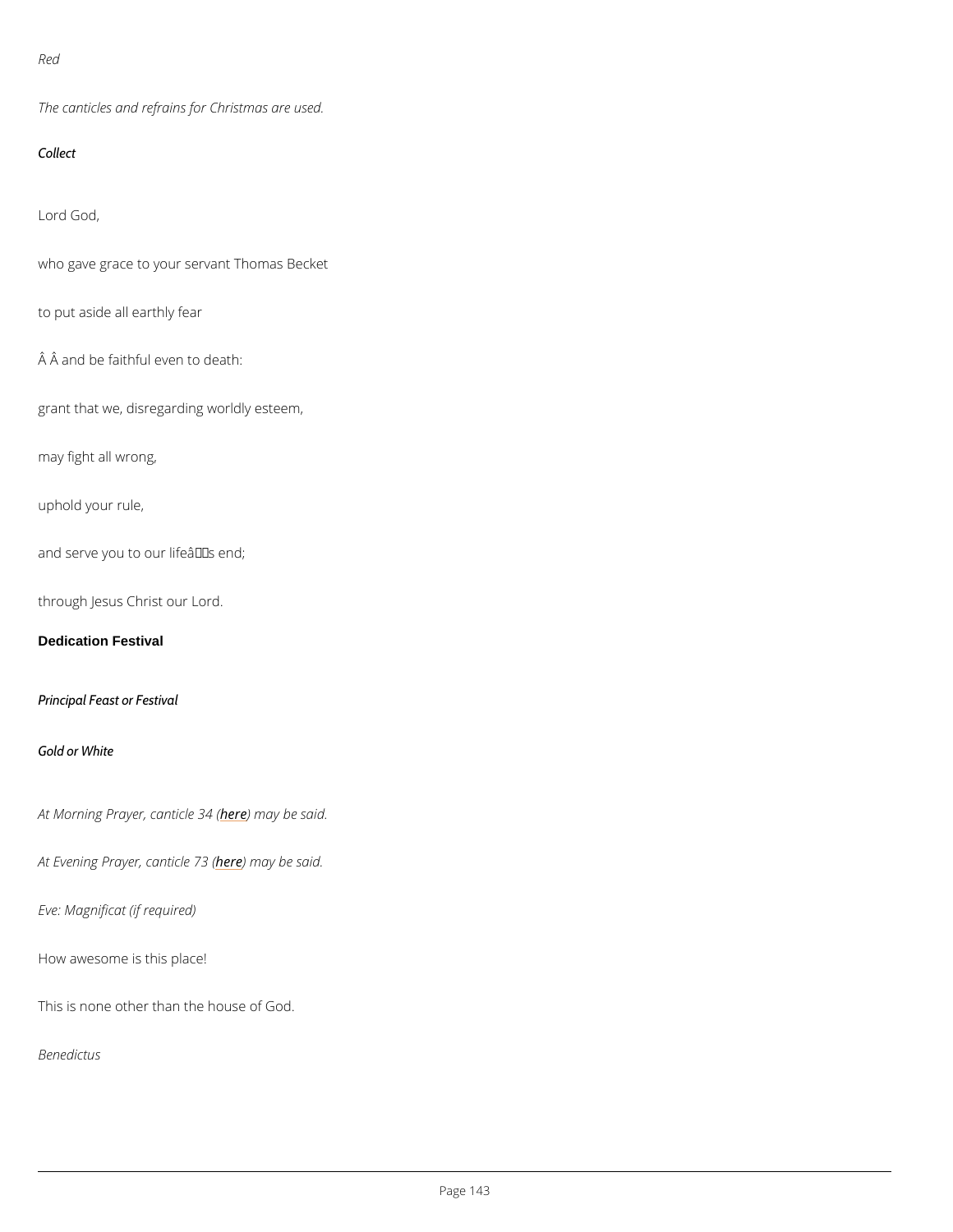My house shall be called a house of prayer;

a refuge for all peoples.

Magnificat

This is the place where we call on the holy name of God;

of which it is written, My name shall be there.

Collect

Almighty God,

to whose glory we celebrate the dedication

 $A$   $A$  of this house of prayer:

we praise you for the many blessings

you have given to those who worship you here:

and we pray that all who seek you in this place may find you,

and, being filled with the Holy Spirit,

may become a living temple acceptable to you;

through Jesus Christ our Lord.

 $\hat{A}$   $\hat{\Pi}$   $\hat{A}$   $\hat{A}$   $\hat{B}$   $\hat{B}$   $\hat{C}$   $\hat{B}$   $\hat{C}$   $\hat{C}$   $\hat{C}$   $\hat{C}$   $\hat{C}$   $\hat{C}$   $\hat{C}$   $\hat{C}$   $\hat{C}$   $\hat{C}$   $\hat{C}$   $\hat{C}$   $\hat{C}$   $\hat{C}$   $\hat{C}$   $\hat{C}$   $\hat{C}$   $\hat{C}$   $\hat{C}$   $\hat{C$ 

The Blessed Virgin Mary

White

At Morning Prayer, hean book the 20 am (ay be said.

At Evening Prayerhedendiche neam (ay be said.

Eve: Magnificat (if required)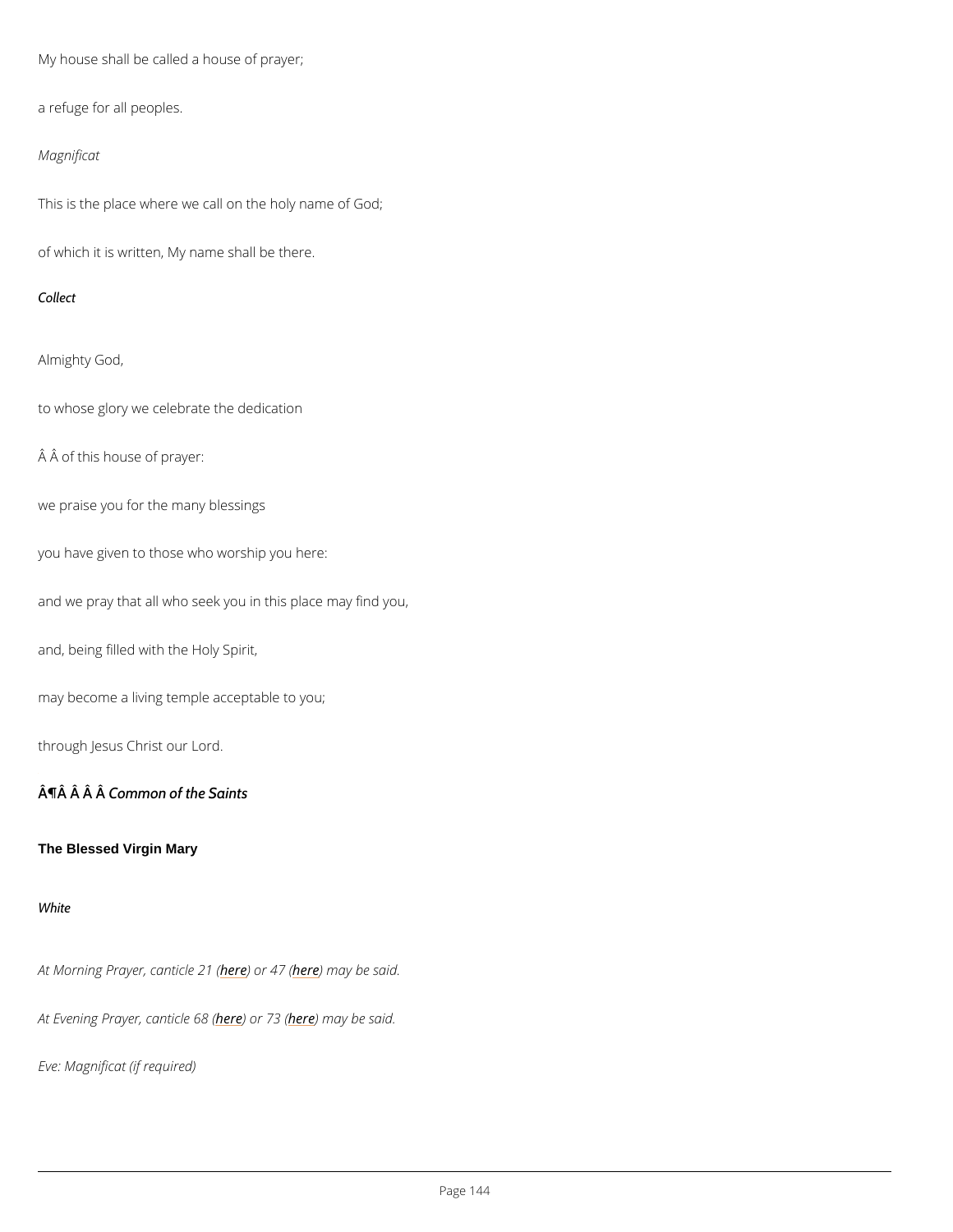# Blessed are you, Mary,

for you believed that what was said to you by the Lord

Â would be fulfilled. [Alleluia.]

#### *Benedictus*

In the womb of Mary, you found a dwelling place on earth, O Christ;

remain for ever in our hearts. [Alleluia.]

# *Magnificat*

Mary gave birth to the Word of God;

truly she is the ever-blessed mother of Christ our Lord. [Alleluia.]

#### *Collect*

Almighty and everlasting God,

who stooped to raise fallen humanity

through the child-bearing of blessed Mary;

grant that we, who have seen your glory

Â revealed in our human nature

and your love made perfect in our weakness,

may daily be renewed in your image

and conformed to the pattern of your Son

Jesus Christ our Lord.

**Martyrs**

*Red*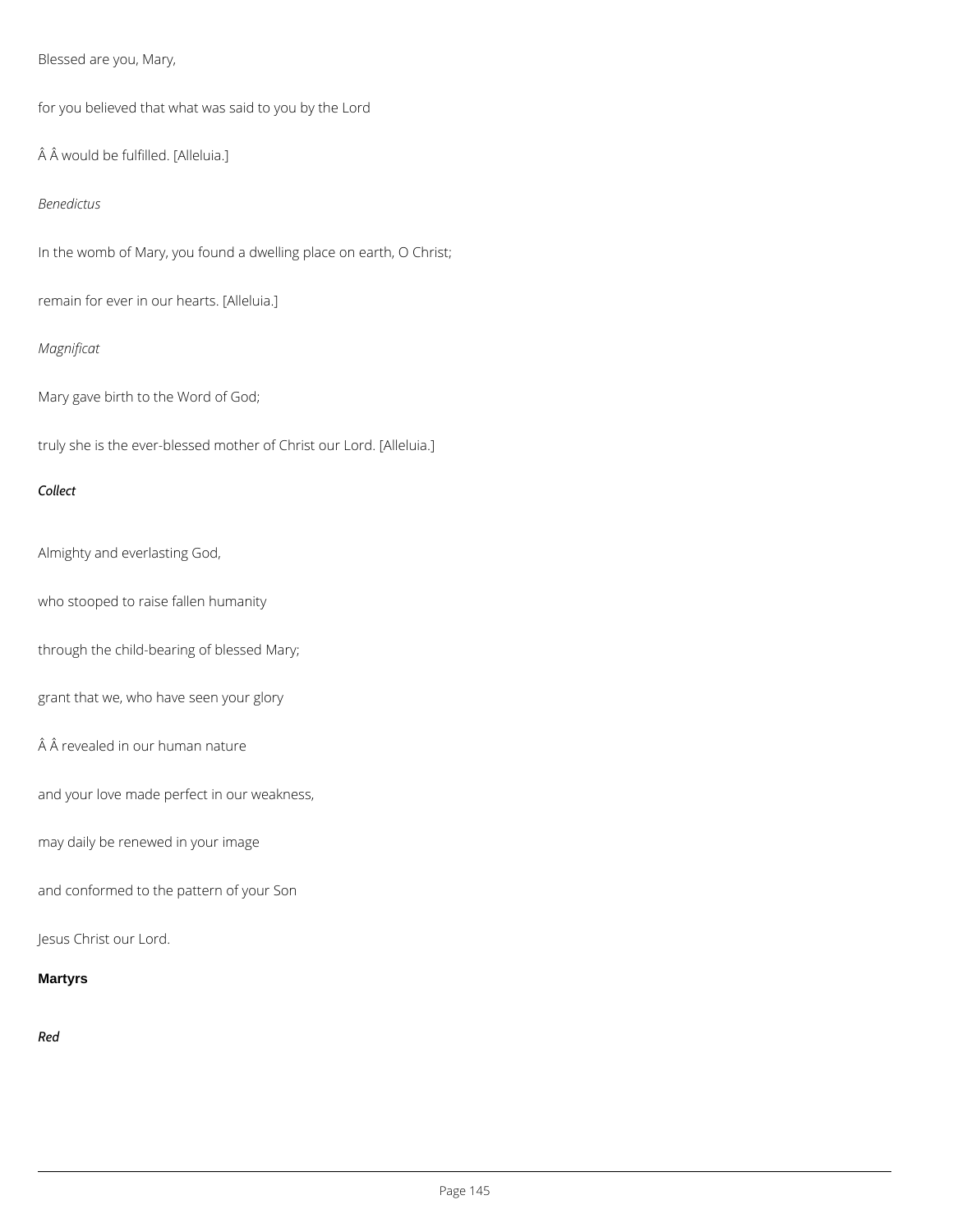```
At Morning Prayer, heane bind learned 2018 m(ay be said.
```

```
At Evening Prayerhedendiche fehren ay be said.
```
Eve: Magnificat (if required)

Whoever follows me will not walk in darkness

but will have the light of life. [Alleluia.]

Benedictus

Blessed are those who are persecuted for the cause of right,

for theirs is the kingdom of heaven. [Alleluia.]

Magnificat

Those who gave up their lives for Christ and followed in the Way rejoice with God now and fo

Collect

Almighty God,

by whose grace and power your holy martyr

triumphed over suffering and was faithful unto death:

strengthen us with your grace,

that we may endure reproach and persecution

and faithfully bear witness to the name

Â of Jesus Christ your Son our Lord.

Teachers of the Faith

White

#### At Morning Prayer, heane bircle 23 (8 m (ay be said.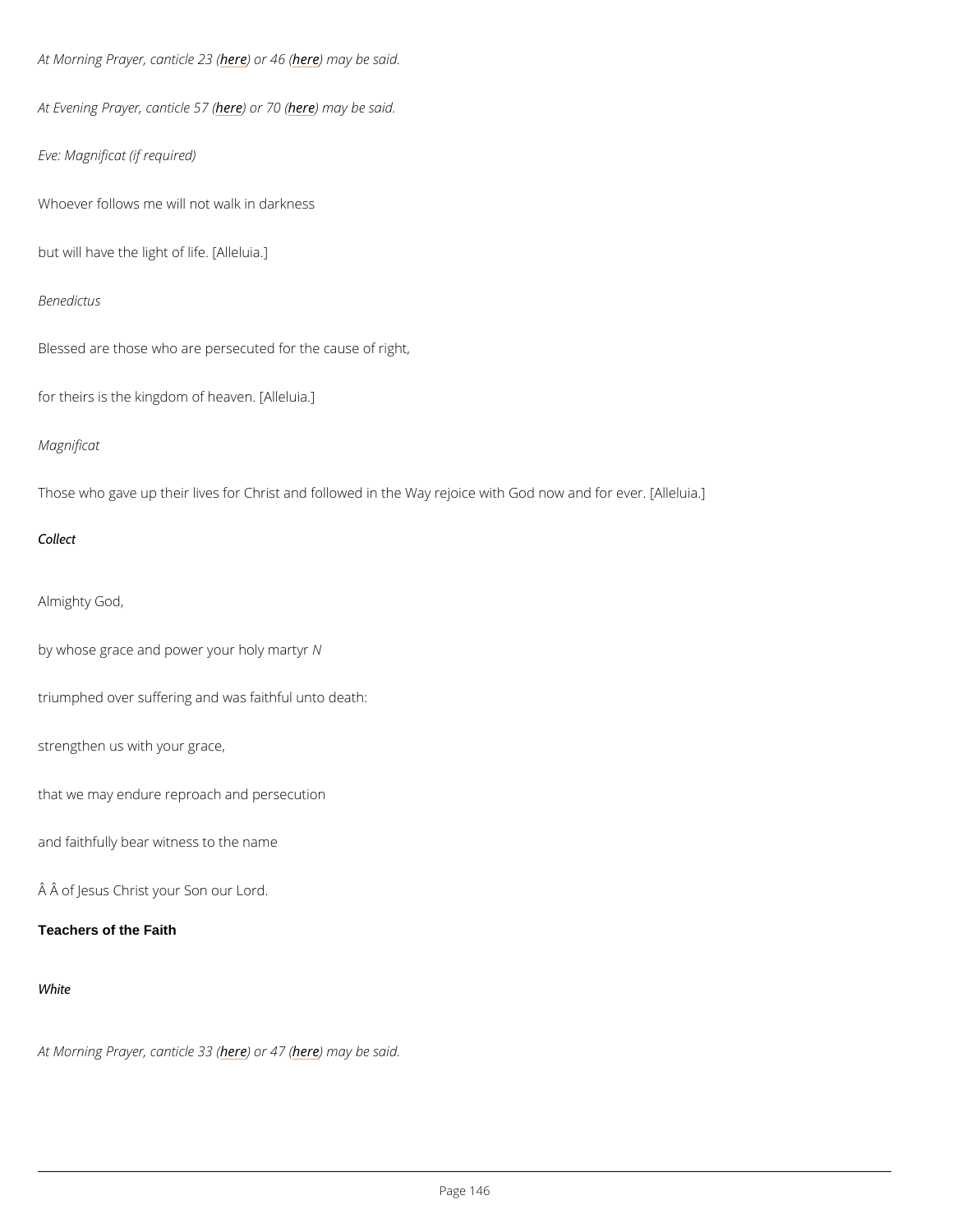At Evening Prayer here) and rchose near (a) be said.

Eve: Magnificat (if required)

Wisdom is treasure without end,

those who attain it are  $G$ odâ $\epsilon$ <sup>TM</sup>s friends. [Alleluia.]

Benedictus

Those who are wise will shine as brightly as the heavens,

and those who have instructed many in virtue will shine like stars for all eternity. [Alleluia.]

#### Magnificat

Those who keep and teach the commandments

will be considered great in heaven. [Alleluia.]

Collect

Almighty God,

who enlightened your Church

Â by the teaching of Nyour servant

enrich it evermore with your heavenly grace

and raise up faithful witnesses

who, by their life and teaching,

may proclaim the truth of your salvation;

through Jesus Christ our Lord.

Bishops and other Pastors

White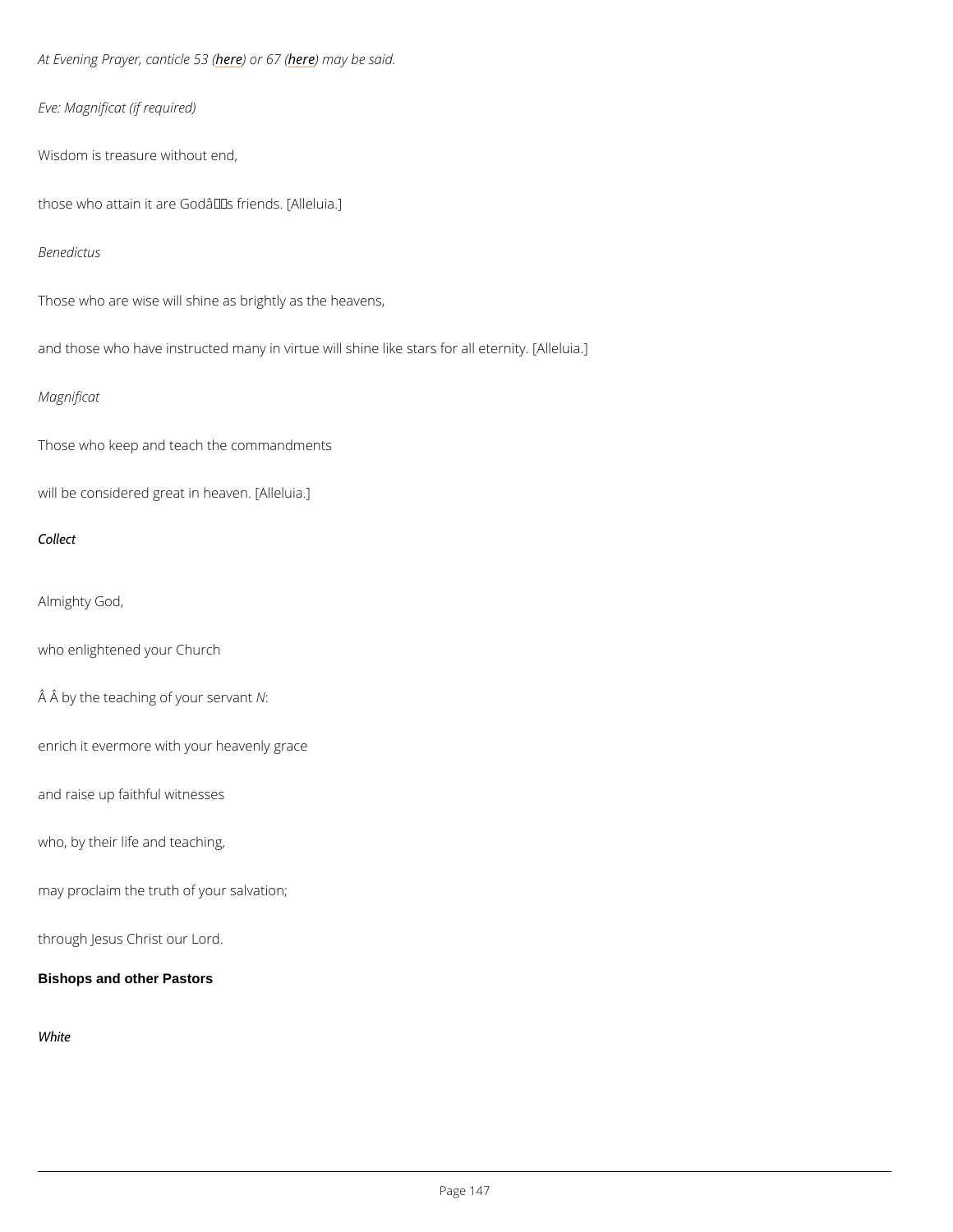```
At Morning Prayer, heane bird be 20 (6 m (ay be said.
At Evening Prayer<u>heedendicoRend</u> ( here) said.
Eve: Magnificat (if required)
The word of God is alive and active,
and speaks to us of salvation. [Alleluia.]
Benedictus
I will give you shepherds after my own heart
who will feed you with knowledge and understanding. [Alleluia.]
Magnificat
Well done, good and faithful servant:
you have been faithful over a little, I will make you ruler over much.
[Alleluia.]
Collect
Eternal God,
you called proclaim your glory
\hat{A} \hat{A} in a life of prayer and pastoral zeal:
keep the leaders of your Church faithful
```
and bless your people through their ministry,

that the Church may grow into the full stature

Â of your Son Jesus Christ our Lord.

or (for a bishop)

Almighty God,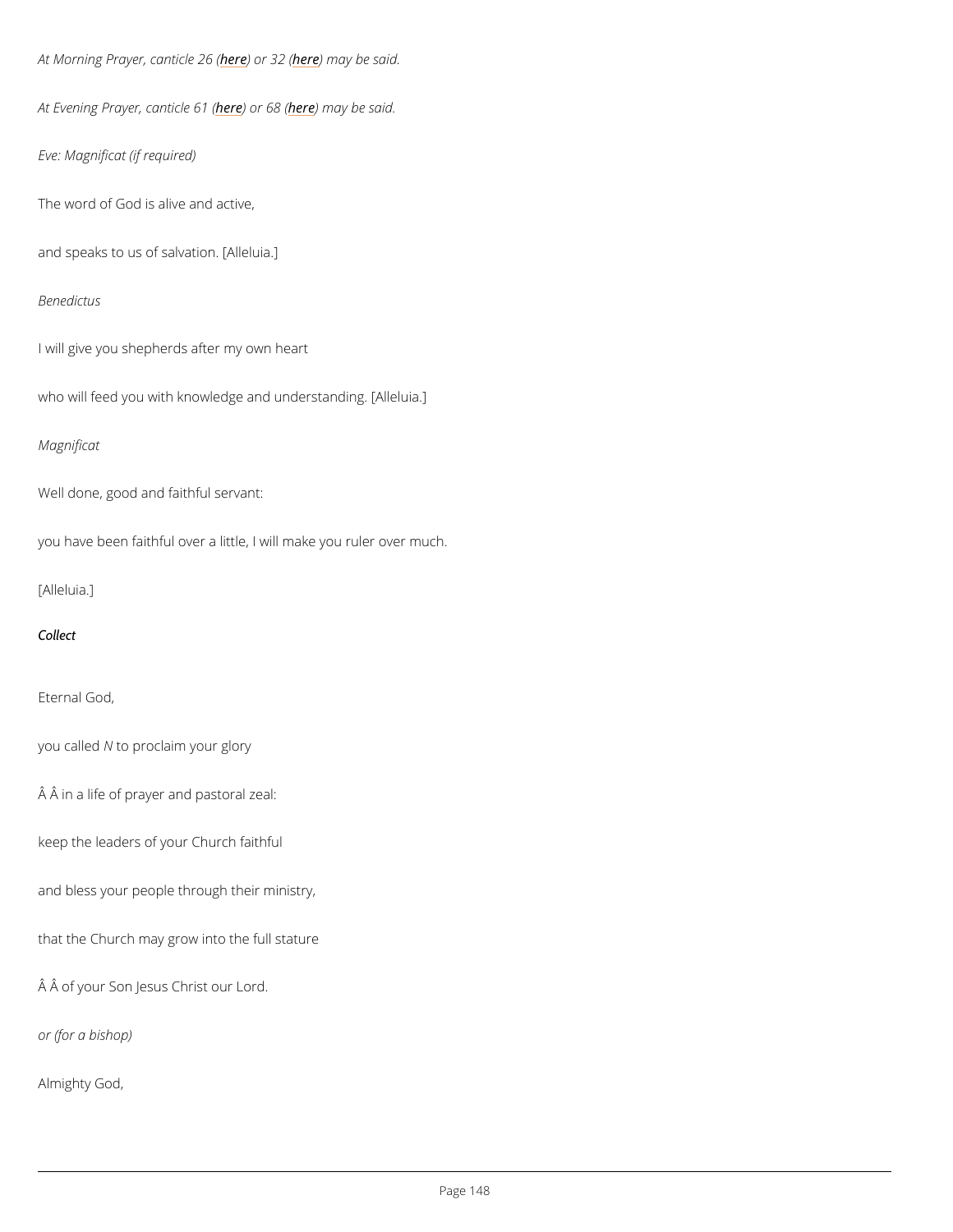```
the light of the faithful and shepherd of souls,
who set your Netrovabret a bishop in the Church,
to feed your sheep by the word of Christ
and to guide them by good example:
give us grace to keep the faith of the Church
and to follow in the footsteps
 Â of Jesus Christ your Son our Lord.
Members of Religious Communities
```
White

At Morning Prayer, heane bird learned 416 m (ay be said.

At Evening Prayerheependrches night be said.

Eve: Magnificat (if required)

Like everlasting foundations on a rock

are the commandments of God in the hearts of the blessed.

[Alleluia.]

Benedictus

They who wait upon the Lord shall renew their strength;

they shall mount up with wings as an eagle. [Alleluia.]

Magnificat

You have left all things and followed me:

you will be rewarded a hundred times over and gain eternal life.

[Alleluia.]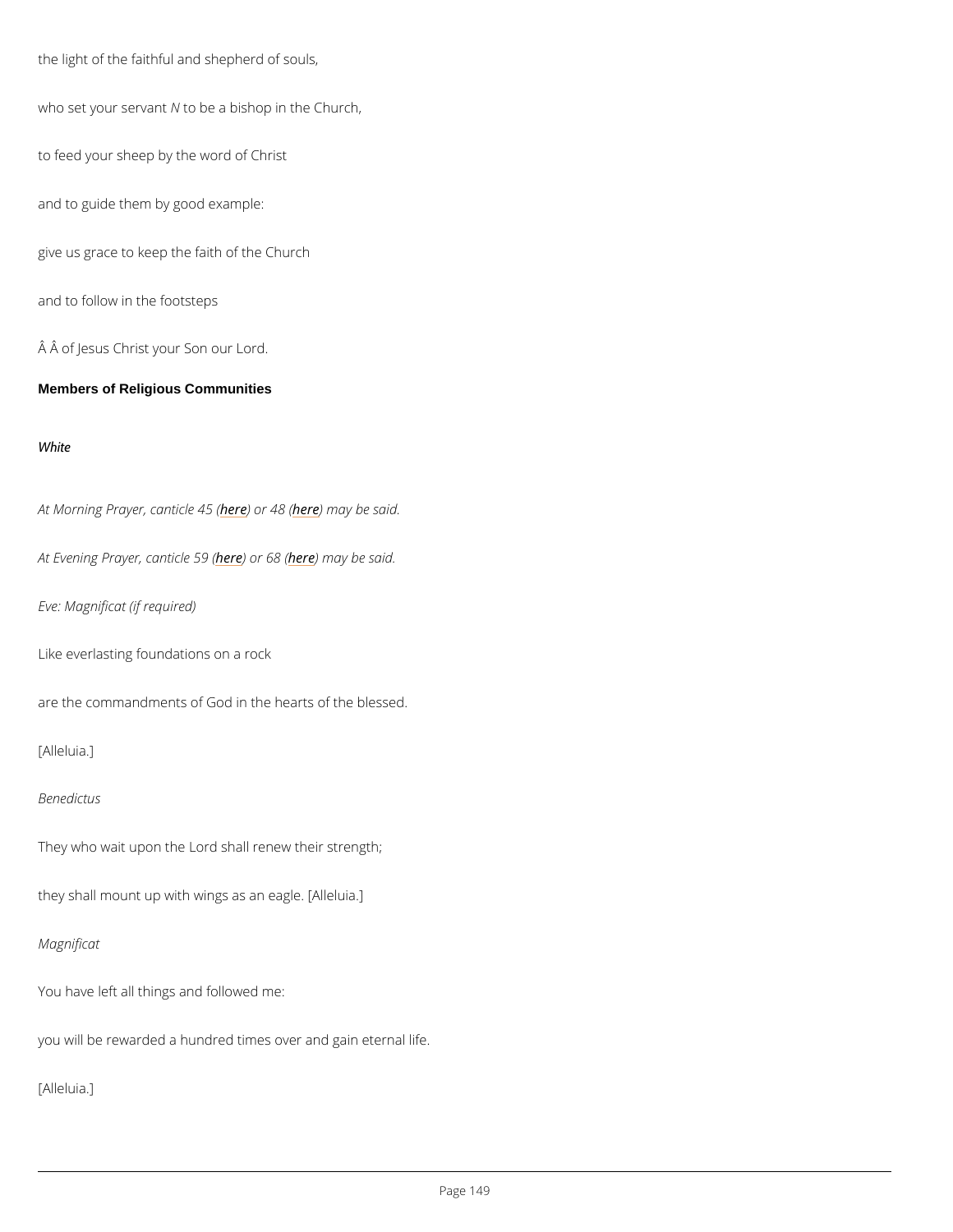Collect

Almighty God,

by whose  $\oint$  , akiendled with the fire of your love,

became a burning and a shining light in the Church:

inflame us with the same spirit of discipline and love,

that we may ever walk before you as children of light;

through Jesus Christ our Lord.

**Missionaries** 

White

At Morning Prayer, hea) bio[le 2](/var/www/www.churchofengland.org/web/canticles-daily-prayer/40-song-ezekiel)0 m(ay be said.

At Evening Prayerheependiche nie om (ay be said.

Eve: Magnificat (if required)

May our whole nature be transformed

that we may come to discern the will of God. [Alleluia.]

Benedictus

Christ gave them as a light to the nations

that his salvation might reach to the ends of the earth. [Alleluia.]

Magnificat

How beautiful on the mountains

are the feet of those who bring good news and proclaim

 $\hat{A}$   $\hat{A}$  the gospel of peace. [Alleluia.]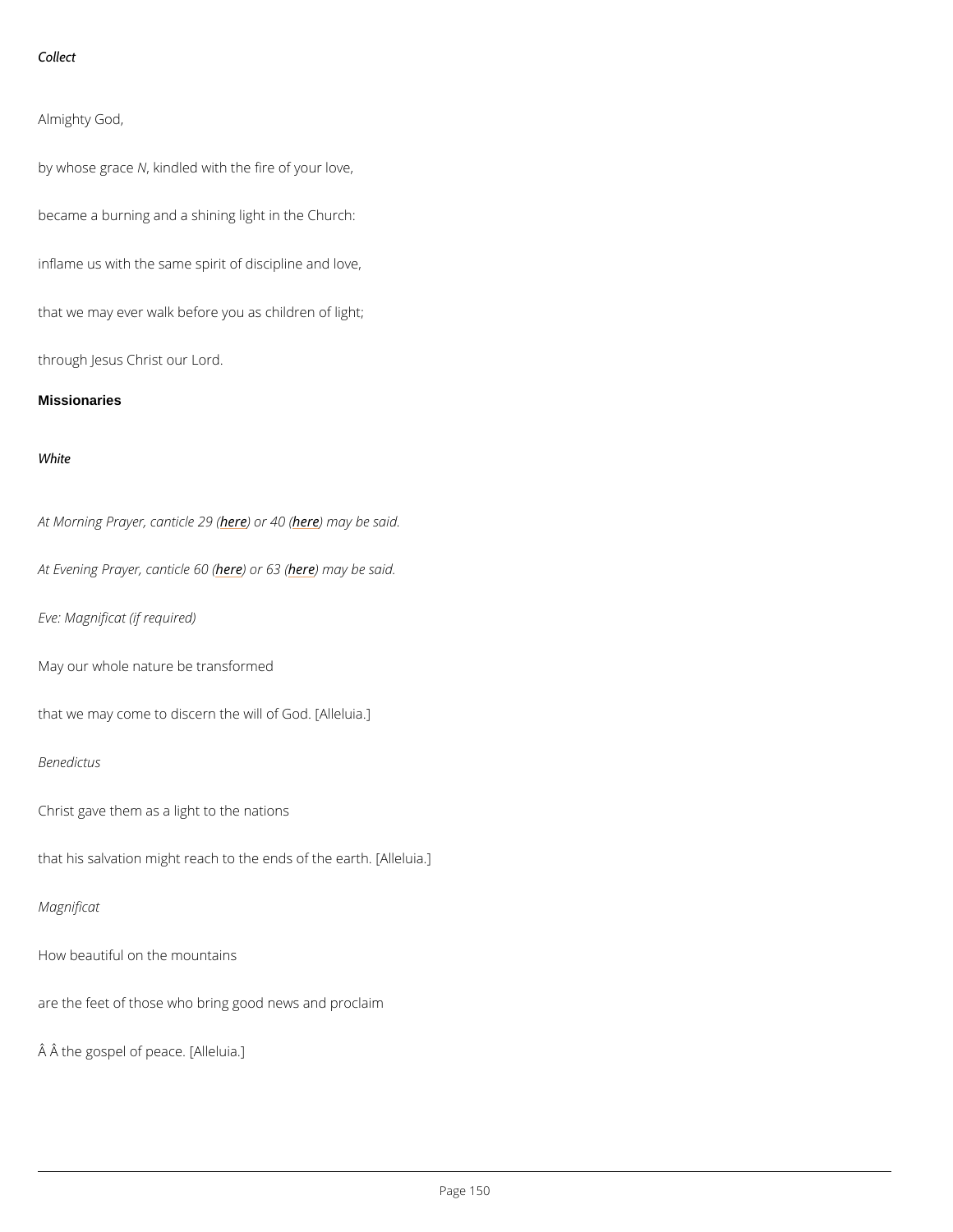```
Collect
```
Everlasting God,

whose serNaatried the good news of your Son

 $\hat{A}$   $\hat{A}$  to the people of  $\hat{a} \in I$ :

grant that we who comminse im service

may know the hope of the gospel in our hearts

and manifest its light in all our ways;

through Jesus Christ our Lord.

Any Saint

White

At Morning Prayer, heanet 44 (here) of the end of the caid.

At Evening Prayer here) and ric follow for the said.

Eve: Magnificat (if required)

The Lord guides the humble in the right path

and teaches his way to the poor. [Alleluia.]

Benedictus

They were faithful until death

and God has given them the crown of life. [Alleluia.]

Magnificat

In the heavenly kingdom,

the blessed have their dwelling place and their rest for ever and ever.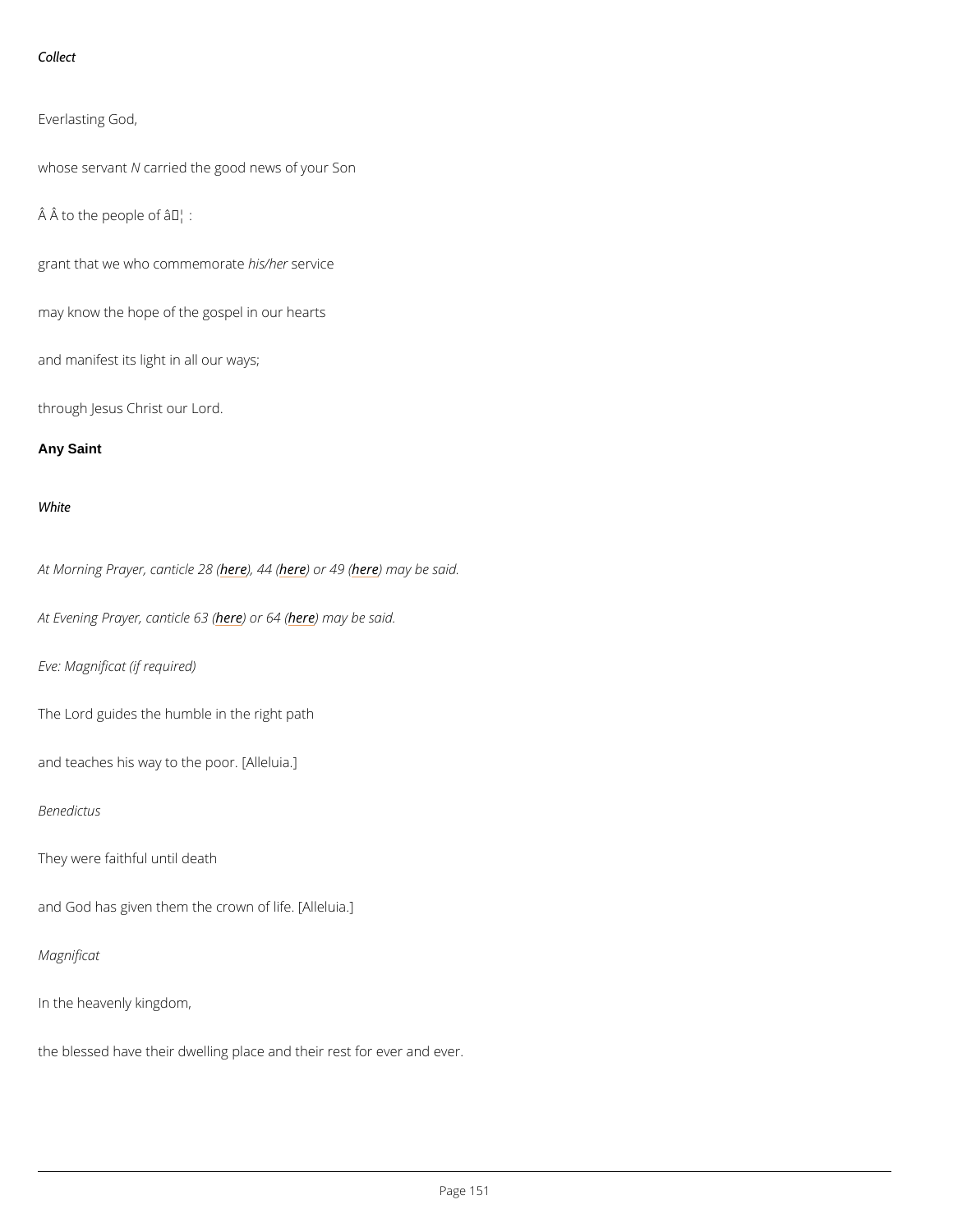### [Alleluia.]

### *Collect (general)*

Almighty Father,

you have built up your Church

through the love and devotion of your saints:

inspire us to follow the example of *N*,

whom we commemorate today,

that we in our generation may rejoice with *him/her*

in the vision of your glory;

through Jesus Christ our Lord.

*or (for Christian rulers)*

Sovereign God,

who called *N* to be a ruler among *his/her* people

and gave *him/her* grace to be their servant:

help us, following our Saviour Christ

in the path of humble service,

to see his kingdom set forward on earth

and to enjoy its fullness in heaven;

#### through Jesus Christ our Lord.

*or (for those working with the poor and underprivileged)*

Merciful God,

you have compassion on all that you have made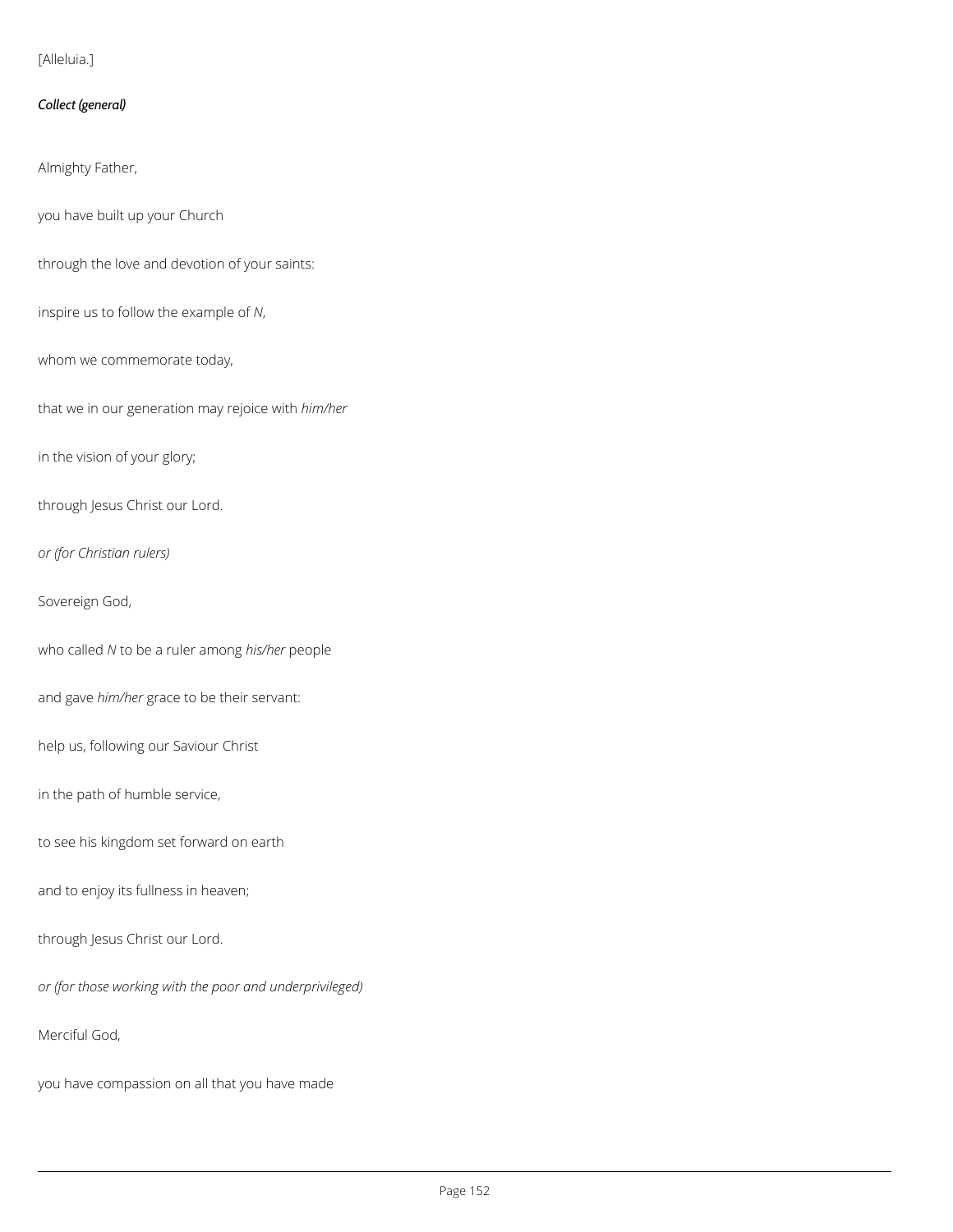and your whole creation is enfolded in your love:

help us to stand firm for your truth,

to struggle against poverty,

and to share your love with our neighbour,

that with your servant *N*

we may be instruments of your peace;

through Jesus Christ our Lord.

*or (for men and women of learning)*

God our Father,

who gave wisdom and insight to your servant *N*

to fathom the depths of your love

and to understand your design for the world you have made:

grant us the help of your Holy Spirit

that we also may come to a full knowledge of your purposes

revealed in your Son Jesus Christ, our wisdom and our life;

who is alive and reigns with you,

in the unity of the Holy Spirit,

one God, now and for ever.

*or (for those whose holiness was revealed in marriage and family life)*

### Eternal God,

whose love is revealed in the mystery of the Trinity:

help us, like your servant *N*,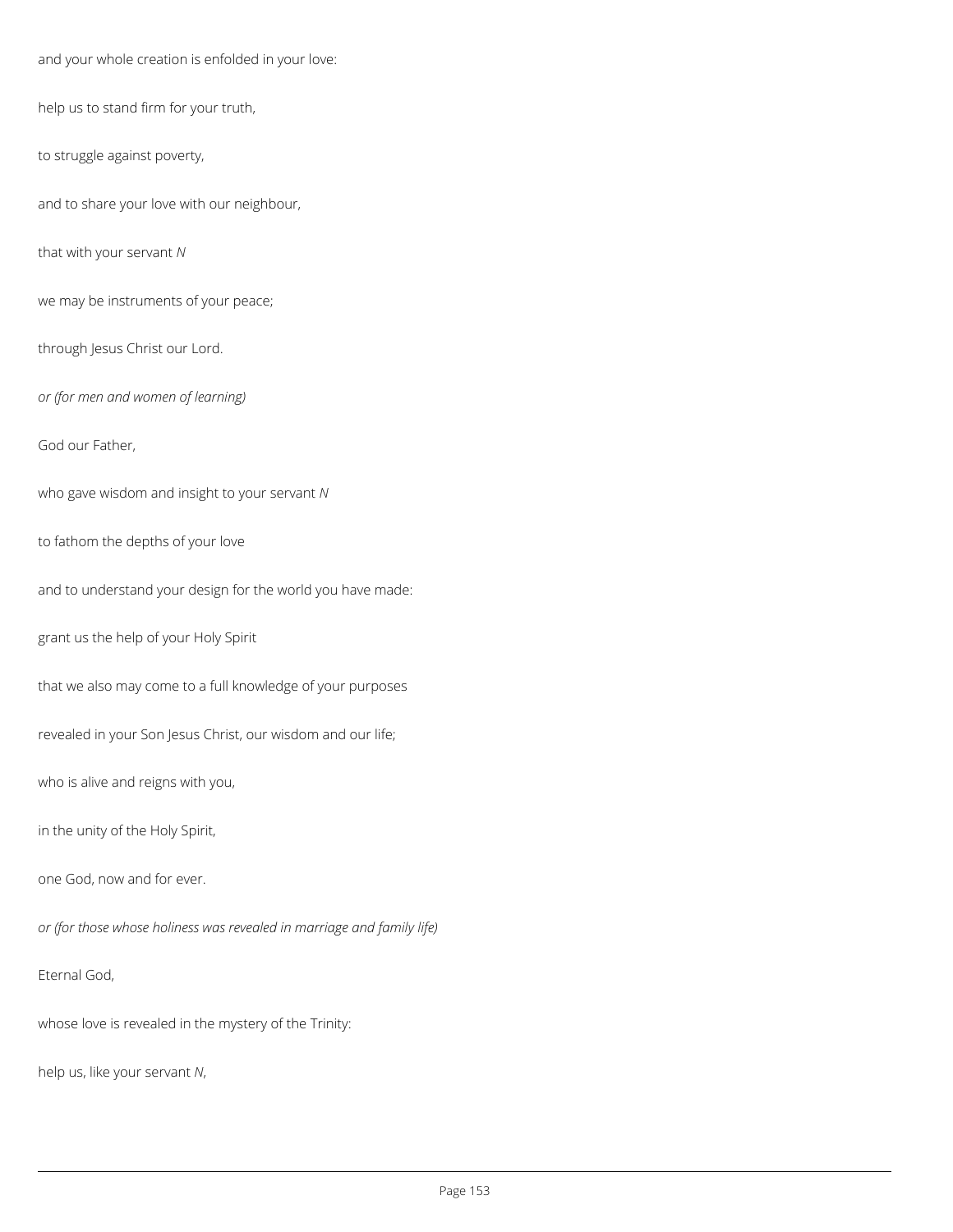to find in our human loving a mirror of your divine love

and to see in all your children our brothers and sisters in Christ,

who is alive and reigns with you,

in the unity of the Holy Spirit,

one God, now and for ever.

¶Â Â ŜpÂcial Occasions

The Guidance of the Holy Spirit

Red

At Morning Prayer, heanething ble 0 s(aid.

At Evening Prayerheedenmiacyeb 58 8 said.

Benedictus

I will pour out my Spirit on the earth

and everyone who calls on the name of the Lord shall be saved.

[Alleluia.]

Magnificat

The Lord is the Spirit,

and where the Spirit of the Lord is, there is freedom. [Alleluia.]

Collect

God, who from of old

taught the hearts of your faithful people

by sending to them the light of your Holy Spirit: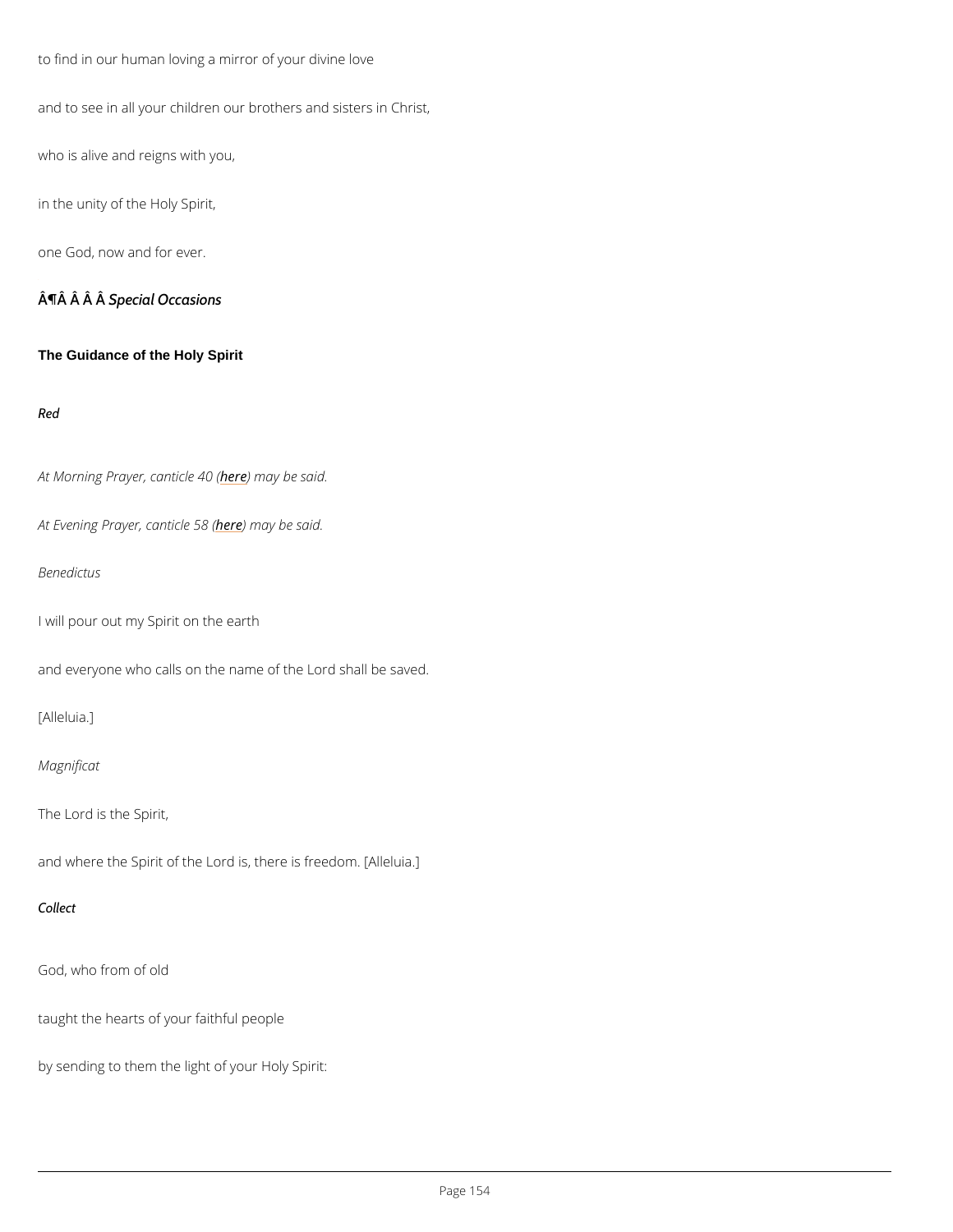```
grant us by the same Spirit
```

```
to have a right judgement in all things
```
and evermore to rejoice in his holy comfort;

through the merits of Christ Jesus our Saviour.

(or)

Almighty God,

you have given your Holy Spirit to the Church

to lead us into all truth:

bless with the Spirit $a \in \mathbb{T}^M$ s grace and presence

 $\hat{A}$   $\hat{A}$  the memberssyonfotoh/iPSC)( $C$  etc.

keeps/them eadfast in faith and united in love,

thawe/thenyay manifest your glory

Harvest Thanksgiving may be celebrated on a Sunday and may replace the provision for that Festival.

At Morning Prayer, heane thin a by board said.

At Evening Prayerheedenmiacyeb@9s&id.

and prepare the way of your kingdom;

through Jesus Christ our Lord.

Harvest Thanksgiving

Green

Benedictus

Consider the lilies of the field,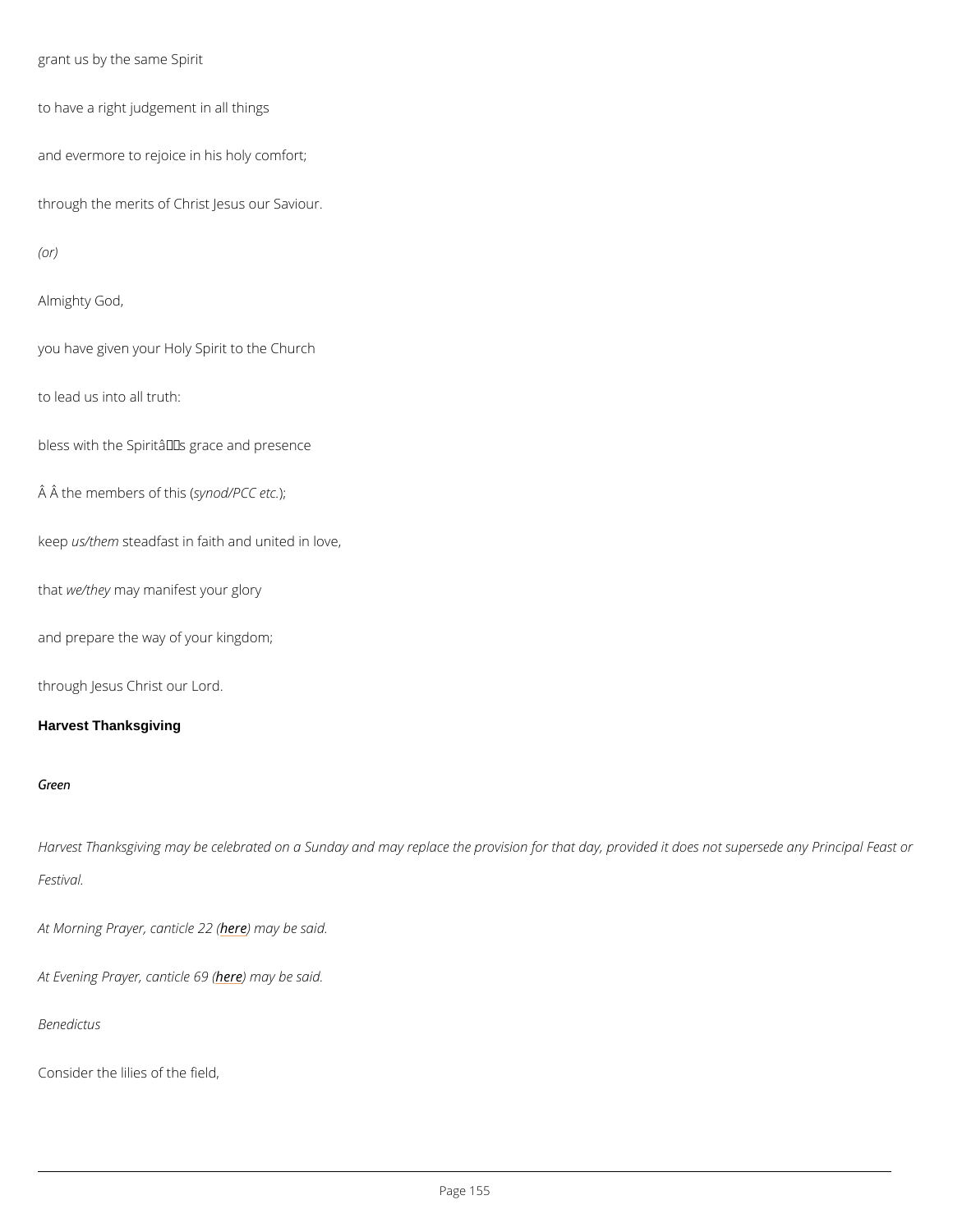yet even Solomon in all his glory was not clothed like one of these.

Magnificat

He scatters abroad, he gives to the poor;

his righteousness endures for ever.

Collect

Eternal God,

you crown the year with your goodness

and you give us the fruits of the earth in their season:

grant that we may use them to your glory,

for the relief of those in need and for our own well-being;

through Jesus Christ our Lord.

Rogation Days

White

At Morning Prayer, heane thin a by board said.

At Evening Prayerheedenmiacyeb@9s&id.

Benedictus

Have faith in God,

and whatever you ask for in prayer will be yours. Alleluia.

Magnificat

Everyone who asks receives,

and everyone who searches finds. Alleluia.

 $P$ ag  $6$ 56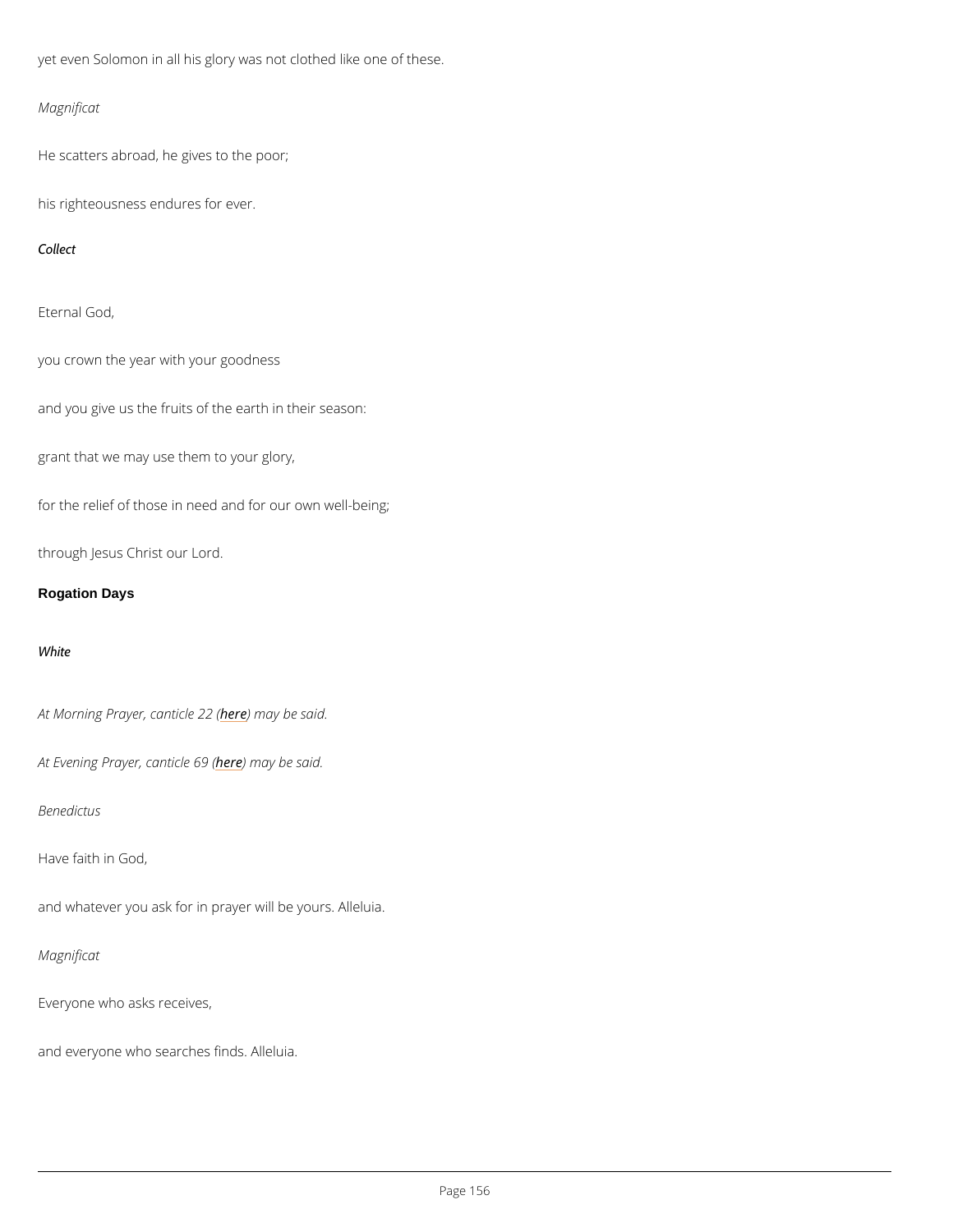### *Collect*

Almighty God,

whose will it is that the earth and the sea

 $\hat{A}$   $\hat{A}$  should bear fruit in due season:

bless the labours of those who work on land and sea,

grant us a good harvest

and the grace always to rejoice in your fatherly care;

through Jesus Christ our Lord.

*(or)*

Almighty God and Father,

you have so ordered our life

 $\hat{A}$   $\hat{A}$  that we are dependent on one another:

prosper those engaged in commerce and industry

and direct their minds and hands

that they may rightly use your gifts in the service of others;

through Jesus Christ our Lord.

*(or)*

God our Father,

you never cease the work you have begun

and prosper with your blessing all human labour:

make us wise and faithful stewards of your gifts

that we may serve the common good,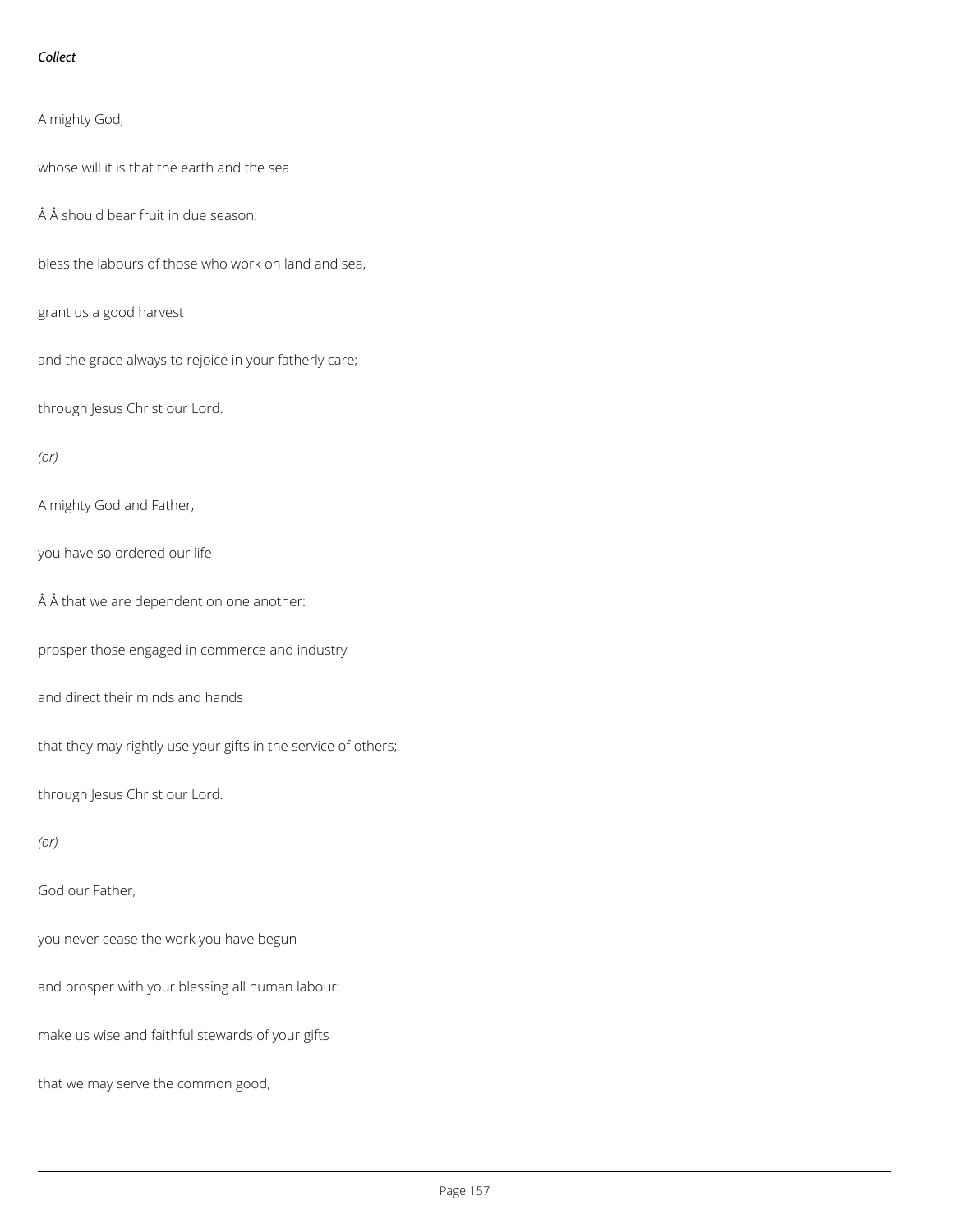maintain the fabric of our world

and seek that justice where all may share

Â the good things you pour upon us;

through Jesus Christ our Lord.

Mission and Evangelism

Colour of the Season

At Morning Prayer, heane thin a by boase s(aid.

At Evening Prayerheedenmiacyeb@3s&id.

Benedictus

You are the light of the world.

A city built on a hill cannot be hid. [Alleluia.]

Magnificat

Go and make disciples of all nations,

baptizing them in the name of the Father and of the Son

Â and of the Holy Spirit. [Alleluia.]

Collect

Almighty God,

who called your Church to witness

that you were in Christ reconciling the world to yourself:

help us to proclaim the good news of your love,

that all who hear it may be drawn to you;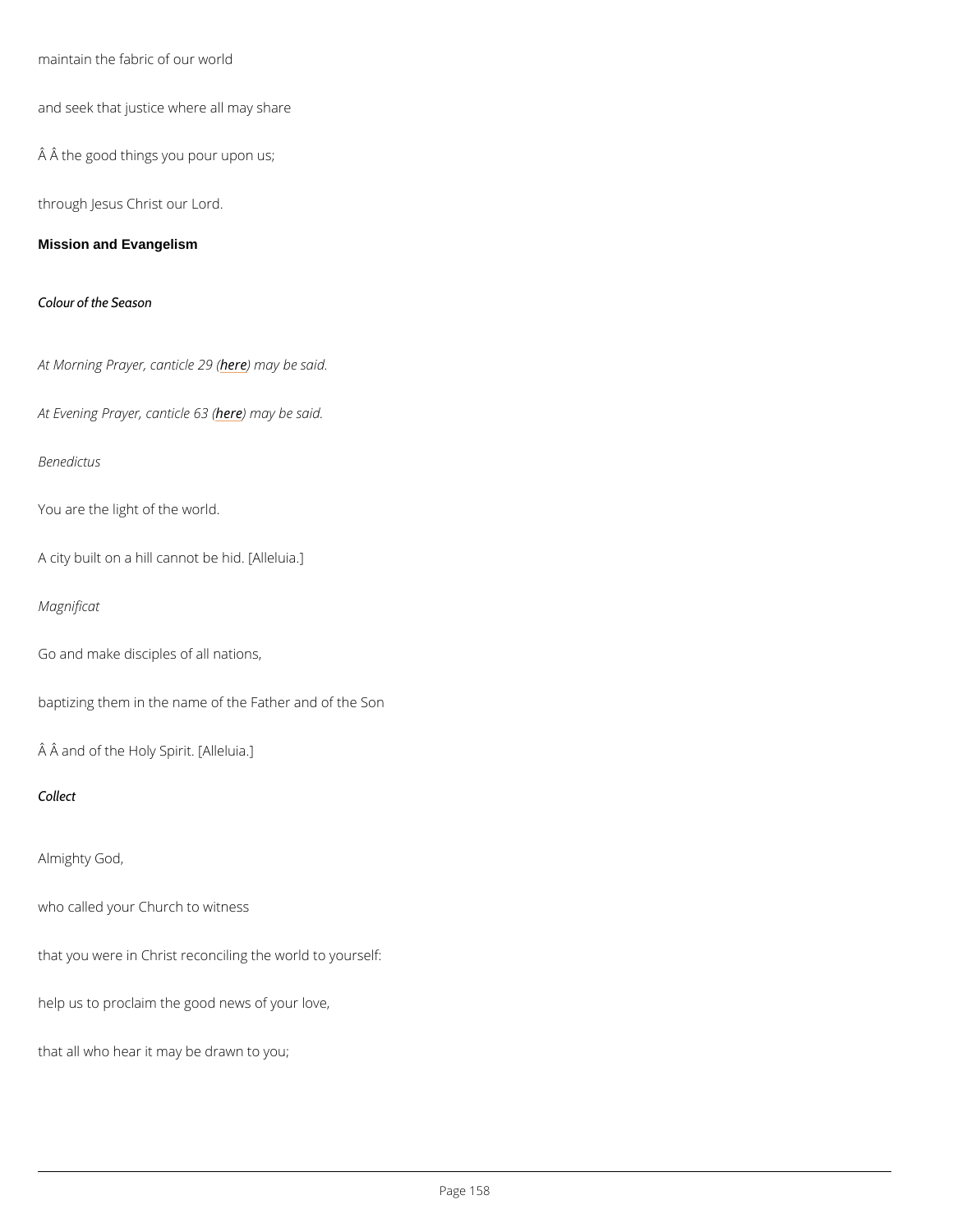through him who was lifted up on the cross,

and reigns with you

in the unity of the Holy Spirit,

one God, now and for ever.

The Unity of the Church

Colour of the Season

At Morning Prayer, heanething both 322 s(aid.

```
At Evening Prayerheedenmiacyeb@os&id.
```
Benedictus

This is the message that we have heard from the beginning,

that we should love one another. [Alleluia.]

Magnificat

Christ is our peace, who has made us one

and has broken down the barriers which divided us. [Alleluia.]

Collect

Heavenly Father,

you have called us in the Body of your Son Jesus Christ

to continue his work of reconciliation

and reveal you to the world:

forgive us the sins which tear us apart;

give us the courage to overcome our fears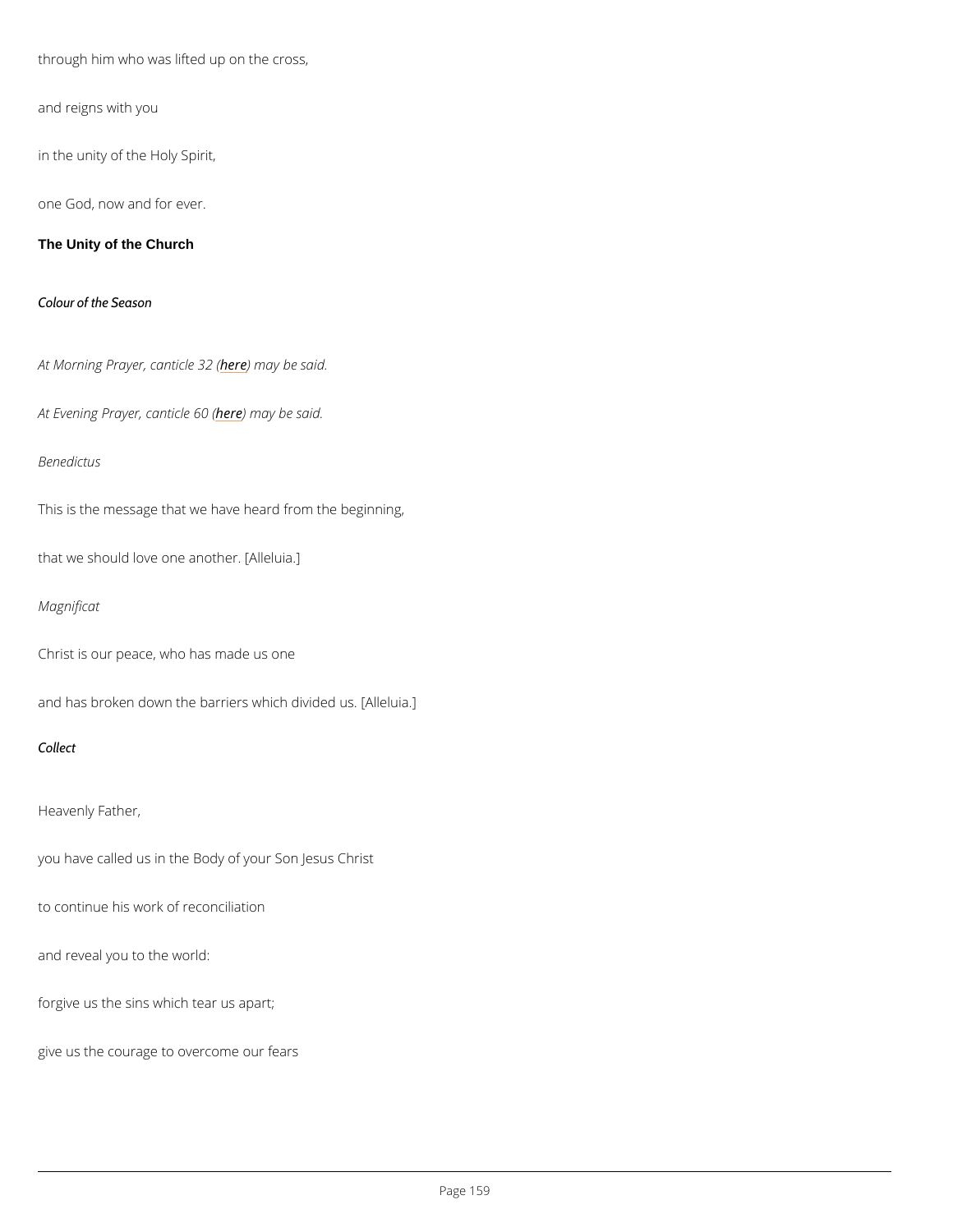and to seek that unity which is your gift and your will;

through Jesus Christ our Lord.

(or)

Lord Jesus Christ,

who said to your apostles,

 $\hat{a} \in \tilde{B}$  Peace I leave with you, my peace I give to you $\hat{a} \in \tilde{B}$ .

look not on our sins but on the faith of your Church

and grant it the peace and unity of your kingdom;

where you are alive and reign with the Father

in the unity of the Holy Spirit,

one God, now and for ever.

The Peace of the World

Colour of the Season

At Morning Prayer, heane thin a be bleed said.

At Evening Prayerheedenmiacyeb 57s (aid.

Benedictus

Peace I leave with you, my own peace I give you;

do not let your hearts be troubled or afraid. [Alleluia.]

Magnificat

Live with one another in peace,

and the God of peace will be with you. [Alleluia.]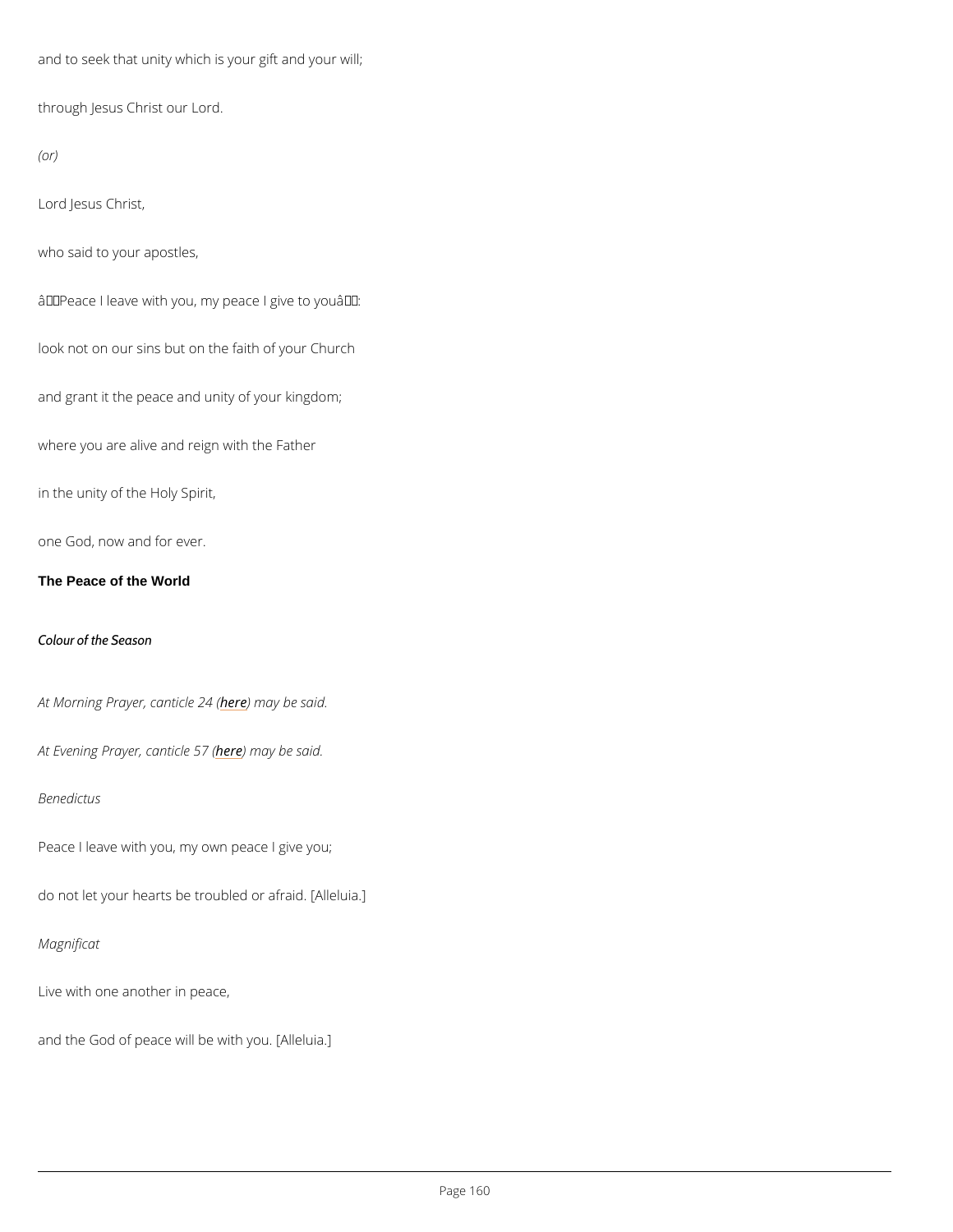Collect

Almighty God,

from whom all thoughts of truth and peace proceed:

kindle, we pray, in the hearts of all, the true love of peace

and guide with your pure and peaceable wisdom

those who take counsel for the nations of the earth

that in tranquillity your kingdom may go forward,

till the earth is filled with the knowledge of your love;

through Jesus Christ our Lord.

Social Justice and Responsibility

Colour of the Season

At Morning Prayer, heane thin a lye boas s(aid.

At Evening Prayerheedenmiacyeb 53s (aid.

Benedictus

Blessed are the merciful,

for they will receive mercy. [Alleluia.]

Magnificat

Blessed are the meek,

for they will inherit the earth. [Alleluia.]

Collect

Eternal God,

 $P$ ag \$61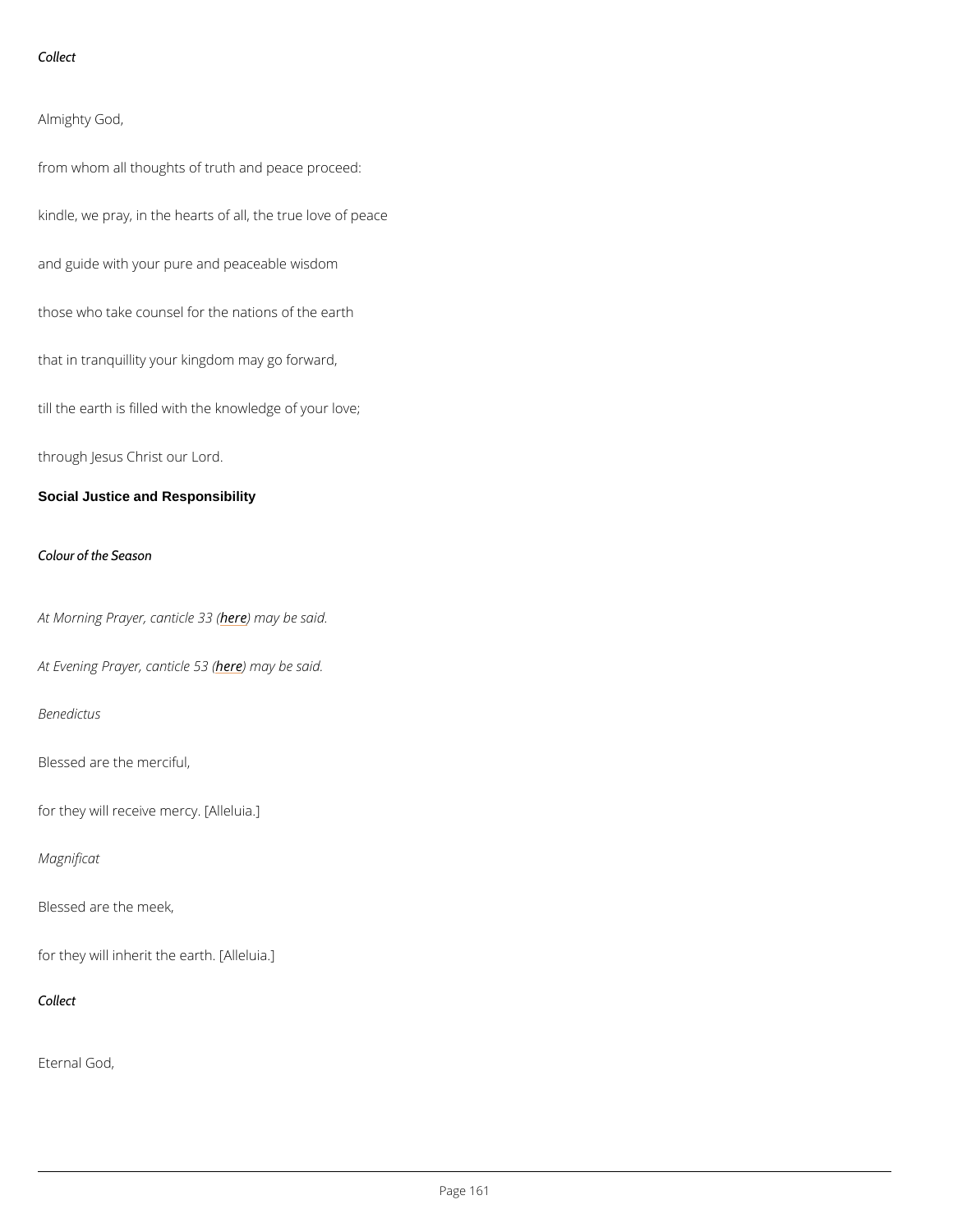in whose perfect realm

no sword is drawn but the sword of righteousness,

and no strength known but the strength of love:

so guide and inspire the work of those who seek your kingdom

that all your people may find their security

in that love which casts out fear

and in the fellowship revealed to us

in Jesus Christ our Saviour.

#### (or)

Almighty and eternal God,

to whom we must all give account:

guide with your Spirit they  $\hat{a} \triangleleft b$  wife, the setc.

thawe/they be faithful to the mind of Christ

and seek ourath purposes to enrich our common life;

through Jesus Christ our Lord.

Ministry (including Ember Days)

Red or colour of the Season

At Morning Prayer, hea) a thin a lye b 3e1 s (aid.

At Evening Prayerhedenthiary eb @ 7s & id.

Benedictus

Whoever wishes to become great among you must be your servant,

and whoever wishes to be first among you must be the servant of all. [Alleluia.]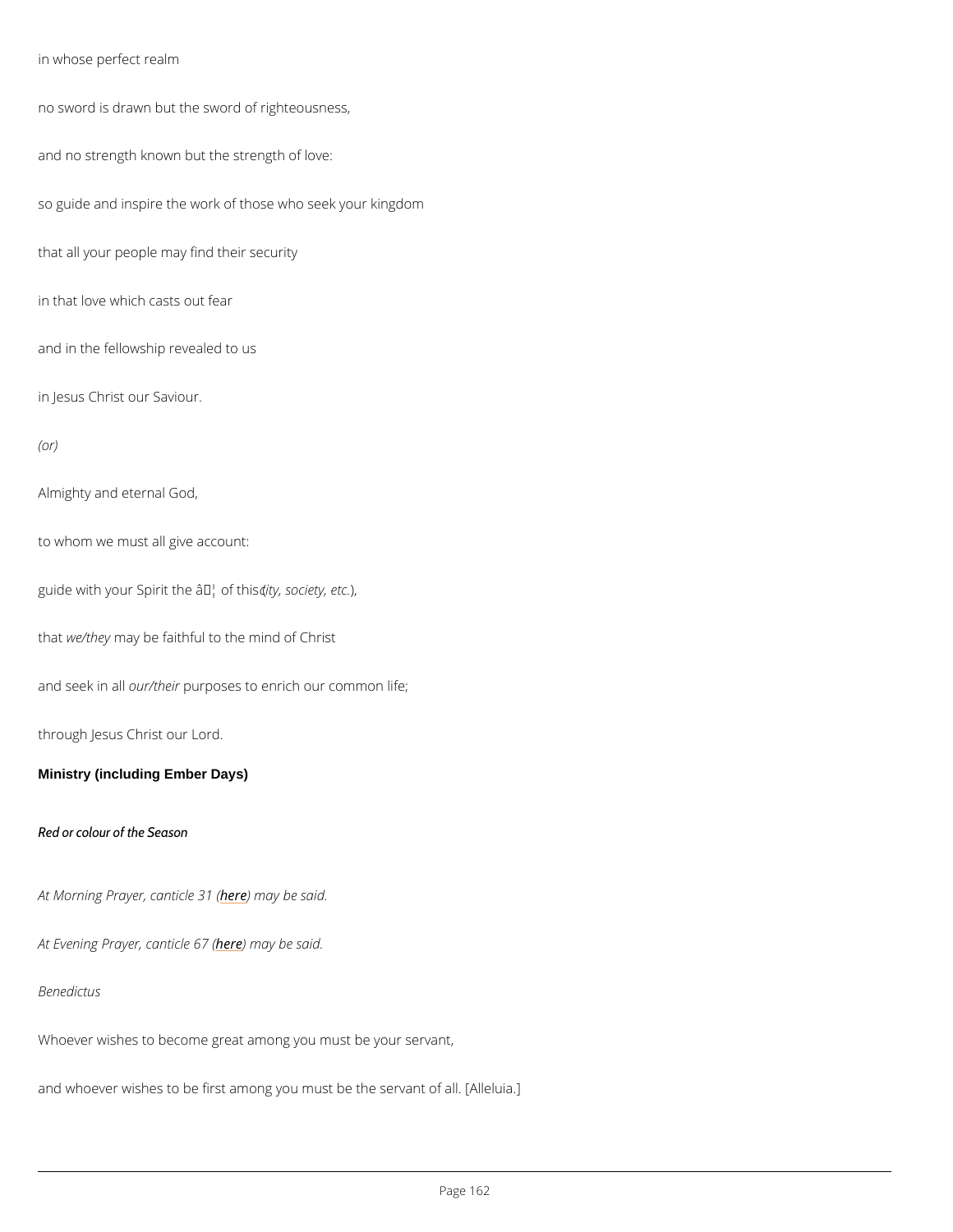### *Magnificat*

Jesus said, Do you love me?

Then feed my sheep. [Alleluia.]

### *Collect*

*(for the ministry of all Christian people)*

Almighty and everlasting God,

by whose Spirit the whole body of the Church

 $\hat{A}$   $\hat{A}$  is governed and sanctified:

hear our prayer which we offer for all your faithful people,

that in their vocation and ministry

they may serve you in holiness and truth

to the glory of your name;

through our Lord and Saviour Jesus Christ.

*or (for those to be ordained)*

Almighty God, the giver of all good gifts,

by your Holy Spirit you have appointed

 $\hat{A}$  A various orders of ministry in the Church:

look with mercy on your servants

### $\hat{A}$   $\hat{A}$  now called to be deacons and priests;

maintain them in truth and renew them in holiness,

that by word and good example they may faithfully serve you

to the glory of your name and the benefit of your Church;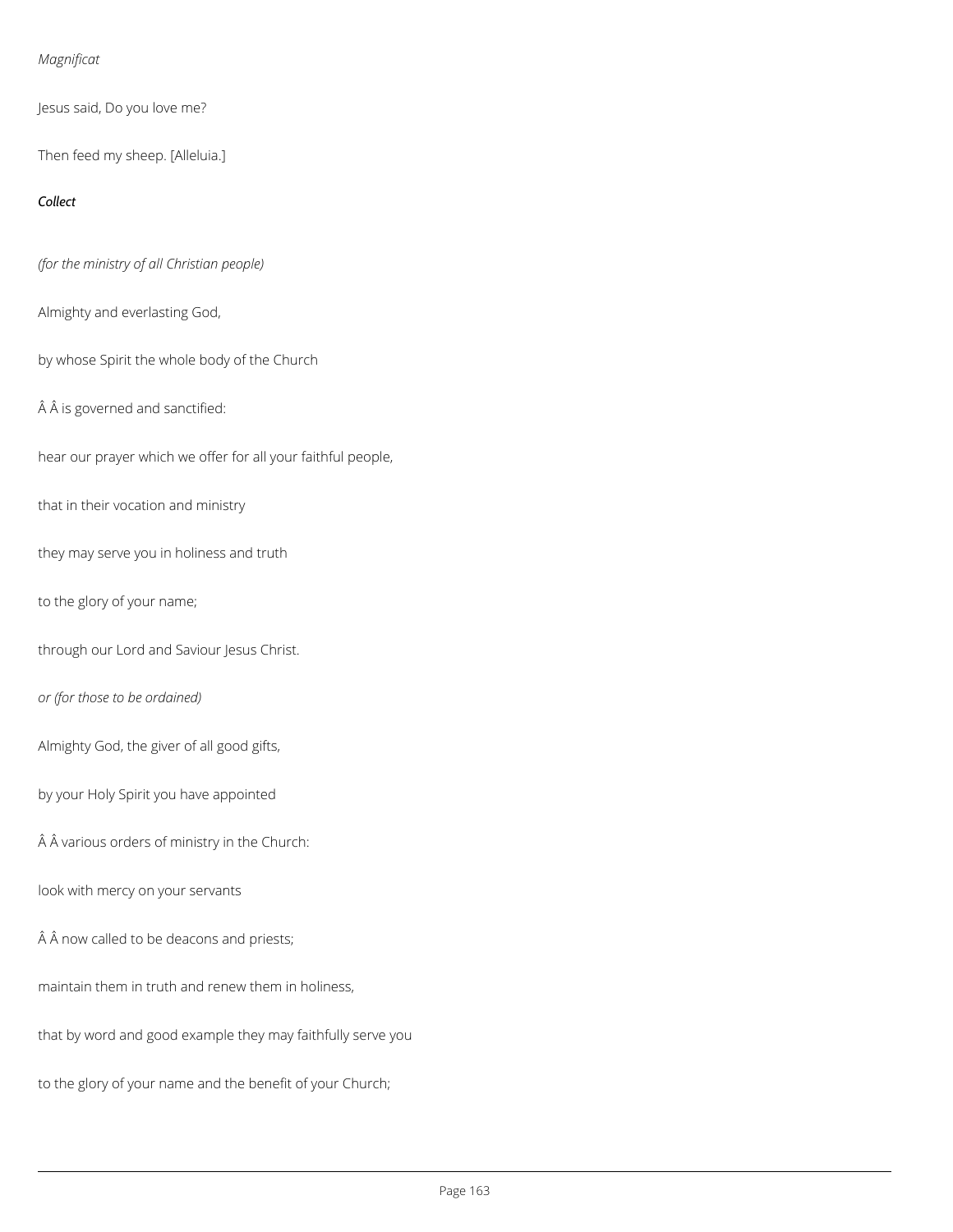through the merits of our Saviour Jesus Christ.

*or (for vocations)*

Almighty God,

you have entrusted to your Church

a share in the ministry of your Son our great high priest:

inspire by your Holy Spirit the hearts of many

to offer themselves for the ministry of your Church,

that strengthened by his power,

they may work for the increase of your kingdom

and set forward the eternal praise of your name;

through Jesus Christ our Lord.

*or (for the inauguration of a new ministry)*

God our Father, Lord of all the world,

through your Son you have called us into the fellowship

 $\hat{A}$   $\hat{A}$  of your universal Church:

hear our prayer for your faithful people

that in their vocation and ministry

each may be an instrument of your love,

and give to your servant *N* now to be *(installed, inducted, etc.)*

the needful gifts of grace;

through our Lord and Saviour Jesus Christ.

*Ember Days*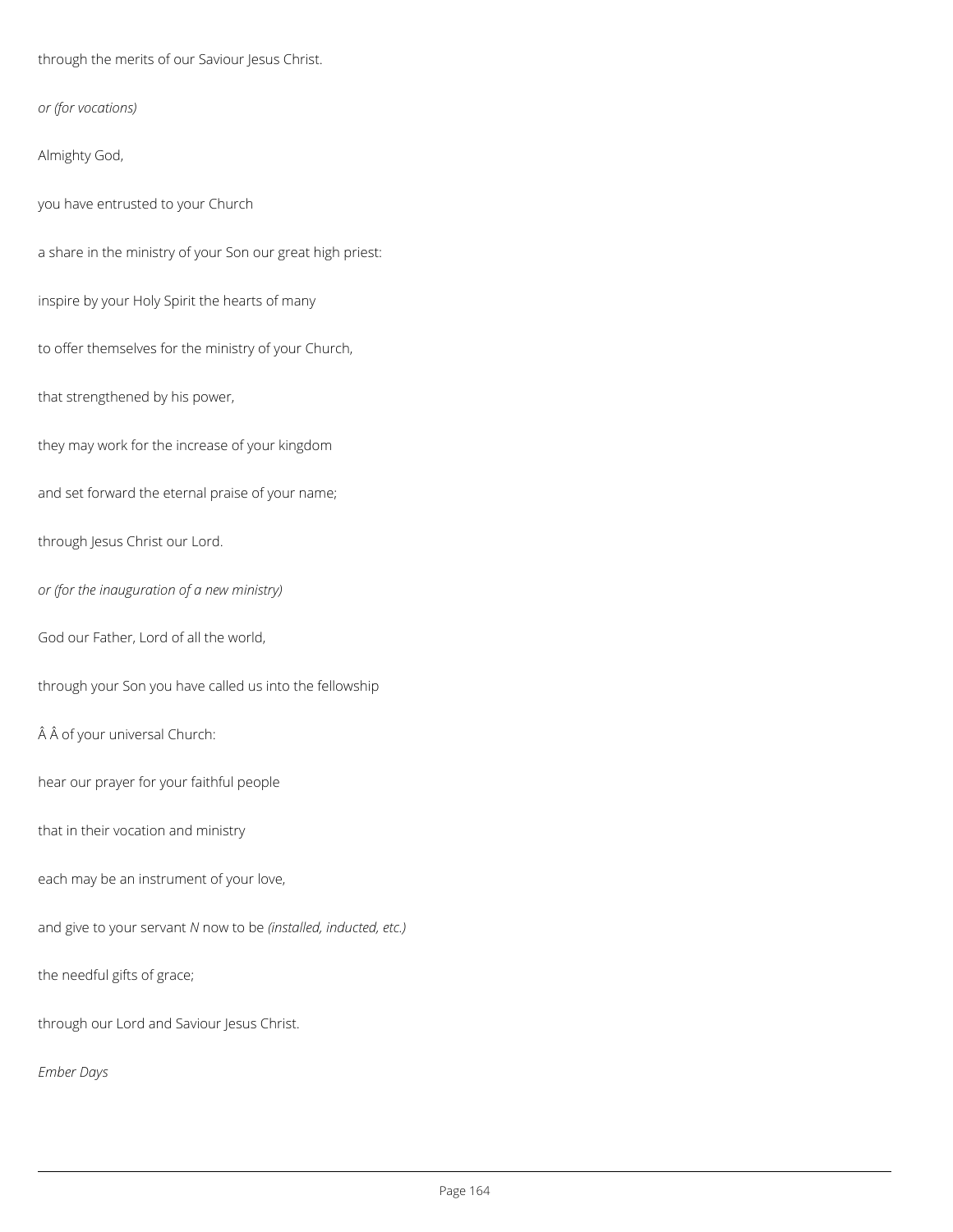Ember Days should be kept, under the bishopâ $\epsilon$ <sup>TM</sup>s directions, in the week before an ordinati

Ember Days may also be kept even when there is no ordination in the diocese as more general various ministries, both ordained and lay, and for vocations.

Traditionally they have been observed on the Wednesdays, Fridays and Saturdays within the of Lent and the Sundays nearest to 29 June and 29 September.

In Time of Trouble

Colour of the Season

At Morning Prayer, heane thin a by e ble 2 s(aid.

At Evening Prayerhedenthiarveb 23 said.

Benedictus

Jesus said, Why are you afraid? Have you still no faith?

And they were filled with great awe and wonder.

Magnificat

Jesus said, In the world you face persecution.

But take courage; I have overcome the world!

Collect

Sovereign God,

the defence of those who trust in you

and the strength of those who suffer:

look with mercy on our affliction

and deliver us through our mighty Saviour Jesus Christ.

For the Sovereign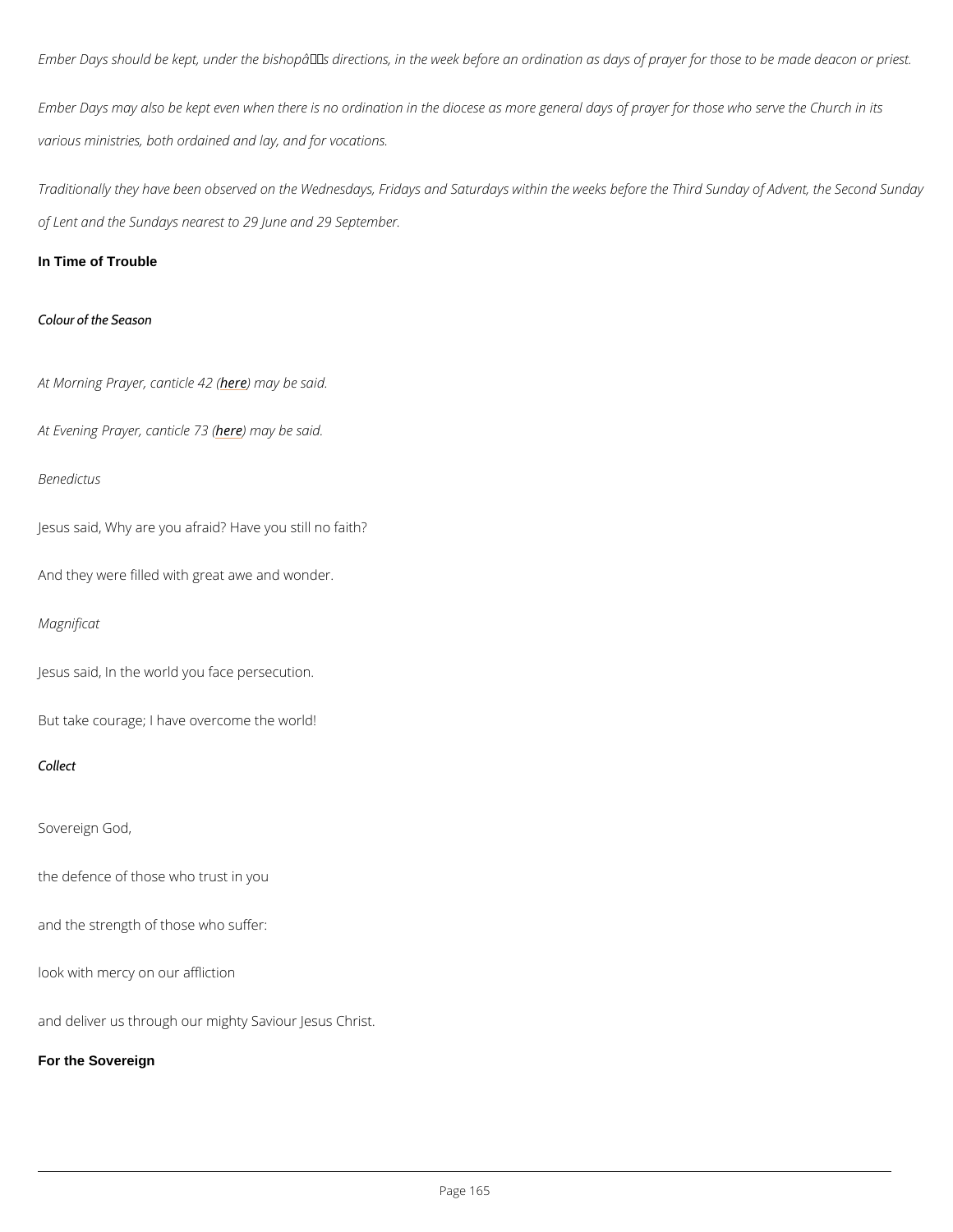Colour of the Season

At Morning Prayer, heane thin a by board said.

At Evening Prayerheedenmiacyeb 22 said.

Benedictus

Give to Caesar the things that are Caesar $a \in \mathbb{M}$ s,

and to God the things that are Godâ $\in$ <sup>TM</sup>s. [Alleluia.]

Magnificat

The greatest among you must become like the youngest,

and the leader like one who serves. [Alleluia.]

Collect

Almighty God, the fountain of all goodness,

bless our SovereQueed madEylizabeth

and all who are in authority under her;

that they may order all things

 $\hat{A}$   $\hat{A}$  in wisdom and equity, righteousness and peace,

to the honour and glory of your name

and the good of your Church and people;

through Jesus Christ our Lord.

Common Worship: Daily Prayer, material from which is included here,

is copyrighth  $\hat{\mathbb{A}}$  @Archbishops' 2000 u5n and publishing by House Publishing

Copy to clipboard